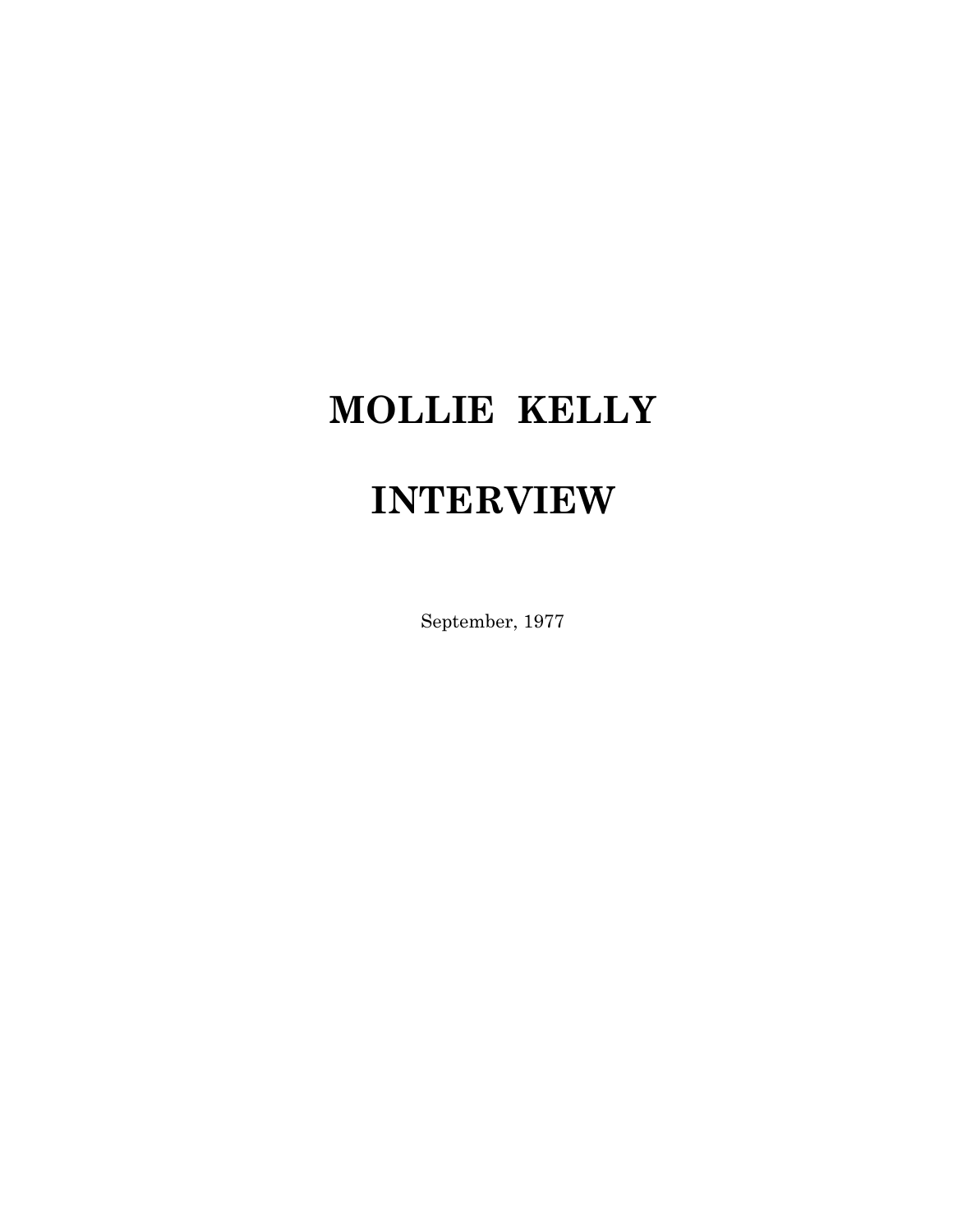## **INTRODUCTION**

This document is a transcription of an interview which was conducted in late September, 1977. The interview was recorded on cassette tapes and then transcribed. This is a re-typed version of that transcription. Numerous blank spots are within the document and result from the uncertainty of what was said when the original transcription was made. The original typed manuscript was done by Rose Tucker, grand niece of Mollie Kelly. The original tape recordings were in the possession of Harriette Hineline, Lansing, Michigan. Current plans are to obtain the original tapes and then complete the editing process, filling in all blank spots.

Participants were:

| Interviewee:                | Μ. | "Mollie," Mary Otilla (Gilfillan) Kelly |                                                                                    |                   |  |                                                                                         |
|-----------------------------|----|-----------------------------------------|------------------------------------------------------------------------------------|-------------------|--|-----------------------------------------------------------------------------------------|
|                             |    |                                         |                                                                                    |                   |  | Born: December 3, 1894 Died: August 25, 1984                                            |
| Interviewers:               | Κ. |                                         |                                                                                    |                   |  | "Kay," Kathryn Rose Snyder, Niece of Mollie Kelly<br>Born: December 16, 1917 Died: 1995 |
|                             | Η. |                                         |                                                                                    | Born: May 4, 1922 |  | Harriette Louisa (Snyder) Hineline, Niece of Mollie Kelly<br>Died: December 31, 2003    |
| copied from a manuscript of |    |                                         | Marcus B. Elliott<br>13410 Preston Road, #1305<br>Dallas, TX 75240<br>973-380-6592 |                   |  |                                                                                         |
| <b>January 8, 1997</b>      |    |                                         |                                                                                    |                   |  |                                                                                         |

retyped & footnotes added by George L. Snyder

224 Cobb Avenue Decatur, IL 62522 217-229-7140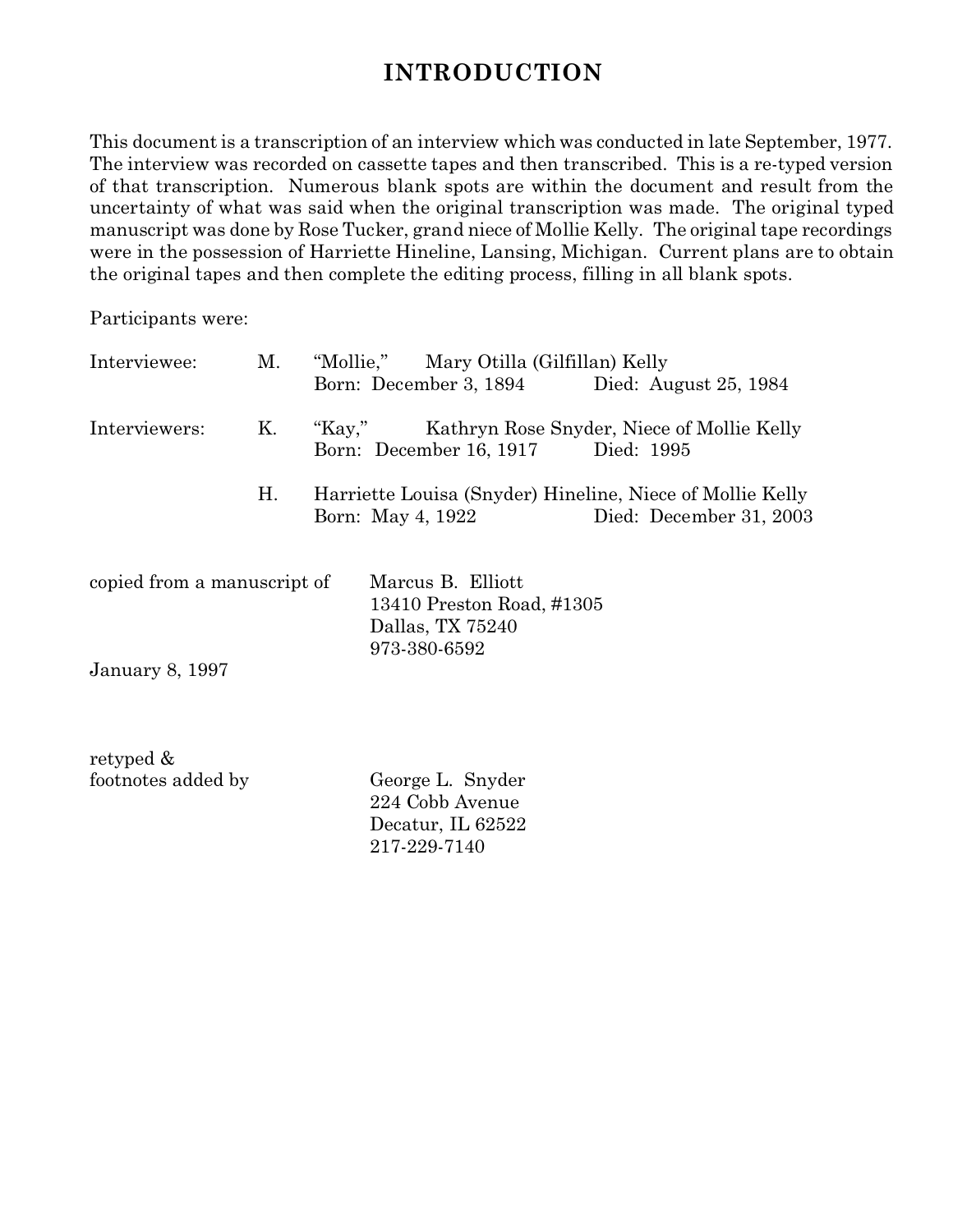- H. We're talking about Kathryn's Mother which would be your grandmother. Her maiden name was Cosgrove and we don't know what her first name was. She was born in Ireland. 1
- M. She was the daughter of a peasant.
- H. She married Bernard McDermott.
- M. He was from an aristocracy. They had to get out of Ireland because you didn't do that. They were shocked he married into a peasant.  $^{2}$
- H. Now where did they get the money to come over to New York?
- M. I think Grandfather McDermott had money.
- H. Was he young?
- M. They were both young. They were around 20.
- H. He must have had money. Either he inherited or his family gave it to him. Do you know where it was in Ireland?
- M. I don't know if it was where I was thinking it was.
- K. That was where I went to the village. It's right near the border. It's over north of Ireland. I was over in England in 1950-51. I went to the village. I went down from Belfast and I stopped at this village. Mother had something that said where the area was that they came from and they're still in Northern Ireland. So I stopped at the inn or pub. I told them who I was and that I was looking for family members of the McDermotts. They were very nice and sat me down to have breakfast. Somebody went to get an older gentleman of the village. He came and we talked. He was pretty sure he knew who the McDermotts were. He said they had something to do with that house up there, the big house. But he was just a very young lad. It was more what he heard people talk about later. A lot of people left around that time. When they came over, what year was it they came over? It was just before your mother was born. 1852?
- M. She was born in New York City and her mother used to take her down to the Atlantic Ocean and have her paddle in the Atlantic Ocean. So when we went to California, we had to take our shoes off and paddle in the Pacific.
- K. That's pretty country but it's not as prosperous.
- M. Well, they were pretty poor except for the McDermotts.

<sup>&</sup>lt;sup>1</sup> Ann Cosgrove was the mother of Katherine Jane McDermott who is the mother of Mollie. Mollie's sister Bessie is the mother of Harriette and Kathryne the interviewers.

 $^{\rm 2}$  There is a story that he was Catholic and she was Protestant. This would possibly be a greater incentive to leave Ireland at that time.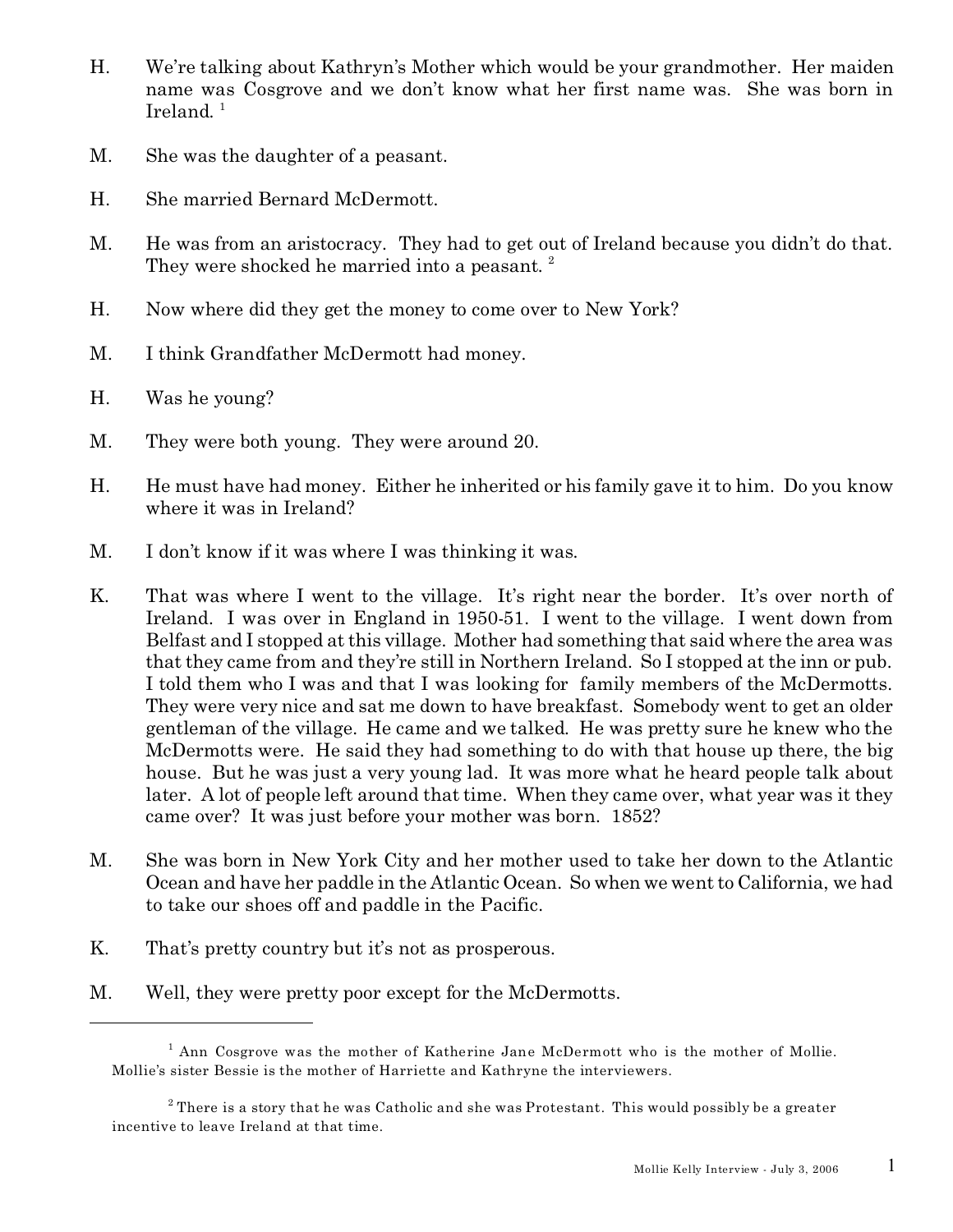- K. I was surprised. Now were the McDermotts Catholic?
- M. Oh, yeah.
- K. It's odd that they had any property. Because that was during the time of the (persecution of the) Irish Catholics. Usually if they stayed Catholic, they didn't have any property.
- H. Oh, yeah they did. They just had to pay .... Because there were still a lot of the Irish Aristocracy still Catholic. But that was during the potato famine. Remember the book my mother gave you as a Christmas present. I read half the way through and I had to give up.
- K. You should have read about before the potato famine. The history of Ireland before it, when the English took over.
- H. But her maiden name was Cosgrove and that sounds like an English name to me.
- K. No, it's Irish. It's in there. I had a map that listed all the different areas where the names came from and Cosgrove was in it. Mother and I did quite a bit of hunting.
- M. Now her sister was the one that we called Auntie. The one in Peoria. Anne and Eleanor's grandmother.
- H. Now, Annie and Eleanor were your first cousins, weren't they?
- M. No. Tom McKinney was my mother's first cousin.
- K. And they were his daughters, so they were about third.
- M. Aunt Bridget wasn't really any relation.
- K. Aunt Bridget was the mother of Annie and Eleanor.
- M. Grandmother Cosgrove McDermott's sister was Auntie Mckinney. Tom, Mark, Jack, and Duke were all first cousins. Tom McKinney was only a second cousin of mine and Aunt Bridget was just his wife. Annie and Eleanor were third cousins, at the most.
- H. When did Aunt Bridget come over?
- M. She and her brother came from a family of about 17 children and they got the plague. They died So they finally decided to send them to America to save \_\_\_\_\_\_\_.
- K. Did Bridget and her brother come over about the same time you did? Or earlier?
- M. Later. So Aunt Bridget was a bit younger than Grandmother McDermott.
- H. Was grandmother Cosgrove McDermott the oldest in her family?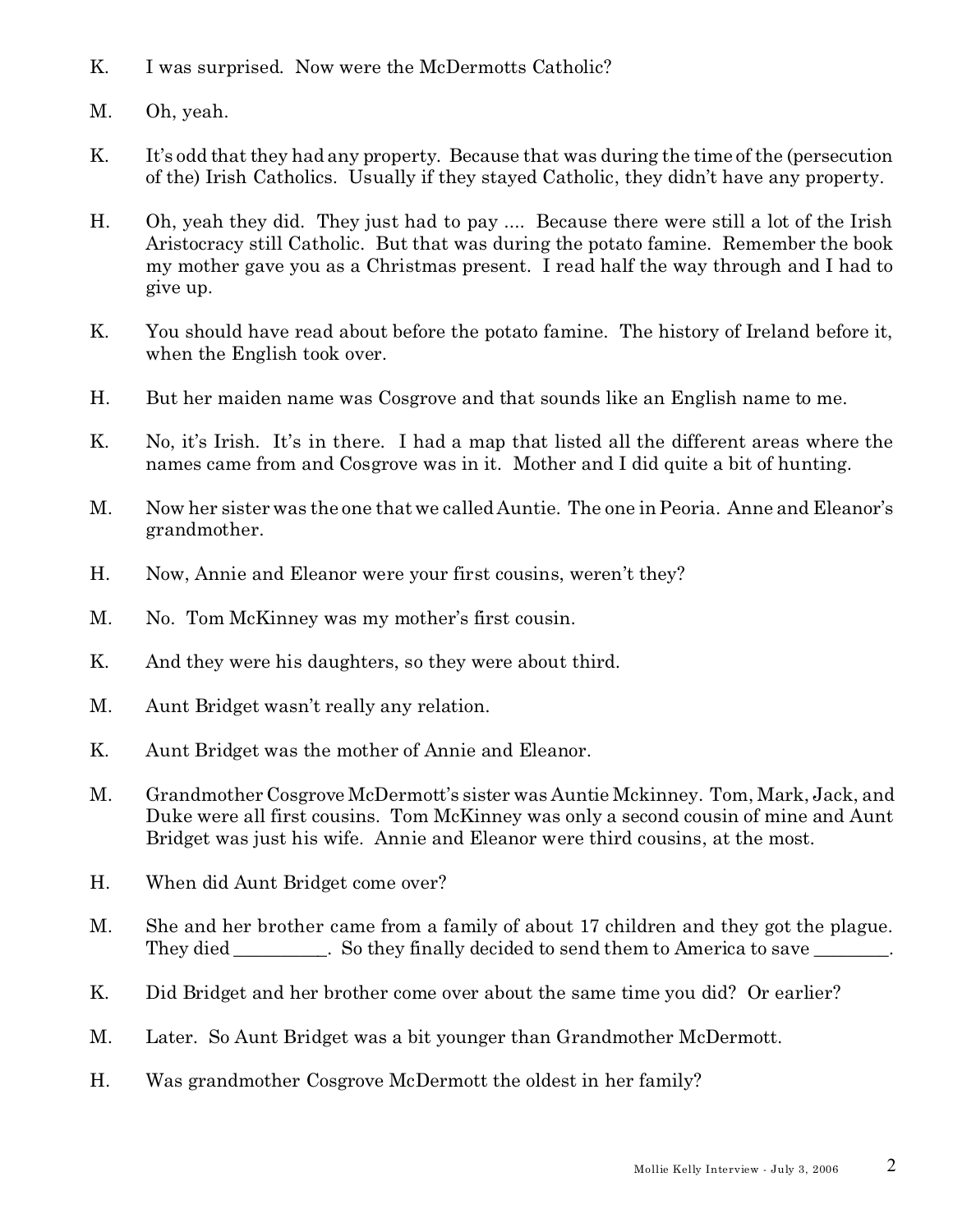- M. She was the oldest.
- K. Do you know how many she had in her family?
- M. No.
- H. You were so little, only four years old when she died.
- M. I remember them telling about that they had to leave Ireland.
- H. Yes, our mother told us about that too, and she was five years older than you.
- K. When did they decide to move out west?
- H. Kathryn Jane McDermott was born on December 25, 1853 in New York.
- M. Then they moved west to Illinois. I think she was just little. They lived in Springvalley, something like that.
- H. Do you know where that is?
- M. Across the river from Chilicothe. They were poor, very poor. Grandfather McDermott was very much of a gentleman, but he couldn't make money.
- H. How did he earn a living?
- M. As the children grew up, they went out and worked. There was Uncle Mike and John, so there were two boys in that family. And there was Aunt Annie, Aunt Louisa, Aunt Matilda, Aunt Mary, and Aunt Josephine. There's died.
- K. A good Catholic family with the statistics of those days. Did (they live) on a farm or in a village?
- M. I think he had a little patch of ground and a shack. They had a garden and things like that.
- K. Did the boys ever work on the railroad?
- M. No, that was the McKinneys that did. They lived there, I can't remember how long over there across from Chilicothe. Then Mike and John and all the girls except because \_\_\_\_\_\_\_\_ went to Sutton, Nebraska.
- K. They must have lived there for quite a while, if your mother married before  $\_\_$
- M. Yes, they did.
- K. And they moved there when your mother was a little girl. So she got married when she was about 20?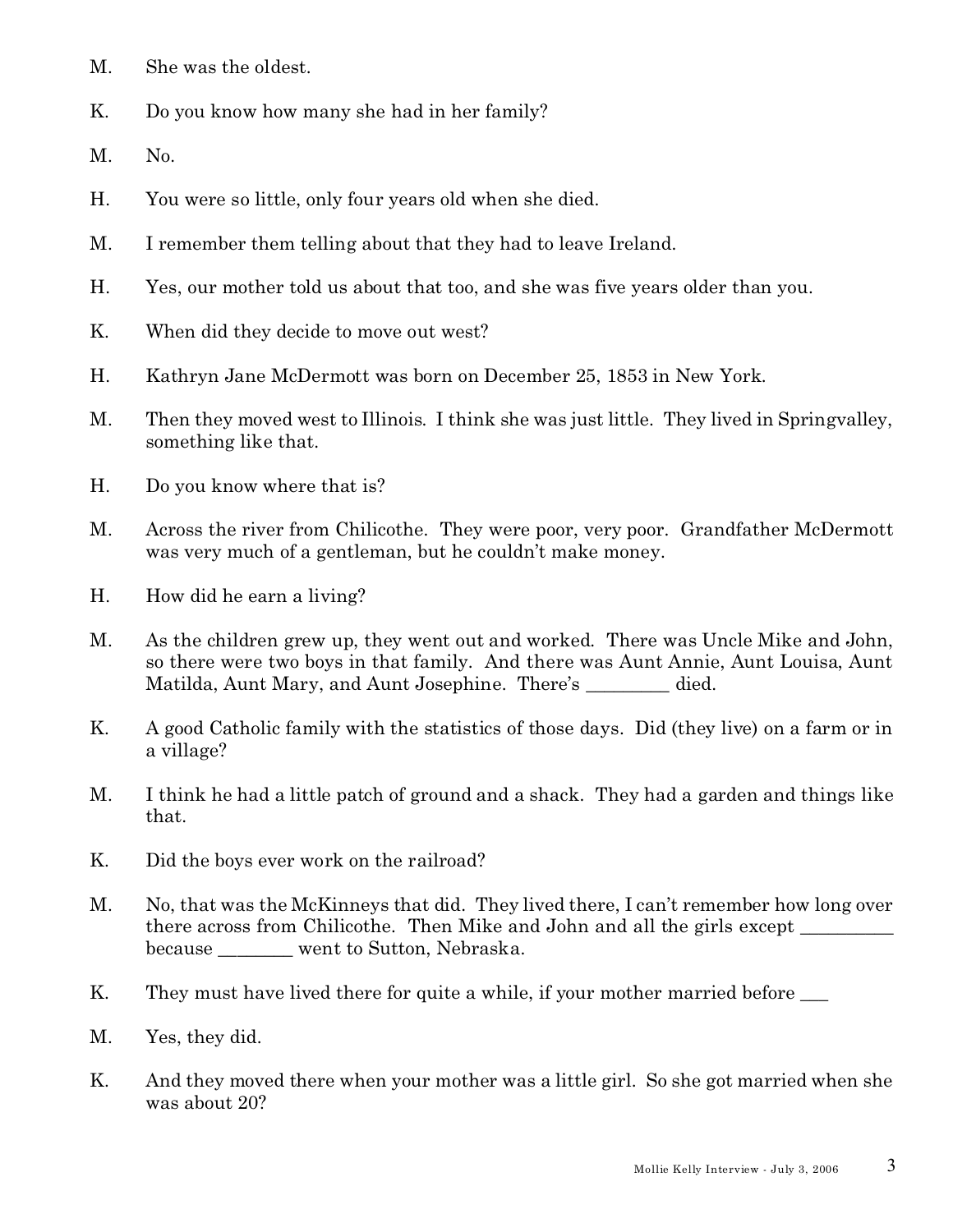- M. Yes.
- H. Then Kathryn Jane married William Albert Gilfillan. Do you know about what year they were married? She was about 20 or 21 so it would be about 1872.
- K. It'd be after the Civil War.
- H. He would have been far too young to have been in the Civil War.
- K. The boys had worked anywhere they could and the girls too. Now your Aunts, the three aunts, that went west must have had some education, because I remember it.
- M. Aunt Annie stayed with Mother, I guess, and helped her. And she didn't go west right away. I think she finished the country school. I think she finished seventh grade. And then she went when the girls got a little older, not \_\_\_\_\_\_\_\_ especially, but the oldest boy Ted. She said, "Well now, Kate, I think I should leave because I keep telling the girls what they should do and they don't mind. And they have to learn to help." So she went down and stayed with this Auntie. She was tall and gangly.
- H. Auntie who?
- K. The one that brought the rest of the family over. The McKinneys.
- M. Of course, the McKinneys were all born in this country.
- K. Yeah, but it was Aunt Annie that got here first.
- H. All right, it'd be Kathryn Jane's cousin that they called Auntie.
- M. Well, that's her aunt.
- H. Oh, that's right.
- M. She went down there to live with Auntie. Which wasn't a very desirable place. She went to the school. She was tall and gangly and old, 16, I think. She went into the 8<sup>th</sup> grade and all the children laughed and thought she was the funniest thing they ever saw. She said, "I don't blame you for laughing. I think I'd laugh too if I was a little girl and someone came into my class \_\_\_\_\_\_\_\_\_\_." But she won them over because she could tell such interesting stories. They all just felt terrible when she left. Then she went to Normal. And how she got the money to get to Normal, I'll never know.
- K. She must have worked.
- M. And, she got her teachers certificate. Then she went out West.
- K. Now, when they went West first, where did they go?
- M. Sutton.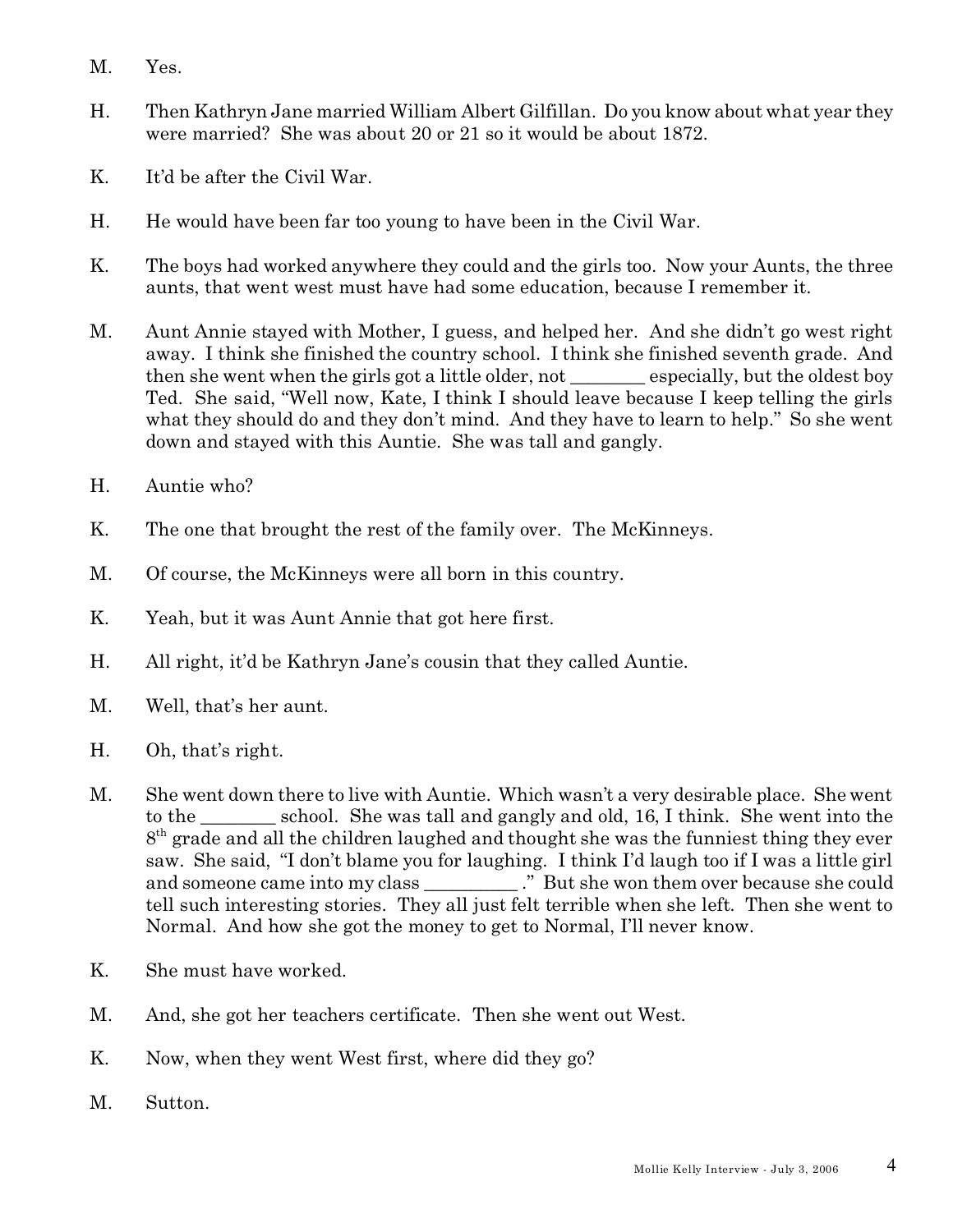- K. And then from there they ended up out in San Francisco area.
- M. Aunt Louisa did, but not the whole family.
- K. But the main family went to Sutton, Nebraska.
- M. Mike stayed there. John got TB and went to Arizona to live. Thought that would cure him and he died out there. He was 24 or something like that when he died. Then Aunt Louisa went to the University of Nebraska and she graduated from the University of Nebraska. Then she went out west. She taught school in San Francisco and got her masters degree from the University of California. She was a very brilliant person.
- H. Now these ...
- M. That' the sisters of Mother's.
- H. One was this Annie that .....
- K. Got through Normal.
- H. Now Annie's the one who lived with Kathryn Jane.
- K. Until she was about 16.
- H. Uh huh. She went back to school and she went and got to Normal. Then to Sutton and on out to the West coast.
- M. John was a school teacher and got TB. He moved to Arizona, but it didn't do any thing for him.
- K. He was only 24 you said.
- H. He was a teacher. Well they believed in education then didn't they.
- M. Oh, yes.
- H. So many of them in that day and age did so well. They were all poor.
- K. They all made it on hard work and guts.
- M. Except for Mary, I don't think went very far. She went to high school.
- K. Mary was the one that married the ...
- H.  $\ldots$  the successful saloon keeper.
- K. What was his name? Do you remember?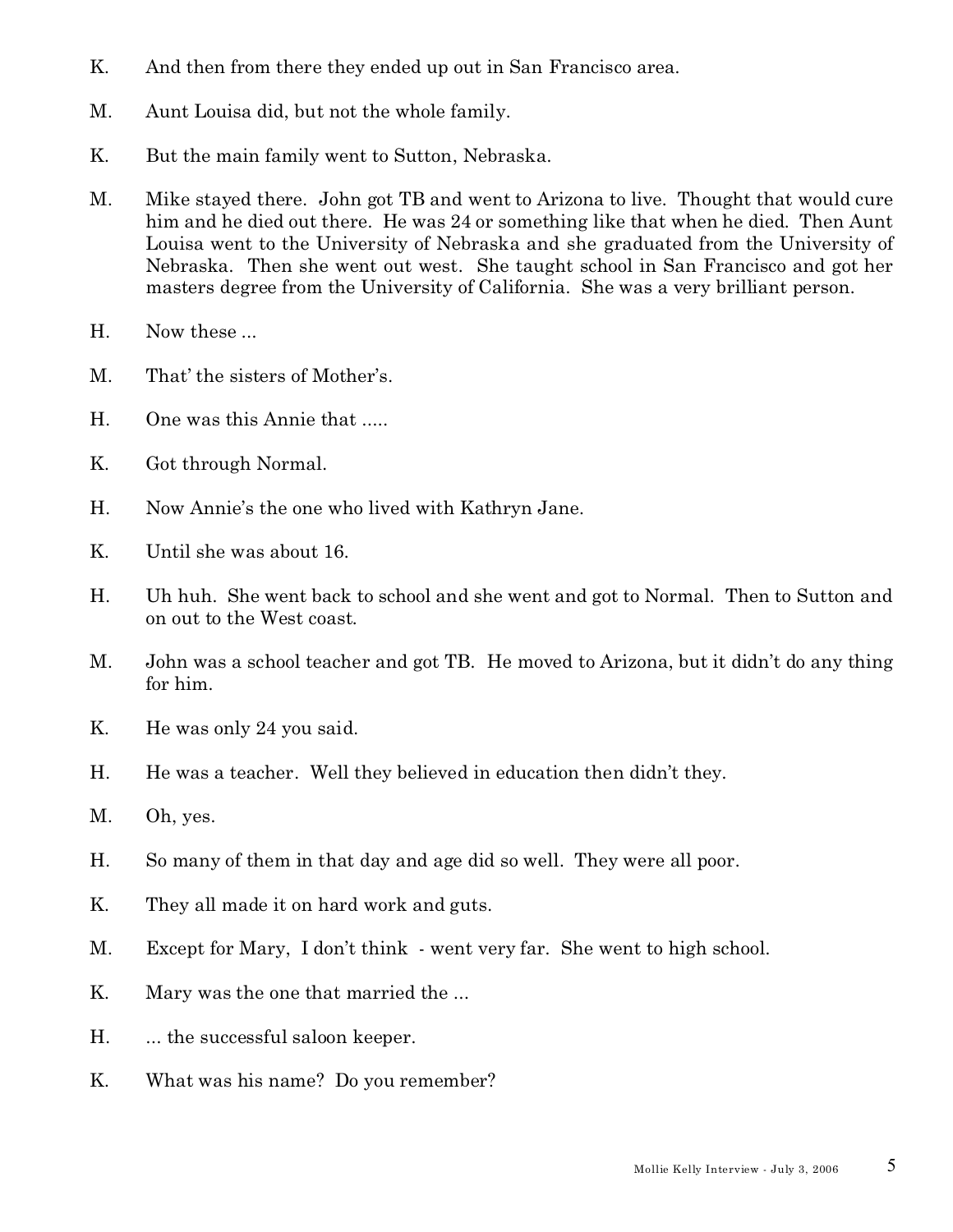- M. Clayton. He had his in Omaha.
- K. They lived in Omaha City or Omaha?
- M. Omaha, Nebraska.
- K. He was the one that told Mike that he wouldn't be as successful.
- H. Because you said Mike was always telling ........
- M. ......Telling the fellows when they came in to buy liquor to go on home and by shoes and some food for their children. Clayton said he'll never make a success.
- K. So, then, tell us about Mike.
- M. So then Mike gave up the saloon business and went out and bought farmland, and everything he bought just doubled. He became very wealthy. He went four times to get married to this Ruby that he went with. Her mother said to her, "Why don't you get tired of having him come four times and changing his mind." She said, "I've just made up my mind that it'd either be Mike or it wouldn't be anyone."
- K. You mean, he'd start to get married and then change his mind?
- M. Four times.
- H. Did they ever get married?
- M. Yup. They had two children.
- H. Genevieve?
- M. Genevieve, and she had diabetes. It took a long time to --------
- K. And she died young, I suppose.
- M. And she was a beautiful child. And the other girl wasn't so nice looking but was very amusing. Last I heard of her, she was in Denver.
- K. Did she marry?
- M. I think she married.
- K. Well, we can go back through birth certificates.
- H. If anyone wants to pursue that. Well, I always like to look up my rich relatives. They might have some......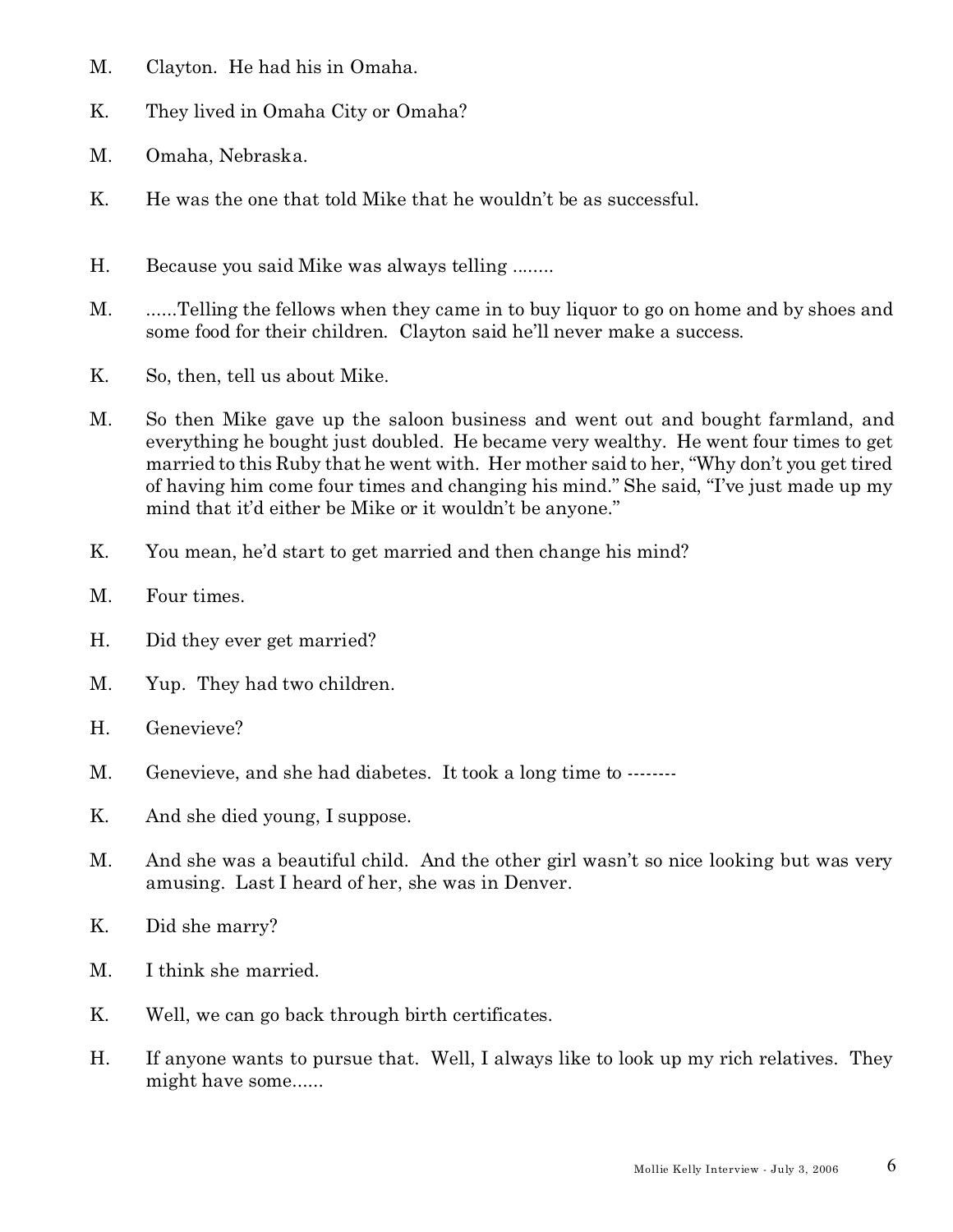- K. Not anymore.
- H. But you said, Mike, you thought, when he died was about a millionaire.
- K. Well, that takes John and Anna and.....
- M. Aunt Louisa finished the University of Nebraska. Then she decided to go to the coast. She was the one that went to San Francisco and got her masters degree at the University of California. She taught school in San Francisco.
- K. What about Jo?
- M. Then there was Matilda. Well, Matilda married a fellow in Kansas. He was always going to build a machine of perpetual motion. They didn't have any thing, of course, because he'd spent all his money on this perpetual motion. They had three girls and a boy. Aunt Louisa educated the boy and he wanted to be an attorney.. \_\_\_\_\_\_\_\_\_\_\_\_\_\_\_. Agnes married a doctor. I don't know what the other two girls, ever happened to them. But anyhow, Aunt Louisa bought a house in Kansas someplace. In a small town. She bought the house but she wouldn't give it to Matilda and Tipper, they call him. Because he'd talk her out of it and spend the money.
- K. So at least she'd have a house to live in.
- M. That's what she did. And she paid the taxes and just lived there. I don't know if they kept it up or not but that's what they did. Then Jose was the old maid. She was a business woman – I mean an office person. She worked for some man in Omaha.
- K. That was in the early 1900s, wasn't it?
- M. Yes. She worked there for four years. Then after Grandmother McDermott died, Anna and grandfather McDermott moved to Omaha. It wasn't too far away. Then Jose lived with them. There was the two of them, Jose and Anna, and Anna took care of grandfather McDermott just like you take care of  $\blacksquare$ .
- H. She was the housekeeper.
- M. She sure was. The nurse and everything else.
- H. He lived to be 94. This was the guy that was of the Gentry in Ireland.
- M. He was alive when mother died. And when Grandmother died, he didn't really realize that she died. Anna had a nurse come in and stay with him and she came back to the funeral and Mike came back to the funeral.
- H. So, he outlived his oldest daughter. He was about 94 when he died. And that was about when? What year was it he died?
- K. When did your mother die?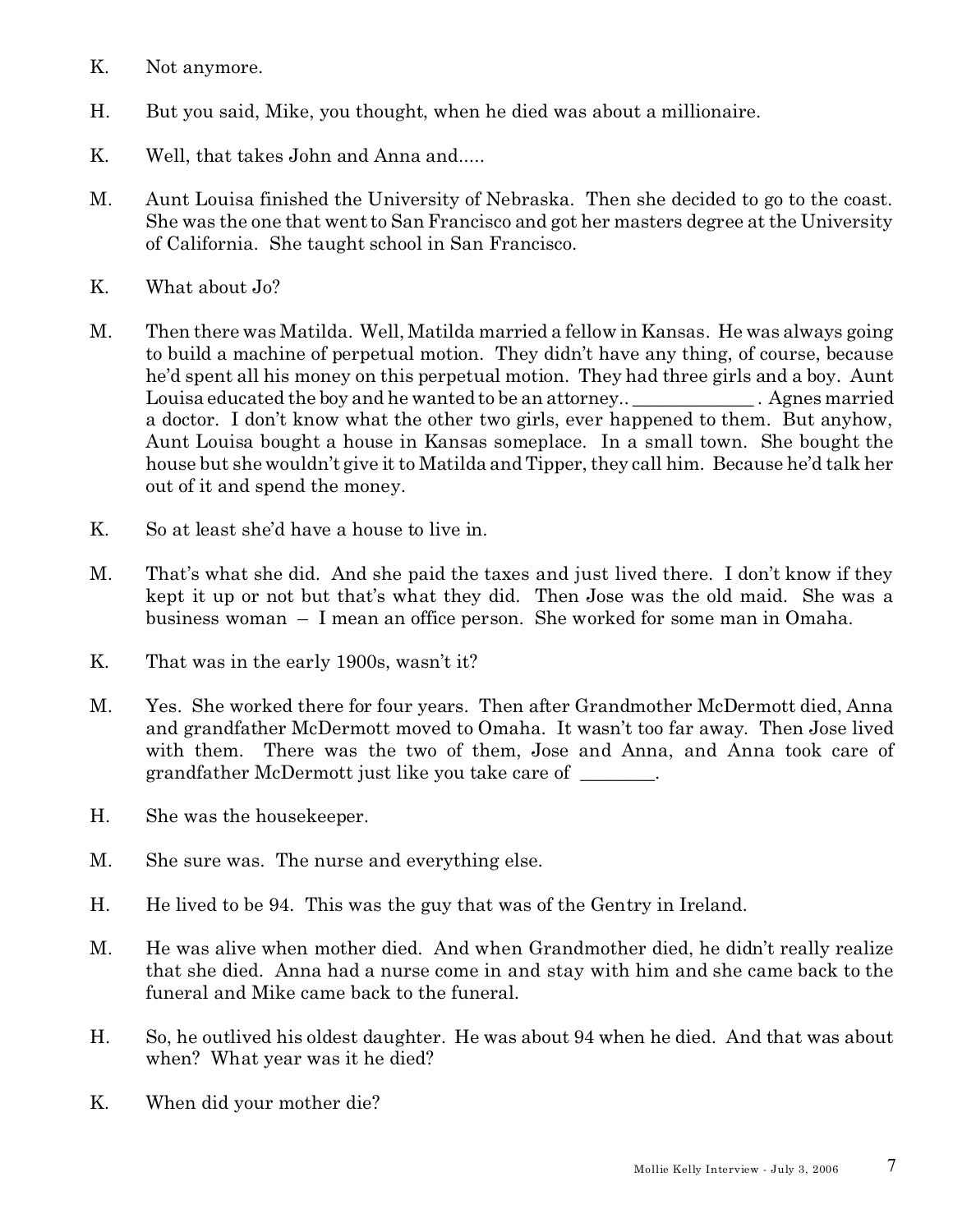- M. 1920. He must have died in 1921 because it wasn't only .... I think he died in the spring after mother died.
- K. That's McDermott.
- M. Bernard. Then Aunt Louisa had a nervous breakdown in California. The doctors said the only way she'd ever get straightened out was to have somebody go up in the mountains with her and stay where there's no pressure on human beings. So Aunt Annie came out.
- K. Oh, my goodness!
- M. She went up in the mountains with her. And she came out of it. Then Jose came out. They lived there in Berkeley.
- H. The three of them.
- K. Yeah, mother and I saw them when we went west right after the war.
- H. I thought they went to San Jose. Now when Annie died . Then Aunt Louisa - and that left Jose alone. They were getting up in years. That was the business woman.
- M. They put Jose, Will and them, decided that she ought to go into a home. So she went into this home and then Will died. Poor Marion had the responsibility of Aunt Jose. The nurse had called her up and she said, "You know she has awful nice clothes, but she goes out looking just like a rag woman," and she said, "I think there's liquor in her closet, but I can't find any excuse to go in there. So maybe you could come down or come up and see what we can do about this or find out." Sure enough Bernard was taking her liquor.
- K. Ho, Ho, Ho, Bernard Gilfillan.
- M. So finally she died.
- H. Bernard Gilfillan was my first cousin, but he's....
- M. My nephew.
- H. Yes, and it would be her great-nephew.

M. So when the estate was settled, Bernard got

- H. I always thought the money came from Aunt Louisa. But it wasn't, it was Aunt Jose.
- M. I got \$100 Liberty Bond.
- H. She kind of did it on the basis of who she thought needed it, we figured. She kept changing her will and adding, codicils all the time.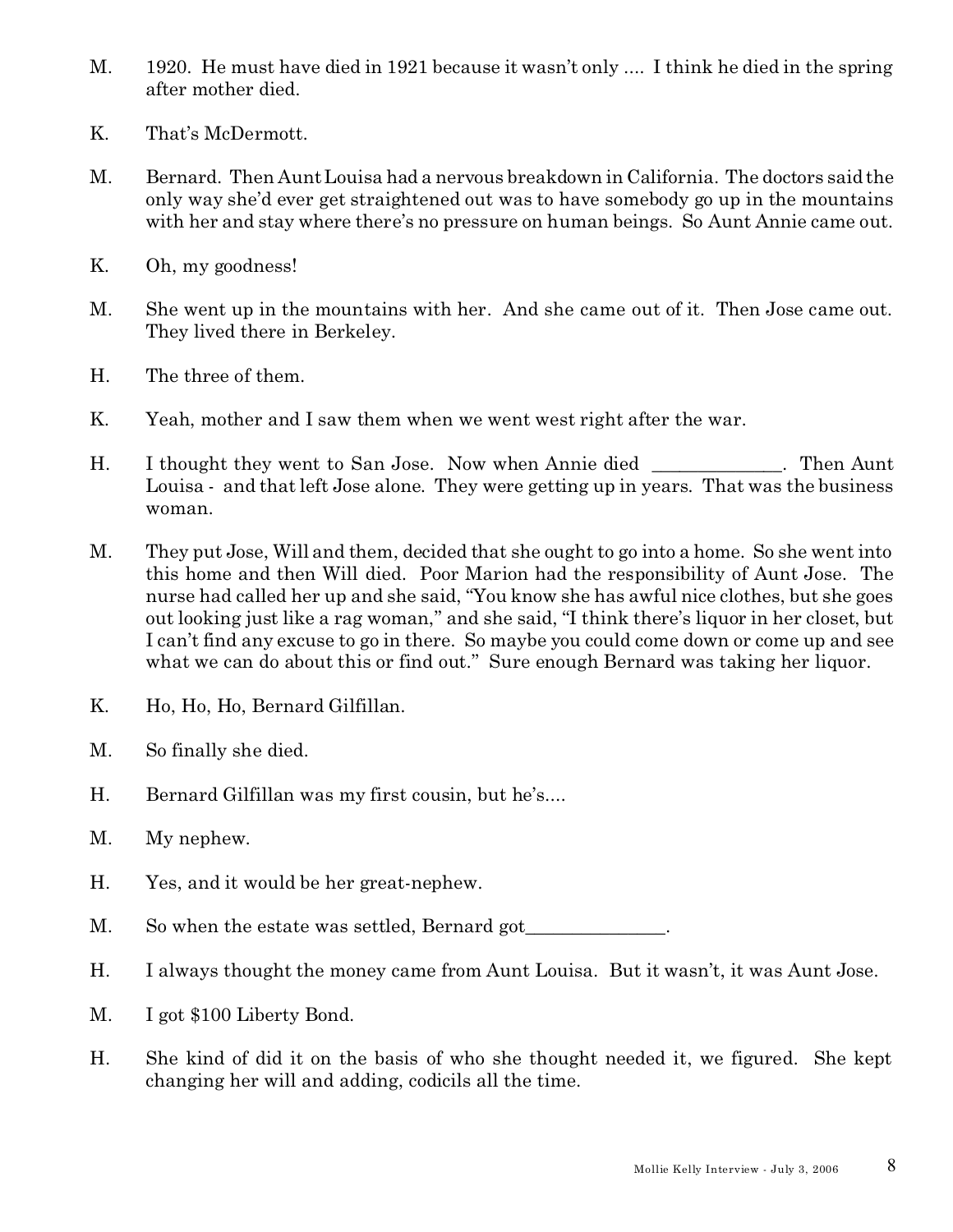- M.  $\dots$  had a good life. When your mother came down to see me, I thought she acted kind of worried about something. I said the her, "What's wrong?" And she said, "Did you ever get any money from Aunt Jose?" And I said, "No." She said, "What?" And I said, "No, I got \$100 Liberty Bond from Aunt Louisa." I said, "Why?", she said \_\_\_\_\_\_\_\_\_\_\_\_\_\_\_\_\_.
- H. I think she got like \$1,500 and then when they sold some property she got another \$6,000.
- M. She got some and got some. Kitty didn't get any. Louie got some, I think. And Will got some.
- K. It was after Daddy died, so she figured she was a widow.
- H. What year was a that Jose died?
- K. I thought all three were alive when we went out and that was right after World War II.
- H. Somewhere in the '50s. I was thinking back because it was after mother had been to Europe and it was before we bought our house. I think it was in the '50s somewhere. We still had the bakery, because she put the money in the bakery.
- M. So I said to her, "Why are you bothered about this. I don't care. It didn't bother me with one way." I said, "Certainly, John needed something to live on. And you've had a hard struggle. And Louie certainly has had a hard struggle \_\_\_\_\_. I don't know that Will was so hard up \_\_\_\_\_\_\_\_\_\_\_\_.
- K. Will was all right. He was a government employee.
- M. Dolly and I used to laugh. Because we were the only two that sent Mass cards.
- H. She was Catholic and you were the two that were Catholic.
- M. A lot of people, if they know people are Catholic they'll send Mass cards. Of course, McDermott's. I don't know if John was.
- H. I didn't realize so many of that generation were that well-educated and financially successful. That they lived well classed lives.
- K. Actually, on a whole, they were about the educational level of middle-class.
- M. Well, Aunt Louisa was kind of a brilliant woman.
- K. Well, you see the sparks some of it comes down to a us on the Gilfillan McDermott side.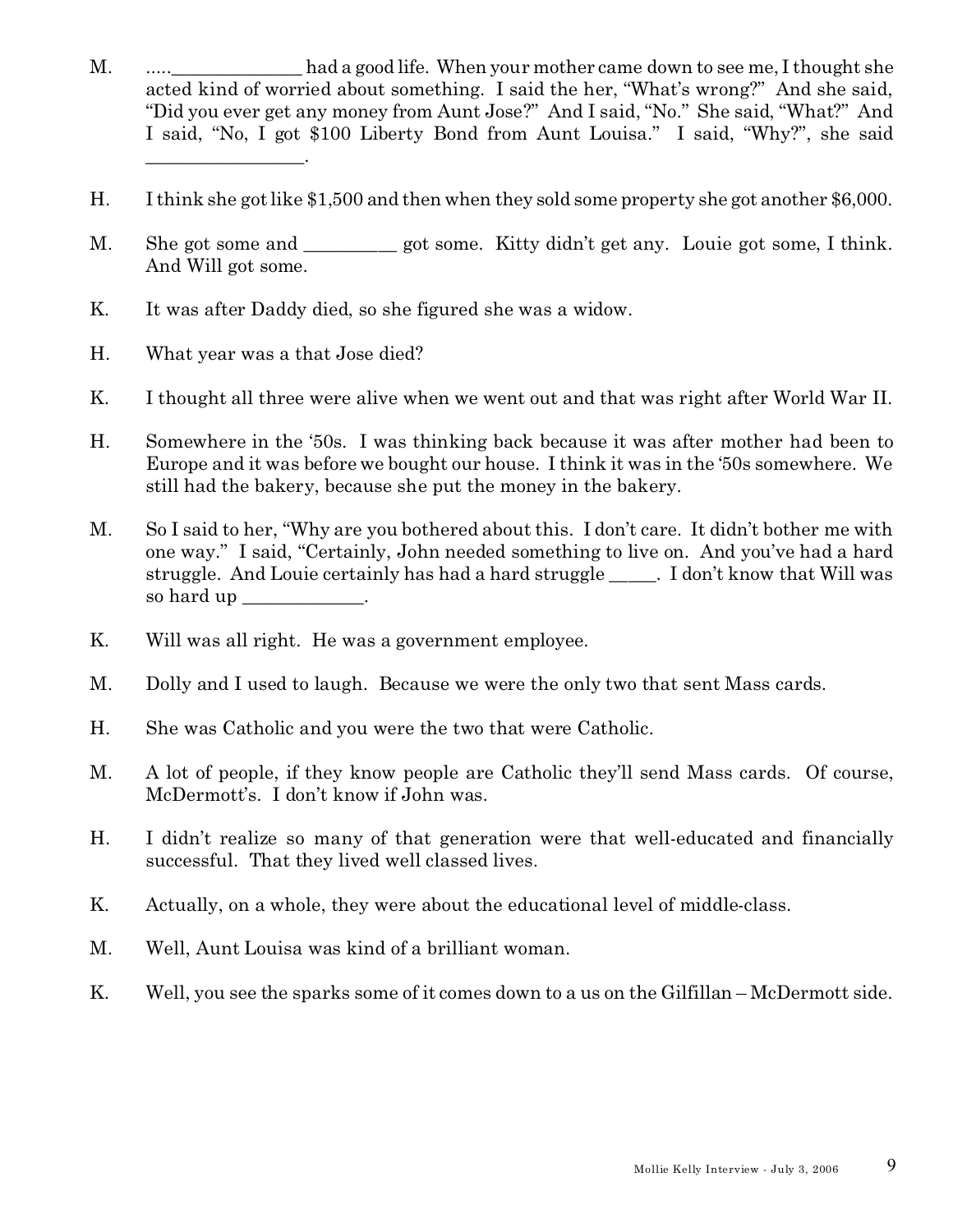- H. It was Katherine Jane that believed in education. Now, shall we talk about her generation. Well, we have been talking about Katherine Jane's generation, but we ought to talk more about Katherine Jane McDermott Gilfillan. The stories that you remember about her. I always remember – tell the story about what the banker said when she died. And when did she die?
- K. 21.
- M. I went down with her to the bank, when I was about 14. I wanted to dress up, but she said this was all right. I had a house dress and my sun bonnet ......

\* \* \* \* \* \* \* \* (End of  $1^{st}$  side of  $1^{st}$  tape) \* \* \* \* \* \* \* \*

- H. This is a story about Mike McDermott,<sup>3</sup> son of Bernard McDermott.
- M. He went to this dance. This Taylor – we figured it out, this fellow was an uncle of Ida Gilfillian's – we laughed about that, of course, – so anyhow, he was bothering some young girl. And Mike went up to him and told him to leave her alone. He had one of those switch knives, I suppose. He cut him from here down to almost the end of his back.
- H. From the base of his back to the end of his spine.
- K. Mike got cut.
- M. And he was bleeding terribly. There was a doctor who had TB that lived closer on a farm near there, who was trying to get is health back. They took him to his place. He put him on the dining room table and he operated on him. It just missed the jugular vein up here. When he operated on him evidently the tip of the knife that he was doing the surgical work with or this fellow that cut him up, the tip of that knife, they didn't find it.
- K. It probably was the one that stabbed him.
- M. Then his face his circulation was different and he had such a red face. He came back to see mother and father and you'd have thought he was a drunkard. Some friend of Wills said to Will one time downtown, he said "Boy that guy sure likes his liquor." Will said, "I never argued because I could see why they thought that." But he didn't drink at all. One day he got a lump under his arm when he got older, all of a sudden. He went to a doctor. He had a friend who was a doctor. He said, "Did you know I got a lump under my arm?" He said, "We got to do something about that. You'll have to have that operated on and take it out. Maybe it's a tumor and it might be a malignant tumor." Well, he had it operated on and what was it? They found the tip of the knife that broke off. It just built scar tissue around that knife until it formed a lump.
- K. Did he always stay red-faced?

 $^3$  Mike McDermott is the brother of Kathryn Jane. Kathryn Jane is the mother of Mollie.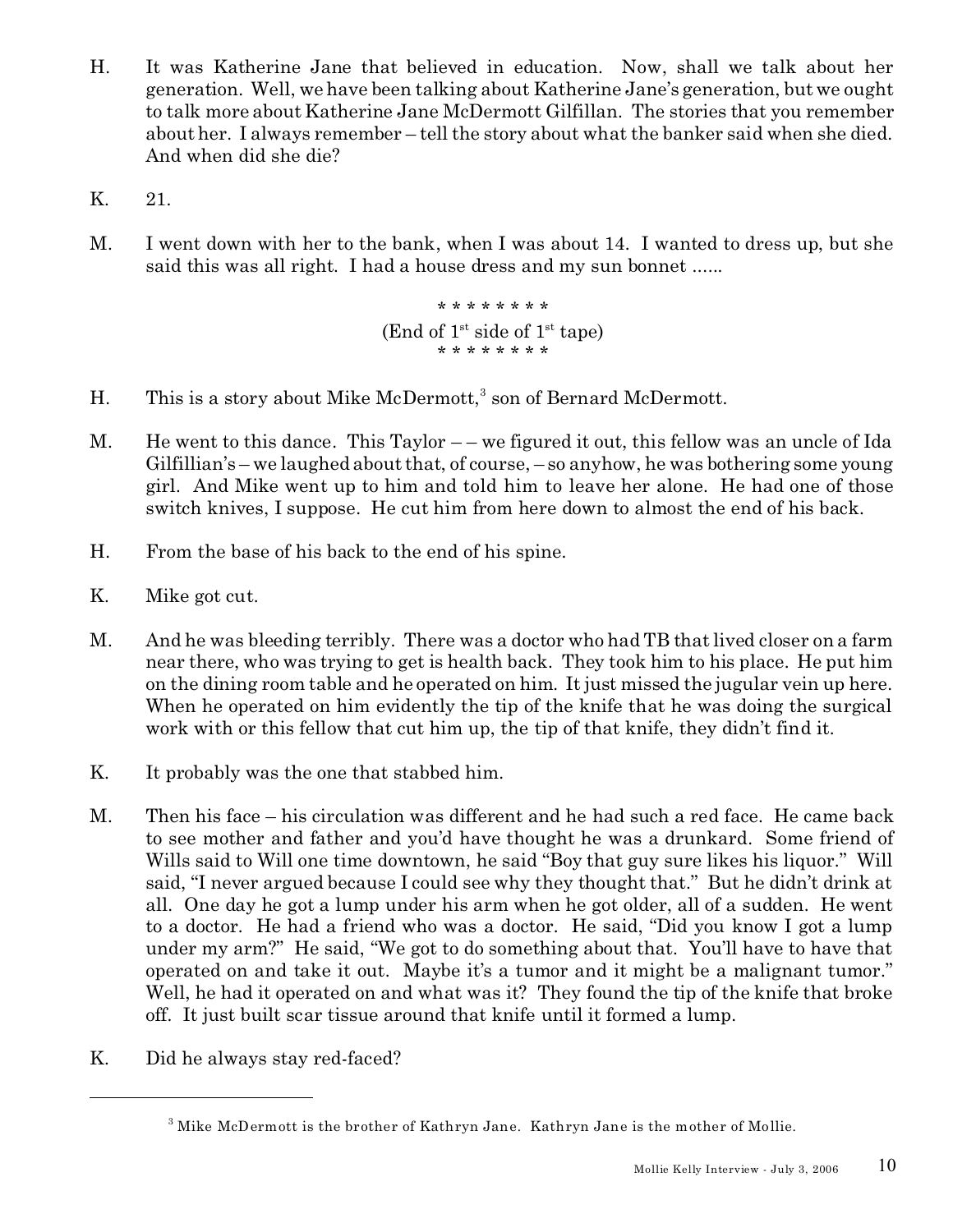- M. He always had a red face. I think Uncle Mike was one of the homeliest people I ever knew. He also was the best loved person I ever knew. He had such a nice personality.
- H. Did this fight take place in Sutton?
- M. No, down across from \_\_\_\_\_\_\_\_\_\_.
- K. Illinois.
- H. When he was young and living there before the family moved.
- M. That was long before he was married.
- K. I've heard tell, that Aunt Ida's family came from Kentucky in the mountains and those mountain people all carried knives.
- M. This guy had a knife. He was named Taylor.
- H. But even then as you said earlier, he was the one who looked after the underdog. That was why he wasn't a successful saloon keeper. Tell that part.
- M. Well, he'd say to the fellows, they'd come in and want to spend some money, he'd say go home and take the money and buy your children shoes or some food. Claytie said you can never be a saloon keeper.
- H. Claytie was ....
- M. A very successful saloon keeper.
- H. He was the husband of Mary. $4$
- M. Mary was the dressy one.
- K. Well, she was the saloon keeper's wife.
- M. I can remember they came back to see Mother and Father. We just lived in an ordinary house. Nobody came down with a long dress on. But down she came and we ate in part of the kitchen. And here she came down with this long dress on. I thought "what's wrong with her?" Even as a young teenager, I thought that was pretty silly.
- K. She was wearing an evening dress then. When she came down for supper?
- M. Of course. Mother was in a house dress, and Father maybe was in his work clothes. To me it was a lack of judgment.
- K. I think she just wanted to show off her clothes.

<sup>4</sup> Mary McDermott, sister of Kathryn Jane.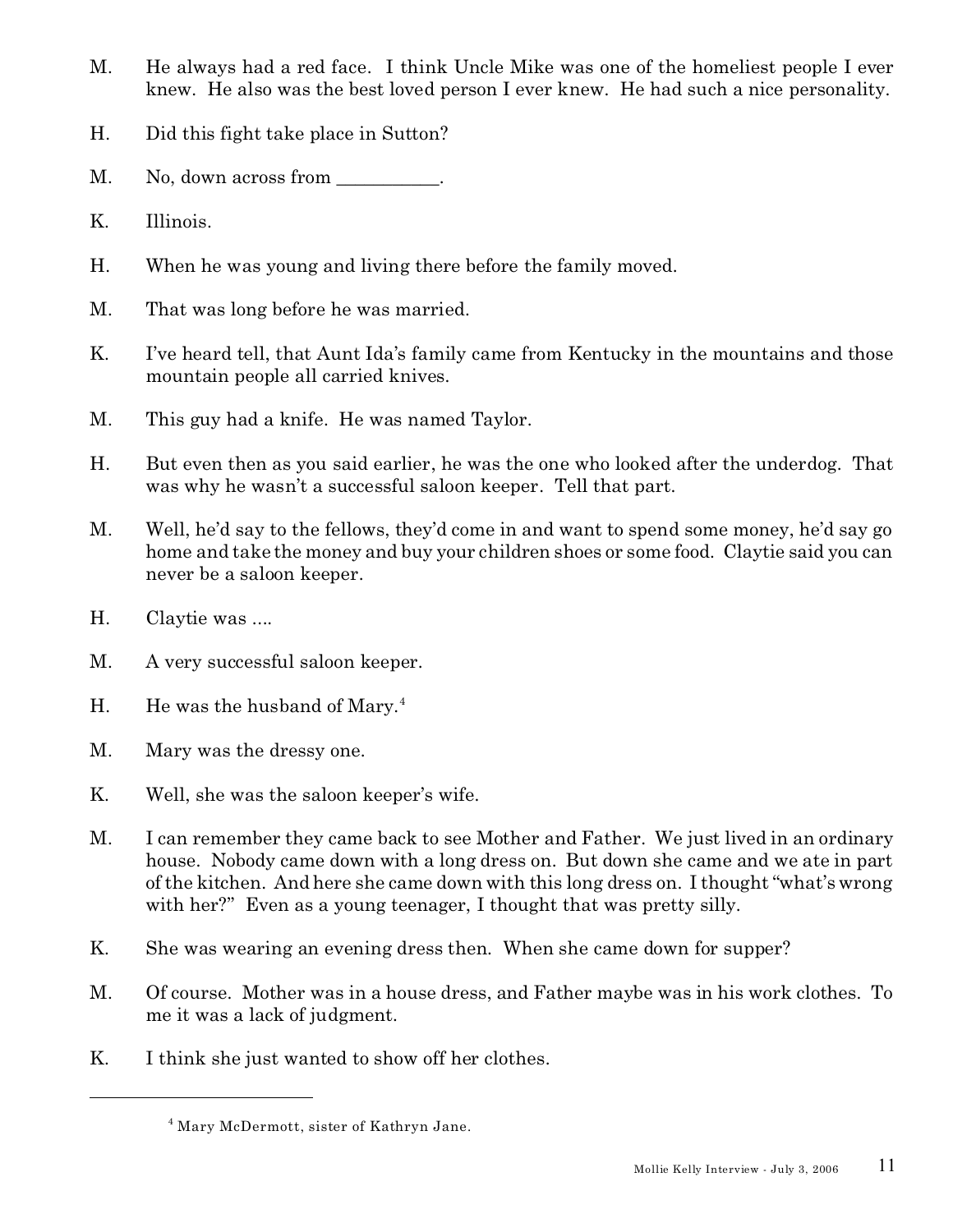- H. Then later Mike bought the land, went out of the saloon business and everything he touched became valuable.
- M. He kept his mother and father. Will<sup>5</sup> and Father and Mother went out to see all the relatives after Will graduated from high school.
- K. That was before World War I.
- M. So they went to see Matilda<sup>6</sup> in St. Joseph, Missouri. The girls were paper boys. I'd never heard of girls being paper boys, but they had to work.
- H. This was about what time?
- K. About 1914.
- M. 1914. I graduated in 1913. Will graduated in 1912 or 11. So anyhow, these two girls saw Will coming. They ran down the hill, threw their arms around Will, and kissed him. Oh, he hated that. He was so mad, I can just see how mad he could get, too. He didn't want anybody to touch him or make over him. Mother tried to smooth things . He came home and he was still mad. She was the oldest of this big family.
- K. This was Kate.<sup>7</sup>
- M. My mother. She went to school, but every time there was a new baby she had to stay out of school. So you know how much schooling she got. But, I think she did, I suppose, finish  $8<sup>th</sup>$  grade. But they were just as poor as poor could be. I think Mike and John and the girls moved out then. The older girls went out and worked for people. So then, Father was a hired man around where they lived. That's where they got and they eloped.
- H. Where was this that they lived at that time?
- M. Across from Chilicothe. Grandfather McDermott did not approve of that, the Justice of the Peace. He made them get married by a priest. So they were married by a priest, but that didn't help matters either.
- H. No one knew how Bernard McDermott earned his living. No one remembers.
- M. I think he did odd jobs till they went to Sutton, Nebraska. I don't know what he did out there. I think Mike kept him in later years. But he was never a success.
- H. They went out to Nebraska after Kate was married.

 $^5$  William Emmet Gilfillian, brother of Mollie and Bessie. Bessie is the mother of Harriette and Kathryn.

 $^6$  Matilda - sister of Kathryn Jane. I do not know the names of her two girls mentioned here.

<sup>7</sup> Kathryn Jane McDermott.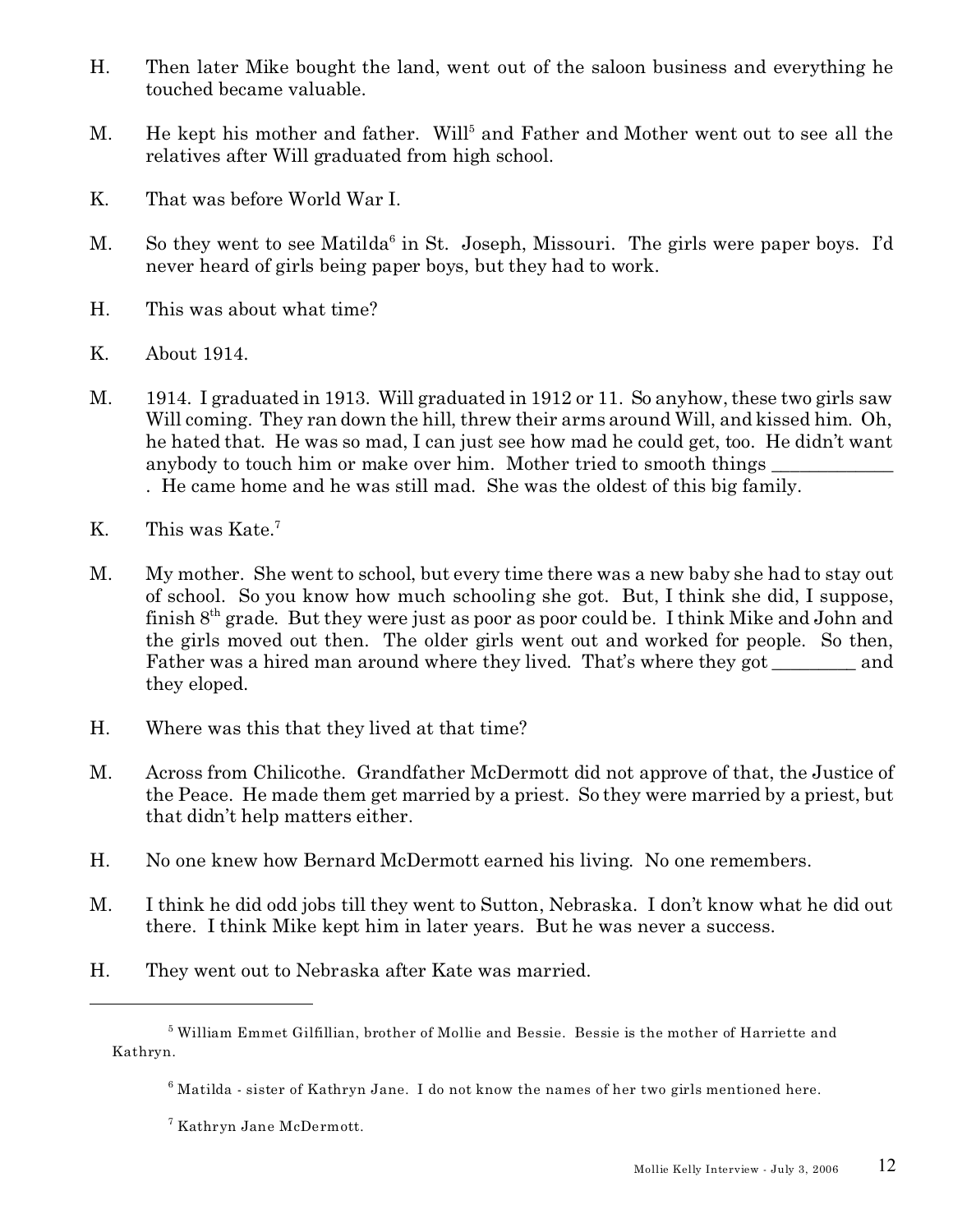- M. And, Anna stayed with Mother. And then when Louie and Kit were in high school, she went down to live  $\_\_\_\$ and went to  $8<sup>th</sup>$  grade in the Greely School in Peoria. Then she went to Normal. I suppose she worked her way through Normal. She wanted to be a teacher.
- H. She's the one who kept house. Did she teach while she kept house?
- M. She taught school in Sutton.
- H. And kept house.
- M. After their mother died, I guess Mike was living, cause Mike didn't get married till he was 45 or so. But she and Louisa<sup>8</sup> went on an Indian reservation. She was a matron of animals and Aunt Louisa was a teacher. They used to see these football players, handsome Indian boys. Every time when they came back they brought water to them. That's the way they played football. They played for keeps. They'd be killed.
- H. They brought them back . . .
- M. Dead. At least one, she said. Aunt Louisa just thought it was terrible. Which I think so, too. But they didn't have any referees, I suppose.
- K. They didn't have much protection equipment either. And they did the massive V shape, the old way.
- M. The Indian men had much higher morals than the Indian women. They had a terrible time with the Indian girls. Trying to get into the men's dormitories. She said, they were a lot higher sexed than the men. The men had much higher morals. Then I read a story about an Indian and in that it said how men had very high morals and the Indian women didn't have such a high moral character. So then, after that, Aunt Louisa was mostly in San Francisco teaching school. Anne went home to take care of . . .
- K. Grandfather.
- M. Because Mike was getting married. They had a varied life. Then they all came to Berkley.
- H. About what time was that?
- K. It was after Grandfather Died.
- M. Pat was in college.
- H. Which Pat? Your Pat?

 $^8$  Anna and Louisa were sisters of Kathryn Jane.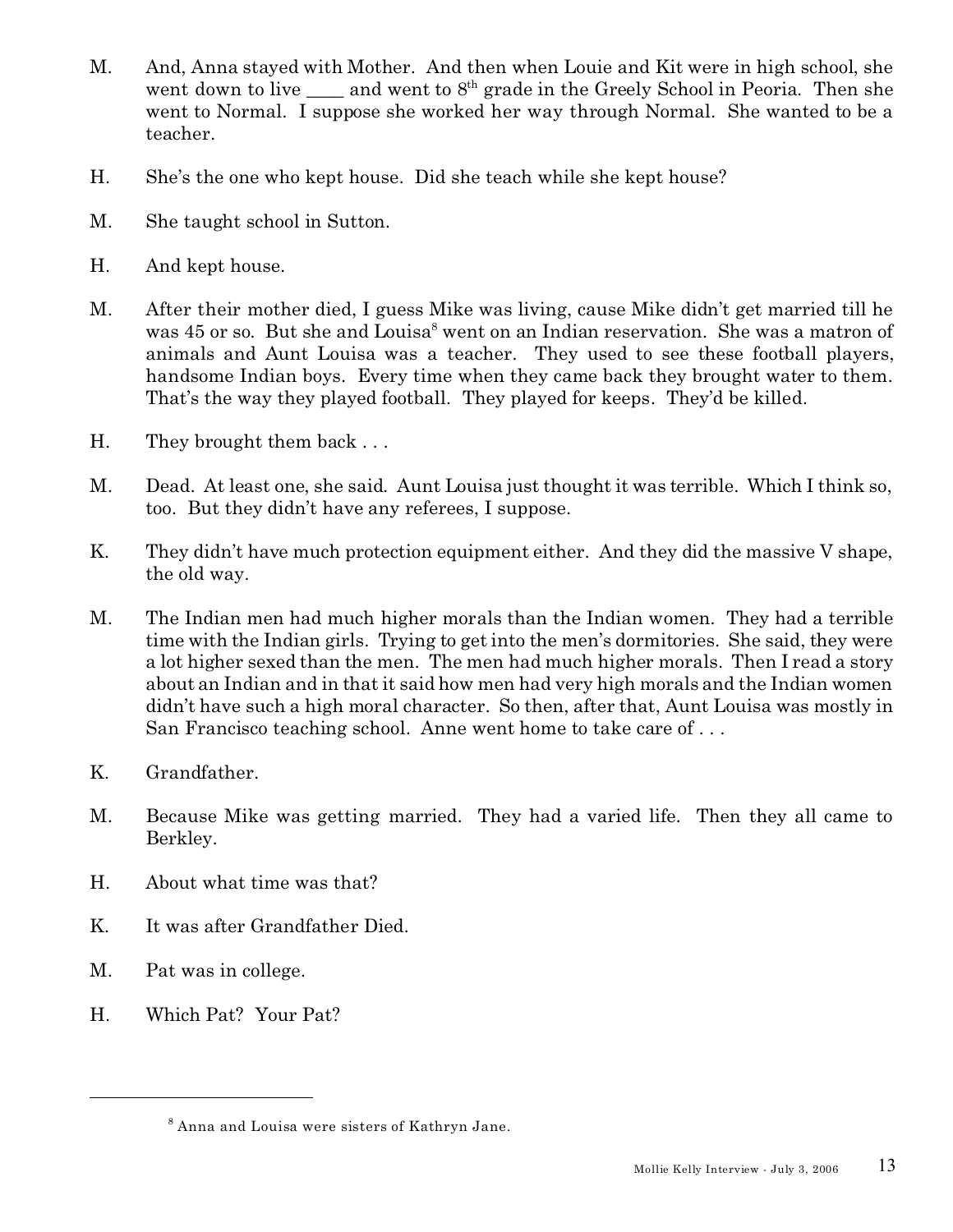- M. Um hum. She works in Arizona University. She went up to some kind of a meeting at the University of California. She was picked as a delegate or something. She went to see them. She was in the university and she would be about, well she graduated when she was 17, so she'd at least be about 18 or 19. Nineteen years from . . .
- H. She was born about 25 and add another 20 years to that, that'd be 45.
- M. They were out there then.
- H. Teaching or retired?
- M. They just retired.
- K. They had a house out there.
- M. They rented out rooms.
- K. During the war, they rented out rooms, I remember.
- H. When did Louisa first go out to California?
- M. She went out there . . . .
- H. Before the First World War?
- M. Oh, yes. Because she lived with a family in San Francisco. She had an attic room. It was a big attic. She had a bedroom, kind of a living room, and on the first floor was where the folks lived. On the second floor they had men roomers and some women roomers. There was a German boy. It was just about during the First World War because this German boy had quite a time. He was a very fine young man and Aunt Louisa thought a lot of him. There were two other boys. They weren't of the same caliber that this German boy was. He had a terrible time. Anti-German feeling.
- H. When you were out to San Jose at Normal school, was Aunt Louisa living out there then?
- M. Yes.
- H. And what year was that? That you went out there to Normal School, before the War?
- M. I was about 20.
- H. That would be about 1914. She had been there for quite awhile?
- M. Oh, yes. She was still there. She always stayed.
- H. And actively teaching?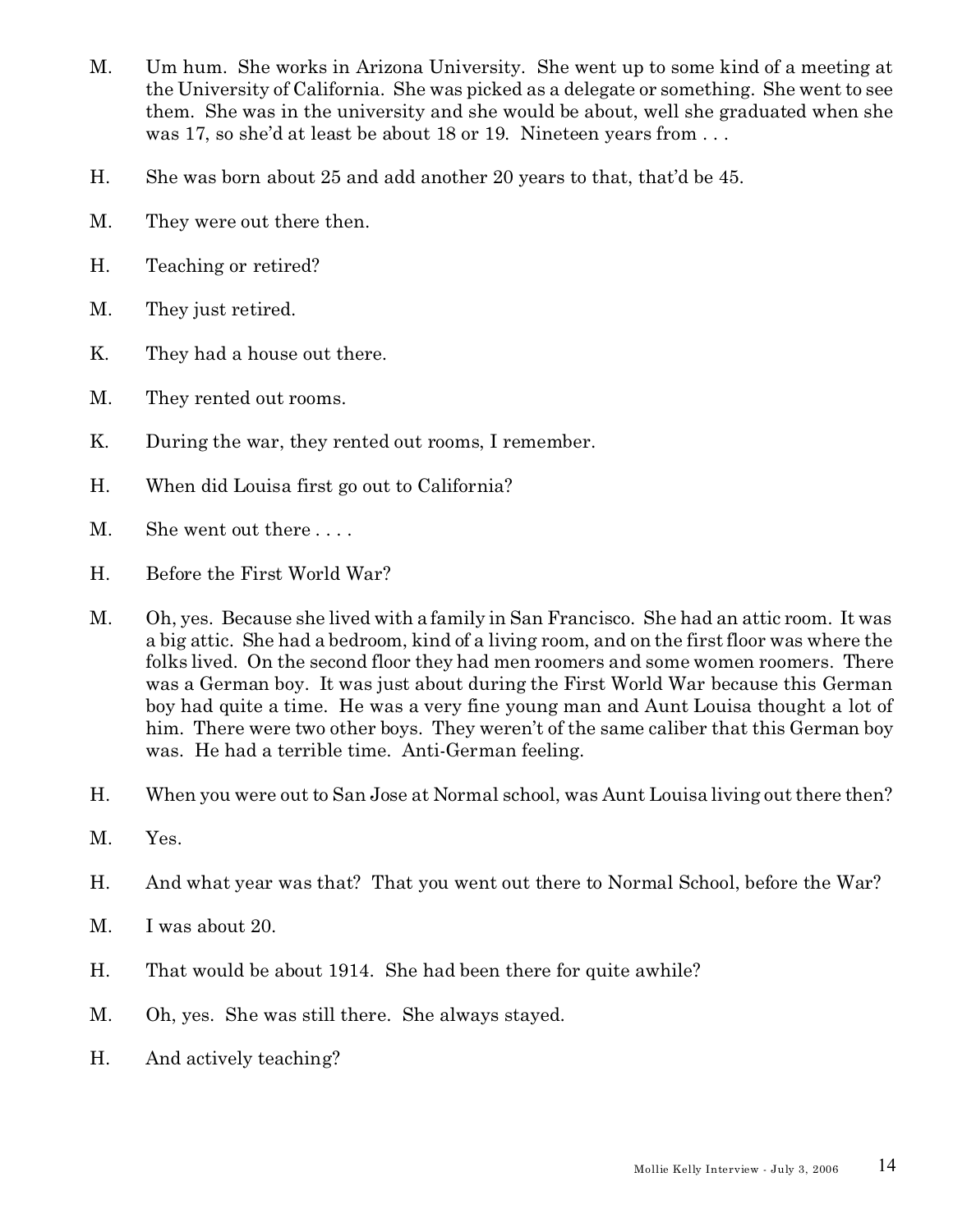- M. Teaching. When she got sick, she had some bladder or kidney troubles, was what really took her. When they all came out and got this Berkley house. Bought a house in Berkley and lived and rented out rooms.
- H. That was after Bernard died.<sup>9</sup>
- M. See, he lived a little longer than your grandmother. My mother died before her father died. Mary never knew he was senile.
- H. Mary was the pretty one in that family.<sup>10</sup>
- M. Oh, I always claimed Aunt Louisa was the pretty one. Mary was supposed to be pretty, black hair and the biggest blue eyes. She was pretty, but I always thought Mother and Aunt Louisa had more aristocracy to them. They had more polish. They were more of a lady type. Now Aunt Annie was a very fine person. She had no style and the poor soul she was a saint. She took care of everybody. She and Mike were just homely. That's all you could say. They were fine people. They were both very fine people.
- H. Did they have the crooked jaw that runs through the family?

9 Bernard McDermott Mollie's maternal grandfather.

<sup>10</sup> Mollie's aunt.

Descendants of Bernard MCDERMOTT

| 1. Bernard MCDERMOTT (b.1825 d.1921)                      |                |  |  |  |  |  |
|-----------------------------------------------------------|----------------|--|--|--|--|--|
| sp: (Ann) COSGROVE (b.1825 d.1899)                        |                |  |  |  |  |  |
| -2. Katherine Jane MCDERMOTT (b.1823 d.1920)              |                |  |  |  |  |  |
| sp: William Albert GILFILLIAN (b.1853 m.1872 d.1921)      |                |  |  |  |  |  |
| $\left  \cdot 3. \right.$ Rose GILFILLIAN (b.1874 d.1927) | (Rose)         |  |  |  |  |  |
| sp: Lou KENT                                              |                |  |  |  |  |  |
| 1-3. Anne GILFILLIAN                                      | (Anne)         |  |  |  |  |  |
| -3. John GILFILLIAN (b.1878)                              | (John)         |  |  |  |  |  |
| sp: Ida TAYLOR (m.1905)                                   |                |  |  |  |  |  |
| [-3. Clara Louisa GILFILLIAN (b.1880)                     | (Louie)        |  |  |  |  |  |
| sp: Arch KENT $(m.1907)$                                  |                |  |  |  |  |  |
| -3. Kathryne Isabelle GILFILLIAN                          | (Kit or Kitty) |  |  |  |  |  |
| sp: Clyde MCMILLAN (m.1912)                               |                |  |  |  |  |  |
| -3. Bessie Ellen GILFILLIAN (b.1890 d.1975)               | (Bessie)       |  |  |  |  |  |
| sp: George L SNYDER $(b.1893 d.1935)$                     |                |  |  |  |  |  |
| [-3. William Emmet GILFILLIAN (b.1892)                    | (Will)         |  |  |  |  |  |
| sp: Marion LOWDEN (m.1918)                                |                |  |  |  |  |  |
| +-3. Mary Otella GILFILLIAN (b.1894)                      | (Mollie)       |  |  |  |  |  |
| sp: Everett C. KELLY (b.1895 m.1920 d.1961)               |                |  |  |  |  |  |
| -2. Mike MCDERMOTT                                        |                |  |  |  |  |  |
| -2. Anna MCDERMOTT                                        |                |  |  |  |  |  |
| 1-2. Matilda MCDERMOTT                                    |                |  |  |  |  |  |
| 1-2. John MCDERMOTT                                       |                |  |  |  |  |  |
| 1-2. Louisa MCDERMOTT                                     |                |  |  |  |  |  |
| 1-2. Mary MCDERMOTT                                       |                |  |  |  |  |  |
| $ $ sp: CLAYTON                                           |                |  |  |  |  |  |
| +-2. Josephine MCDERMOTT                                  |                |  |  |  |  |  |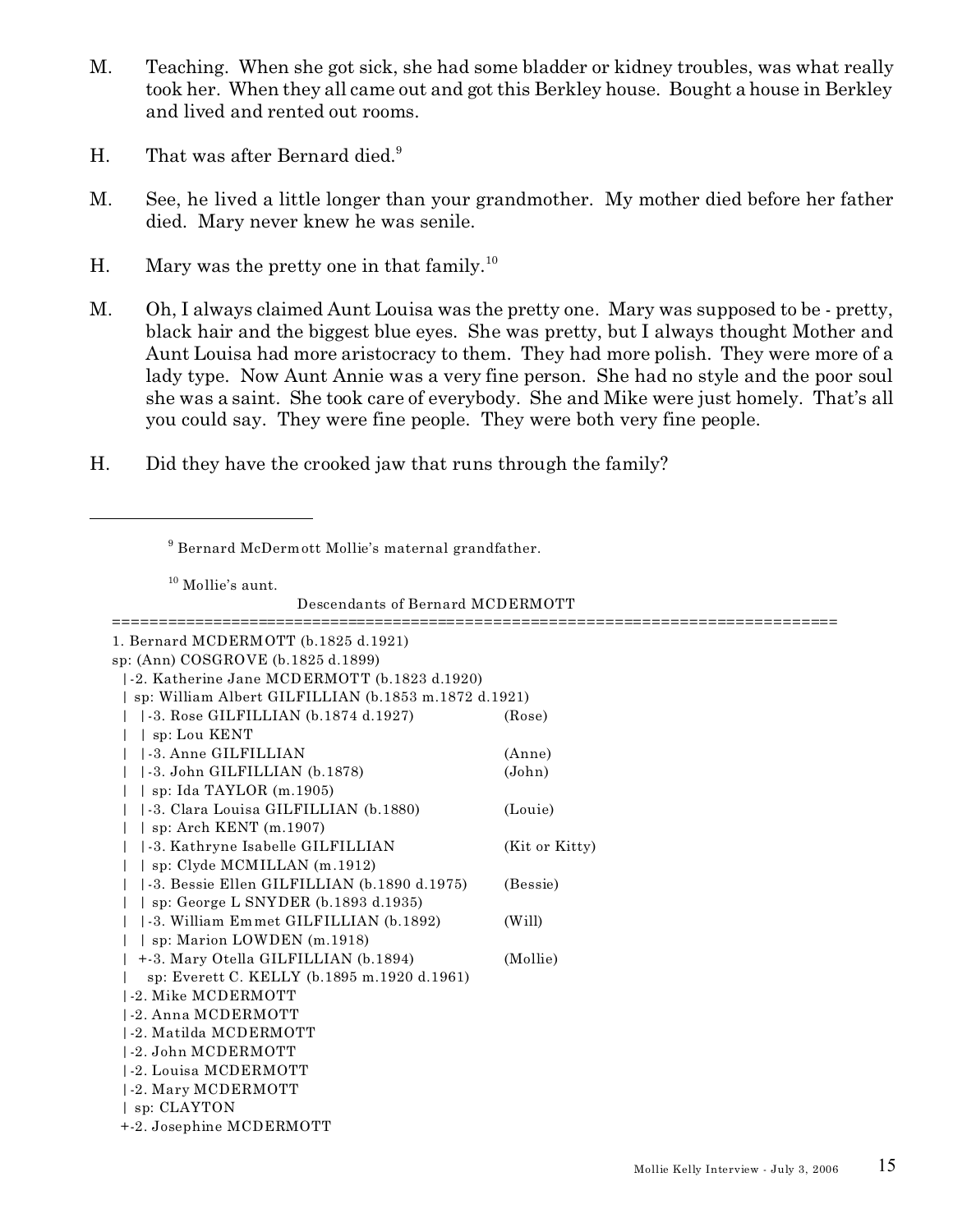- M. No. I don't think so.
- H. Did that come from the Gilfillian side, rather than the McDermott?
- M. I think so. Rose had it. Your mother didn't have it as decidedly as Rose had it.
- H. She definitely had a crooked jaw. She always spoke about her crooked jaw.
- M. But, Kitty didn't have it. Now Louie really was a beautiful girl when she was in high school. I remember when she graduated from high school she always has carried a lot of weight, but she was pretty in the face. She worked out on the farm. Her skin got a lot of sun. Well, now George moved to Georgia.
- H. George Kent.<sup>11</sup>
- M. The kids were around teenagers.
- K. That's George and Lou Kent that went to Georgia when the kids were teenagers. Before that they lived in Illinois?
- M. They lived up on \_\_\_\_\_\_\_\_\_\_\_\_\_\_.
- K. Where Louie lived.
- M. No, the farm south of it. That was Father's farm. She did get some from that episode. She got the farm she lived in. They sold that and went to Georgia.
- H. That wasn't the \_\_\_\_\_\_\_\_\_\_\_\_\_ place.
- M. We didn't call her place \_\_\_\_\_\_\_\_\_. We called Father's place \_\_\_\_\_\_\_.
- H. Were there two different places?
- M. There were.
- H. There were two farms that came out of that deal. And she lived on one of them. Then they sold that. What one did they call Rose's farm?
- M. Then they moved to Georgia. I don't know whether George went to Utah, and then he married some girl out there in Utah. But I think they had about six children.
- K. When was George born? Before you?
- M. I was four years older than George. I don't ever remember Rose living at home.
- H. George was born in 1898. He had how many children?

<sup>&</sup>lt;sup>11</sup> George Kent, son of Lou Kent and Rose Gilfillian. Rose is oldest sister of Mollie and Bessie.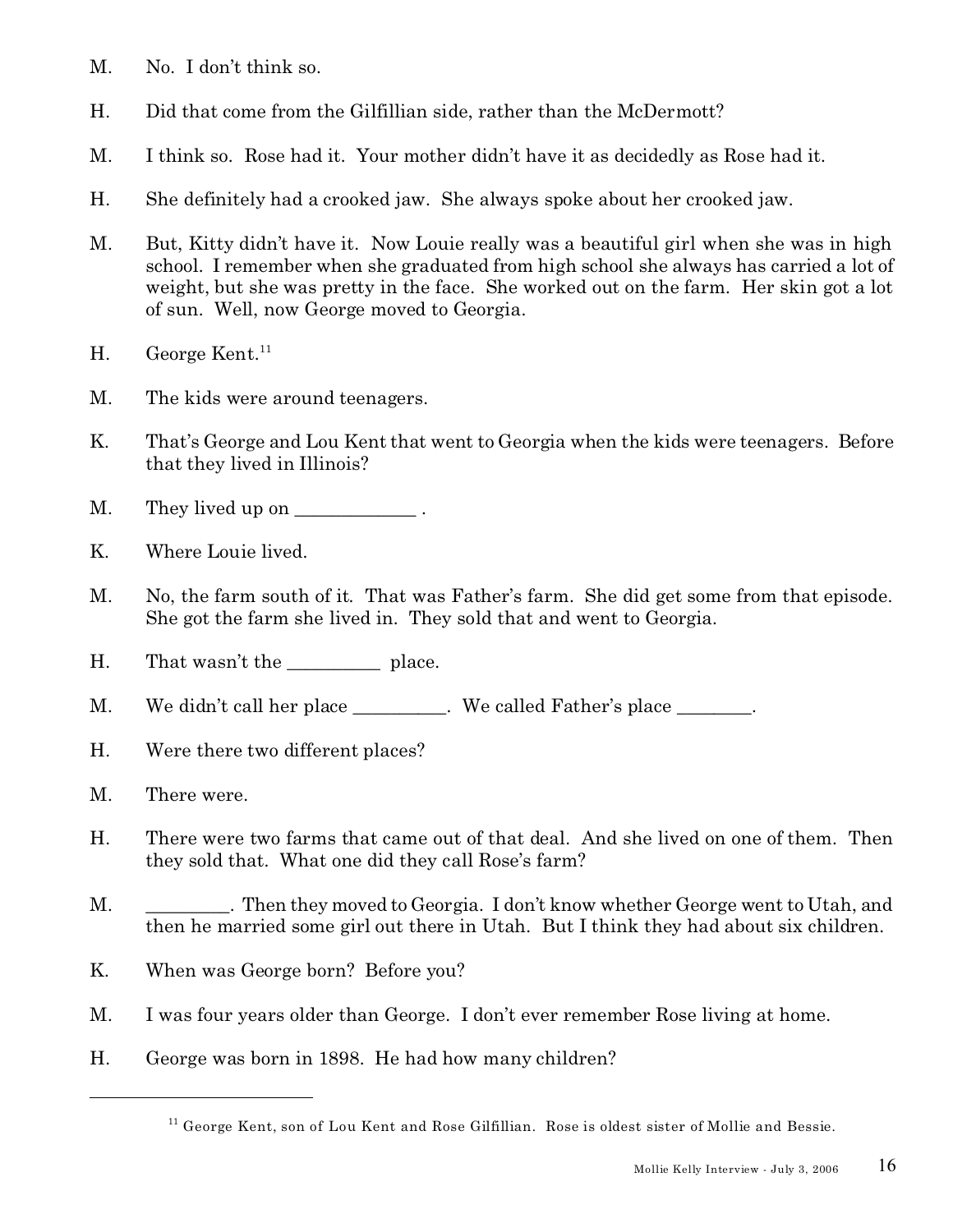- M. I think six.
- H. Six children and they settled in Utah.
- K. Salt Lake City.
- H. I knew one of them. The youngest one.
- M. I never saw George after he went out there.
- K. Mother and I did. Didn't George go into World War I?
- M. He may have.
- K. Because Mother spoke of his coming back and coming to Michigan to visit her. She was fond of George. Like you said you were fond of Frank. She always thought quite a bit of George. One of the main things why we went to Salt Lake City on our trip in '67 was to see George.
- M. Well, George, I think was a very nice boy. But he wasn't too . Now Frank had his mother's brains. I don't believe Frank had any training. George evidently was a boy that didn't get into trouble. Just went along and lived his own life.
- H. Mother there was one of those that had quite a few children and she made sure that they really felt welcome when they came because she knew what it was like to travel with a large family. There were very few people that could take in a large family.
- K. They came and visited us one time. The whole family!
- H. Frank came to our house, too. I can remember Frank.
- M. Frank gave a really bad impression when he was at Mother's funeral. When Mother died, he was just at that age when he wanted to tell everything that he did. He had a woman and this, and a woman and that. Finally, he said to me, "You don't get shocked very much." I said, "No, you can't shock me." He wanted to shock Aunt Ida. Aunt Ida would get shocked you see. I made up my mind, I wouldn't get shocked and it won't be any fun telling it. How much was truth and how much was fiction, I don't know. But, he was smart and he has done very well. He has a nice home in Chicago Heights. His wife died. She had \_\_\_\_\_\_\_\_\_\_\_\_ arthritis. He never remarried. He and Isabelle live together.
- K. He never had any children.
- M. She had two children. He never had any. He worked for this big company. I think he's done very, very well. He's certainly awful good to Isabelle. When I went to see her they had a hospital bed in the living room. That had big windows and she could look down onto the street. She was very cheerful. She has a malignancy in the rib cage. I don't know. They are giving her chemotherapy.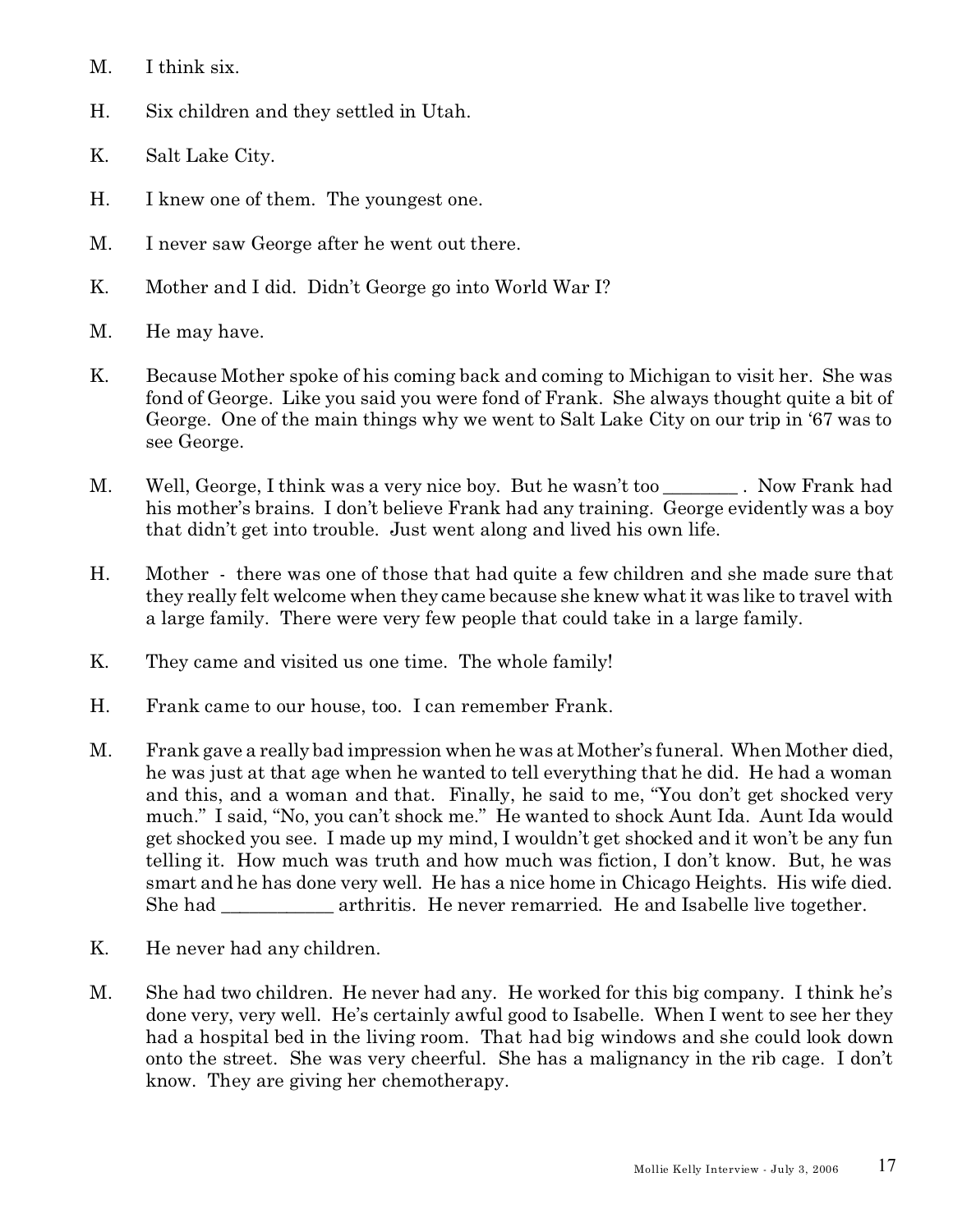- K. How much younger was Frank than George?
- M. Just about fifteen months. They were close together.
- K. He'd been born about 1899 or 1900.
- H. Then Isabelle was the youngest. She was born when?
- M. She is in her 70's.
- K. How much younger than Frank, do you Know?
- M. I think she must be about six to eight years younger. She was a nine month baby and almost died.
- H. Well, she's in her 70's now and it's 1977, so she was born in 1906 or something like that maybe.
- M. She was very cheerful.
- K. What did she do? She never married. Did she work in an office?
- M. She worked for a Jewish family in Peoria. As their maid.
- K. They came back up from Georgia then.
- M. They came back after they brought Rose up. Rose died and they kept her until the summer after she died and brought her up here and buried her. She's buried. Mother and Father are buried and Kit and Clyde. I think there's eight graves there. Kit and Clyde bought two graves. They're buried there. Then there's an empty grave. Then Lou. But they never put a head stone.
- K. For Rose?
- M. Frank was going to do that. They never had enough money to do it. I think Frank was going to do that. Somebody, one of Birdy's children told me that Frank was going to put the headstones on them. Of course, they've been dead a long time.

12

 $12$  Following pages show what I have of a family tree of four generations starting with William Albert Gilfillian and Katherine Jane McDermott.. I apologize for omissions and errors.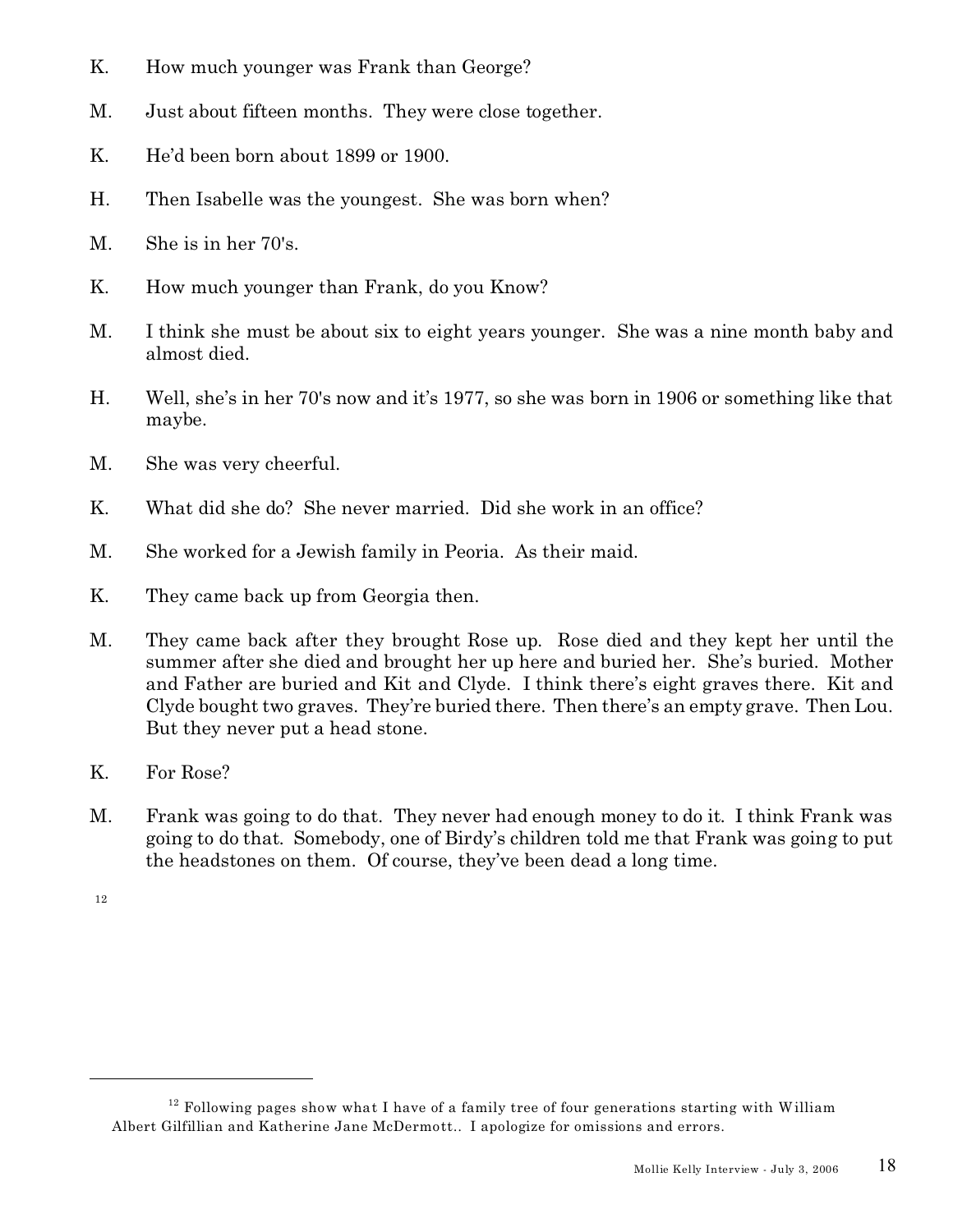| 1. William Albert GILFILLIAN (b.1853 d.1921)        |
|-----------------------------------------------------|
| sp: Katherine Jane MCDERMOTT (b.1823 m.1872 d.1920) |
|                                                     |
|                                                     |
| 2. Rose Adelaide GILFILLIAN (b.1876 d.1928)         |
| sp: Lewis A. KENT (b.1876 d.1942)                   |
| 3. George KENT (b.1898)                             |
| sp: Georgia                                         |
| 3. Frank KENT (b.1900)                              |
| 3. Isabelle KENT (b.1906)                           |
| 2. Jane Anne GILFILLIAN (b.1878 d.1879)             |
| 2. John Roscoe GILFILLIAN (b.1881 d.1951)           |
| sp: Ida Lucinda TAYLOR (b.1883 m.1904 d.1971)       |
| 3. Bernard William GILFILLIAN (b.1906 d.1969)       |
| sp: Myrtle Violet ZITEK (m.1931(div))               |
| 3. John Harold GILFILLIAN (b.1909 d.1972)           |
| sp: Harriette                                       |
| 3. Paul Eugene GILFILLIAN (b.1912 d.1980)           |
| 3. Everett Yale GILFILLIAN (b.1915)                 |
| 3. Marlowe Erwin GILFILLIAN (b.1916 d.1982)         |
| sp: Alice May SUMNER (b.1925 m.1953)                |
| 4. Charles John GILFILLIAN (b.1954)                 |
| 4. Marta Marie GILFILLIAN (b.1956)                  |
| sp: Barbara BISHOP (m.1948(div))                    |
| 3. Ida Pauline GILFILLIAN (b.1924)                  |
| sp: Max Blaine ELLIOTT (b.1923 m.1946 d.1995)       |
| 4. Marcus Bernard ELLIOTT (b.1946)                  |
| sp: Bonita Jeanne KERRI (b.1948 m.1967(div))        |
| 4. Carol Jean ELLIOTT (b.1949)                      |
| sp: Thomas Hale TODD (b.1945 m.1969)                |
| sp: Ronald IRVINE (m.1985)                          |
| 4. Sharon Kay ELLIOTT (b.1952)                      |
| sp: Bruce Alan HOLMES (b.1949 m.1971(div))          |
| sp: Robin Lynn VARNER (b.1955 m.1984(div))          |
| sp: Christopher JAMES (b.1951 m.1994)               |
|                                                     |
| 2. Clara Louisa GILFILLIAN (b.1883 d.1955)          |
| sp: Arch Vernon KENT (b.1879 m.1906 d.1962)         |
| 3. Bessie Louisa KENT (b.1909)                      |
| sp: William PRICE (m.(div))                         |
| sp: Jerry REILLY (m.(div))                          |
| 3. Robert Vernon KENT (b.1911 d.1924)               |
| 3. Raymond Gilmore KENT (b.1913)                    |
| sp: Mary Louise (m.(div))                           |
| 4. Mary Kay KENT (b.40)                             |
| 4. Robert KENT                                      |
|                                                     |
|                                                     |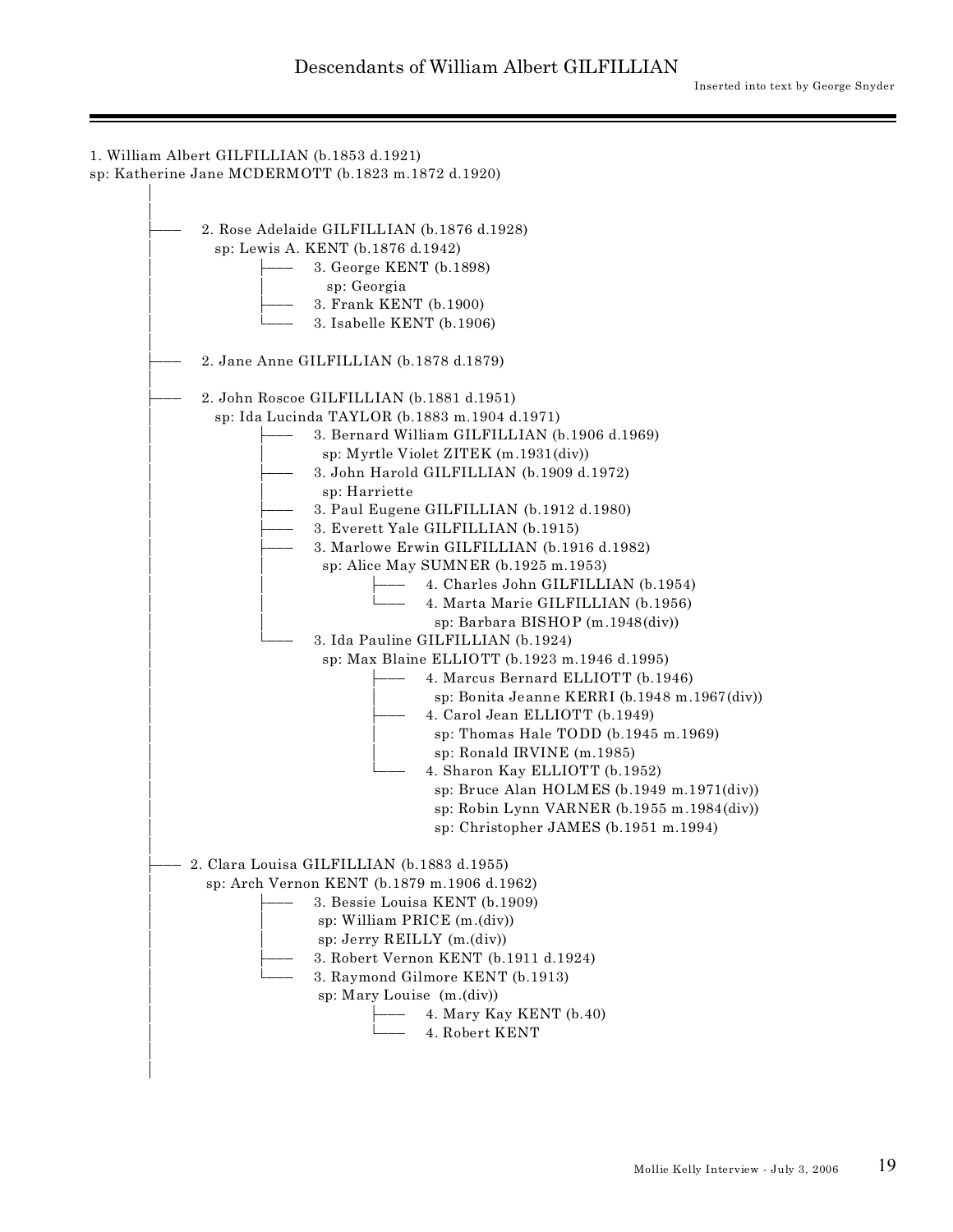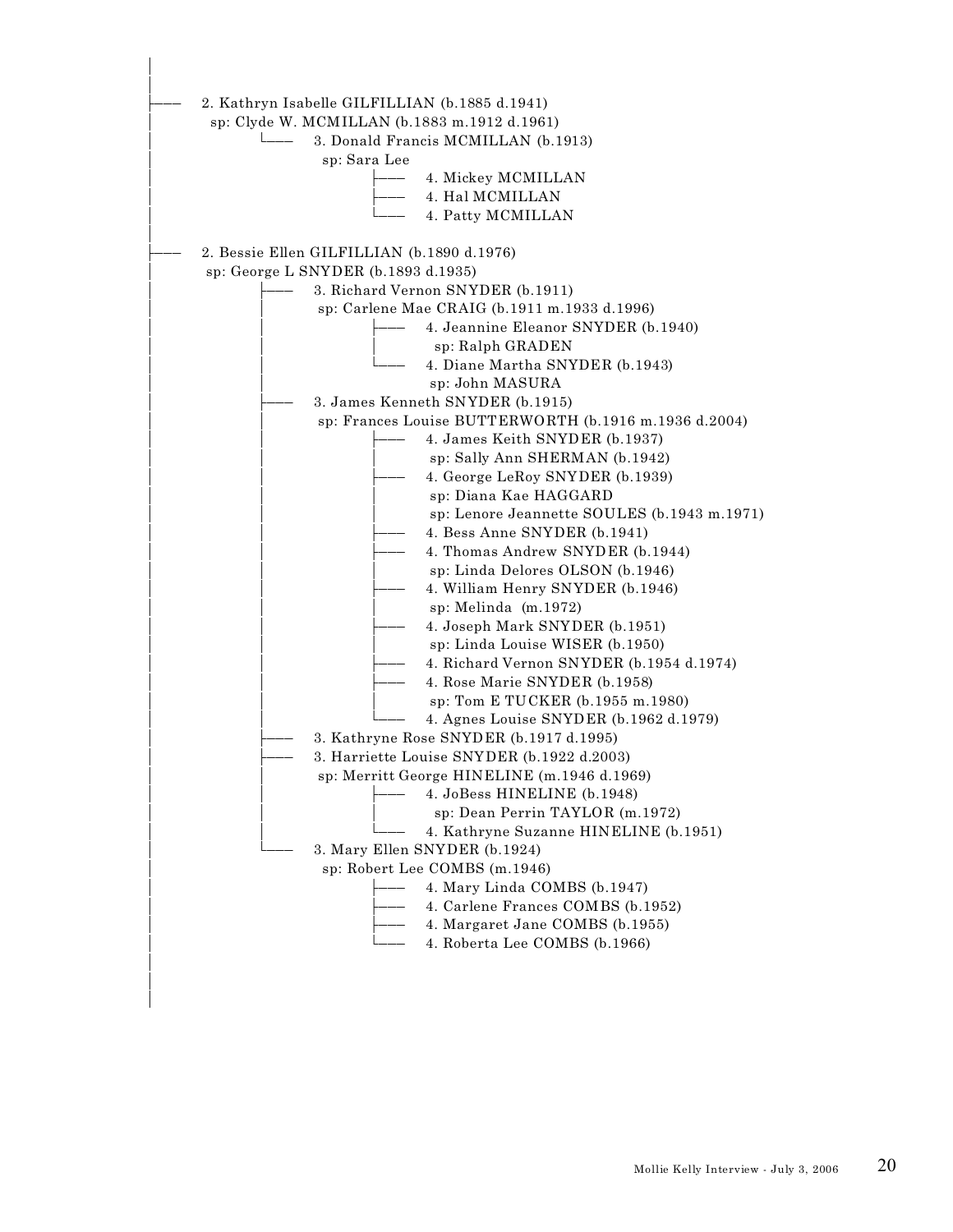

- continuation of interview-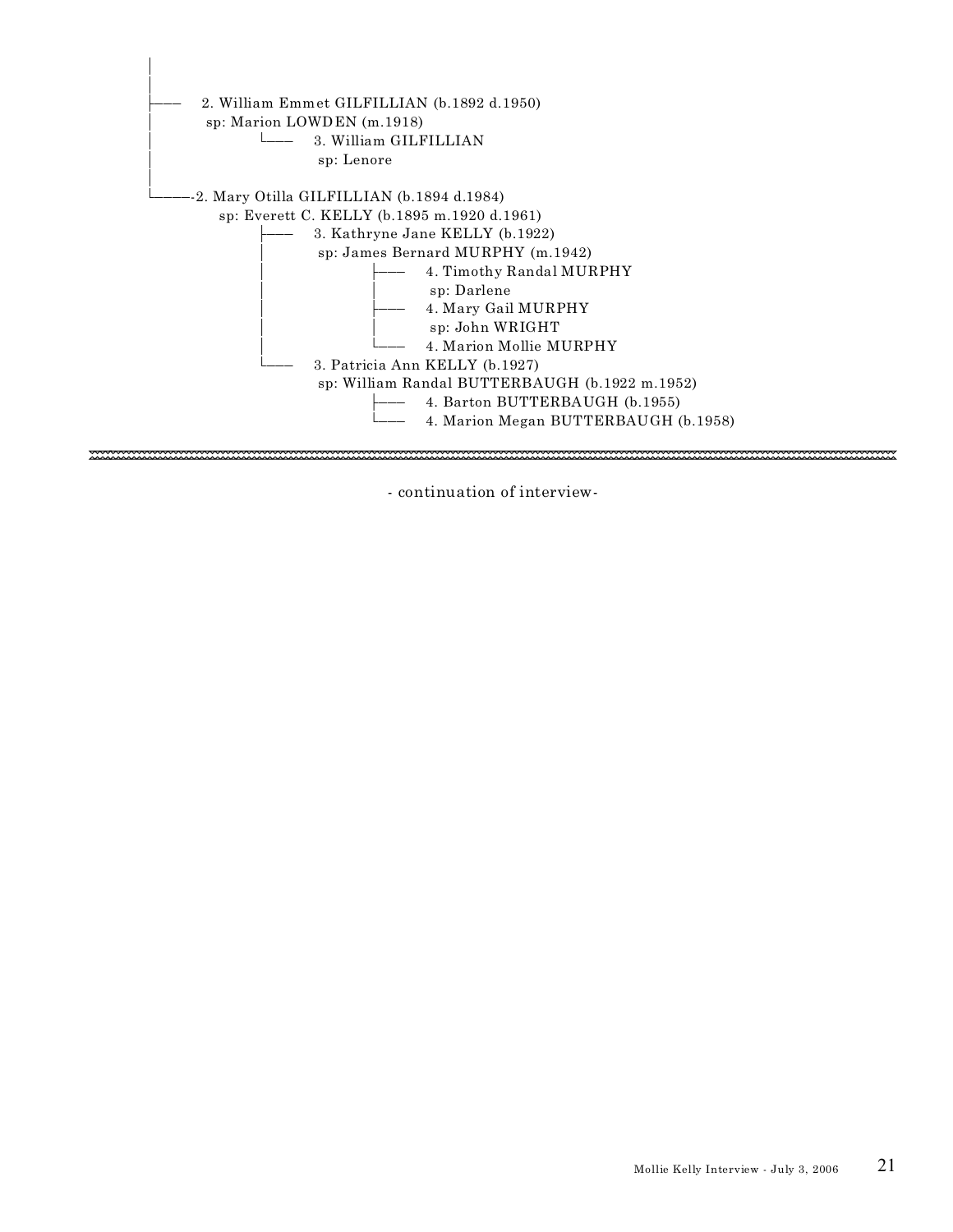- H. What did Isabelle do?
- M. She kept house for people. Up here too, I think.
- H. Never married?
- M. No, George I got startled one night, Patty Kay was here, one of Girdie's daughters called me and told me about Isabelle. I was under the impression that this child was Frank's daughter, illegitimate daughter from a girl that Bessie use to go to high school with in Sparta. This Harvey girl, Girdie's daughter said to me, "Oh, that was Isabelle's daughter." I said, "Oh!" Kay said, "You looked so startled, Mother." I said, "I heard something that I can't believe!" I still can't fully believe it. Because Bessie told me that when this girl was going with Frank she couldn't understand why she was going with him. She was afraid she would get in trouble. Then she said she did get pregnant. The baby was born with club feet. She was going to adopt the child out. Frank said, "No, I'll take the baby." That's what I heard. He spent hundreds and hundreds of dollars on these feet and got her pretty well straightened out. Isabelle said she walks a little forward but otherwise she has a very fine job with some big company. She's a secretary. She comes in every weekend and takes - looks after Isabelle, then she has visiting nurses that come.
- K. Then she lives with Frank.
- M. They don't live together.
- K. But, I mean, she was raised by Frank and Isabelle.
- M. Frank raised her. Now, after all these years, I've heard that story, then she comes out and says that this is Isabelle's daughter and Frank raised her.
- H. Who said this?
- K. One of Girdie's - a friend of Mother's.
- M. I just can't believe it, you know. It's been engraved in me so long from the other. And Isabelle, I never mentioned it to her, the poor soul. Whether she did or didn't it can't be a bother.
- H. It makes very little difference in this day and age.
- M. I always admired Frank. If it was his child and he took it or if it was her child and he raised it, I still think he deserves a lot of credit. Because he had money that he could do it. He was a wild Indian, but I still think he didn't have any raising.
- H. About what time was this daughter born?
- M. When Bessie graduated from high school, ------------- ------------------- -----------------.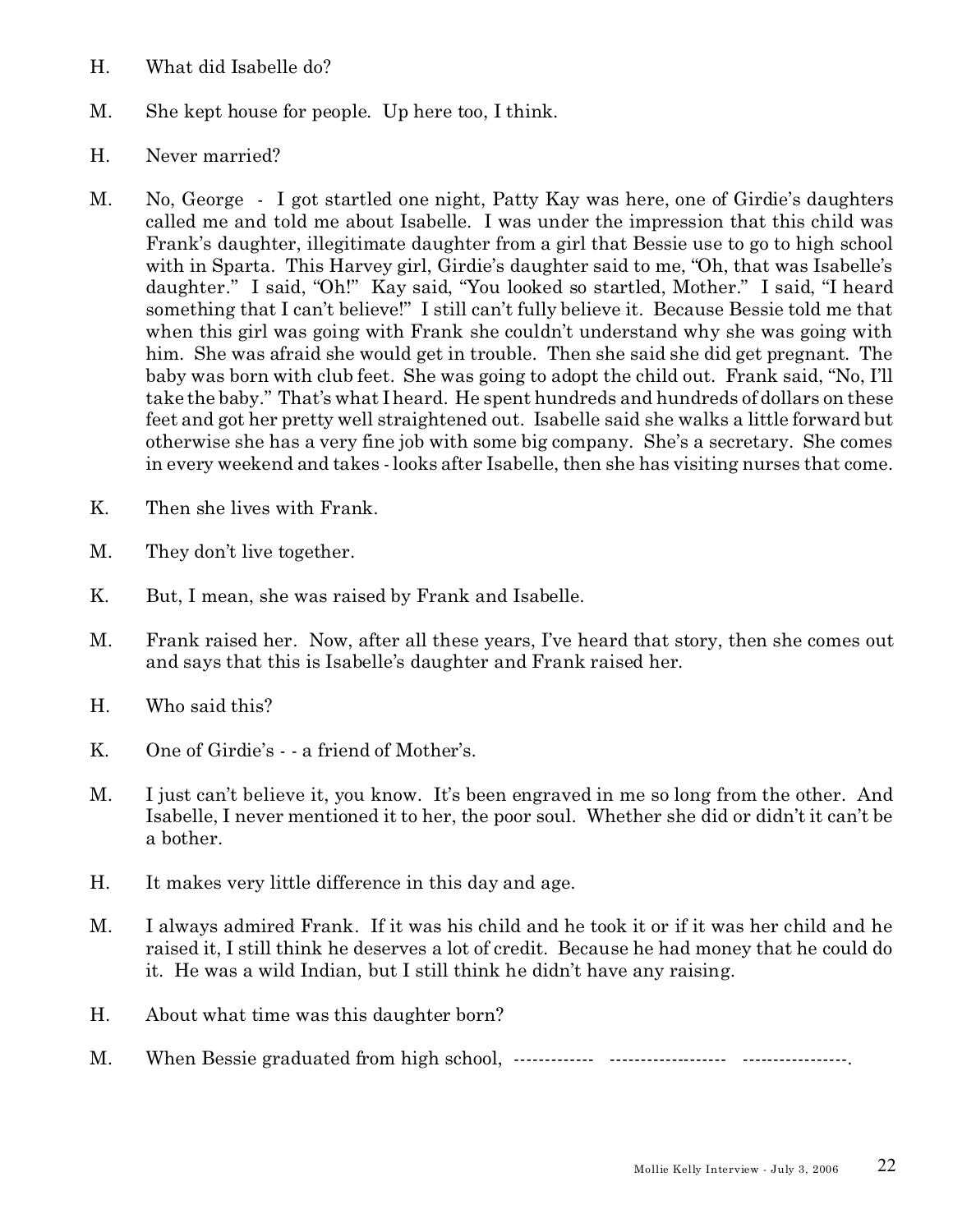- H. ------------- the same age as Bessie Kent then. And Bessie Kent was older than Dick wasn't she? Dick was born in 1911. I think she was four years older, wasn't she? So it was about 1908, I mean 1907.
- M. --------------- silent. Went his own way. He was just fundamentally a good person.
- K. That's George.
- M. Then Frank was high-strung, smaller.
- K. He took after his mother.
- M. And Isabelle had a terrible life. I don't care what she did, she had a terrible life. Her mother would never let her date with anyone. She never had a date in her life. Until after her mother died, maybe she had a date then. If she had a child, she had to. It was just like slapping her in the face with something.
- H. Anyone who had to live with Rose had a difficult life. Rose as a mother, she was difficult as a daughter.
- M. I've come to the conclusion, perhaps she couldn't help it. She had a jealous streak in her. Jealousy is a terrible thing.
- H. Very bright. She could do anything.
- M. Mother said she was the most capable person, daughter that she had.
- K. Mother always said she could do anything.
- M.  $\blacksquare$  linen box pleated skirt better than mother said she could do it herself. If she wanted.
- K. Mother's two comments to me always were, "I just hope you're not like your Aunt Rose," and the other one was, "Well, Aunt Mollie turned out all right."
- M. I was the laziest. I wouldn't hang up a thing. When I came home from teaching school, I hung up everything even to an apron and your mother almost dropped over dead.
- K. There was nobody to pick up after you. If you don't hang them up you have to wash and iron them all over again. I found that out.
- M. \_\_\_\_\_\_\_\_\_\_\_\_\_\_\_\_\_\_\_\_\_\_\_\_ and the heroine was Otilla. She wanted to call me Otilla. Mother said no, but we'll call her middle name Otilla. I could bless her the rest of my life.
- K. Rose had fancy ideas.
- M. Oh, yes. John had how many children? I'll have to count.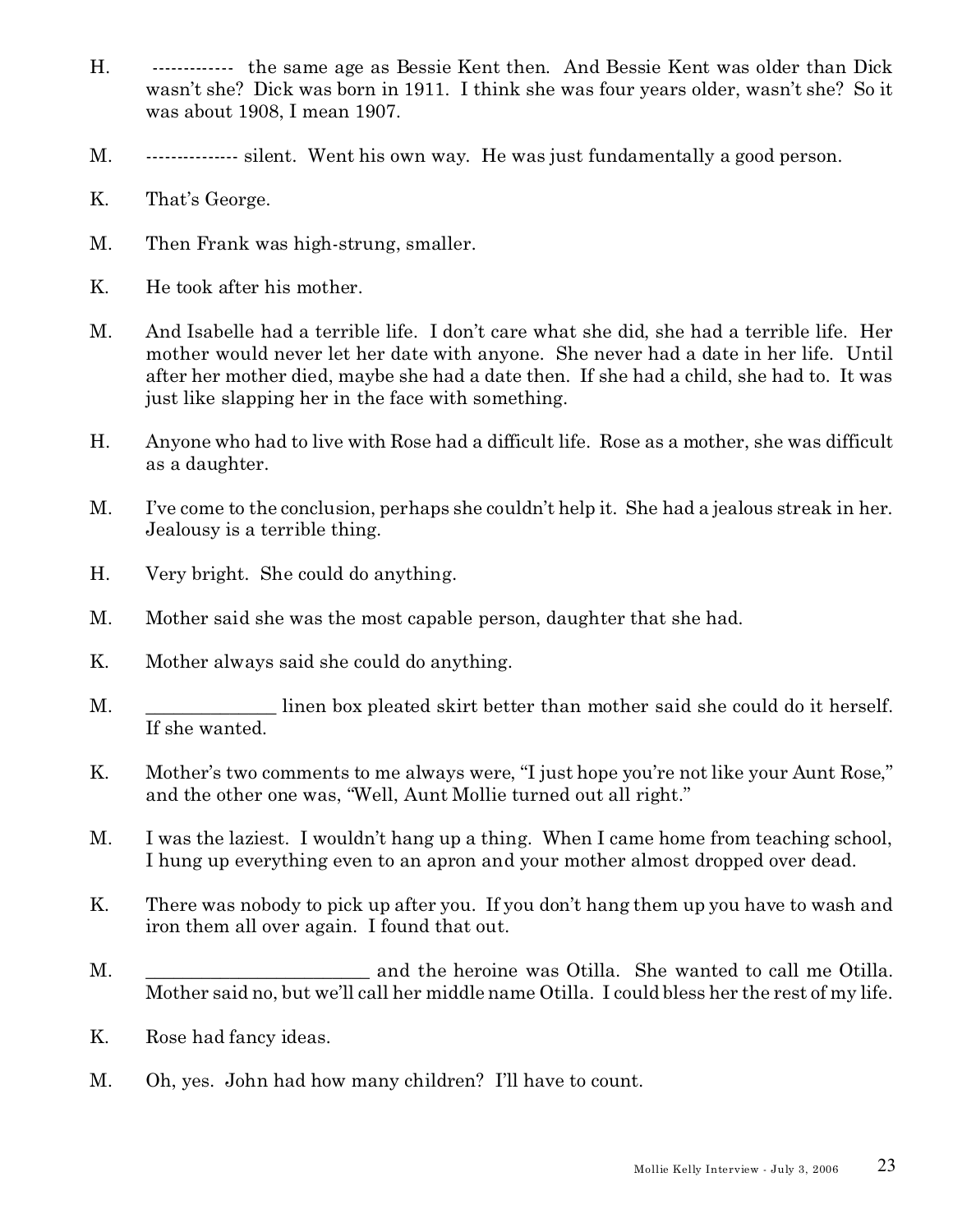- M. And they stopped.
- H. Just a year ago?
- K. They were here last summer.
- M. \_\_\_\_\_\_\_\_\_\_\_\_\_\_ in Riverside not very \_\_\_\_\_\_\_\_\_\_\_\_\_\_\_ about an hours drive. He's retired. He's a lot like John. He makes me think of John, the way he moves his hands, the way he laughs. *(Note: Refers to Yale Gilfillian, son of John Gilfillian.)*
- H. They all came down to mother's funeral last year. *(Note: Bess Snyder died in 1976)*
- M. They were always \_\_\_\_\_\_\_\_\_\_\_\_\_\_\_\_\_\_\_\_\_\_\_\_\_\_.
- H. That bakery did a lot of different things for the family.
- M.  $\blacksquare$  . Alice's mother died. So they went up to the funeral there just a couple of days ago. *(Note Alice Gilfillian 's mother died Sept. 19, 1977. Therefore this interview was conducted in late September, 1977)*
- K. What did John do when he was growing up?
- M. He worked for the Rock Island.
- K. I mean your brother John. He was afraid of your father.
- M. He went on the farm with Ida. When he had the nervous breakdown. Then he was a mail carrier.
- K. He worked and lived in Chilicothe.
- M. If Father left him alone. Father thought that was a disgrace. You should be home on the farm. Parents sometimes think our kids oughta do \_\_\_\_\_\_\_, but they don't. He had a chance to become postmaster in Chilicothe. But Father made such a fuss about carrying mail. He had to carry mail to get to be a postmaster. So, your Father came and your mother worried terrible. He said, "John, you come with me and I'll give you a job in the bakery." Bess knew John, and Bess knew her husband. She knew John eventually would want to tell George how to run his business. And she knew her husband wouldn't want to be told. And she was smart enough to know. She was afraid it wouldn't work. But she couldn't stop it, so they moved to Coldwater.
- H. That was when I was quite young. I think Pauline was about four or five, maybe.
- M. Maybe it was a blessing for John, because he got out from under Father. As long as he lived in Chilicothe the contract of the contract of  $\sim$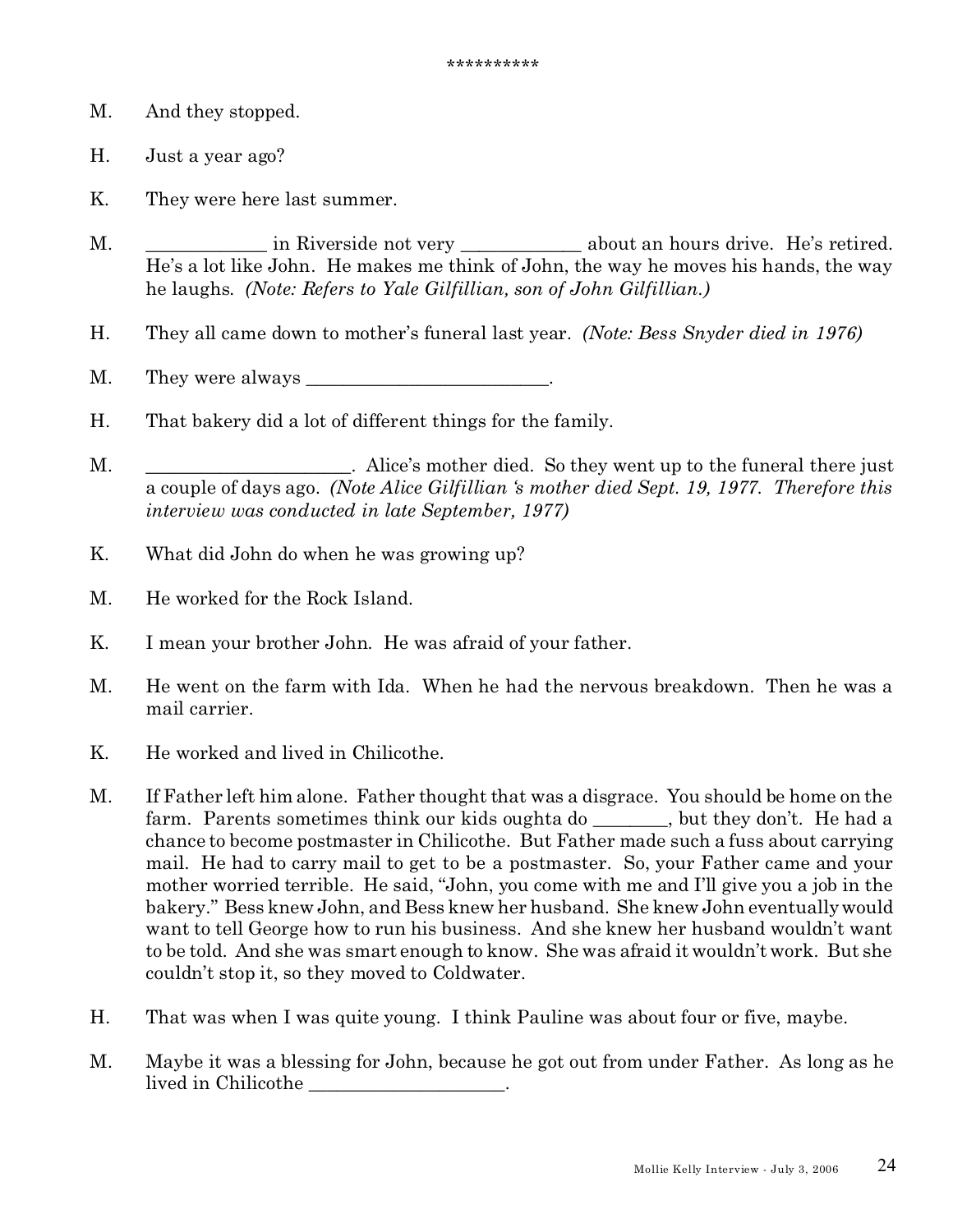- H. It seems to me that they moved to Coldwater after I was born. They moved to Coldwater quite a bit afterwards. It was probably during the early part of the depression. They owned a pop factory in there. So after they were first married what did John do?
- M. They went out on the farm.
- H. It was always a constant strain, because his father always found fault with everything.
- M. Then he went into the pop factory. He'd done all right, if he let the fellows do the work in the pop factory, which they wouldn't do while he was gone. So he didn't make a success of that.
- H. Somewhere he had business training. He didn't graduate from high school, did he?
- M. No, he went to Brown's Business College.
- H. In place of high school.
- M. I don't think John was dumb, but he was too ....
- H. Indecisive.
- M. And he let too many people use him for social things.
- H. And that's where his energies went. You said he was a very gentle person.
- M. Very gentle. Much more gentle than Will.
- H. Who stood up to his father.
- K. Then he did the job as the mailman.
- M. Yes.
- K. I know they moved to Michigan after I was up. And I don't remember Grandfather, so Grandfather was dead before they moved to Michigan. *(Note: the John Gilfillian family moved to Coldwater, Michigan in August, 1928.)*
- M. Maybe so.
- H. The boys can amplify that. The boys, Bernard is dead, and John is dead, and Paul no one  $k$ nows. $^{13}$

<sup>&</sup>lt;sup>13</sup> The children of John Gilfillan and Ida Taylor: Bernard, John, Paul, Yale, Marlow, Pauline.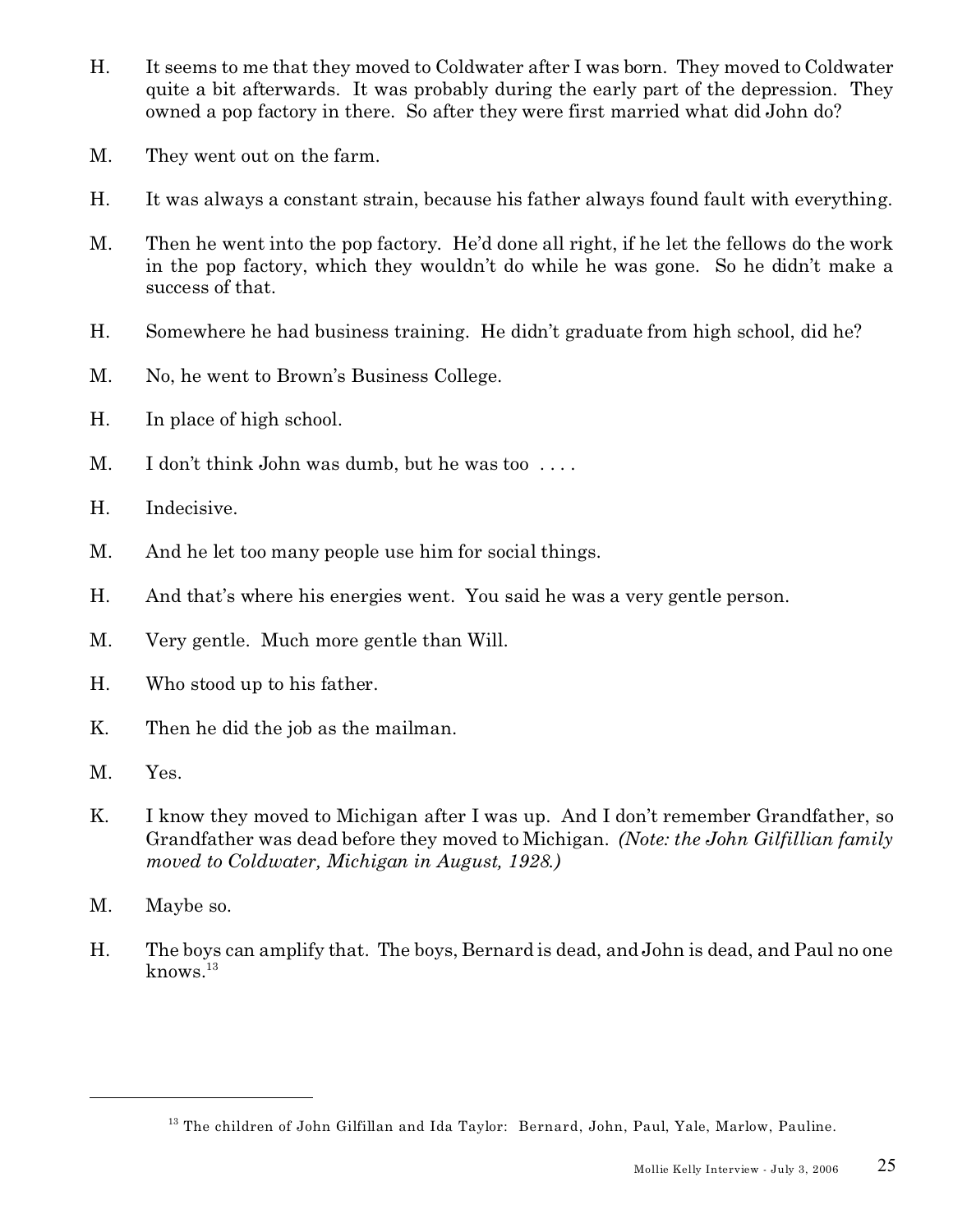- M. He's in Alaska. He's quit drinking, \_\_\_\_\_\_\_\_\_\_\_\_\_ told me. He looks like a man about 75 years old. He has a job. \_\_\_\_\_\_\_\_\_\_\_\_\_\_\_\_\_\_ He hasn't drank anything for over two years. His daughter is up there. The daughter that  $\qquad \qquad$  . She's the one that, when we came to Ida's funeral, I stayed in the motel with Pauline and her. There were three beds. I woke up at two o'clock in the morning and I saw a light in the bed. I sat up and said, "What's that light doing over there." At two o'clock in the morning she was there smoking a cigarette. I thought we all could get burned up. I said, "Put that cigarette out and don't smoke again while your in bed." She had no use for me and I had no use for her so we were mutual. So I said to John, "That crazy girl was smoking in bed the other night. I woke up. Why she could have fallen asleep you know! That's the way a lot of this \_\_\_\_\_\_\_\_\_\_\_." He said she's \_\_\_\_\_\_\_\_\_\_\_\_\_\_\_\_\_\_ too. So that's where Yale tells me that Paul's up there. And Pauline told me he quit drinking too. But he looks like an old man.
- H. He was the most handsome and tall and well built and all the girls were crazy about him when he was in high school. He graduated from Coldwater and it was the depression. That affected those boys a lot. But Bernard went to work for the railroad and so did John Jr. What was it the Rock Island?
- M. But Bernard didn't stay with it. John stayed with it until he died.
- H. Bernard became some kind of a salesman of different kinds.
- M. He lived in California.
- H. He married Myrtle. No children.
- M. Myrtle . . . I don't know what Myrtle's last name was.
- K. Where was she from?
- M. Chicago.
- H. 'cause Mother came up for the wedding and had the skin cancer removed and she wouldn't let me come to the wedding. I just thought that was terrible. That was the most romantic thing, a wedding. I had never been to a wedding.
- K. I didn't give a hoot, I guess.
- M. Did she come down to have them take the skin cancer off?
- H. Uh huh.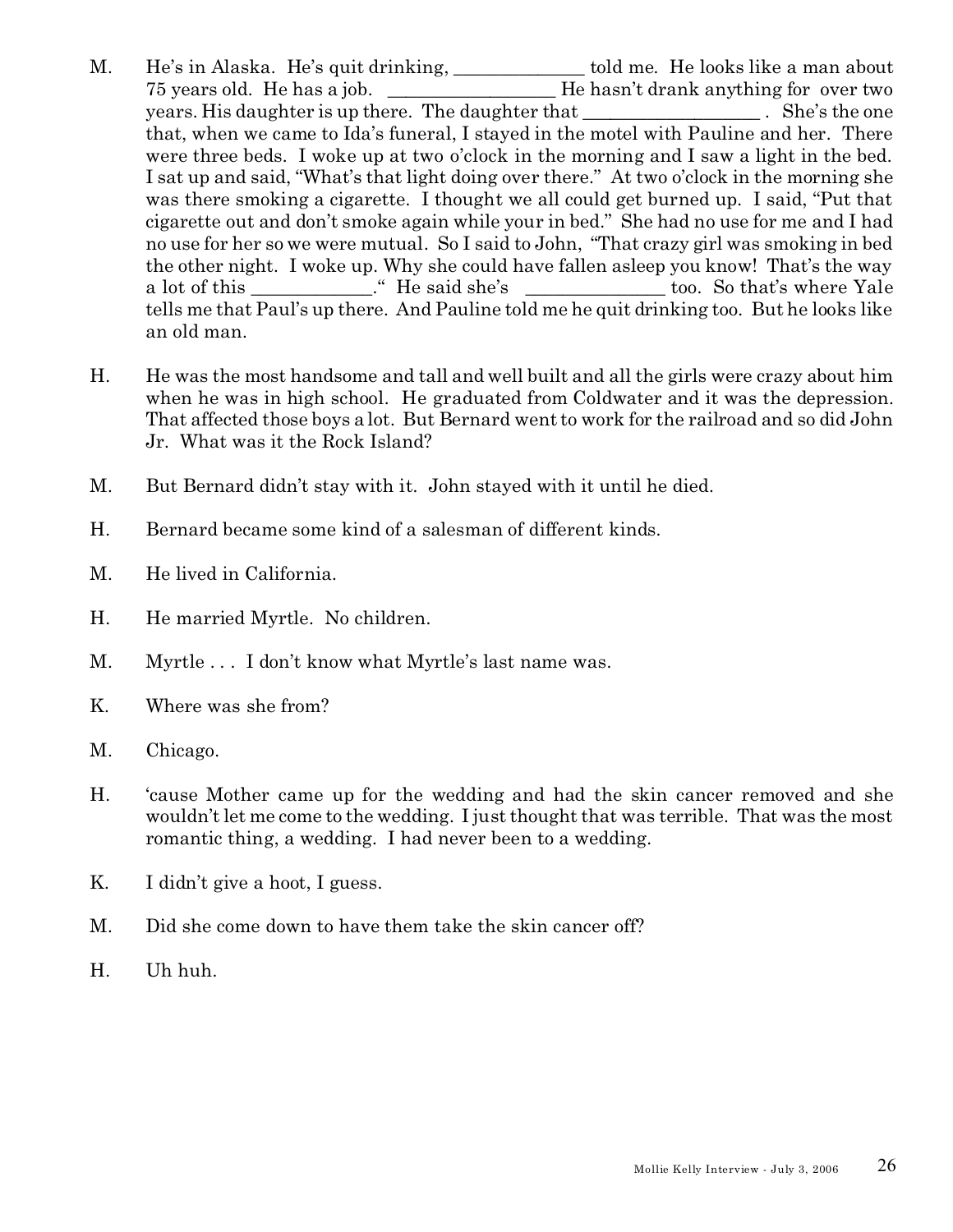- K. She went to Peoria. She went to the wedding. Your husband, they were saying at the table, "What's that on your chin?" She says, "It's a little sore." He said, "Have you had it long?" She said, "It kinda heals up then it comes back again." He said, "You'd better come down and let me see that."
- H. I remember Dad came. They averaged 50 mph back in those days. He brought Kathryn and me, Mary Ellen must of stayed with Aunt Leona. We were going over gravel roads and things like that. I don't know how old I was, but it was after Rose's funeral several years. He missed Mother.
- K. He wouldn't stay home.
- M. You know, these fellows are funny. I came up to visit you people and took the girls and Louie. We had a dog, Topsy. She was just a dog. Pat had always wanted a dog. They went out and somebody was going to give this dog away. So they got Topsy. Poor Topsy was just kind of dumb but she was a nice old dog. So, I think the men in the family had beat this dog. Because she would come to me and she'd come to Pat but she kind of shied away from men. That just burned Everett up because he loved dogs. When I was up there he got a big bathrobe and laid it on the floor and how he got Topsy to come upstairs with him, but he had Topsy up there. And Topsy would sleep on that rug. He couldn't stay alone either.
- K. He had to have the dog at least with him.
- M. The girls said, it was a good thing Father died first. She said, we'd had a \_\_\_\_\_\_\_ problem.
- H. Well, there are just some people that are family people and it's a good thing since we got children to raise in this world. Now, John Jr. married Harriette . . . . What was her name?
- M. She lives not far from Yale.
- H. She's from Chicago.
- M. She took John's death much better than I thought she would. She's learned a lot in her life. I think of the daughter that they had so much trouble with. You learn, you know, the hard way, you get to be pretty charitable.
- K. How many children did they have?
- M. They had this son, John.
- H. He was the youngest.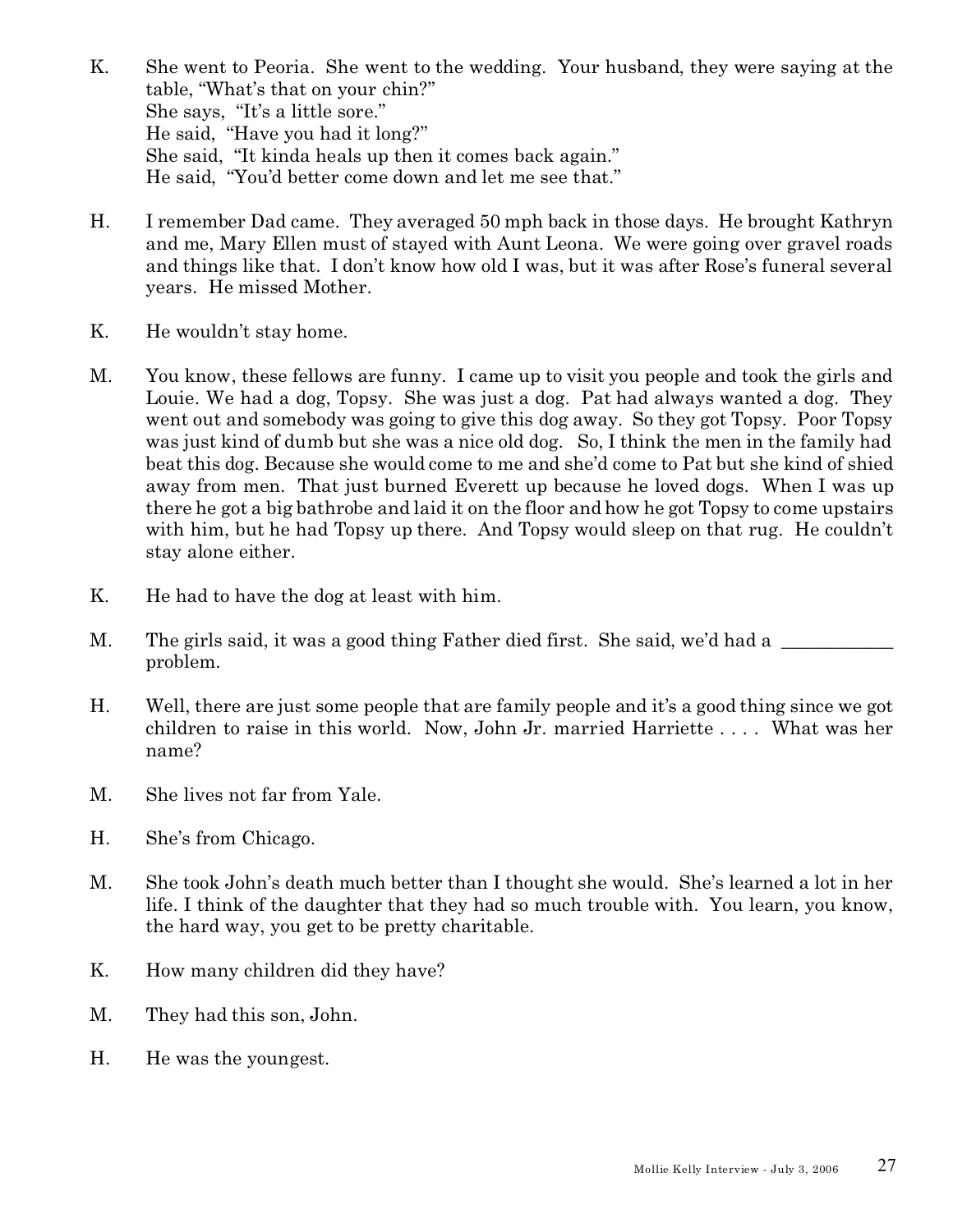- M. Then they had the daughter that married the attorney. She got a divorce from him and married this other guy.
- K. What was her name?
- H. There was Beth.
- M. And then there's Susan.
- H. And John.
- M. Susan made a terrible mistake of her life. But to me she was much more human than Mary Beth.
- H. That was it, Mary Beth. Now Mary Beth had how many children?
- M. Just a boy. And Susan had a son and a daughter, I think they had four children, if I'm not mistaken. He brought them to John's funeral.
- K. Who did she marry?
- M. She married a Polish fellow. I don't know what his name was.
- K. What's the mistake she made?
- M. She left him and was living with this one and that one.
- K. After she had the four children, she left her husband.
- M. I think he drank some. But he appeared to be a very nice man and his children, they certainly were well raised.
- H. Who raised them?
- M. He did and his mother, because she was running around. Now she's remarried and she has the children. The mother died. He couldn't keep the children.
- K. How old would the children be now?
- M. The girl, when I saw her, when John died, was about 16 or 17. She was the oldest. I think he was still crazy about her. She married this fellow and has settled down. She drove John nearly crazy. He was letting in all the guys. Poor thing. He had just a terrible life there for awhile. Harriette saw the other side of life. She was more charitable and more understanding.
- K. What happened to the son?
- M. The son married a girl. A nice girl and they have two boys.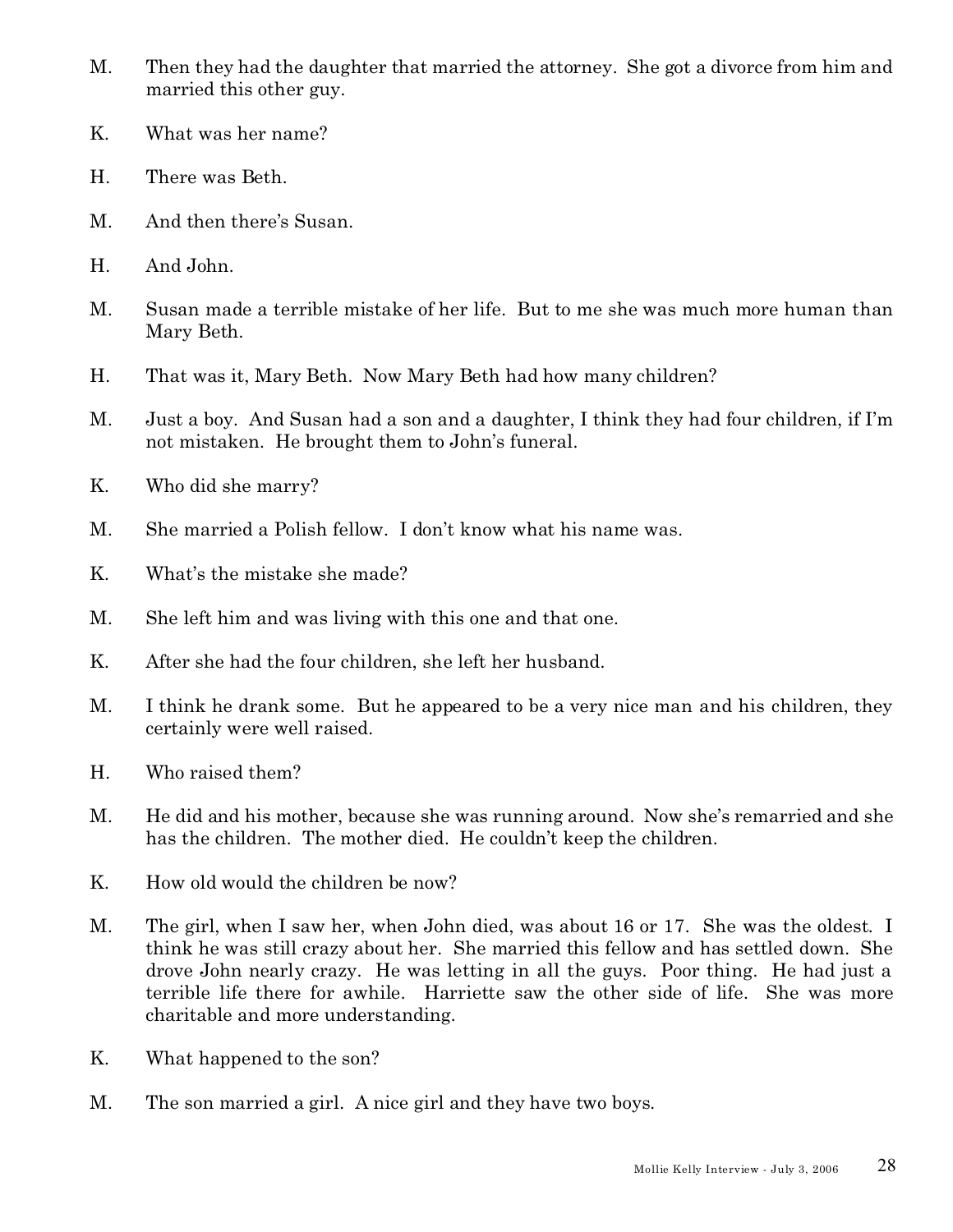- K. Do they live here in Chicago?
- M. He taught in Nebraska, at Crayton at one time.
- K. Oh, he's a teacher.
- M. A professor.
- H. Where's Crayton?
- M. Crayton University. That's where Barb \_\_\_\_\_\_\_\_\_\_\_\_\_\_\_\_\_\_\_\_. But he left by the time Barb got there. I had Barb look him up. He had gone to some other university. He married a Catholic girl. But he wasn't Catholic.
- H. There was sometime when he had a nervous breakdown.
- M. Did he? But he was a nice fellow. A very sensible boy.
- H. I knew him. During the war I went and stayed there one week. When I came to Chicago for some treatments. Meat rationing and all that. I just thought they were nice to me. I really enjoyed it. My mother always felt that Harriette was a difficult person to live with. I don't know whether John was.
- M. I think Harriette was. I think one thing was maybe she was spoiled. Her folks. I don't know that they were tremendously wealthy, but they had money.
- H. They lived in Arlington Heights. John raised his family in Arlington Heights.
- M. But Harriette has changed a lot.
- K. Well, you do when you get older, sometimes. Sometimes you're more so.
- H. She's still living. Is she in Kansas City?
- M. Myrtle has retired. No, she's moved back here to Yale's.
- H. Yale in Riverside?
- K. Myrtle?
- M. No, not Myrtle, Harriette. Of course, she has a sister here. There's nobody out there in Kansas City anymore. Because Susan was a waitress at some private club for quite a while before she got married. She married this fellow. Harriette says he really is a very nice \_\_\_\_\_\_\_\_\_\_\_\_, very good to the children, but very firm.
- H. Sometimes it just takes the right marriage to work things out. It needs the right person.
- K. Bernard and Myrtle are both dead.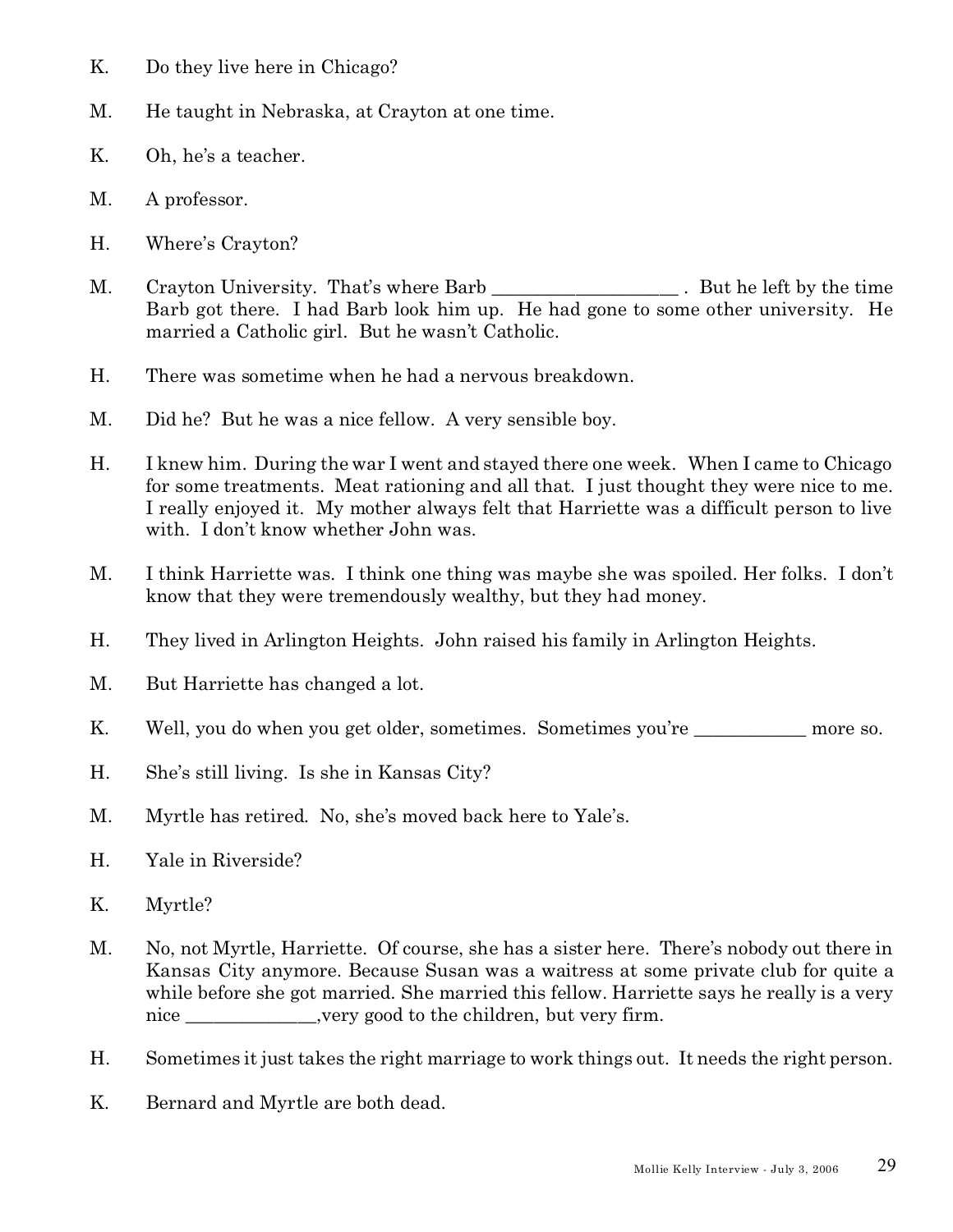- M. No, Myrtle is retired and lives in a retirement settlement out there in Riverside, California. I get a letter from her about once a year. She has this, I suppose it's maybe like a trailer on a lot.
- K. A mobile home.
- M. And she has beautiful flowers.
- K. She finally can have her garden.
- M. She has her garden. She's retired and she does ceramics and she does painting. Of course, she was always busy and does a lot of cooking. She's still cooking. You know she was great on cooking.
- H. At one time, you know, they lived with John and Ida.
- M. Yes.
- H. During a difficult time in their life.
- M. They were down with me for a while until Bernard and Myrtle found a place to live.
- K. Well, Myrtle worked.
- M. Yes.
- K. Bernard, after he got out in California settled down. Well, when Mother and I were out there .... I'm trying to think .... when did Bernard die?
- H. Not too long ago.
- M. No.
- K. Mother and I were out there last time was '67, and I think he was there. They lived in a small house and she had some gardens, but she was working. Bernard was selling paint. He seemed to be doing real well and had been in the job for a long time. Before that he was taking a job here and a job there. But he had been in this paint business for quite a long time.
- M. I don't know why they ever got married. I really don't.
- H. They had a big wedding.
- M. Because Myrtle was definitely one type of person.
- K. And Bernard was definitely the other.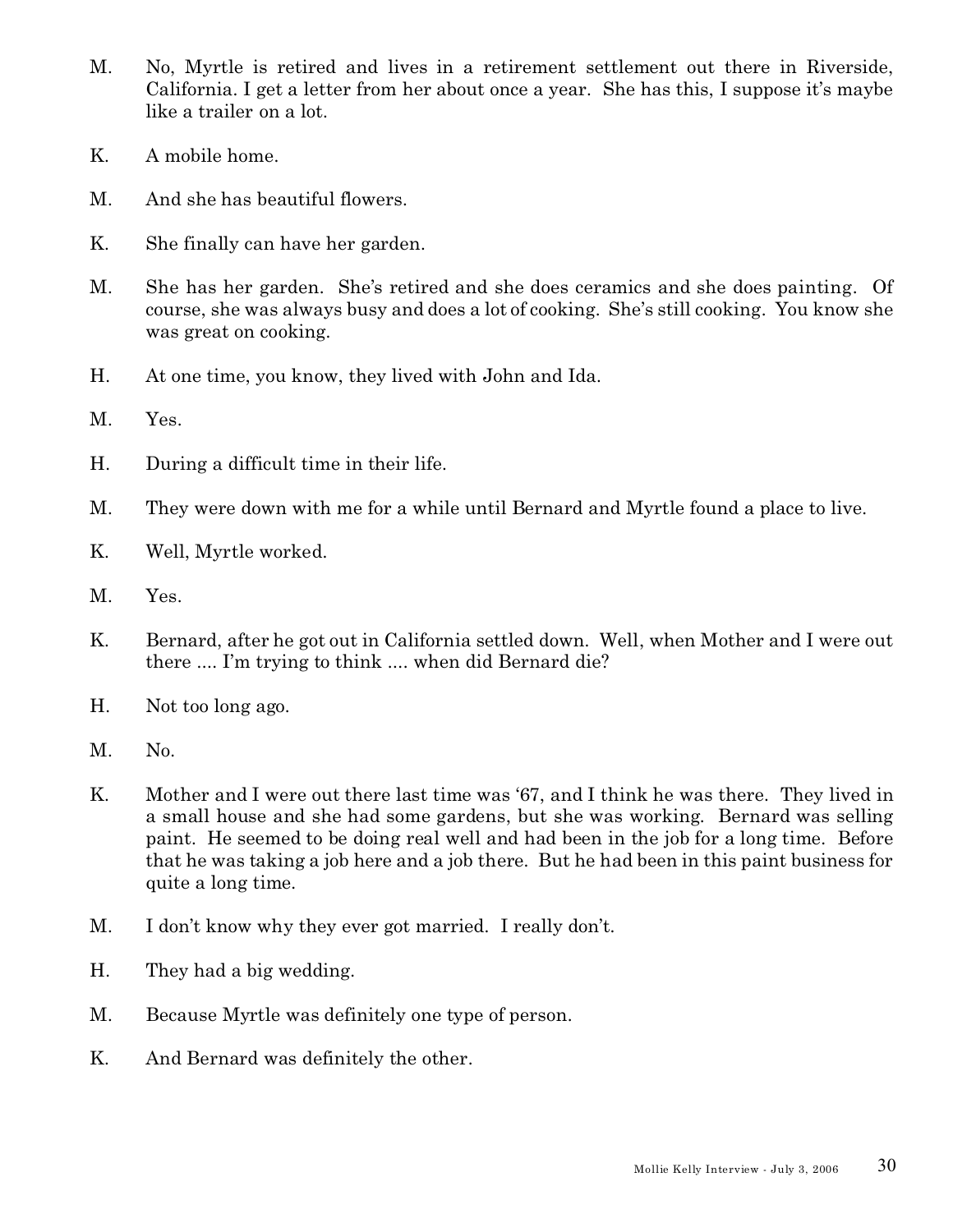- M. The other type. Bernard wasn't practical and Myrtle was so practical that it was almost straight laced.
- H. She had a miscarriage and then she couldn't have children after that.
- M. Bernard was the typical salesman type. We went out there to see Pat and Bill when they lived in Plaster City, that company town. We met then in Los Angeles or San Diego, I don't know which one.
- K. Los Angeles is the only place I've know them to live.
- M. Bernard was always quite a fellow. All the stories he told me would go in one ear and out the other. Now, John was more stable.
- K. John was very stable.
- M. He used to come to Peoria a lot. He would always take me out to dinner when he'd come. He met some boy he went to high school with. He was terrific manager at Caterpillar at Junction we were there for dinner one night.

He said, "Meet my wife." You know John he was always such a tease.

I said, "John, you know he knows darn well I'm not your wife, I'd be more your mother." This fellow laughed and said, "I didn't believe him."

I said, "I'm his Aunt."

 But John was mighty nice. He was just broken hearted with Susan. Poor Susan had paid the price. Because when John died, that poor girl, oh . . . . I never saw anybody that had so much grief. She went down to the funeral home and just sat there. I think she had so many regrets that she just couldn't control herself.

- K. Well, when you realize there's no way you can make up 'cause the person is gone.
- M. She knew she \_\_\_\_\_\_\_\_\_\_\_\_\_\_\_\_\_\_ her father. He traveled all over up here in Chicago. From one \_\_\_\_\_\_\_\_\_\_\_\_\_\_ to another \_\_\_\_\_\_\_\_\_\_\_\_ trying to find her. They never knew where she was.
- K. <u>\_\_\_\_\_\_\_\_\_\_\_\_\_\_\_\_</u> Paul.
- H. Then Paul left Coldwater, but what did he ever do? At one time he worked for Dad in the bakery.
- M. I know one thing he did. He went to stay with Will and Marian. He charged a lot of clothes to Will. He was going to Junior College and Will set out to pay the tuition. There's a Junior College in \_\_\_\_\_\_\_\_\_\_\_\_\_\_\_\_\_\_\_\_. You can go to college, you're smart and you got a lot of things going for you. But you'll have to work and buy your clothes. And we'll feed you. He went down and bought all these clothes and charged it to Will. There was nothing Will could do but pay it. So then he went around and told the merchants not to give him any credit. That he wouldn't pay the bill. Then he wouldn't stay in school. Then he left.
- K. His first wife, what was her name?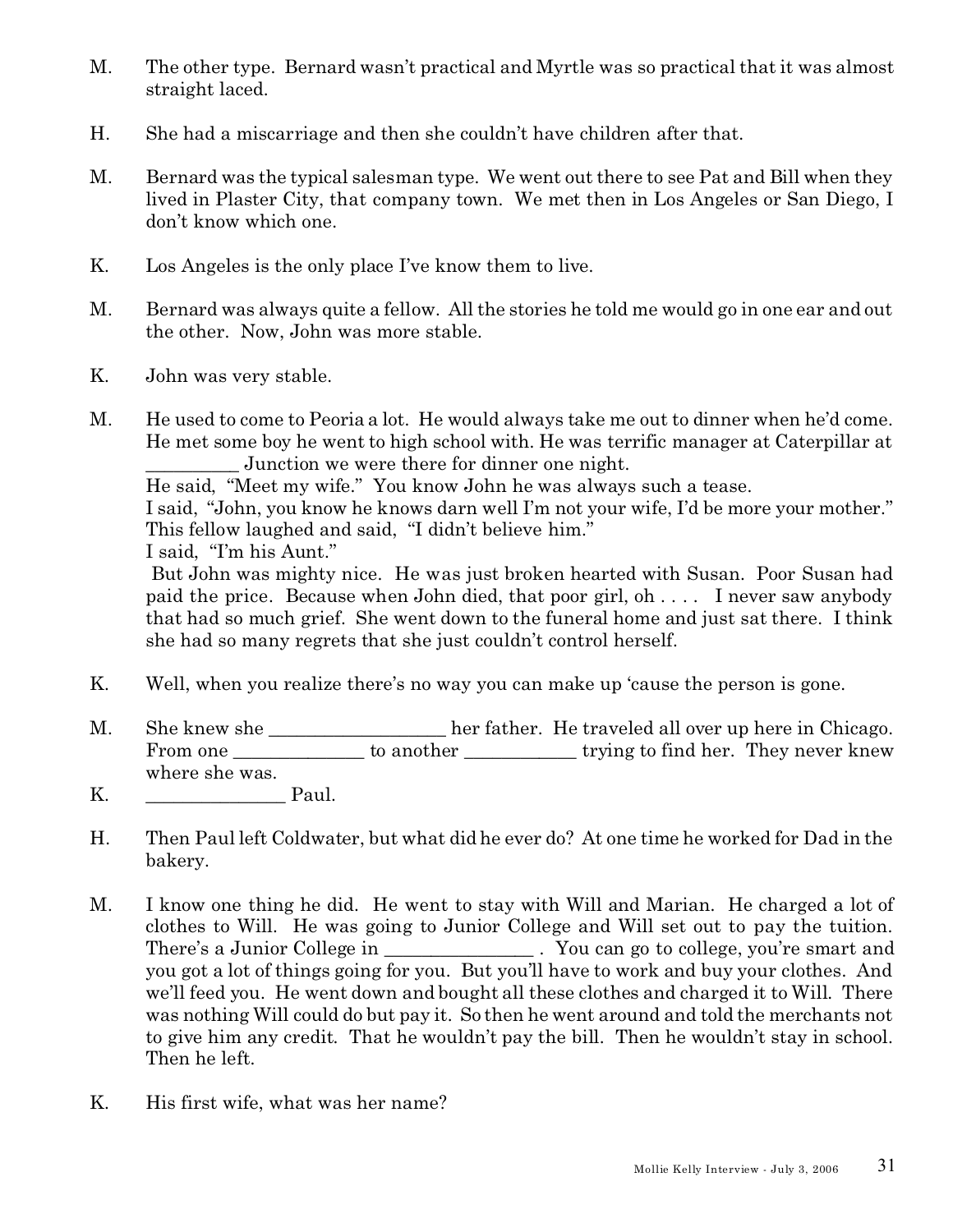- H. Was this before the war?
- K. Before World War II.
- H. Because the daughter and the wife came to live in Coldwater with Uncle John during that time. Keith was about their age.
- M. He left that wife and married some girl from Coldwater.
- H. That was much later. He came back and married a childhood sweetheart.
- K. Who had been married and divorced.
- M. That was in middle years.
- K. They went to California.
- M. Then they went and lived in Fresno.
- K. I know when Mother and I were out there in California I think Marian had some idea of how to locate the wife. They weren't listed or anything. Somehow or the other we ended up talking to the wife, but Paul wasn't there. They changed their (name), you know, they'd run into debt and they just skip and then they wouldn't pay any telephone bill and wouldn't give their right names.
- M. Bill lived in Fresno. That was Marian's The Well, Bill was very like his father. You paid your bills and you did this and you lived the way you should live. He'd get notices can calls that he owed a bill that would be Paul's. That just burned him up. Finally, I don't know what he did, but he would have nothing to do with Paul.
- H. Paul was definitely the black sheep of that family.
- K. It was sort of insinuated to me that Paul had some stories about he was during World War II. This, that and the other thing.
- H. I don't know if he was ever in the service or not.
- K. That was a period in which no one had anywhere to fall. Somebody who seemed to know, I remember, said that he very definitely was out of circulation that he was in jail or prison or something. I don't know whether that was true or not. He had no pictures. If I knew Paul, he'd be showing the pictures of him in a uniform and all this. He always had stories how he was on this secret thing and one thing and another. He had all these big stories of how he worked in the movies and he knew John Wayne. He worked on a ranch. I don't know how much of it was true and how much wasn't, cause you could never tell.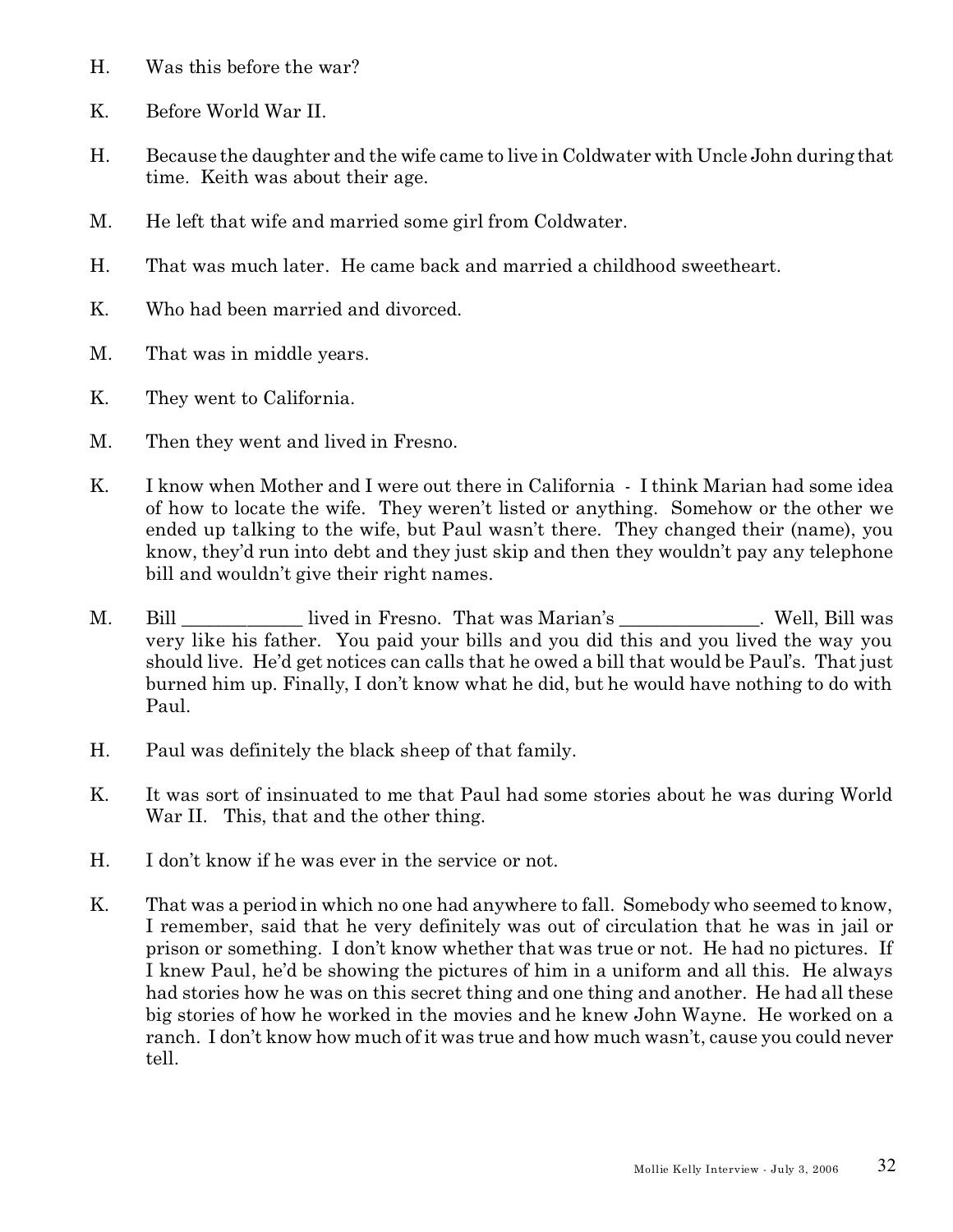M.  $\blacksquare$   $\blacksquare$   $\blacksquare$   $\blacksquare$   $\blacksquare$   $\blacksquare$   $\blacksquare$   $\blacksquare$   $\blacksquare$   $\blacksquare$   $\blacksquare$   $\blacksquare$   $\blacksquare$   $\blacksquare$   $\blacksquare$   $\blacksquare$   $\blacksquare$   $\blacksquare$   $\blacksquare$   $\blacksquare$   $\blacksquare$   $\blacksquare$   $\blacksquare$   $\blacksquare$   $\blacksquare$   $\blacksquare$   $\blacksquare$   $\blacksquare$   $\blacksquare$   $\blacksquare$   $\blacksquare$   $\$ And who walked in but Paul with a typical western outfit, boots and a hat and everything with a  $\blacksquare$ . Yale could hardly keep his face straight. John said to Yale, "Don't tell him that Uncle died because I don't want to be seen with him." So they never told him. He said, "What are you doing down here?" John said, "On business, I'm afraid." So I didn't know after the funeral. He came to my house one time and I had a girl working for me. He said, "I'm Paul Gilfillian." And she was a rough \_\_\_\_\_\_\_\_\_\_\_\_\_ and she said, "Well, what in the hell does that make me?" When I heard that, I thought I had two nuts here. So I got rid of her pretty fast.

- K. To me, he's what they say, the typical high school cock of the wall Figure . The big man on campus in high school and he never grew out of it.
- M. He never grew up.
- K. He just stuck right there. And the world just wouldn't fit him into that spot. He kept trying to put him into that spot.
- M. I think you are right, he never grew up.
- K. He never grew any further.
- H. He only had this one daughter, I think.
- M. Yeah, I think so.
- H. I mean, that we know about.
- M. She's divorced.
- K. She's up in Alaska too, then. Are they living together?
- M. I don't know whether she's with him or not, or him with her.
- K. You said he's quit drinking?
- M. Yale married the beauty parlor operator. What's her name?
- H. Yeah, she's a nice person. They have how many children?
- M. They have a boy and a girl. The girl is divorced from her husband now. And she had one little girl. Which upset Yale to no end.
- K. Because of the divorce?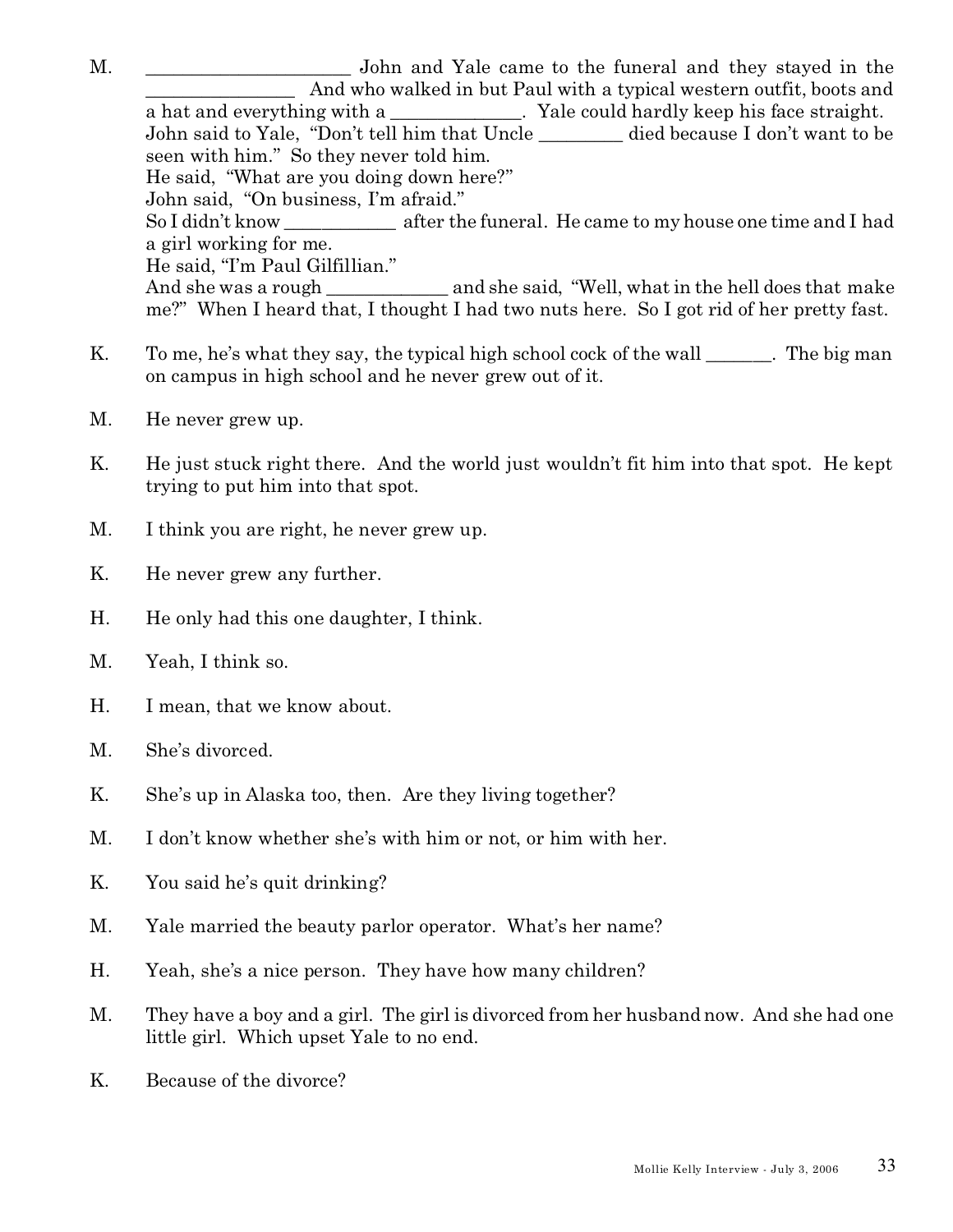- M. He said to her, "You know you'll take advice from me now." She said, "I should have taken that advice years ago." He said, "Yes, I think so."
- H. But Yale had migraines and he went up to Mayo's. Did they end up cutting a nerve or something? I think so. That took care of that, but he had them for years. They really incapacitated him. But he was a yardmaster. He didn't make a lot of money. You would have thought that, because it was a very strenuous job. It took a great deal of ability and under stress, you would thought it'd be a higher paying job. They always lived in an apartment. I don't know if they ever had a house.
- M. They had a house.
- K. He's retired now.
- M. The girl is a nurse. She's a graduate nurse. She has one little girl. I think Yale's wife takes care of her while she works.
- K. Well, she doesn't live with them though.
- M. I think she does now.
- K. What about the boy? What happened to him?
- M. The boy, he finished college. He was a Navy pilot in the World War.
- K. World War II? Couldn't have been Two.
- M. Must have been Two.
- H. Maybe Korean or Vietnam.
- M. Anyhow, he went up to North Dakota and he married some girl up there and they have one little girl. He's a very nice young man. Yale said, "We don't have very much trouble with the son." They just got back from there when Alice told them that her mother died. Poor Alice.
- K. Then you got Marlowe that married Alice. He had a rough time.
- H. He had a first wife. Divorced from his first wife.
- M. Yes, she was terrible.
- K. Where was she from?
- M. Coldwater. She was a Catholic girl, but she certainly example the state of the state of the state of the state of the state of the state of the state of the state of the state of the state of the state of the state of t priest told Marlowe before his father told him not to marry her.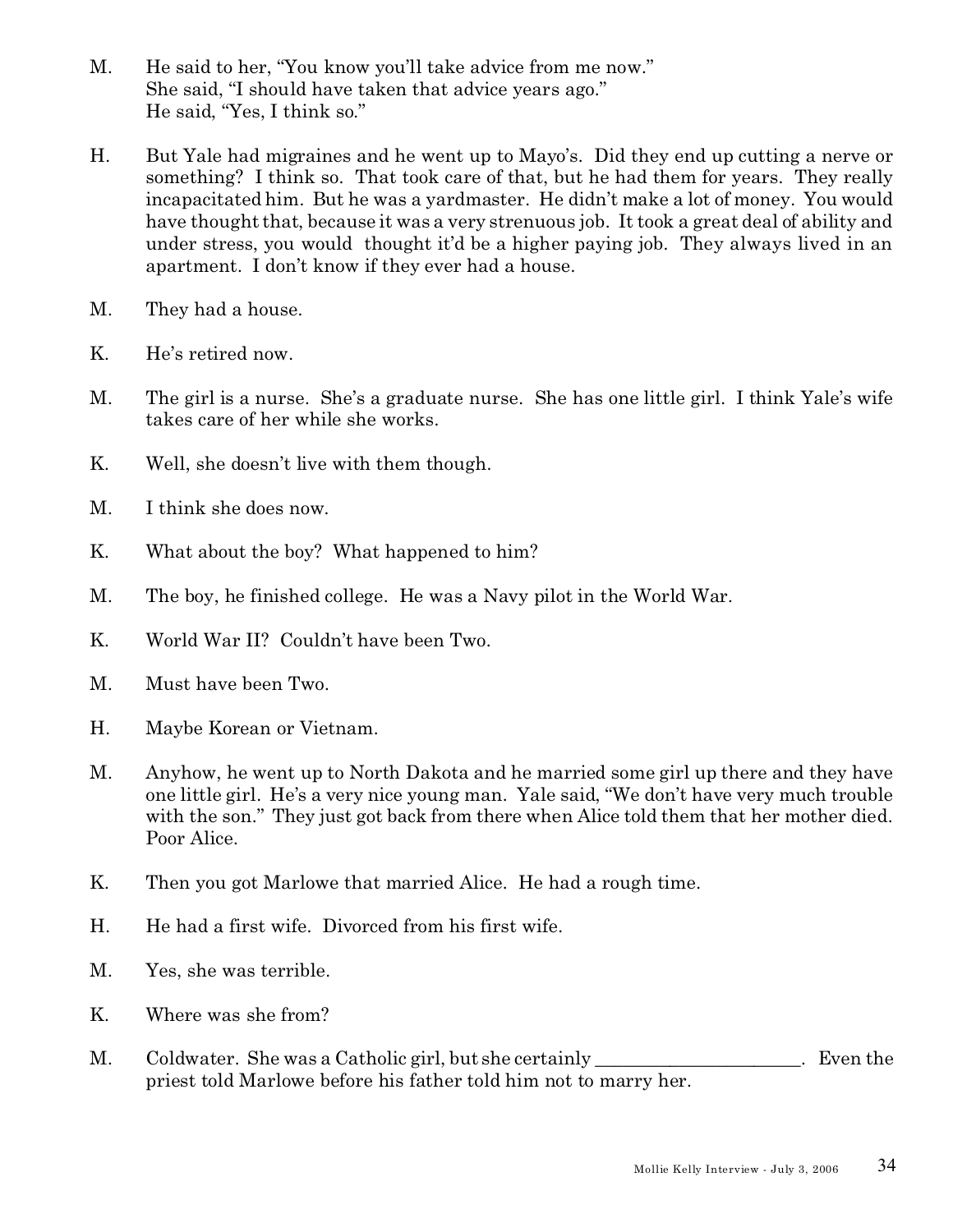- H. So, Marlowe was in the Second World War and out in the Pacific.
- K. He had a real rough war.
- H. When he came back, I guess they sent him back.
- K. I think he was blown up or something, wasn't he?
- M. He was lost for a while.
- H. I never heard all of the story.
- M. He was lost for a while out there in the wilds of someplace. Then they sent him back home, but he's never been right.
- H. He spent time in a facility near Ann Arbor that was for veterans to help him. Many had emotional problems.
- K. He had ulcers to the point where they did the surgery.
- M. Stomach.
- H. He quit working as a truck driver.
- K. Car carrier. He retired from there.
- H. He lost most of his stomach, didn't he?
- K. Yeah. He recovered from surgery and was doing real good when I saw him. Then he got a job as a carrier for J.C. Penney, wasn't it? Trucker for J.C. Penney?
- H. Or for Gambles? That was it. That was easier for him, I guess. Then he was custodian for a school, wasn't he? There in Coldwater?
- M. Now he's working for some boys he went to school with. Who have some kind of business. I think he's a janitor or custodian or whatever you want to call it. But he insists on drinking beer and he's not suppose to drink beer. Of course, that affects his nervous system. Yale says you can talk about a whole hour with him, then he gets radical. He's just so radical. Yale says you can't talk sense to him.
- K. Well, they had two children.
- M. They were nice children. That girl is studying to be a nurse.
- K. The boy is being a minister, isn't he?
- M. Well, he isn't a minister, he's working for some restaurant group. They are doing quite well. They were nice children.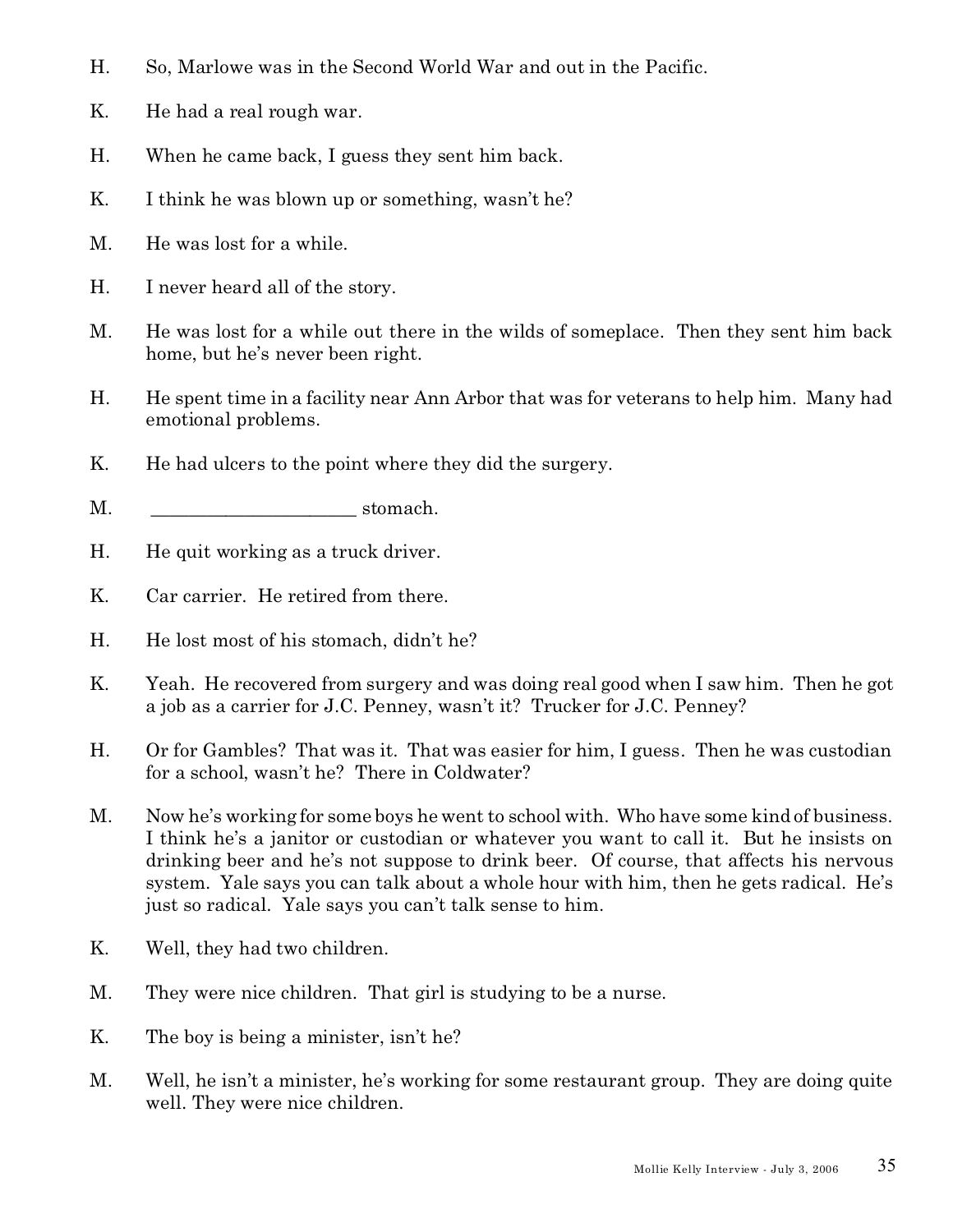- K. They didn't have any problem with their children. Yale says, "I don't know how Alice stands it because you can't visit with him because anything that you mention, if it irritates him, he goes off on a tangent." He says it is a mental thing. How long it's going to be. But he insists on drinking this beer and the beer just doesn't help that situation.
- H. The son's now with a restaurant chain or something. They were up in Grand Rapids, because we sent them a wedding present, Mother and I.
- M. Well, I sent them a wedding present, but I never heard from them.
- K. The boy got married didn't he?
- M. Yes. I think the girl works.
- K. That's young Marlowe.
- M. I don't know what the girl's name is.
- K. Not Sandra . . . . I've met them several times.
- H. I have too. Now Pauline's in Alaska. What's her husband's name?
- K. Max.
- H. They came to JoBess' wedding. Max, his job up there was any building that was built for the county, which is a big area. So anyway, he had to take somebody's check to a contractor, because it hadn't gotten in the mail and the contractor needed the money. They were married, I think on a Friday or Saturday. Anyway, he went out when he wasn't suppose to be working and he drove 70 miles to take that check and drove 70 miles back and came to the wedding early in the afternoon.
- M. I don't think Max is such a bad fellow.
- K. Oh, Max is all right.
- H. Very much respected up there.
- K. He does good work. He works hard.
- M. Well, now you know what they have? They have a radio and TV store.
- H. Oh, they do? She worked as a secretary in a school.
- K. They both have retired from their jobs. Then they went back to work. They came down here and spent a year, wasn't it? In the north or south.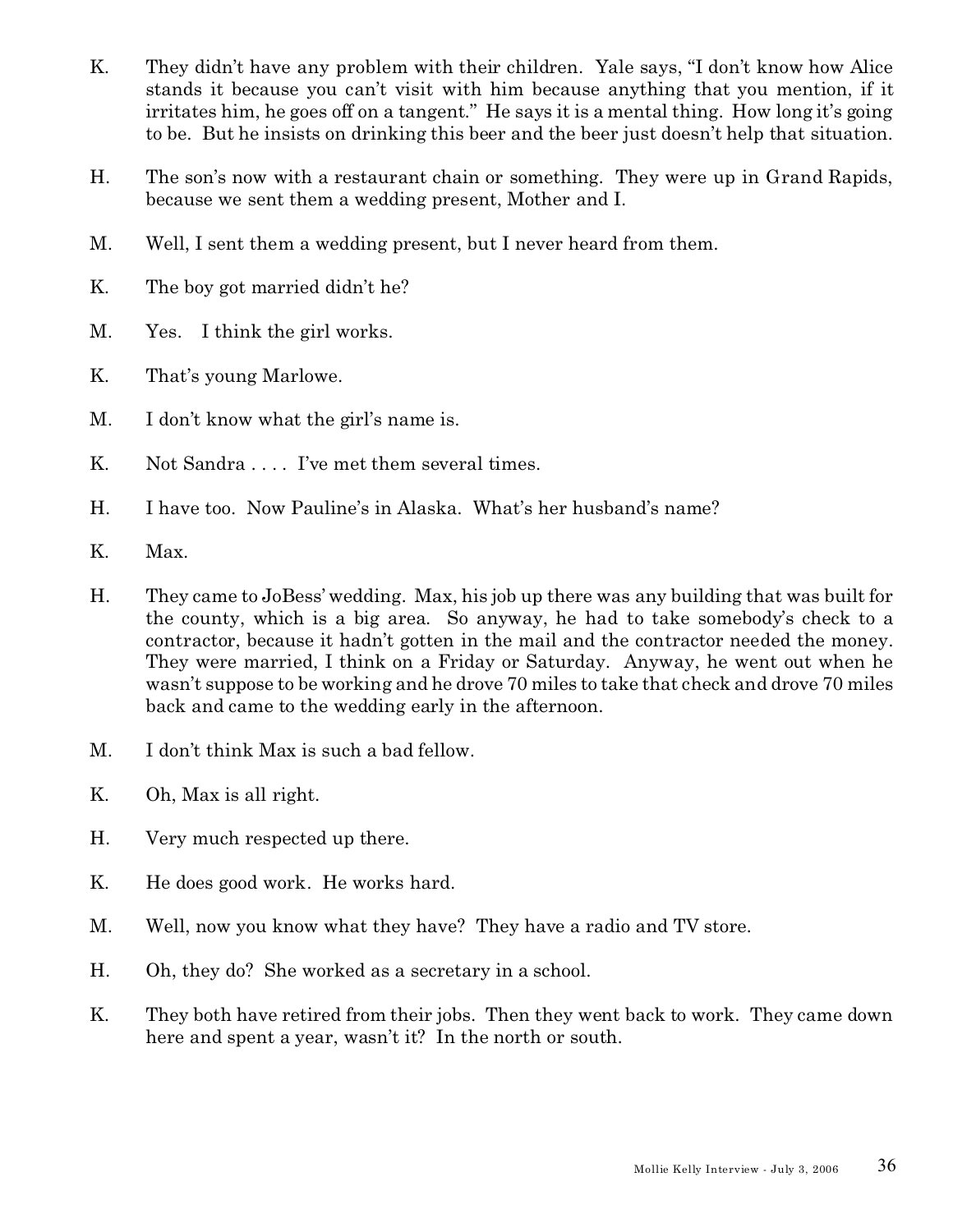- H. He could have worked. They wanted him to work on the pipeline as kind of a construction boss because of his construction background. He didn't know whether he wanted to go back and do that or not. They just decided they were going to take some time out in their life. They had their family raised.
- M. I don't know how many children they had.
- K. A boy. The boy and his wife came to the wedding.
- H. And two daughters, I think.
- K. One daughter they had problems with, I think.
- H. She had a child out of wedlock. I don't think she married the father of the child.
- K. Didn't one daughter come to the wedding?
- H. Uh huh. One daughter came.
- K. And the boy and his wife came.
- M. Is the boy married again?
- K. No, he's not divorced.
- H. He came down and went to school in Texas.
- M. He married a doctor's daughter.
- H. And he was going to become a doctor.
- M. They got a divorce.
- K. Oh, then he's married again, in Alaska.
- H. The son's back up in Alaska?
- K. Well, he was there for the wedding. He and his wife were there for the wedding. Or was it a daughter and her husband?
- H. I don't know, but they have two daughters, anyway. But they have the most interesting homestead. They have to work to support the homestead. That's the way it is in Alaska because you can't make a living off a farm without doing something else part of the year. It's eight miles back over, those particular farms had to build their own road out. You wear out a car every year. The next day we went out there for dinner. We don't see how they got out in the winter time. But in the winter time when it snows it freezes over. It stays frozen.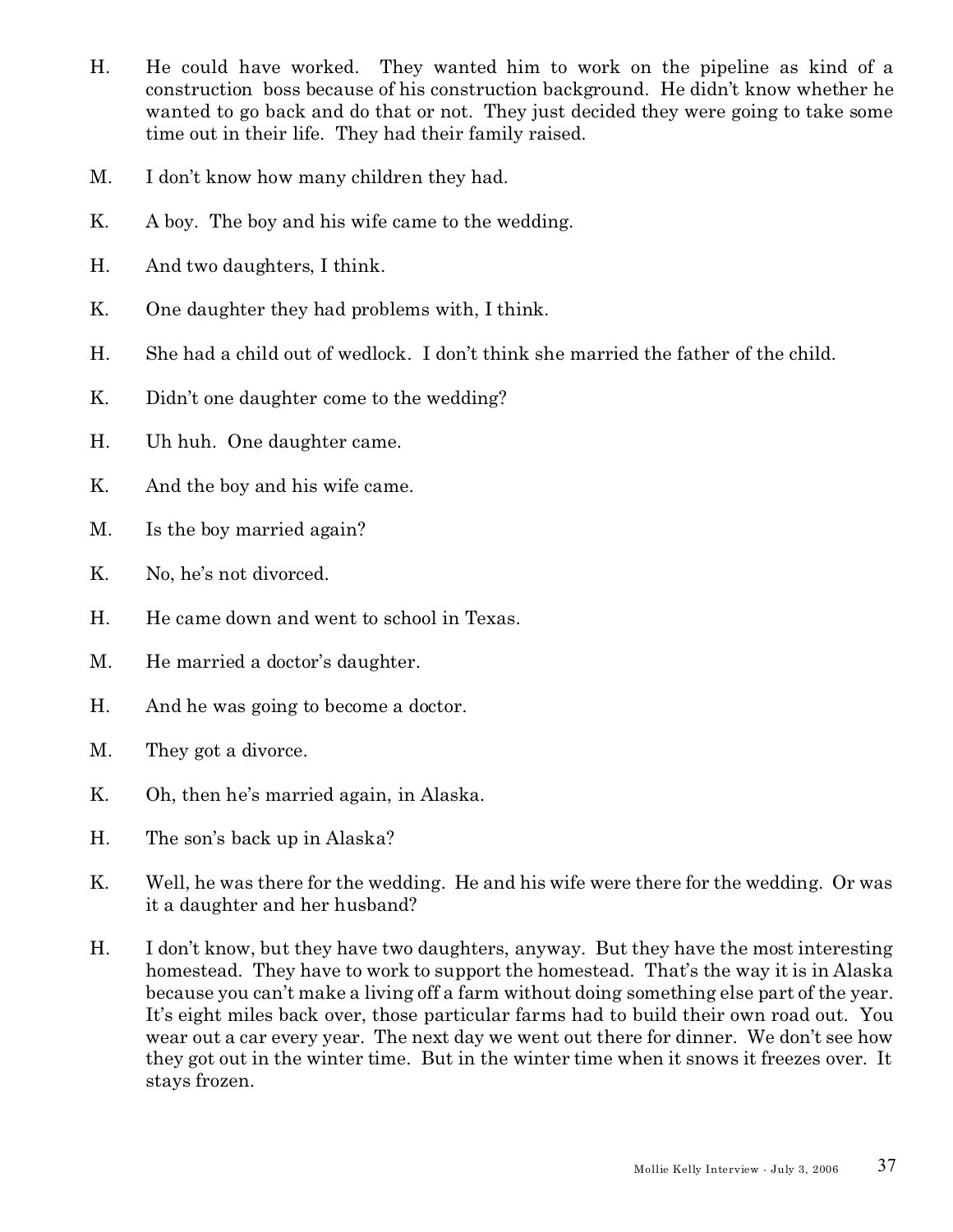- K. It's easier to travel in the winter time.
- H. But how they do it in the spring muds, I'll never know. Or in the thaws or in the fall, because it's really a very rough road. They had an Indian and a helper build a log cabin for them. They're right across from Anchorage. They've talked about building a causeway and then they'll only be 11 miles from Anchorage and it would be right on the road to Fairbanks. Their land would be very much in demand. If that ever happened, they'd leave and go into some other quiet place, because they're use to it. They have a lake on their piece of property.
- K. He shoots the bears.
- H. It's become a very valuable piece of property.
- M. Well, they've stopped now twice when they've been down. I thought he was very interesting to talk to.
- K. What was he doing in the summer I saw him in, I think it was '75. They came down, 'cause I took Mother to see them. While they were here they were collecting antiques and taking them back up with them. They said it would more than pay all the expenses of the trip and everything because those types of things weren't up there at all and they were quite in demand.
- H. They had a very hard time when they first went to Alaska. After he failed as a contractor here because the State of Michigan didn't pay his bills on time, somebody else who was building for him trusted them, wanted it this way and it wasn't in writing and he had to pay for it out of his own pocket. But when he went up there he sold World Book Encyclopedias and she worked as a secretary.
- M. There was a girl that wasn't a good student but she could hold down a good job.
- H. And that was kind of a war time forced marriage.
- M. Yes, I know. I don't know if John and Ida were very happy.
- K. Max, at first, use to give a very poor opinion, because he use to sound too much like Paul, all hot air.
- H. But he wasn't.
- K. But he's got drive that Paul doesn't have and he makes things happen, you know, and he does things. Evidently they really like each other. You can tell after people visit you whether they're putting up with the marriage or so forth. But they really like each other.
- M. I think so. They were very, you know, you were comfortable with them.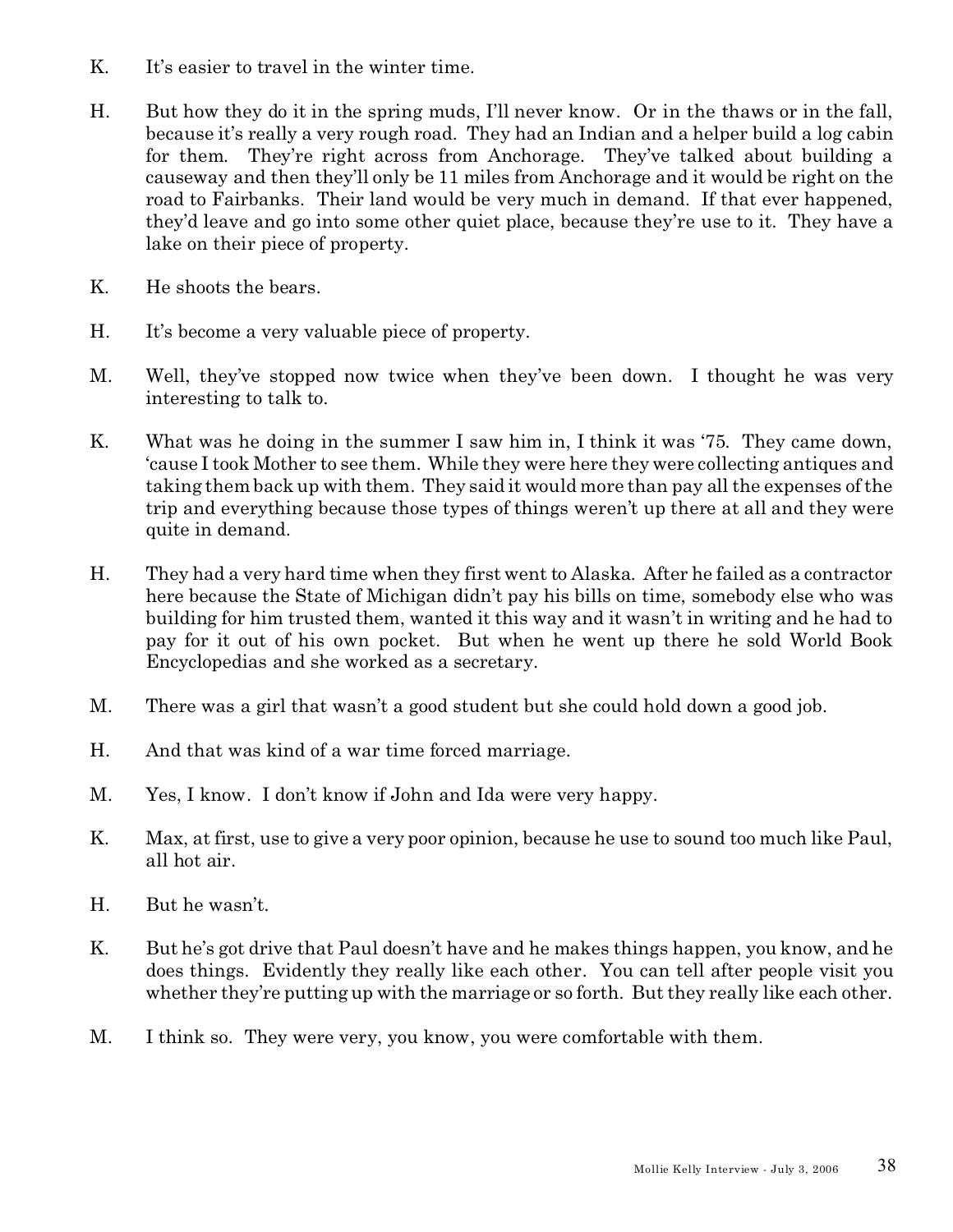- H. And Pauline, you sit down and talk with her and she's just as open and talks about things like we do. She certainly is a nice woman. Clara Louisa, Aunt Louie, was married to Arch Kent. About when?<sup>14</sup>
- M. They were married on Christmas, the 25th of December, but when I don't know.
- K. In Chilicothe?
- M. No, I think is was in Peoria, by the Justice of the Peace or something. Bess and I never spent such a miserable Christmas in our life. Father couldn't stand him. Louie was the type of person who would milk cows and do a lot of work out in the outside and Father appreciated that and she's quick and she got the work done.
- H. How old were you?
- M. Well, she taught school a couple of years before she .
- H. But how old were you?
- M. I imagine I was in the 7th grade.
- K. About 13?
- M. And Father was mad at such going on. \_\_\_\_\_\_\_\_\_\_\_\_\_\_ was worse. Bess and I went upstairs and stayed upstairs. Mother laid on the couch.
- K. And Father ranted.
- M. Oh, ranted and raved and he ranted and he raved. I said to Bess, "I'll never forgive Louie for getting married on Christmas." She said, "I didn't either." We got to talking one time and I said, "The worse Christmas I ever had was when Louie" got married." She said, "Wasn't that terrible!"
- K. Well, Mother would hate the ranting and raving. It just hurt her when people would.
- M. It just tore me apart. Poor Mother just laid on the couch exhausted from it all. I thought, my, why all this?
- H. Your Christmas didn't amount to much anyway. All you had was one little gift, no Christmas tree, no Christmas traditions.

<sup>&</sup>lt;sup>14</sup> Discussion changes to Mollie's sister here.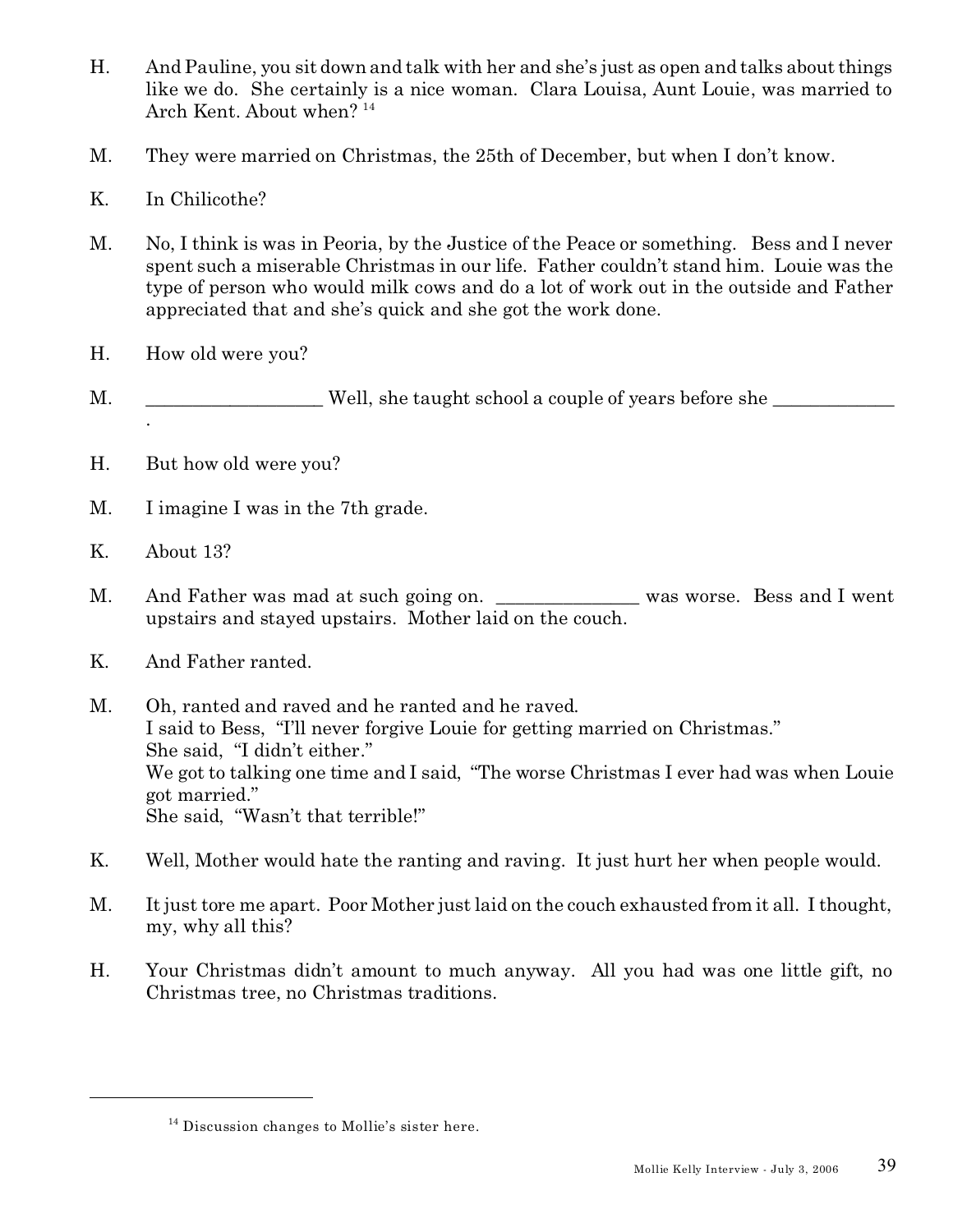- M. I didn't even know what Christmas really meant. Because I was never trained in any religion. Nobody ever talked to me because Mother was too busy. I was the tail end, she was exhausted.
- H. Mother talked about, that she would take these things, liquid medicine that women would take.
- M. Oh, vegetable compound, yes.
- H. But they would have a lot of alcohol or opium in those days.
- K. Mother told me about the time your mother had the tapeworm and she had to take all, what was it?
- M. All those terrible pills.
- K. First of all she took opium to put the thing to sleep. Then she took kerosene. Then she took not caster oil, but the other one that's worse.
- M. Is anything worse?
- K. Yeah, there's something, Croten oil. You take just a drop of it. I mean you can kill someone with it real easy. Because the whole system goes into convulsion type of expelling. And that was the way you did it. You took one thing to put it to sleep. I think it was kerosene.
- M. She was just out.
- K. Then your stool had to be examined to be sure they got the head. But she got it from when they made up the sausage, she'd taste the pork to see if she got it seasoned right.
- M. That's right.
- H. But she always told you girls never to take this medicine they had for women because you worked down your strength.
- M. She did. I don't blame Mother, because I know she couldn't do anything. She never could sit. I read to my children of course. We talked about Christ. Nobody ever mentioned Christ to me. I never knew anything about it until  $\Box$
- K. You don't realize it. There's so many people that have no conception of a religion at all.
- M. I think that's one of the worse things that Everett was never raised.
- K. His father was Catholic though.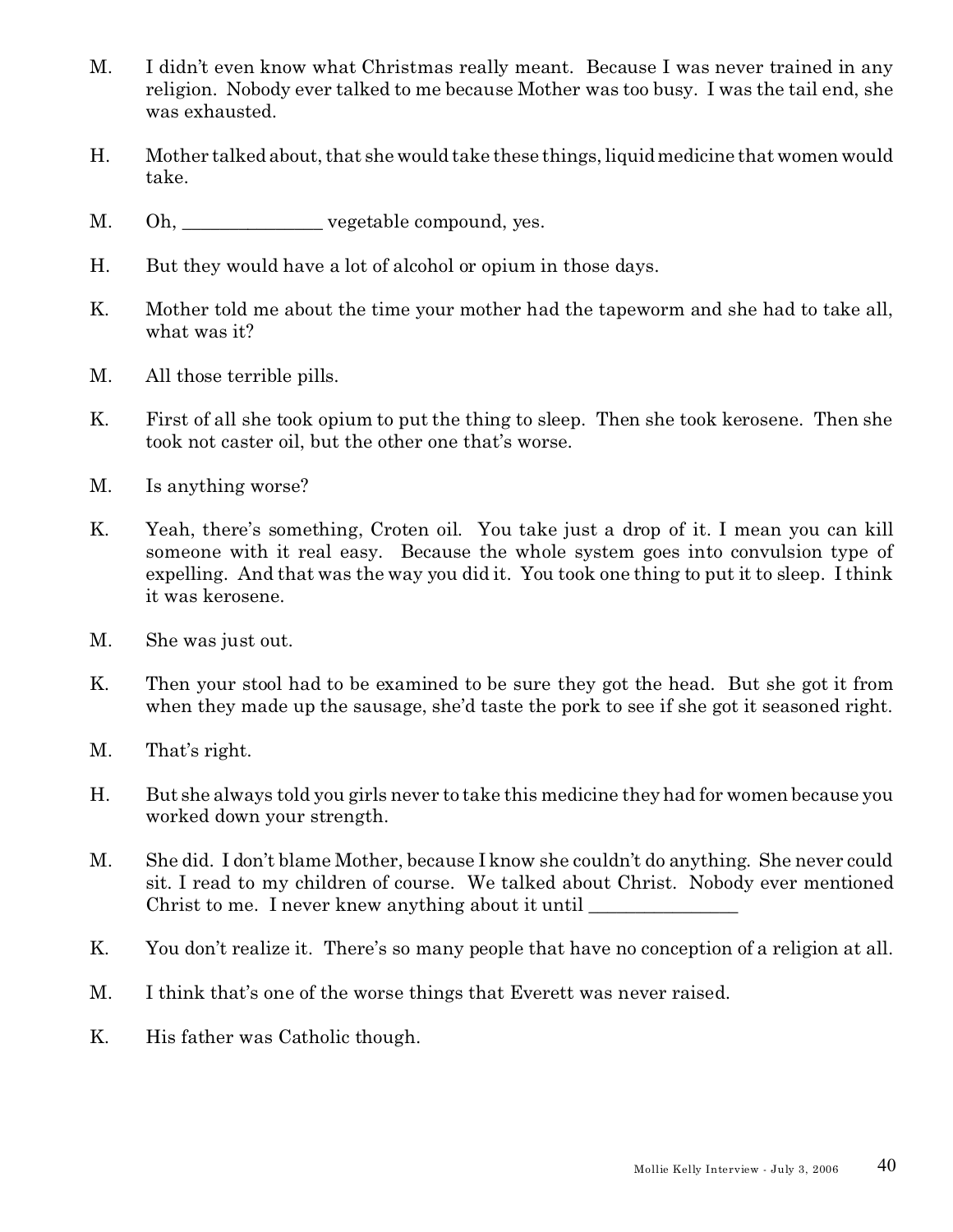M. And he was gone all the time taking care of sick people. He wouldn't let him join any other church. Billy Sunday had a big thing, you know a revival. Boys went to the revival. They were all going up and getting a board. He said he was getting on and a big hand stopped him and said, "Son, come with me." He turned around, it was his father. He said, "I decided then that Father didn't think much of Billy Sunday. Of course, we can be in him as a joke. It's terrible! You know he'd start and he'd

take his coat and then he'd take his vest off and then he'd take his tie off and then he'd take his shirt off. He'd get so excited it's a wonder he didn't die of a heart attack.

- K. Mother said when she and George were in Coldwater; Charlie, George, and she, and Grandfather went, I think it was to Battle Creek. This was some time later. It would be some time near World War I. Because it was before she got so sick from having me. Might have been in 1915 or 16. No, I bet it wasn't either. I bet it was in the 20's some time. No it couldn't have been. They went in the horse and buggy. It was a long trip. It would take them quite a few hours to get there. Anyway, they got there and he was older and he started ranting, Billy Sunday did, about religion and so forth. He kept going on and on and on. She said, after a while Billy's Sunday's wife just got up and handed him his coat and his hat and said, "That's all Billy," and he came off the stage. It must have been, I don't know how early, cars were a thing. But they got on the wrong road. Charlie and George between them were real stubborn about asking anybody for help. It ended up they were going in the wrong direction. They never got home until, I don't know what hour in the morning. Mother always said, you know, to point out because she liked it. Because I'd get mixed up when she'd travel with me sometimes. I might be hesitant about which direction. I'd just pull into a filling station and go in and ask. She'd say, "You're so different from your father." Then she told me about Billy Sunday. Grandfather, Uncle Charlie, and Daddy; those three men all knew their own mind and knew exactly how to get there. That was it.
- H. We were talking about Louie and Arch got married.
- M. Now, Bessie was their oldest daughter.
- H. What kind of life did they have together?
- K. Hard. Don't you remember that far?
- H. Yeah, I do.
- M. Not very good.
- H. As soon as they were married, where did they go to live? Did he just work for someone? Did they go to Heartscrabble?
- K. They didn't get Heartscrabble until after your father and mother died, did they?
- H. They might have worked it.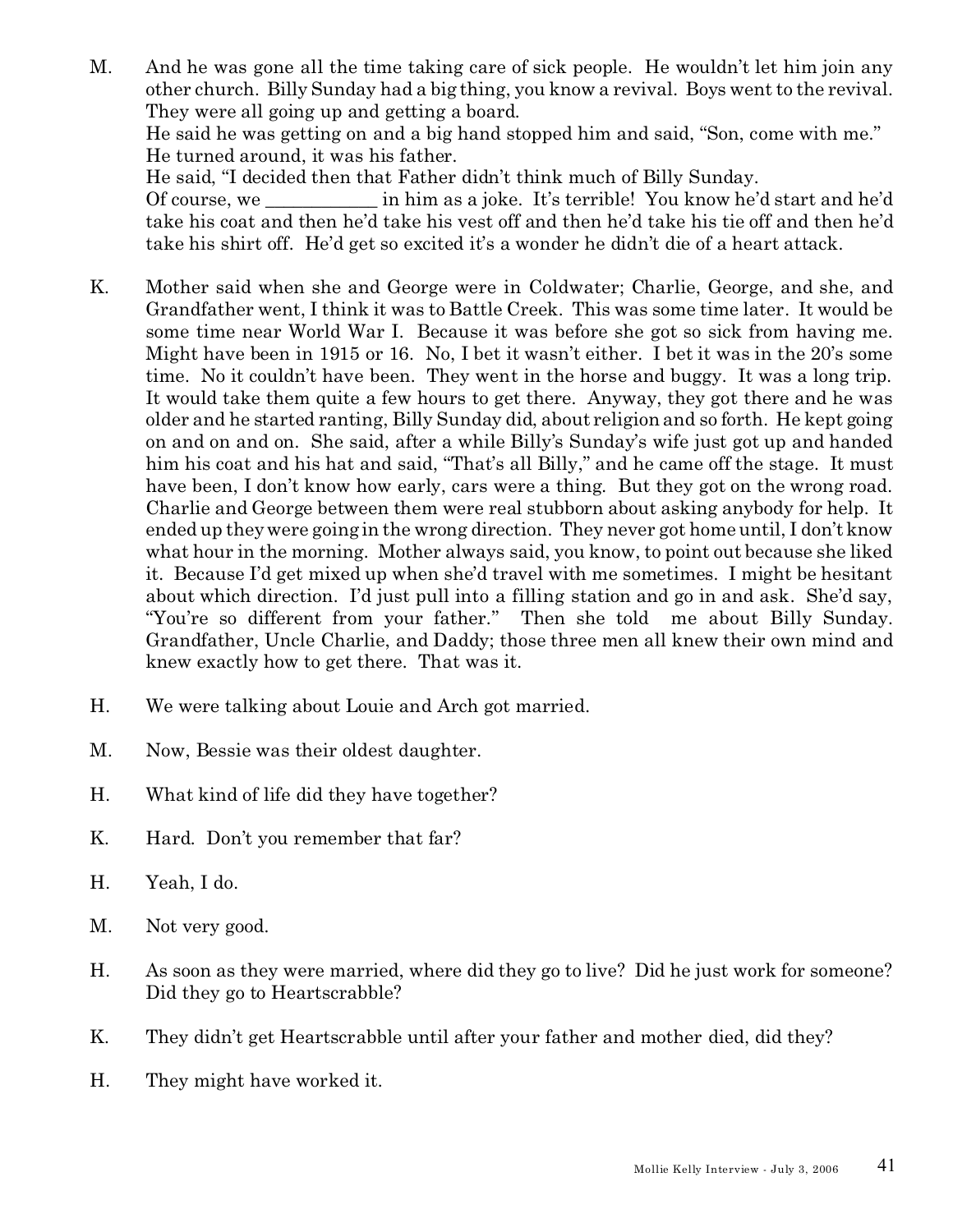- M. No. I think maybe they did move up there. They went up to Wisconsin and bought a place. And lost it. They should have taken Father with them to pick out land because he was smarter than Arch was. But he would rant and rave too much. So that's the trouble with people when they rant and rave they drive people away. Then I know they were poor in and they went out on the farm. John left the farm.
- K. Out on the homestead.
- M. John and Arch didn't do right. Arch was a good farmer. I have to give him credit for that. He was better than John as a farmer. Of course, Louie was a typical farmer's wife. She worked like a dog, you know. She'd milk the cows and feed the pigs and all that sort of thing. So anyhow, they lived there and then Father decided he was going to back out on the farm, when I was a junior in high school. So I think they went up to Heartscrabble and rented that farm.
- H. From her father then. And it wasn't very good land. It was hilly.
- M. I guess maybe they went to the Truett farm and rented the Truett farm, the Banker's farm.
- H. That was across from . . . .
- M. Up there in Heartscrabble. Well, it was on Yankee Street. That's where Robert died.
- K. He had, what was it, dyptheria?
- M. Ruptured appendix
- K. Oh, that's right. He was a boy of about 10 or something, wasn't he when he died?
- H. Twelve or somewhere in there.
- M. They called the doctor up in lake. Instead of coming to see him, he sent him some medicine, which was a laxative.
- K. Oh, Lord.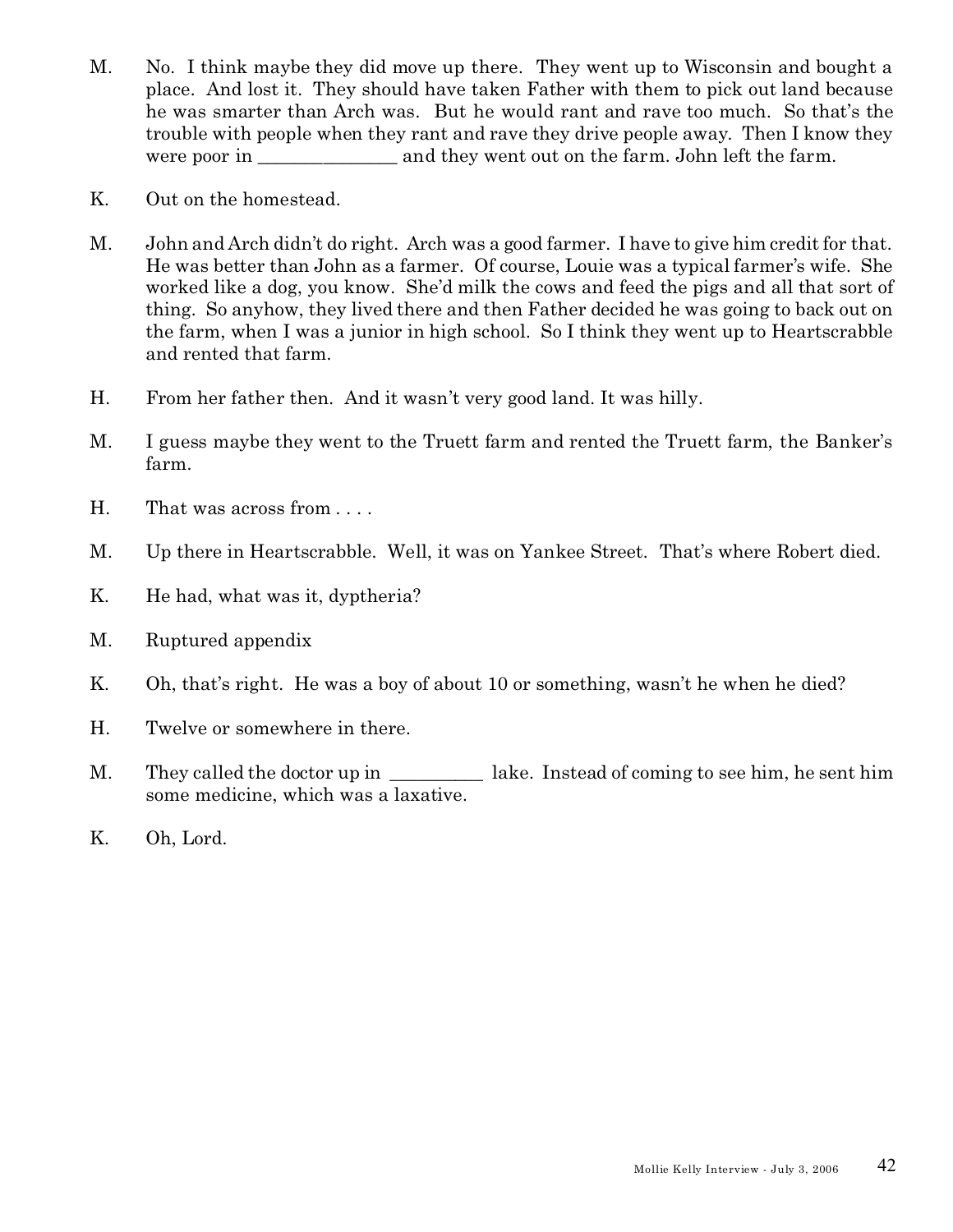M. So then they called Dr. Harry Thomas and it was muddy, terrible and he couldn't get out. So he said, "I think we ought to send him to the hospital." I suppose he had a hunch something was because the pain was kind of gone. So they put him in a wagon. They couldn't use a car. They took him down to where the roads were gravel in a wagon. Then they brought him to St. Francis. Harry Thomas called Collins in, who was a surgeon. Louie wanted everything examined on him. Harry said to Everett, "It sounds like it's ruptured and he's got a pair of knives." He said, "Oh, no Collins wouldn't operate if he had a pair of knives." Everett said, "I don't give a danm if he would operate or wouldn't operate, I think that's what he's got." If Everett believed something, he believed it. So Collins operated. Everett said when they opened him it went swish under pressure.

He just very quietly turned to Harry Collins and said, "He has appendicitis."

When Everett came home he said, "You know, there wasn't any chance they could do anything for him."

As they walked out of the operating room, Harry Thomas said to him, "You know you're just like your father, when you think something you just won't change your mind." Everett said, "When you're right, you can't change your mind."

- K. How old was he?
- M. About 12 years old. Robert was like Bessie. They were smart. Raymond was smart but he was \_\_\_\_\_\_\_\_\_\_\_\_\_\_ in the wrong field. Bessie never knew it, when he went to school in \_\_\_\_\_\_\_\_\_\_\_\_\_\_ , Illinois, a professor said to him, "You know what you should be? You should be an accountant." He had a wonderful mathematic mind. Louie had a marvelous mathematic mind. Bessie had a marvelous mathematic mind. Raymond had no personality.
- K. Wasn't he trying to be in sales?
- M. He was trying to be an agriculturist.
- H. He got his degree from the University of Illinois.
- K. He was married to Mary Louise. He came back from World War II and got a divorce and married this other woman. But he had two children by Mary Louise.
- H. Daughter and a son, wasn't it?  $15$
- M. They never hear from Robert, I don't think.
- K. And the son was Robert.
- M. And then the girl divorced the fellow she married.

<sup>&</sup>lt;sup>15</sup> Mary Kay Kent and Robert Kent.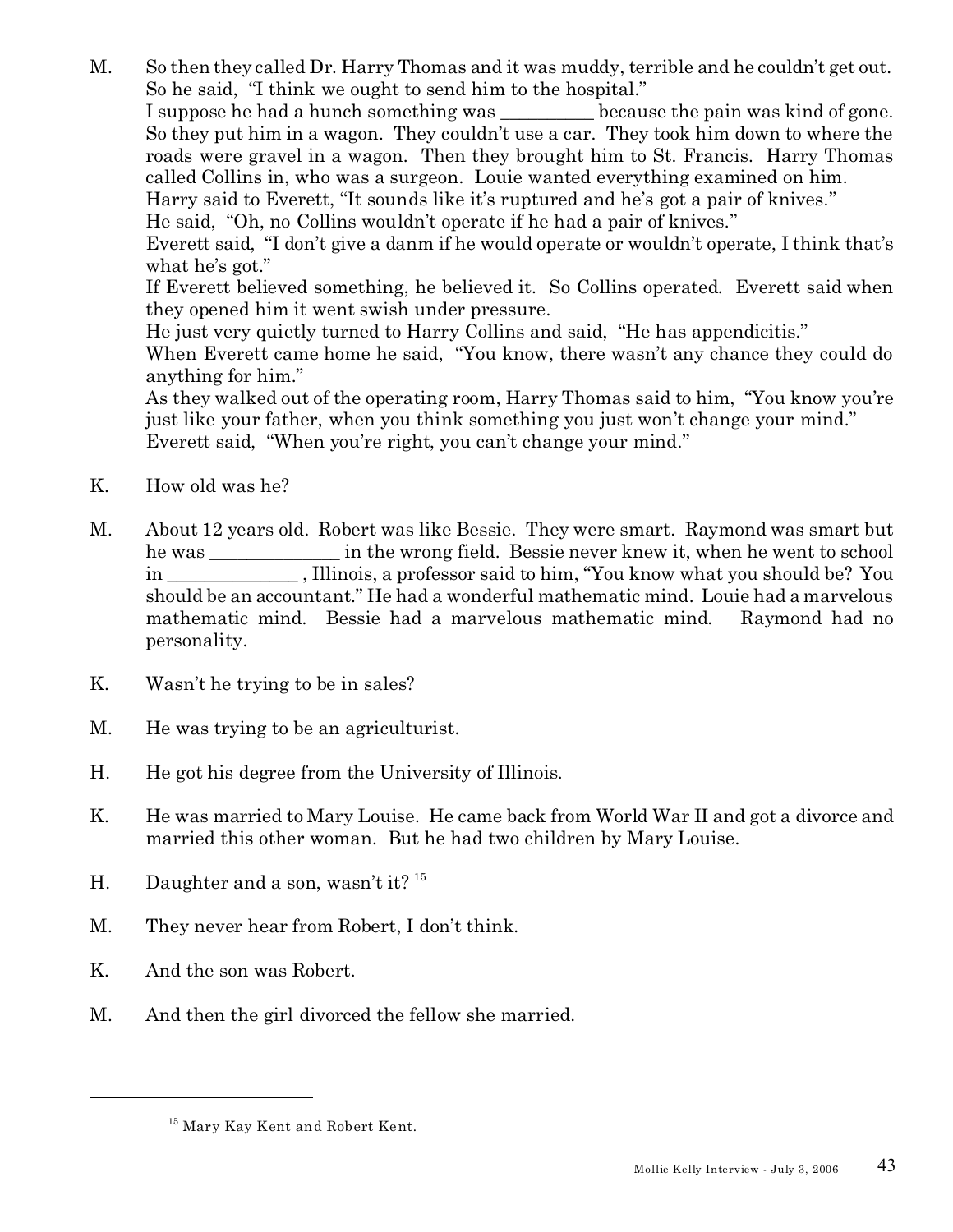- H. \_\_\_\_\_\_\_\_\_\_\_\_\_\_\_\_\_\_\_\_\_ Bessie Kent.
- M. And she married William Price.
- K. He was a salesman.
- H. She was 47 and that was her first marriage.
- M. He lived eight years.
- H. They were married eight years.
- K. Then he died of cancer. Then about two years later, wasn't it, she married Terry Reilly.
- M. He was a diamond of them all. I think that's what you'd have to call him.
- H. I had dinner at your house, Mother and I evidently, and they were there. I don't know what the occasion was.
- M. I looked a little scant at him had he, I think, looked a little scant at me. But after I got to know him, and after Bessie kind of shined up the diamond in the rough, he was a pretty nice fellow. I think she was happier with him than she was with any of them, because he loved ballet, he loved opera. He had very fine likes.
- K. He wasn't a beer and football on TV.
- M. No. I think Bessie did a lot for him because she brought him out of that inferiority that he had gotten from his first wife. He didn't know how to dress and Bessie said to him, "You're hard to fit. We'll take you down and you'll get a tailored suit. Once she got him all \_\_\_\_\_\_\_\_\_\_\_\_\_\_ he came out of that inferiority complex. He had two sons by his first wife. One son married a Puerto Rican girl. Very nice girl, but he had a little \_\_\_\_\_\_\_\_\_\_\_\_\_\_\_\_\_\_\_. He always thought people were kind of picking, I guess. Well, they finally got a divorce. They had a boy and a girl, but the other son was a very nice boy. They were transferred from a bank in Chicago out to Los Angeles. He has a good banking job in Los Angeles. They have no family. She lost every pregnancy. Bessie was really fond of this Puerto Rican girl. She was red headed. She had a boy and a girl. But she finally couldn't live with him, his mental condition.
- H. Then he died from a heart attack.
- M. Right out in the yard.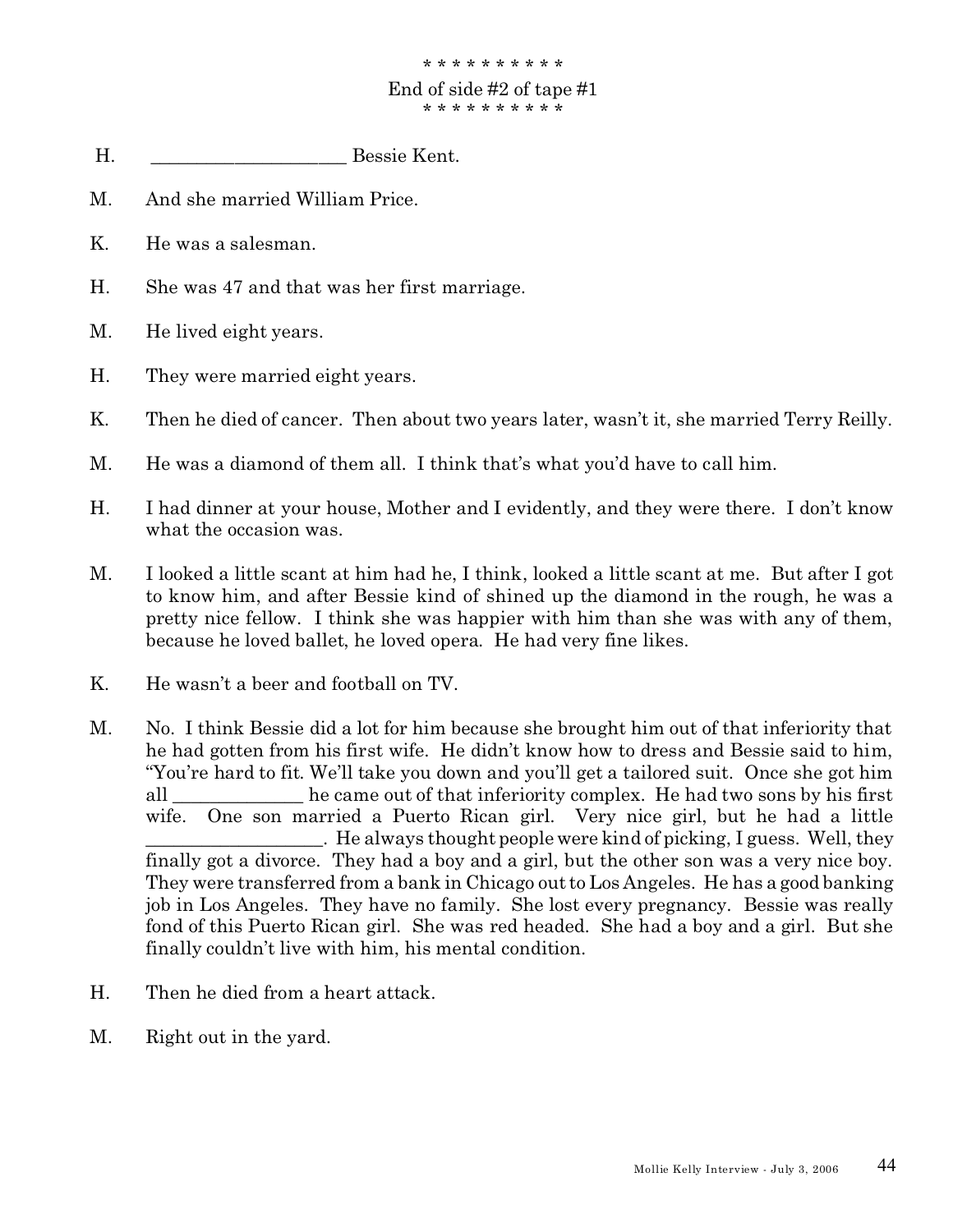- H. It was soon after I was here. Because I had spoken to her about, - I felt, he acted much like Merritt did. It wasn't very long after that, that he just died. They thought about getting him to a heart specialist, you know.
- M. He had gone to college. He had two or three years of college. I met his folks at the funeral when we came down. He had a sister who was a nun. They were very fine, down to earth people. Very good people. I thought they were very nice. Bessie said he was kind of the black sheep of the family. He didn't seem to succeed as well as the others.
- H. He worked for the institution for the state. So he had a retirement income. Then when he died, she continued to . . . .
- M. Until she married the second time.
- K. Third time. Her third husband, she married about another two to three years later, wasn't it?
- M. They weren't married only about two years. She was retired when she married him.
- K. What was his name? He was retired, too.
- H. He was quite a bit older, I think, than she.
- M. She was over 65.
- H. His first wife had died of cancer and of all things he didn't want to have a second wife die of cancer.
- M. But he was a very selfish person. When she was in the hospital he came up and would stay about ten minutes about.
- H. A very nervous person.
- M. Oh, terrible. And when you'd talk to him he'd tell you how much he was suffering.
- K. From her being in the hospital.
- M. All he was going through. I thought, My God, but what is this girl going through?
- H. You said you like to talk about her because she's such a nice person and you were telling about her helping her mother, but that didn't get on tape because the tape ran out.
- M. She was so good to me. She called me every night to see if I was all right. If she was going out in the evening, she'd call me early.
- H. This is when you lived in Peoria.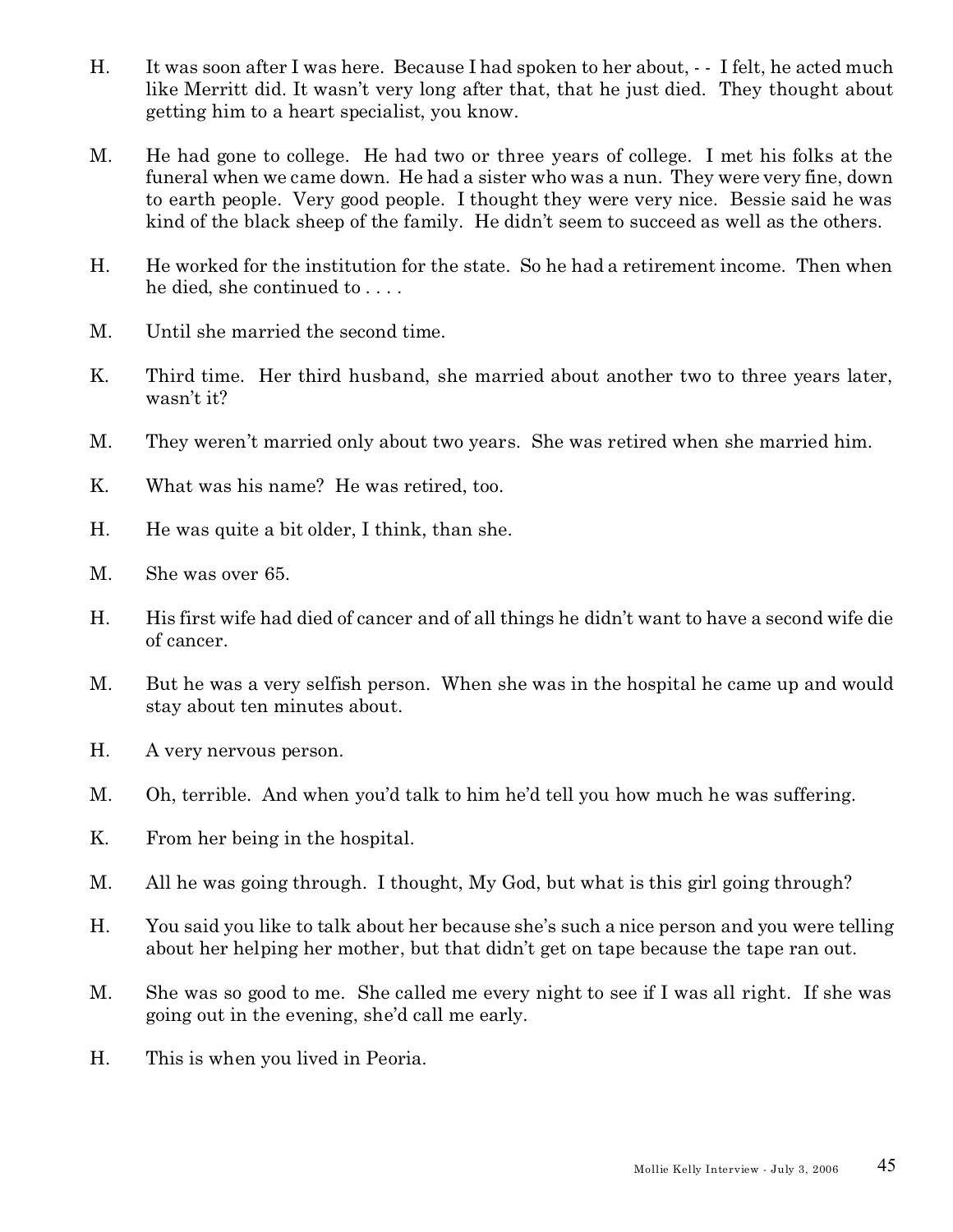- M. When I had the fire, I went over there and stayed until I got my balance and came back. My spark plugs exploded. The second time in Peoria that they ever exploded.
- K. In the car?
- M. No, in the house.
- H. Not spark plugs.
- M. Fuses. I heard this noise. I thought it was two cars that had hit out in front. There wasn't any cars out there when I went to look to see what happened. Then I opened the basement door. The flames were shooting. I called the fire department. In no time they were there and everybody else was there with them. It didn't do too much of a damage. My air conditioner, it damaged that. It wasn't any good anyhow, so I got a new air conditioner.
- H. It was pretty much confined to the basement?
- M. Yeah, only I had the smoke damage. I made them re-paint my house and clean my furniture, because I paid insurance on this.
- H. The only fire you ever had. You said, Bessie and Raymond had fine mathematical minds.
- M. The best.
- H. And it was a shame that Raymond took agricultural instead of an accountant.
- M. Because he didn't have a strong personality.
- K. Well, he ended up working for the company.
- M. He was a supervisor for Caterpillar. He had a pretty good job. He started in just as a workman there, but he was too smart. They picked him up for a supervisor.
- H. He graduated from college in the middle of the depression.
- K. Wasn't he in the Air Force? Or was he in the Army?
- M. No, in the Army. He was a captain in the Army. He was a little wild while he was in the Army. Because your Mother had somebody that was in camp. He said, "You know what? There's a fellow that came up by where you live, Mrs. Snyder. He was my captain. He's captain  $\ddot{\hspace{1cm}}$ . He said, "He and a lot of those lieutenants and captains sure have the gals." Bess never said a thing. She found \_\_\_\_\_\_\_\_\_\_\_\_\_\_\_\_\_\_\_. Then she got a divorce. But his wife was running around with a fellow, too.
- K. Mary Louise? I know that Aunt Louie thought a lot of Mary Louise.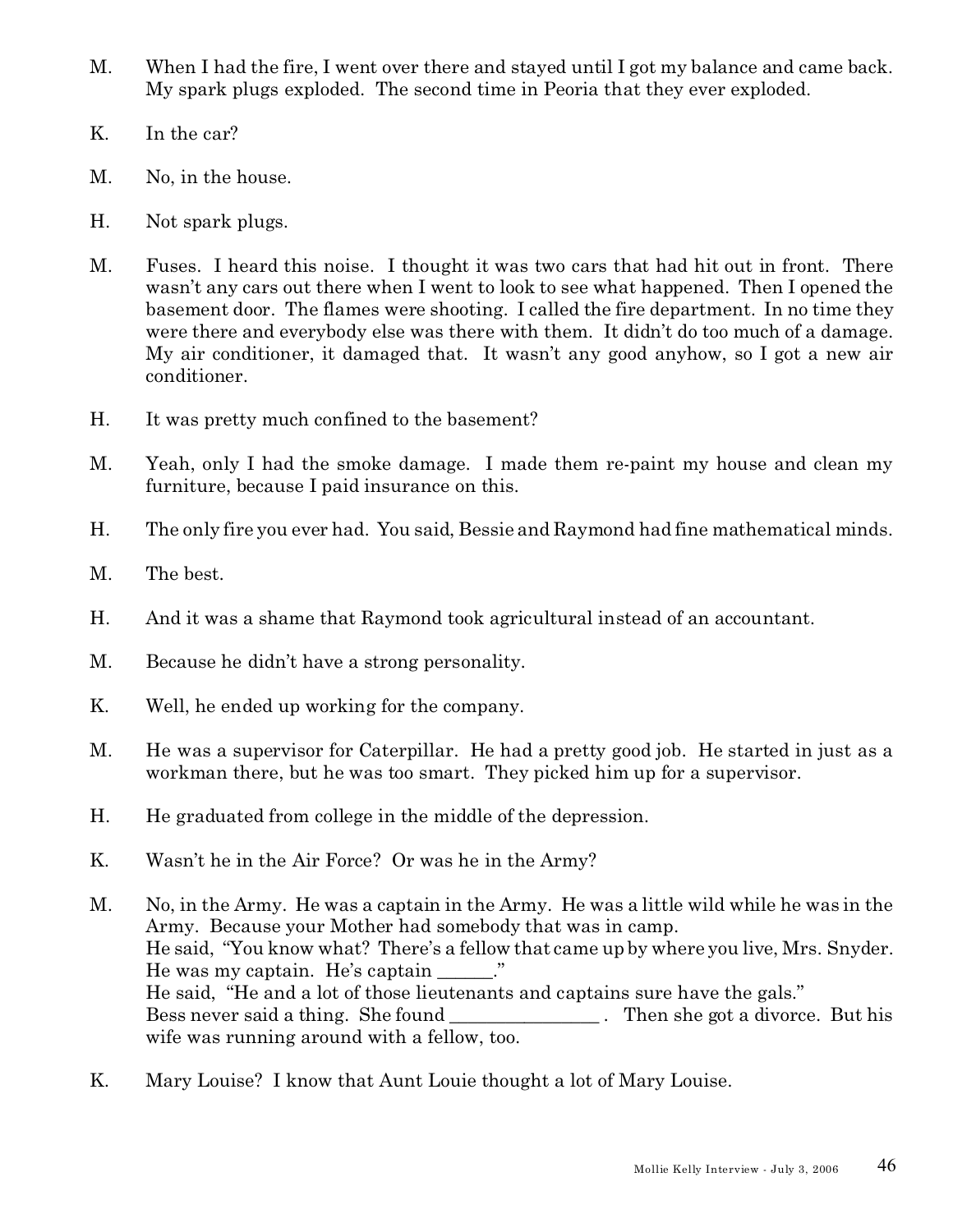- M. But Bessie went to see the children one time. She was getting something out of the closet and there was some men's clothes there. She just said to the children, "Oh, your mother has never gotten rid of
- K. Well, this was after she was divorced then.
- M. They said, "Oh, that's the man's who comes and visits here." Bessie didn't say anything.
- K. Well, she was divorced. She didn't run around until after she was divorced.
- M. Well, no, I think, this was when he was still in the service.
- K. Well, the reason I didn't think so, because everybody was taking Mary Louise's part against Raymond.
- M. Oh, yes, but as Bessie said, "I found out something that other people didn't know." But anyhow, she got married again and she died of cancer. They had two children. Robert who is married. Donald stood up for them at the wedding. Bessie use to send him money and send the daughter money. He never admitted he ever got any money. He never came to see her. He never came to see Raymond. I don't know where he is. He graduated a college graduate. But he just dropped out of that
- K. Where did he graduate from college?
- M. Out in California someplace. And the girl graduated from high school and she married her high school sweetheart. They had two children but they didn't get along. He was a \_\_\_\_\_\_\_\_\_\_\_\_\_, so they got a divorce and then she married this man. The live up in Seattle or \_\_\_\_\_\_\_\_\_\_\_\_\_\_\_\_\_\_\_\_ up in that lumber. He's a lumber man. He works as a lumberjack. They have one child. She had two boys, I guess, by her first husband. One of them is graduating from high school. Raymond and them went out to his graduation.
- K. She keeps in touch more than Robert does.
- M. Oh, yes. Robert don't.
- K. The daughter
- M. I can't think of her name. <sup>16</sup>
- H. I remember she came and she was the age of Keith and LeRoy and Jennine. So she must be close to 40 now. You were telling about Bessie helping her parents. Her father never wanted her to marry.
- M. Arch never wanted her to date. And I can tell you why. He was quite a rounder, Arch was. Your mother and I both know that.

 $16$  Mary Kay Kent, born May 15, 1940.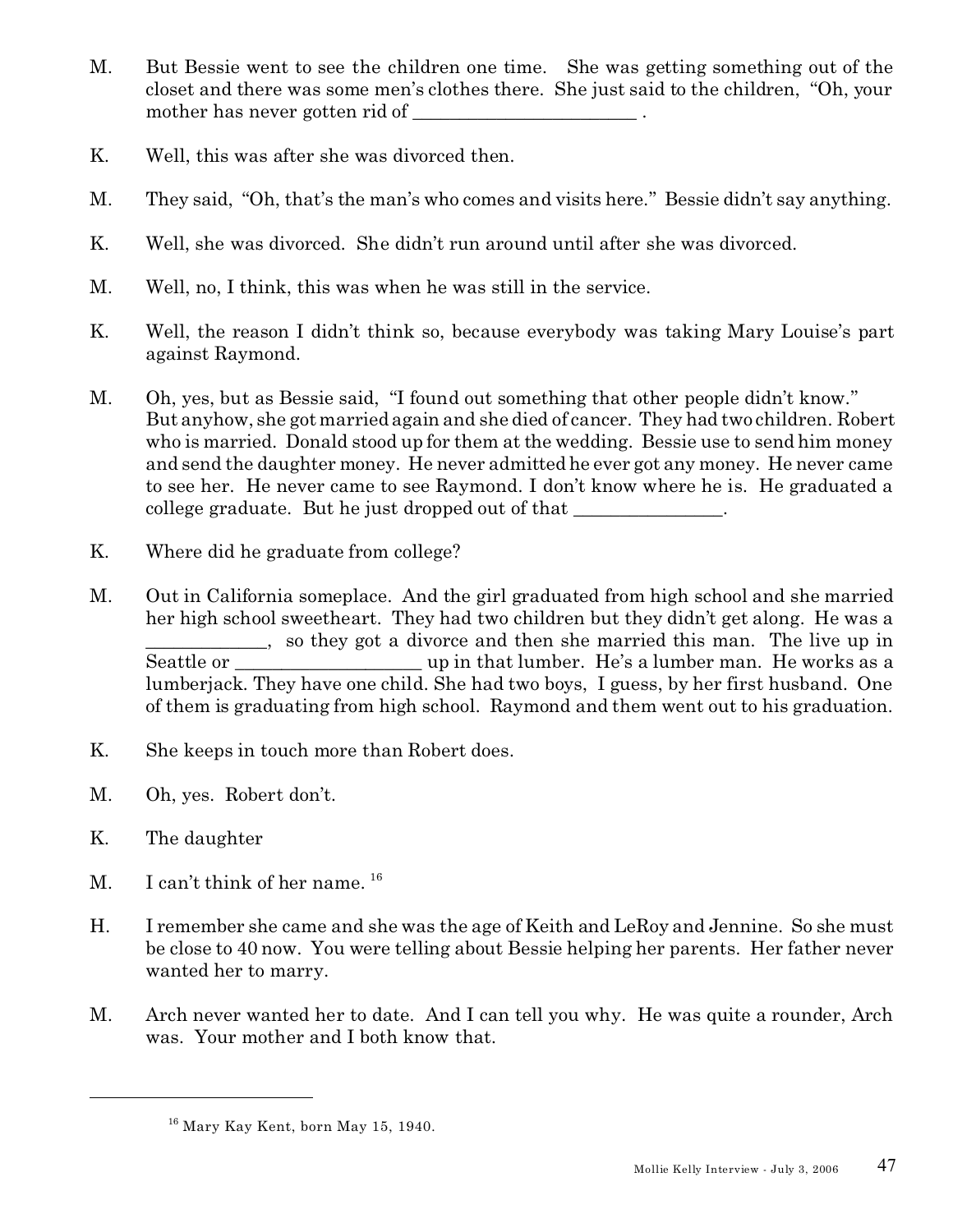- H. I think Mother's told me. He thought men were like that and he didn't want his daughter dating.
- M. I used to see him then. I went out with him one time. He was . He wanted me to go up in the woods. I said, "I will not go any place." I went home. Father always stuck up for him. Finally, I said to him, "Stick up for him no more." She couldn't hardly believe it what we found out afterwards. Bess had the same experience. When we got together one time, I said to her, "I don't think much of Arch." She said, "I didn't either." When she was teaching school, he came in her room. \_\_\_\_\_\_\_\_\_\_\_\_\_\_\_\_\_\_ but that just turned me against him. Poor Bessie. They were so religious. I couldn't tell Bessie. I never mentioned it. She said to me, "Father is so straight laced ..." John was a straight laced young man. To me he was just always a gentleman.
- H. He had high standards. I always felt he lived a very ridged life. If he married someone else, how different he might have been.
- M. Oh, he just lived terrible. You know, John came down to the funeral, of course. John never said much to Clyde, but when he went home, Will wrote Clyde a letter. He didn't come to the funeral. John wrote him a letter. Will just said that he was sorry that he knew \_\_\_\_\_\_\_\_\_\_\_\_\_\_\_. But John's letter was just beautiful. He had the capability of expressing his sympathy in such a way, I just treasured that.
- H. I had Uncle John give me away at my wedding. I always thought after my father died, it just seemed that he was the one.
- M. Yale is like him.
- H. Like John.
- M. He loves to come and visit with me because I talk with him.
- H. There's so many people that never get into the right kind of job to reach their potential.
- K. I always thought that John would have made a good minister.
- M. Yes, he loved people.
- K. And he didn't seem to find fault with people.
- M. Oh, no.
- K. He accepted them more or less as they were. Ida couldn't accept her boys as they were. They were all  $\qquad \qquad$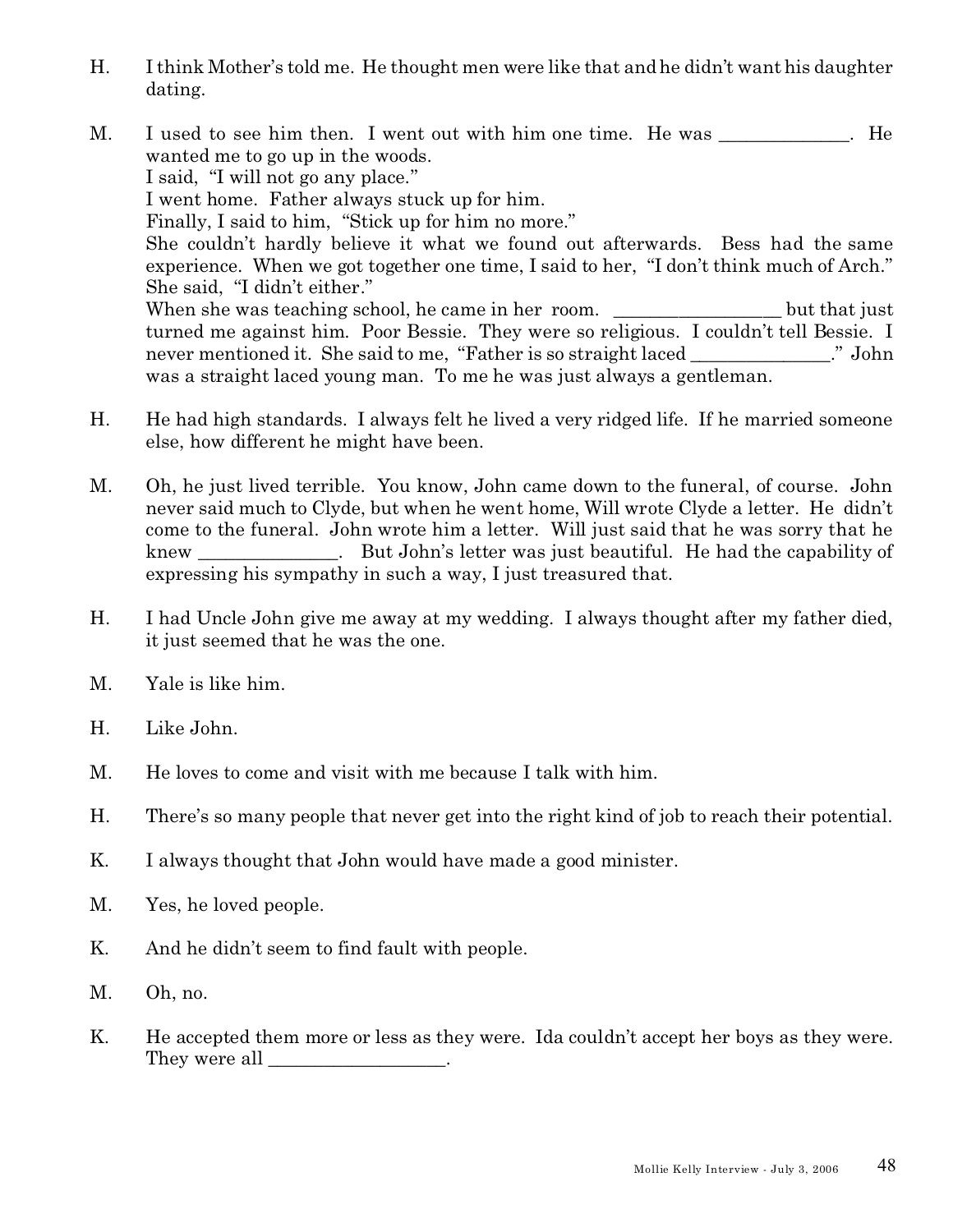- M. She just couldn't believe. She just had all the faith in the world in those boys and they were all wilder than \_\_\_\_\_\_\_\_\_\_\_. Now I can see. I talk to Yale and I think, well, you drank plenty.
- H. She always told me that she and dad, even though she never interfered. They backed each other up and settled it outside of the children's hearing. Because she said that was the ruination of those boys. Ida couldn't believe any wrong with them. They didn't work together raising and discipline of the boys. She always reminded me, when I was raising my children, back up Merritt in raising those children. Didn't do to have divided parents. You said Bessie bought Arch, their parents, their clothes . . . .
- M. I think she paid for their refrigerator. I don't think anybody else had any money. She was just so good to them. The thing that I always admired, was that Louie always appreciated it. My kids, you know, they loved to go visit Louie. Because she'd laugh. Pat had long hair and she got it in the fly paper. Louie just laughed about it and she cried. But they never wanted to go to Aunt Kitty's because Aunt Kitty was a lot sterner than Aunt Louie. She'd make them work.
- H. Yes, I know. Aunt Kitty and I seemed some how we got along well together for some reason. There were hired men there and things were happening. I didn't mind. I was used to working. Evidently, I was a different type of personality that I thought a lot of Aunt Kitty. I didn't know about all the others.
- M. Poor Kitty.
- H. How she use to plan her day.
- M. And if she couldn't get it done, she was frustrated. She planned more than any human being could ever do.
- H. Well, she'd take a long time to sit down and plan out.
- M. Oh, yes.
- H. But I recognize those symptoms now, because after Merritt died and I was having such a time to adjust to living again. I had to plan things and write them out. I remember Kathryn was going to take me traveling and to get everything wound up so that all my finances and everything would be taken care of. Decision making was difficult.
- M. The hardest thing really for me after Everett died, after the grief and the shock and everything, was finances to take care of. To go down and have to talk to a lawyer and going to the bank. You see, he did all of it. I didn't do any of it.
- H. It's hard when you're not mentally or physically at your best to make decisions in your life.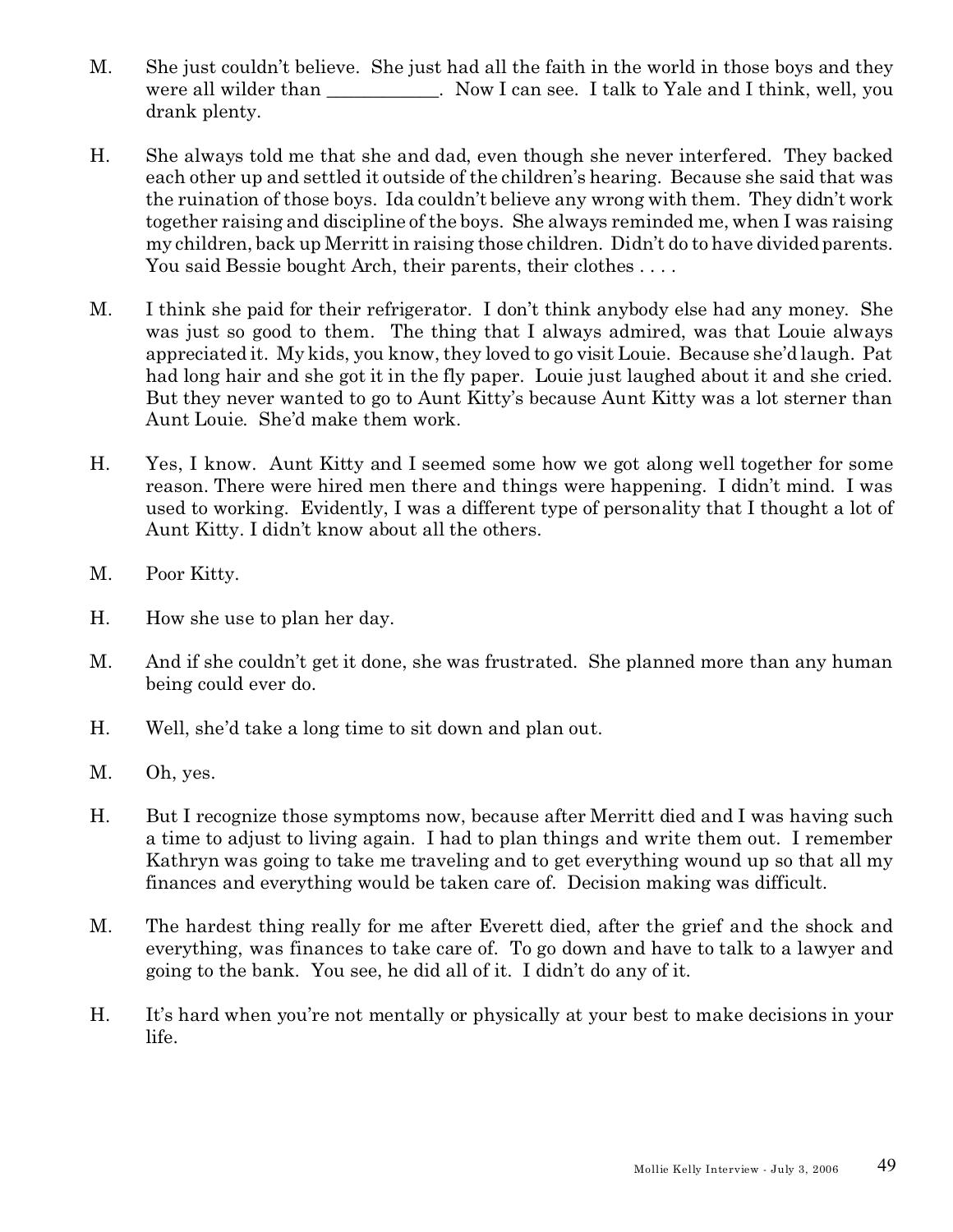- M. I had a nice lawyer. He was very kind. He didn't push me. I said to him, "You know, you're just going to have to talk to an awful dumb individual." Because I didn't know anything about money. He said, "We'll get along." So we did.
- H. Now we're going to talk about Kitty who married Clyde McMillen in 1912. But before that she had a long standing romance for five years with ...
- M. George Jones, who was a nephew of Mrs.  $\qquad \qquad$  He had a sister, Lydia, who was a friend of your mother's, so that complicated things, too.
- H. What was the complication?
- M. He was a nephew of Mrs. \_\_\_\_\_\_\_\_\_\_\_\_ who caused a scandal. But George was a handsome young man. But with a very bad disposition. A very critical person. But anyhow, they went together and he worked over on the Santa Fe, in the office. That was very proper and always well groomed. I think his mother had died, see, and she was a sister to this Mrs.  $\qquad \qquad$  that caused the trouble. But they lived next door. Well, they went together for a long, long time. Then Kitty for some reason decided she was going to take some religion. \_\_\_\_\_\_\_\_\_\_\_\_\_\_\_. He was an Episcopalian. She had gotten very friendly with an Episcopalian priest in Chilicothe. She said to Mother she thought she'd take instructions in the Episcopal church.

So poor Mother, still Catholic, said to her, "Why don't you take instructions in my religion? Which I haven't kept up, but will someday, if God's willing. If I have time to." She said, "Well, maybe I should."

So she went up and I use to go with her to Father Hayden. She'd go up in the evening and take these instructions. So she decided to join the Catholic church. He would have no part of anybody

- H. He was involved in becoming a Mason wasn't he? Of course, they didn't believe in having anything to do with Catholics.
- K. Not at that time.
- M. Now that's all talk, too. But anyhow, after that she almost went into a nervous breakdown when she broke up with him. But she stuck to her religion and they broke up. I don't know what ever happened to him. \_\_\_\_\_\_\_\_\_\_\_\_\_ Uncle Wilson. If the Catholic religion didn't do anything else, it saved her from George Jones. Because he had a terrible disposition.
- H. I know Mother spoke about they went together for five years.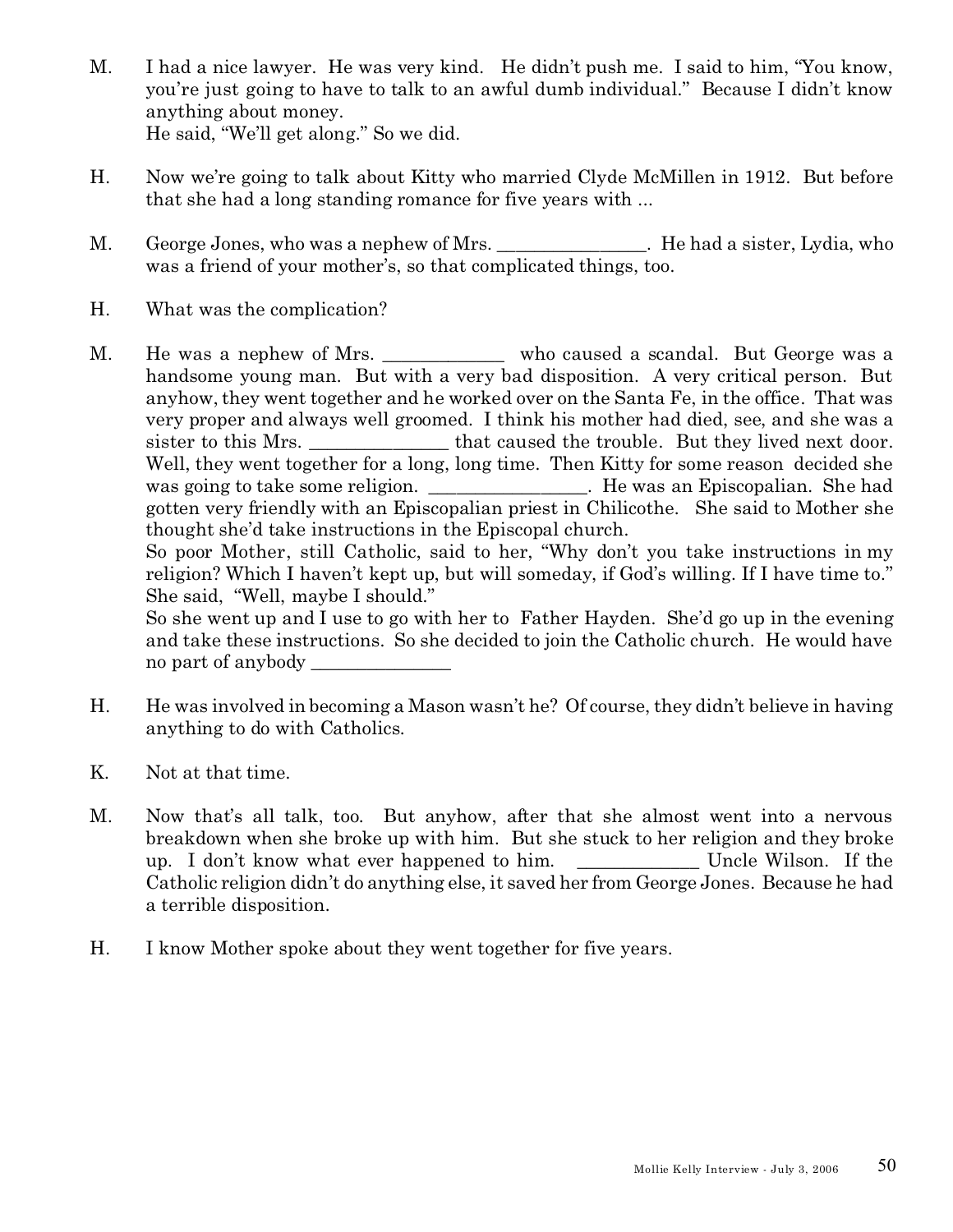M. Then she went to teach school in a little town. It was a two teacher school. A nice little small town. She taught, I think, the first grades and he taught the upper grades and that's where they met. Then his mother was very anti-Catholic. So, that set another problem.

Mother said, "Kitty, why do you get yourself involved in somebody that don't like your religion? If you're going to keep your religion, why don't you go and at least date the Catholic boys."

Clyde wasn't so bitter, but his mother was. I suppose she had been raised to be bitter. I mean, you know, people are to be pitied. But bigotry was terrible on both sides. So anyhow, Clyde and Kitty got married by Father Hayden and I stood up for them, I was the witness in the parish house. Before they were married, Clyde's mother made him promise faithfully that he'd never join the Catholic church and Clyde being a very dutiful son promised.

He told me later, "I regretted it, the longest day I live."

But he promised her and he felt he had to live to that promise, which I don't think anybody should be required to live to a promise that's forced on you. But anyhow, Donald was raised a Catholic and Clyde never interfered at all. He took her to church. He went to church once in a while, I guess. He took her to church, but when she would get into these spells, he's take her to church and she wouldn't get out. He'd go in and talk to Father Spaulding. He was very conscientious.

He said, "Clyde, you can't do anything about that. She's not well. So, just take her home and when she gets better she'll be all right." He went through this time and time and time again.

- H. About every seven years she'd go into this depression.
- M. So Donald was raised and still is and his wife is a convert. Not until after they were married. And their children are all Catholics.
- H. Back in Aunt Kitty's early life, did she get kicked by a horse?
- M. She fell on the rocks, she was thrown from a horse. Of course, Mother always said she never was the same.
- K. Well, that's what Mother said. Mother said that before that she was all right.
- M. Of course, I can't remember.
- K. No, but Mother said before that Kitty was all right and it was only after she had that fall.
- M. I suppose she had brain damage.
- K. I imagine so.
- H. Of all the people who shouldn't have gone, she went and worked in a mental institution. What was the name of that?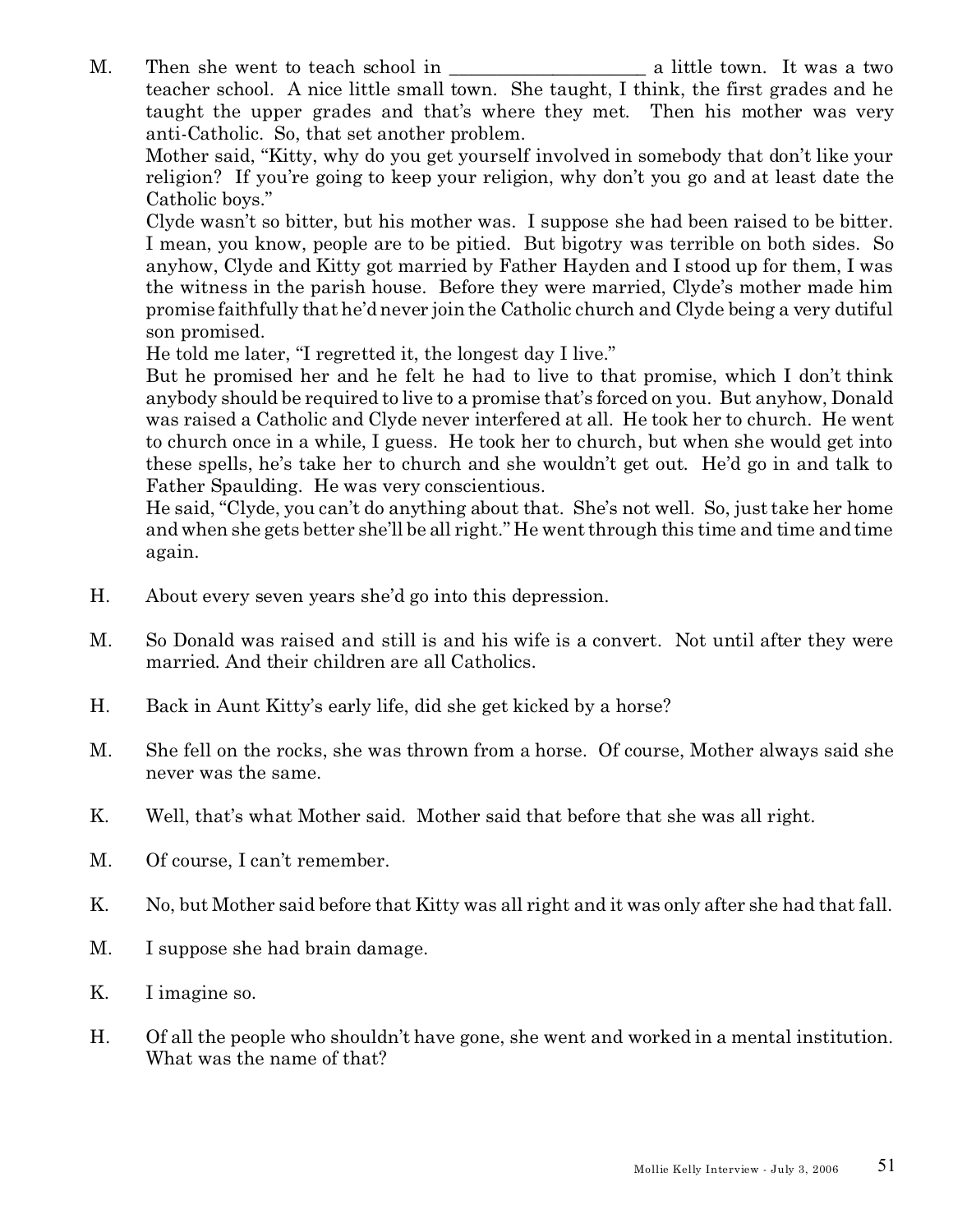- M. Well, she taught school in Chilicothe. She taught seventh grade. She had some of the worse kids. You talk about kids now. They were just the big bruisers, you know, big bully's. They wouldn't do anything you wanted. Vivian was in her room, Everett's sister. And Vivian said they really would try to anybody. She had a nervous breakdown. That was her first big breakdown.
- H. Was that her first teaching job?
- M. No, she taught in the country school and got along fine. She just had too much discipline. Then she wasn't well and I suppose breaking up with George didn't help matters.
- K. So, she already had a breakdown before she married Clyde.
- M. Oh, yes.
- H. This was before. So, she had this breakdown after teaching seventh grade. After she recovered from the breakdown, is that when she went to . . .
- M.  $\blacksquare$  to this little town and taught school.
- H. When did she work at the institution?
- M. I think it was between the time that she had the nervous breakdown and then went back to teach school in \_\_\_\_\_\_\_\_\_\_\_\_\_. And of all places to go to \_\_\_\_\_\_\_\_\_\_\_\_\_\_\_\_\_\_\_ Aunt Annie knew this Dr. \_\_\_\_\_\_\_\_\_\_\_\_\_ who was head of \_\_\_\_\_\_\_\_\_\_\_\_\_\_ the mental institution. We went down and I was about 14, I guess. Some woman dashed down the steps and threw her arms around me. Of course, she scared me to death! She said, "Oh, my lost daughter!" Then some nurse came and got her. Then I think she got this job in which discipline wasn't so \_\_\_\_\_\_\_\_\_\_\_. I think she was a good teacher but she had to teach people who wanted to learn. She was trying to teach them poetry and to appreciate poetry.
- H. This is the seventh grade.
- K. She was probably teaching better off with her first, second, and third.
- M. That's what she was teaching in Then they got married and they went off for That's where Donald was born. Then they moved on to our farm or farmstead. That's when Clyde was attacked by a bull. They could never have any more children. That did something to the testicles or something. Well, she felt everything seemed to affect her so. She could never get over that hump and accept it, that was your life's course and you'd just had to take it. Then she had a breakdown when she found out she could never have any more children.
- H. The seven years had rolled around too, all this.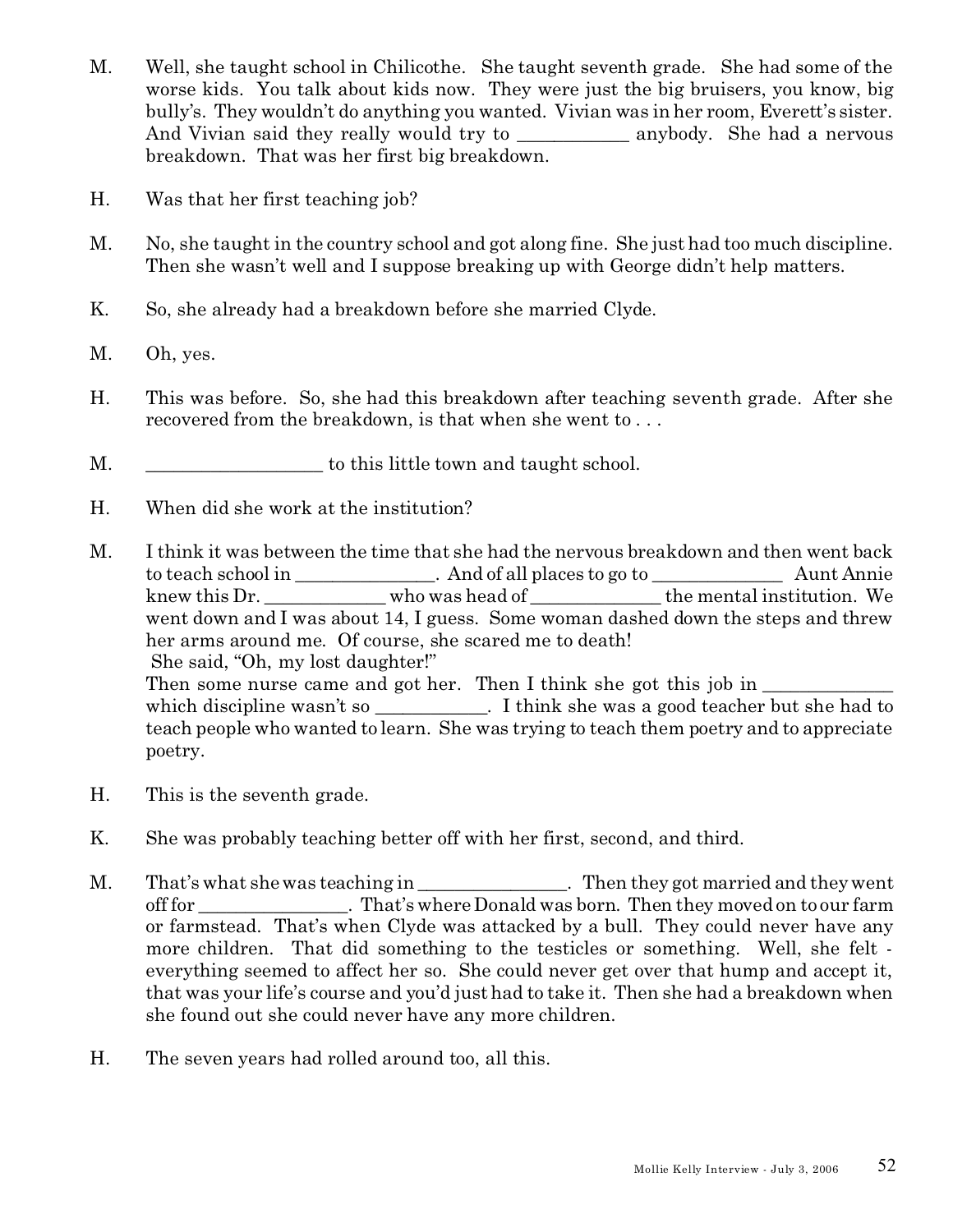- M. Yes, I suppose. She said to Aunt Louisa, "If I ever have to go through that again, I'll commit suicide. I cannot go through it again."
- H. That depression.

M. She had one when Mother died and we were so worried about her because we thought maybe she would just go haywire. So, we asked Dr. Thomas.

He said, "She'll either jerk out of it, you know, come out of it and be all right, or she'll get worse. You can only wait and see."

She came out of it. Well, she got along pretty well for the next seven years. Then they brought her down to Everett. Everett didn't like that, of course. So he took her in and talked to her. He said she's smart, she's she's she's just a step ahead of you every time if she can get ahead of you.

So, then he called Clyde and Donald in and he said, "I'm sorry that I have to tell you this, but she is a potential suicide. My advice to you is to put her in a mental institution for treatment."

They said, "How can we take her?"

He said, "Plain clothes her, take her and force her."

Well, they just couldn't make their mind up to do it. So, they didn't take her. One day she came to Peoria. She bought some arsenic.

- K. Rat poison.
- M. I suppose she told them she was going to kill bugs or something, you know on the farm. They weren't so strict then.
- H. That was in the spring of '41.
- M. \_\_\_\_\_\_\_\_\_\_\_\_\_\_\_\_\_\_\_\_\_\_\_\_\_\_\_\_\_.

I said, "Well, how are you?" She said, "I'm fine, I'm just fine." She sounded like the old Kitty, see. When Everett came home I said, "Kitty called up and she's just fine." He said, "Beware!" I said, "What do you mean, beware?" He said, "I don't like it. She's Did you know what she did? She called me to throw me off that she was fine. But the next morning, right after Clyde called me and said Kitty's dead. She had ironed curtains and she had taken them and laid on those curtains. She never done that, you know, if she was herself, after she ironed them. So then they found her and she was dead. Then they called the undertaker. I had known the undertaker. I went to school with him. I was up there with Clyde and Donald. He called me and said, "I want to talk to you." He said, "Did you know your sister committed suicide?" He said, "She cut her throat and was just burned terrible." And he said, "This poor man is just fit to be tied." And he said, "I had to tell somebody, but I thought I'd tell you." I never thought I could take things, but I guess I took them. I said, "Well, what do you think I should do?"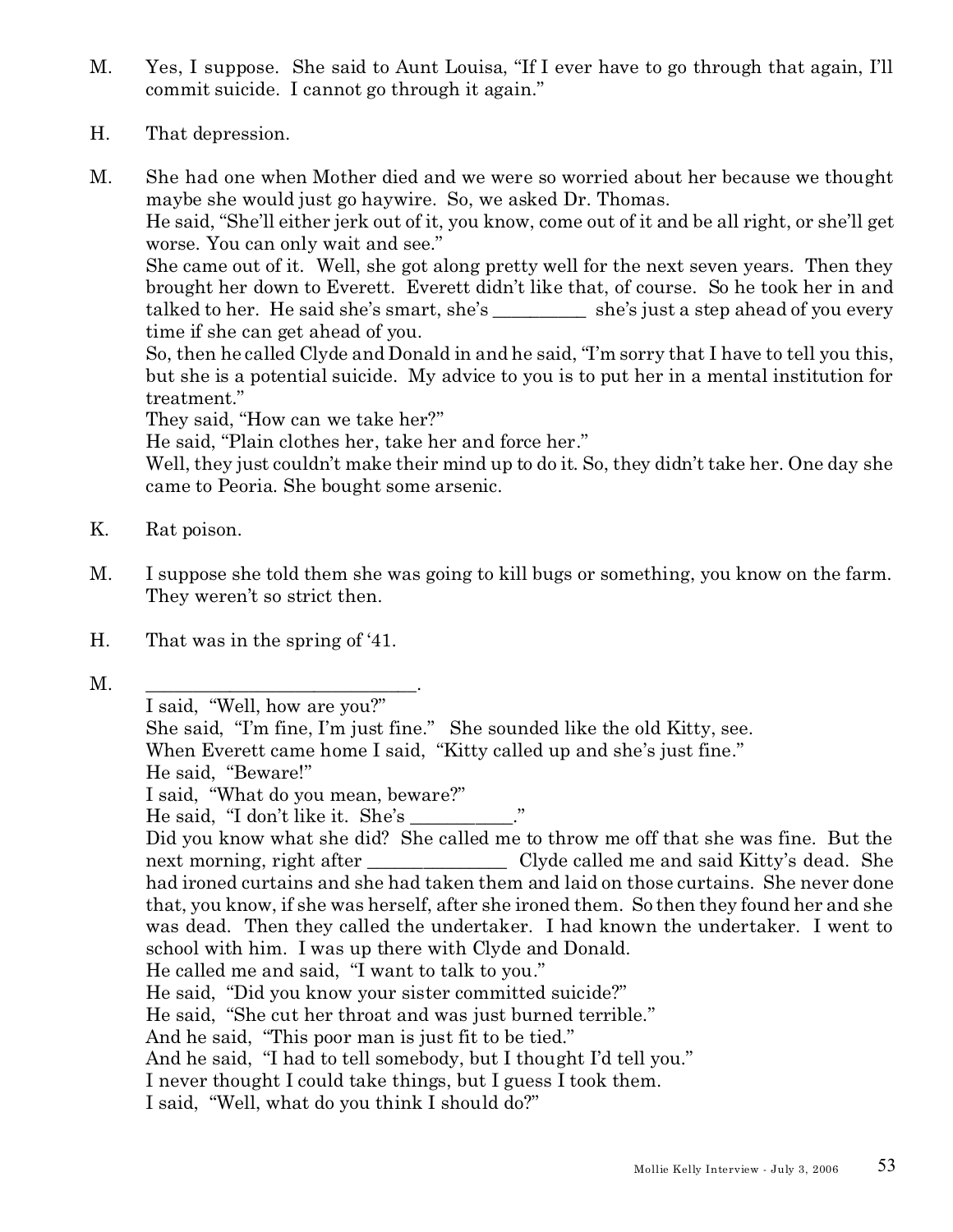He said, "I think you ought to talk to them, to Donald." Donald was terribly They always felt so guilty that they didn't do what Everett told them to do.

- K. Well, if she was bound on it, she could have committed suicide anyway. Of course, they might have been able to help her. But suicides often times will try four, five, or six times.
- M. In this day and age they might have done x-rays and brain scans and might have found that there was a pressure someplace.

But anyhow, I went out and Tony said to me, "I'd like to talk to you."

So then he talked to me. I didn't tell him

I said, "It's not your fault Clyde."

I said, "You lived through a terrible, terrible \_\_\_\_\_\_\_\_\_\_\_."

He did say she wouldn't talk to anybody. She was going to take care of Kay when Pat was born.

John called me and said, "You can't let Kay go out there. She's in one of these breakdowns and you don't know what she might do."

Well, there I was going to have this baby. Of course, Everett's mother wouldn't take care of her. So we got some woman to take care of her. Because I was afraid to take her out there. I was afraid she might hurt her.

- K. She was buried in a Catholic cemetery. They never published it as suicide, did they?
- M. Nobody outside of the family knew that she committed suicide, unless somebody else
- H. Now, the priest knew.

 $\frac{1}{2}$  . The set of the set of the set of the set of the set of the set of the set of the set of the set of the set of the set of the set of the set of the set of the set of the set of the set of the set of the set of

M. Well, Donald had gone to confession. It worried him because he wondered if we should have had her buried from the church, because they were rather strict. Father Spaulding said to me, "No, she didn't commit suicide."

Then I was very silent towards him and I didn't say anything. I didn't say she did or she didn't.

Then it worried me and I worried and I worried until finally Everett said, "If you don't go to some priest and talk to him, I'll go to this priest because you're going to have a nervous breakdown yourself crying over it."

I was president of St. Ceceilia's \_\_\_\_\_\_\_\_\_\_\_\_\_ school. One day I said to Father John, "I have to talk to you or my husband's going to be mad at me." He couldn't imagine The same state of  $\mathbf I$  told him. He said, "Were you there?" I said, "No." He said, "Did you see the burned throat?" I said. "No." He said, "You don't know that she committed suicide."

- K. Even if she did she was of unsound mind.
- M. They've changed that you know. Poor Donald and I, we had some \_\_\_\_\_\_\_\_\_\_\_\_\_\_\_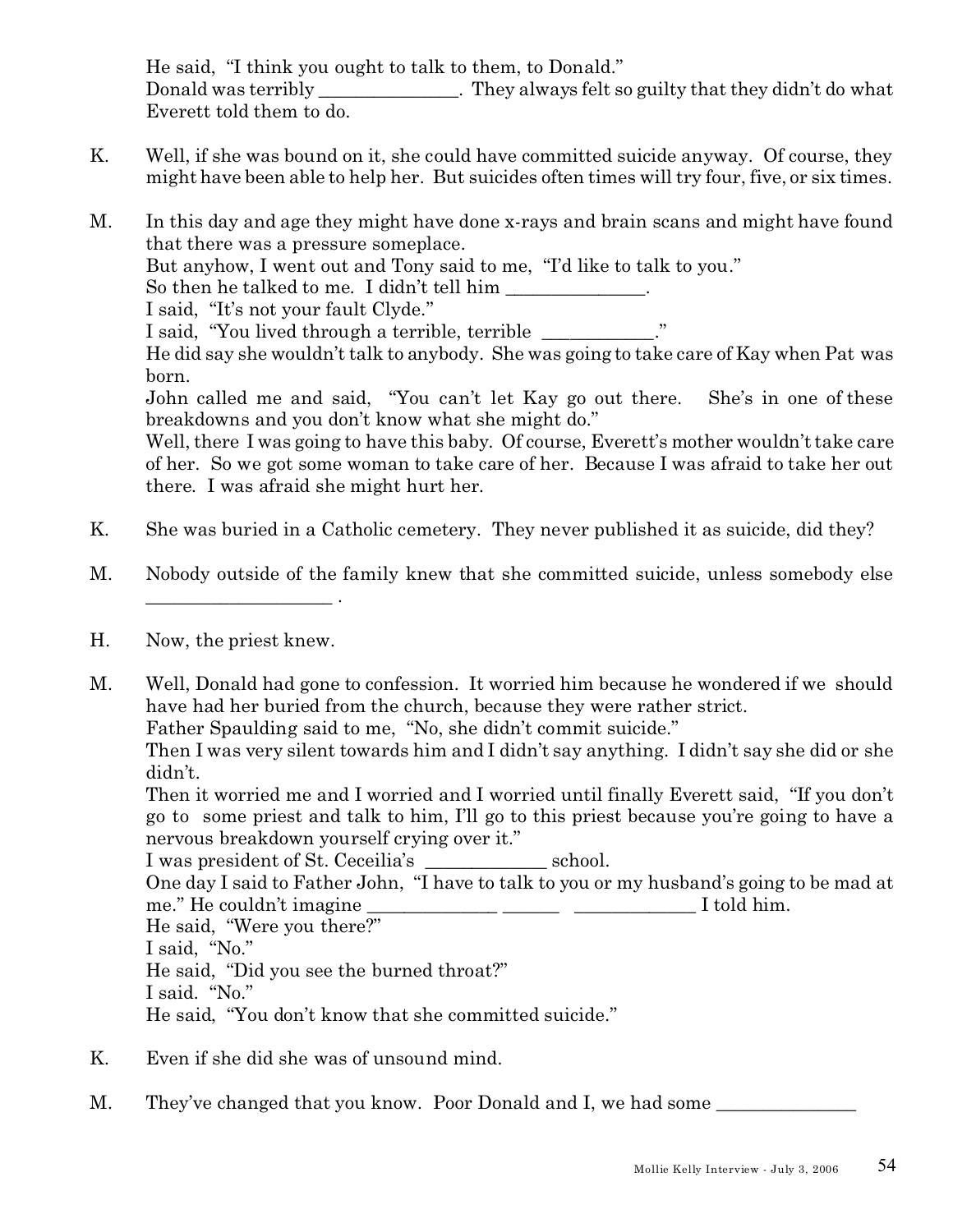- H. Donald had heard about the burned throat. Had Clyde?
- M. Yes.
- H. Clyde's dead now, isn't he?
- M. Yes. Clyde had cancer. He always had stomach and  $\blacksquare$ . I think he always had. Maybe he had cancer for a long time. He was so thin. You know, he was a very smart man and very much of a gentleman, but he was so quiet that people really didn't appreciate him.
- H. They didn't get a chance to know him.
- M. No. He use to come and talk to me. The woman he married was a good enough woman, but she was very possessive. She had a grandson that was an only child. Her son's son, Father Collins. Well, what did he do, he went to Illinois to school. He was very musical. He got interested in the and he joined the Catholic church. Well, you would have thought he committed somebody's murder, that he was going to the penitentiary. It drove Clyde crazy. Of course, Clyde had been softened to Catholicism. When his son, he loved dearly, was one. He had very much sympathy.
- K. He had contact with the priest and they had been helpful.
- M. Yes. So, he come to talk to me.

I said, "Don't be too hard on her." Her folks before her were bitter. They were very bitter against Catholicism. Because I went to school with a sister of hers. That was before I was ever a Catholic.

So I said, "Don't be too hard on her."

But then he not only joined the Catholic church, but didn't he become a priest! Well! That was just the worst thing that she could take.

I said, "She'll just have to live with it."

I don't know how she's going to. So, Father Collins would come and see her and bring another priest with him and visit with her. It was his grandmother. Honest to God, she wasn't so bitter. They were pretty nice young men. So that kind of quieted down. Then she got sick. Of course, Hazel, that was Clyde's sister, was pretty Anti, - too. Father Collins came to see his grandmother when she was dying. He went in and nobody else was around. And he stayed a long, long time.

When he came out, he only made the remark, "Grandmother is gone. She's in heaven." Well, Hazel rode home with me and she said to me, "Do you suppose he converted her?" I said, "I have no idea. It's none of my business."

K. So Clyde's second wife died.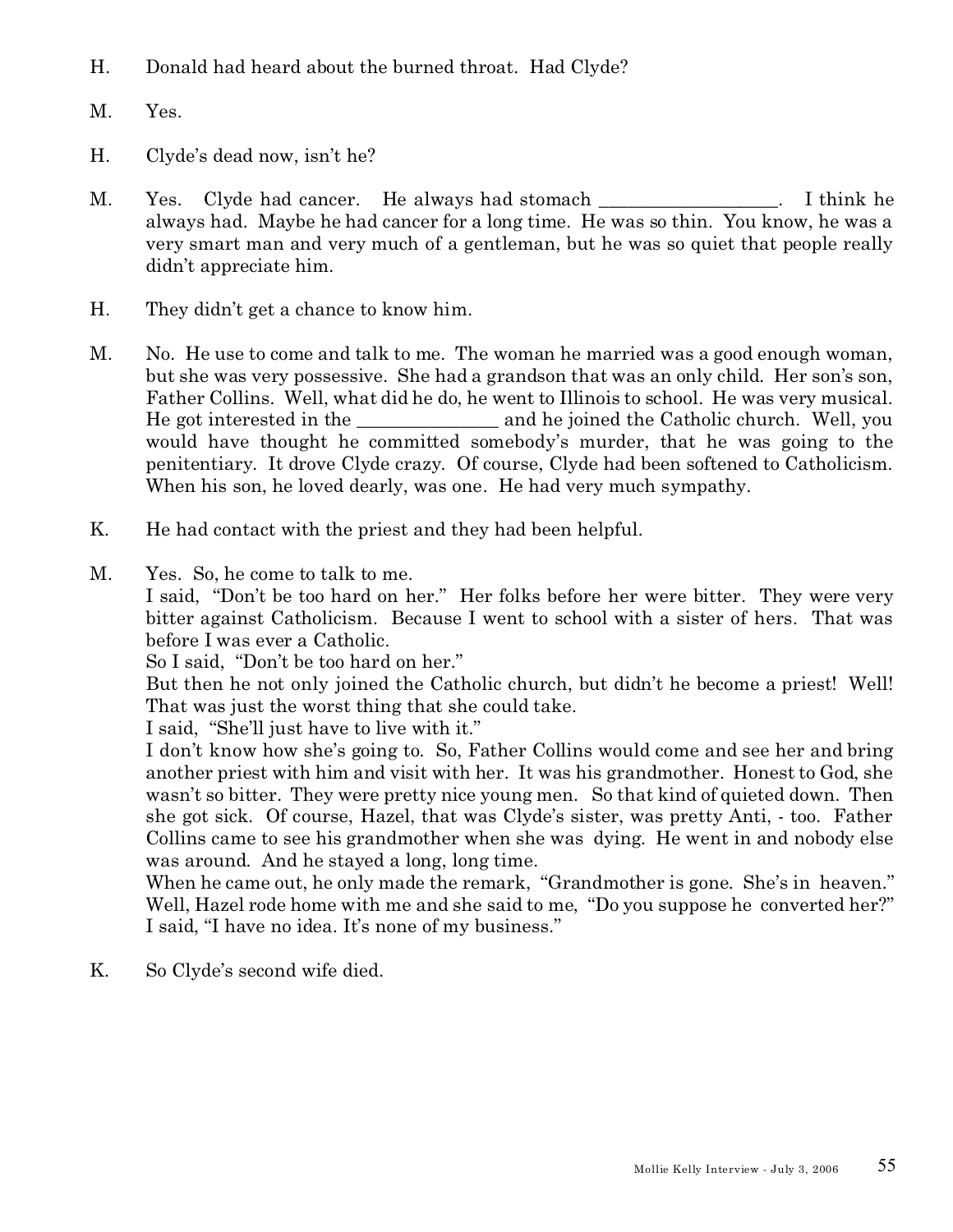M. His wife died. I think she was buried from a Protestant church. I think Father \_\_\_\_\_\_\_\_\_\_\_\_\_\_\_\_\_\_\_. I swear he did. So then Clyde wasn't well. That was before she died. Clyde died before she did. She wasn't able to take care of him. So Donald came back and flew him out to California. They put him in a hospital close to where they lived. Sara Lee was a nurse and she use to go up and take care of him and was very good to him.

I remember Donald said to me, "I was with him when he died and he said to

\_\_\_\_\_\_\_\_\_\_\_\_\_\_\_\_\_\_\_\_\_\_." I suppose Clyde would have gone into the church with Kitty and he always felt that that would save her.

- K. It would have taken away one stress point.
- M. So they brought him back and buried him.
- K. With Kitty. He wife was still alive.
- M. His wife's first husband had died. She was buried with him. She didn't live very much longer. But I can remember I was always getting in where people were so Anti and I will just not fight religion. I think it's the silliest thing I ever heard of.
- K. It's purely a personal thing. If you could help somebody, they want to know or something like that. But you can't force religion no more than you can force people to accept people because they're black, green or purple or white.
- M. You have to have a certain amount of sympathy in your makeup to accept people. You can't drive that into people. I always admired Clyde. I think they thought that was a funny combination, Clyde and I, because I was suppose to be the family.
- K. And he was the strong silent type.
- H. We were talking about Donald married Sara Lee.
- M. She was a nurse. Sara Lee had a hard life. Her mother and father had separated. Her father was very \_\_\_\_\_\_\_\_\_\_\_\_\_\_\_ individual. They met on a bus. Donald was someplace and he was going back to the university. She was a nurse up at Berkley and they rode together on the bus and met each other. They visited all the way up from I think. That's how their romance began.
- H. He must have been working on his Masters then out there in Berkley.
- M. Uh huh. Then he went to Davis and got his Doctors degree.
- H. In Agriculture.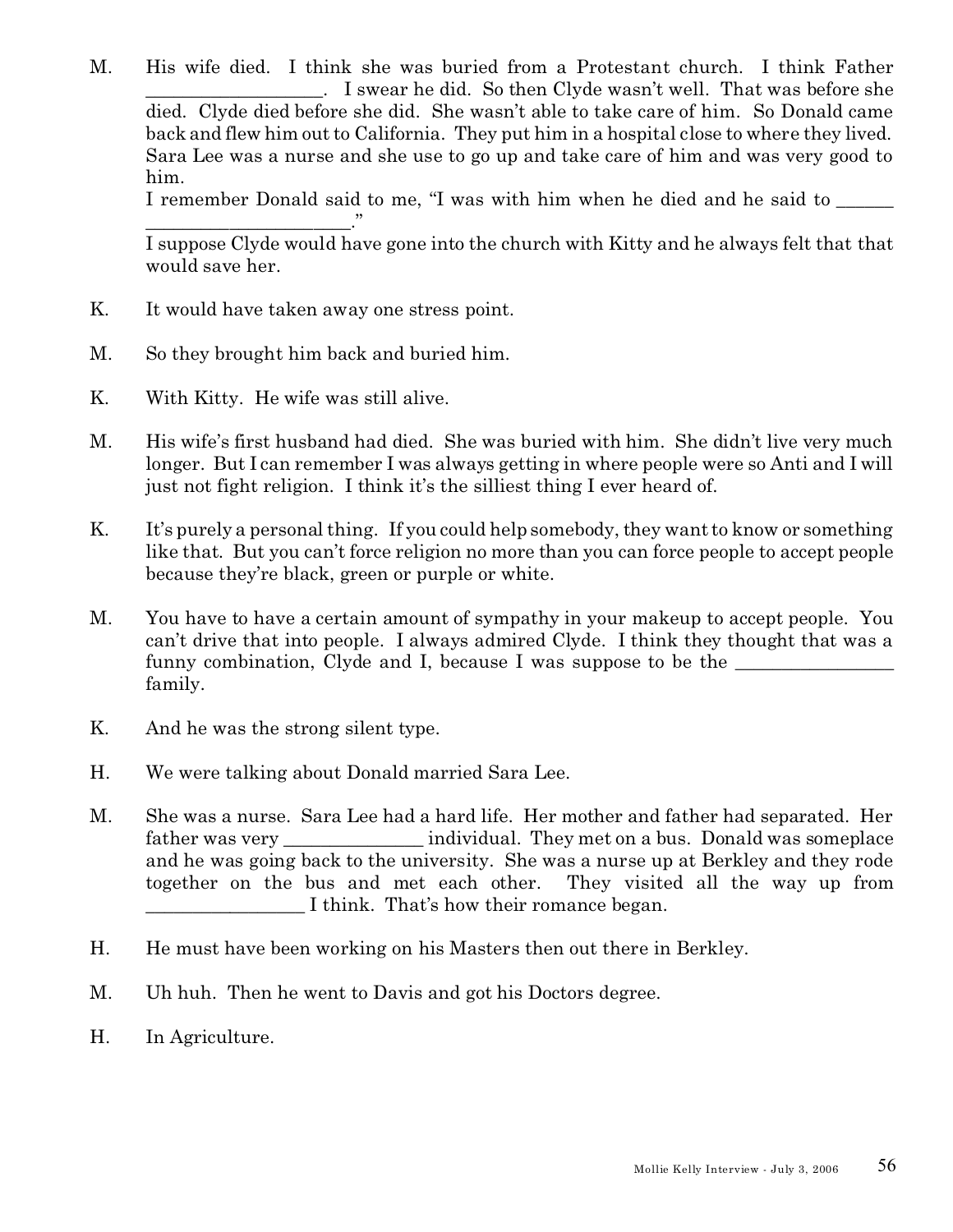- M. He never told his sons that he had a Doctors degree. Some professor called up one night and said, "Is Dr. McMillen there?" Hal said, "No Dr. McMillen lives here." When he hanged up the phone Hal said, -- he was just a boy 14 or so -- "Some guy called" here wanted to know if a Dr. McMillen lived here." Donald said, "What did you tell him?" I said to him, "No Dr. McMillen lives here." Sara Lee said, "I told you the children would find out someday. That somebody would want you and they'd call and they'd call you doctor." So then he had to tell the kids he had a Doctors degree.
- K. How many children did he have?
- M. He had two boys. Micky is the oldest.
- K. Micky's where?
- M. Out at Stanford at the research. Hal is a hospital manager, lives out in Washington. Has a hospital in some small town near Washington, D. C.
- K. Near Virginia then, or Baltimore, I mean Maryland.
- M. Someplace in there. He married a girl up in Minnesota about three years ago. She left him. Donald was just broken hearted about the whole thing, but you know he just can be broken hearted but it doesn't do any good.
- H. Now, Micky is a son doing research at Stanford then?
- M. He married a girl who went to St. Mary's when he was going to Notre Dame. He graduated from Notre Dame. Then they got married. I went to their wedding up in, I think, Northern California. Then he was in the service in Washington doing research. It bothered him terribly because he was doing research on ammunition. He didn't want to research the various kinds of  $\qquad \qquad$  It bothered him to think of war and try to make better bullets. Then he got out of the Army and went back to Stanford. That's where he graduated and where he took a lot of his other degrees. He's a nice young man but he's a typical research man. They are a certain type of person, I think.
- K. Well, he might take after Clyde.
- M. They are perfectionists to begin with. They have to be. I asked about Donald, I said to Micky, "How's Donald's "Well, now if you want to know their health or All I wanted to know was how they were. Kay was with me and she said to me afterwards, "We didn't find out much, did we?" "No, we didn't find out very much." His wife is a very nice young lady. She has a beautiful voice.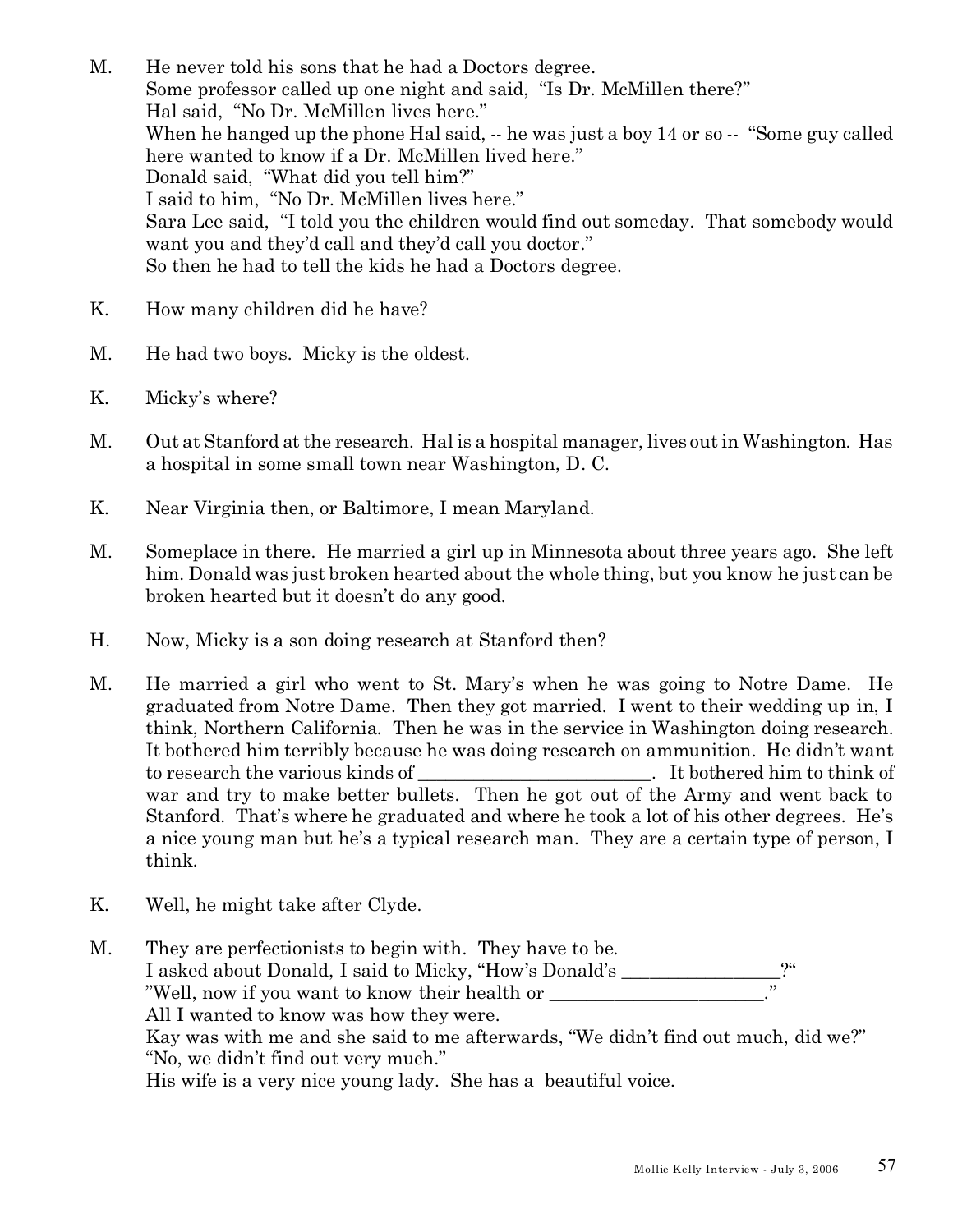- K. Did they have any children?
- M. One little girl. She's a little girl but she's a grown up girl because she meets just adult people. That's the trouble. It's kind of sad, I think. Children don't get to be children. Then Patty is the girl. She graduated from St. Mary's. She didn't want to go to a Catholic school so she went to Santa Barbara. She wanted to get into Santa Barbara and she got in with some girls that Patty didn't like some of the things they were doing. So her father said, "Well, do you want to change colleges?"

So she went to St. Mary's. She met this young man at Notre Dame. Then she didn't, then she wanted him. But he was crazy about her. He was going to be a dentist. His father and mother were school teachers. I don't think they had much but they were sacrificing to send him to Notre Dame. He was going to be a dentist. When he broke up with Patty, he gave up the dentistry. Well, he finished Notre Dame and he works for United Airlines in the office. He used to meet Donald and have lunch with him. Donald was very fond of him. Poor Sara Lee had an idea that her daughter should marry somebody that had money for some reason, I don't know. Some of these mothers have funny ideas. I never thought my girls should marry money. I just thought they should marry a good guy that wasn't lazy and would work. But Sara Lee had that idea. Patty was a very attractive girl and very capable girl. She could sew. She could cook. She could do a lot of things. But anyhow, this boy kept after her. She finally married him. They didn't have any children and they adopted a little boy. His mother flew this little ten day old baby over to Honolulu, where they were living and he was working for the United Airlines so that they could adopt this baby. The year after they adopted him, she got pregnant. Now she's got two little boys. The one that was adopted has a very nice disposition. But the little boy of her own is a little devil. You know, over active. He's not still a minute. So, they have two little boys, but I went to this wedding of Hal's. I was very proud of Hal. He is a very kind person. In Minnesota. I went in and, of course, there was a bunch of college kids there. All this long hair and mustaches. That just throws me off. I saw a young man over there, very well groomed.

I thought, there's a nice young man, so I said to Donald, "Who's that nice young man standing over there?"

He said, "That's my son-in-law."

I said, "Oh. He just stands out. The other kids were kind of sloppy."

He said, "Go tell my wife that."

I looked at him, I said, "Why?"

He said, "I'm very fond of him. I think he's a very fine young man. Sara Lee has never quite Theorem Controller is a left of the local don't know what's wrong with her."

So I ended up going to tell her what I thought of this young man. When I met him, I wasn't a bit discouraged. He is a very fine young person. I thought \_\_\_\_\_\_\_\_\_\_\_\_\_\_\_\_\_\_\_\_. It's like the fellow \_\_\_\_\_\_\_\_\_\_\_\_ going to marry. He is the nicest young man. I mean he just stands out. He's always well groomed. His hair isn't real long.

- K. I don't mind having long hair, it's taking care of yourself.
- M. Yes, if they don't get this sloppy stuff.

K. \_\_\_\_\_\_\_\_\_\_\_\_\_\_\_\_\_\_\_\_\_\_\_\_\_\_\_\_\_\_\_\_\_\_ went overseas.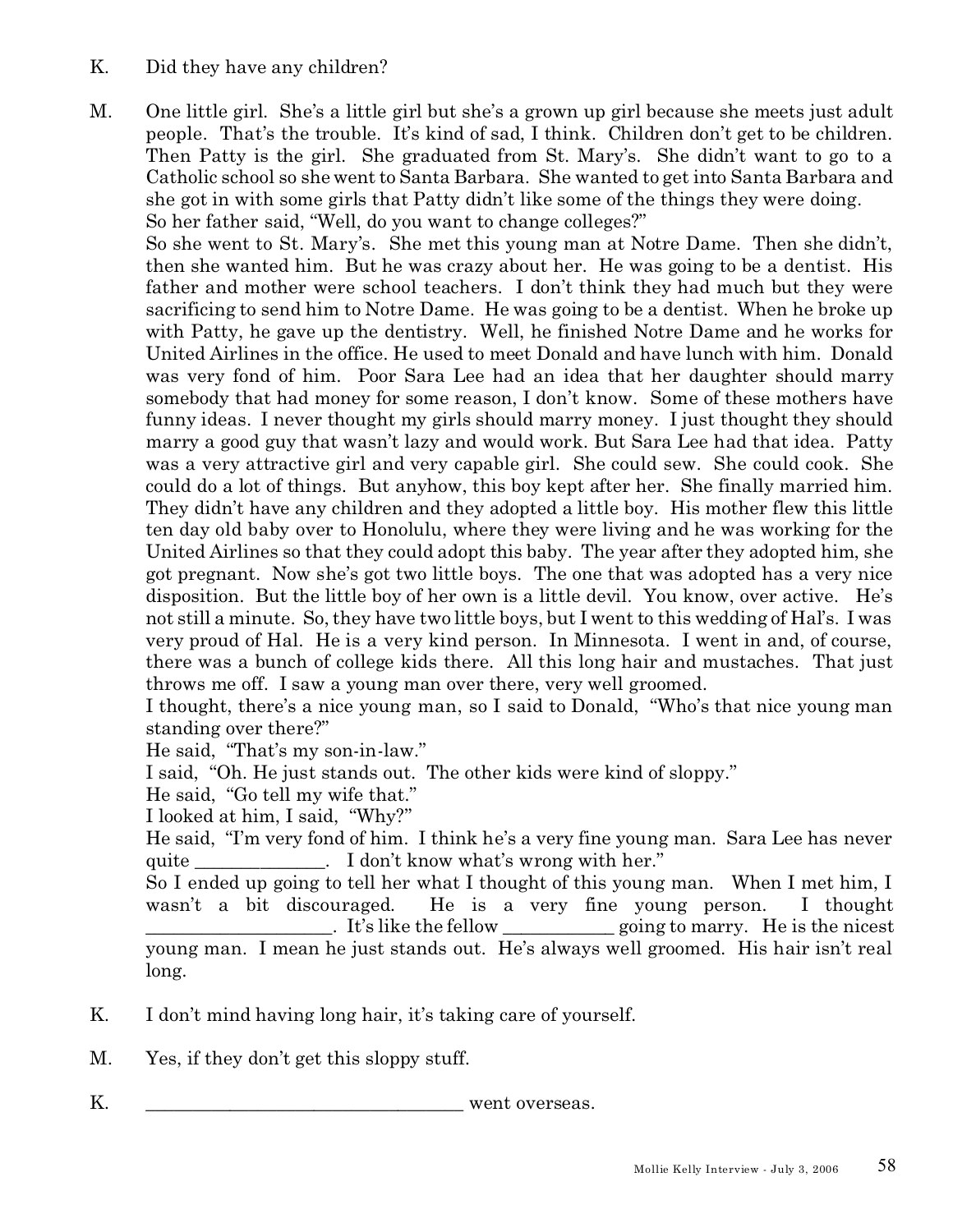- M. No, we didn't talk much about his. Of course, he wasn't home much. He came home. There was a big celebration when they came home. Mother didn't go down to meet him. She said she'd wait until he came up to the house. So, he came up to the house. He didn't stay very long. I guess he went back to the managing of that farm. Then he got married soon after. I don't know whether he went to T think after he was marred. Because there wasn't any place to live on that farm. He had a cabin that he lived in but there wasn't any house. He had a cave that he kept his food in.
- K. For cooling.
- M. He boarded over at a neighbors.
- K. Was it up in the mountains or down flat or up in the hills?
- K. No, it was, you go up a lot of mountains and then there's that flat plateau. It was 640 acres ranch.
- K. So, it was quite high.
- M. Yes. And I taught school not to far from him.
- K. Then he left there?
- M. Then he left and I was left up there alone. Then I came back to San Francisco. Then I came home and taught school in Chilicothe.
- K. That was when he went overseas that he left you. Then he came back to that same ranch. Did it have a name? Do you remember?
- M. No, I don't think so. He raised quite a bit of cattle and as I remember he had a very high pedigree bull. It almost killed him. It got him in a stall and squeezed him, crushed him to death. He finally he was agile enough that he could get over to a wall. So then he left and went to electronic california where he was a farm advisor for  $\frac{1}{\sqrt{1-\frac{1}{\sqrt{1-\frac{1}{\sqrt{1-\frac{1}{\sqrt{1-\frac{1}{\sqrt{1-\frac{1}{\sqrt{1-\frac{1}{\sqrt{1-\frac{1}{\sqrt{1-\frac{1}{\sqrt{1-\frac{1}{\sqrt{1-\frac{1}{\sqrt{1-\frac{1}{\sqrt{1-\frac{1}{\sqrt{1-\frac{1}{\sqrt{1-\frac{1}{\sqrt{1-\frac{1}{\sqrt{1-\frac{1}{\sqrt{1-\frac{1}{\sqrt{1-\frac{1}{\sqrt{1-\frac{1}{\sqrt{1-\frac{1}{\sqrt{1-\frac{1}{\sqrt{1-\frac{1}{\sqrt{1-\frac{1}{\sqrt{1-\frac{1$
- K. That's when he got his government job as farm advisor. Was that for California or Washington, Federal?
- M. California. It's south of San Francisco.
- K. I know, it's in the valley there. The San valley was more or less was what he was over.
- M. So, he worked there. He had a radio program every morning, an agriculture program. That's what he went down to do, the day he had the  $\qquad \qquad$ .
- K. He did that all these years.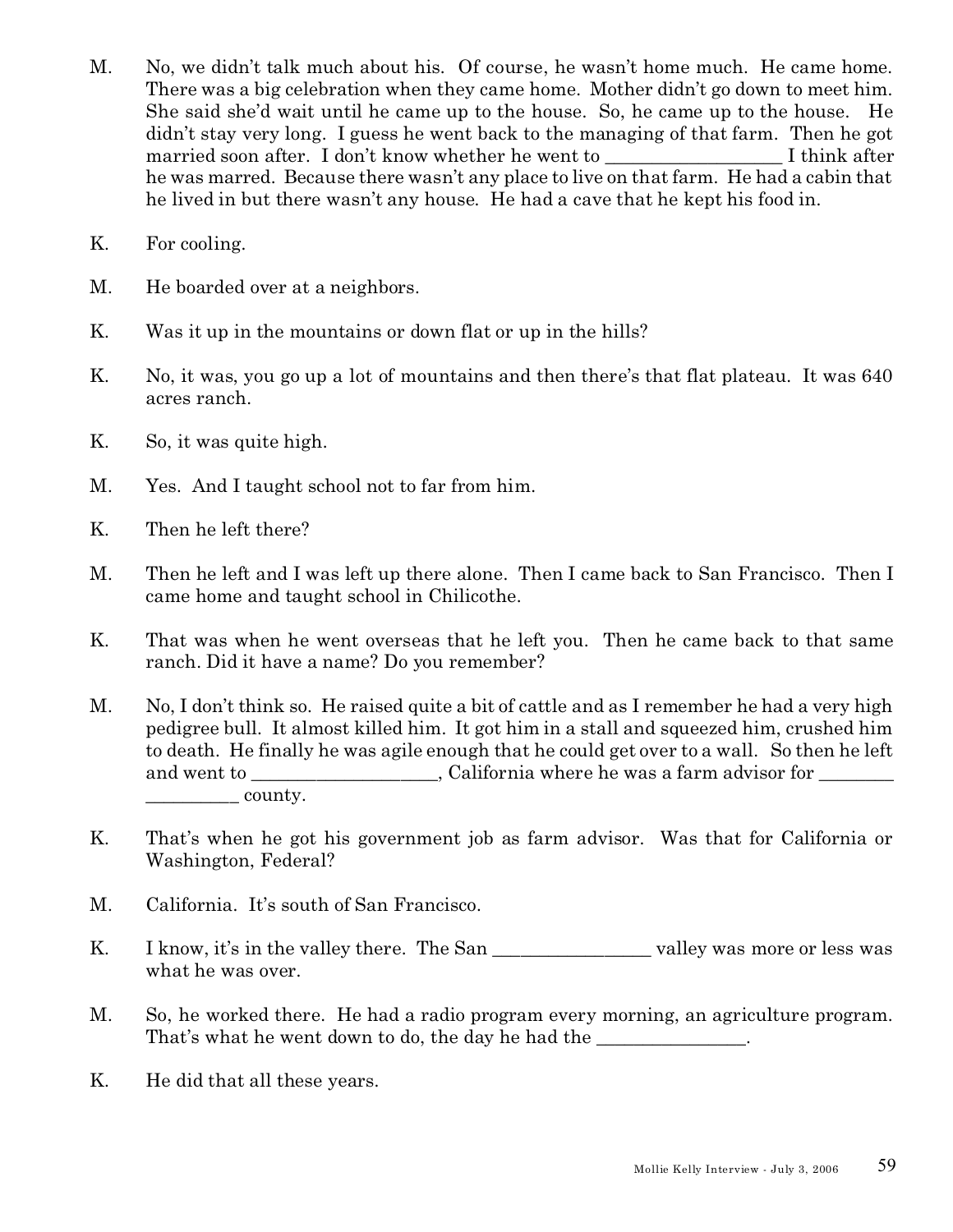- M. Then they went to different small towns at night and he'd give lectures. For a person who never talked much he did a lot of talking.
- K. But only in the line of duty.
- M. Business.
- K. I visited out there and he didn't talk much, but he had a sense of humor. He felt like he was talking to you when he was just sitting there. He didn't just off quiet in a corner. You never felt like he was shutting you out but he just didn't say much. Well, Mother was the same way. She never felt like she was shutting you out, she just listened. That was the way with Will. He married Marion and they have two children. The boy and the girl. All those years. That was a long time he was in. He must have been close to retirement when he died.
- M. Yes, but they didn't have any pension money.
- K. No pension money. State employee and no pension plan?

\* \* \* \* \* \* \* \* End of tape #2, side A \* \* \* \* \* \* \* \*

- M. I suppose she could get it. Could she get it now?
- K. I imagine so at her age.
- M. She could get what I get anyhow. I think Marion has a hard time. She had her house and she had her car.
- K. She had a student usually or a nurse or somebody or a couple of nurses of a couple of teachers and they had room and boarding privileges. She always seemed to have nice people.
- M. Yes, she did.
- K. I was there several times after he died when I was out in California. When I came back from Okinawa I stopped and saw her again.
- M. But she never had any pension, but now they have a pension. I don't think
- K. I doubt it, because they always take so much out of your pay for that.
- M. I almost died when I heard that.
- K. Well, maybe he put aside enough for annuities or something like that. She seemed to be getting along all right.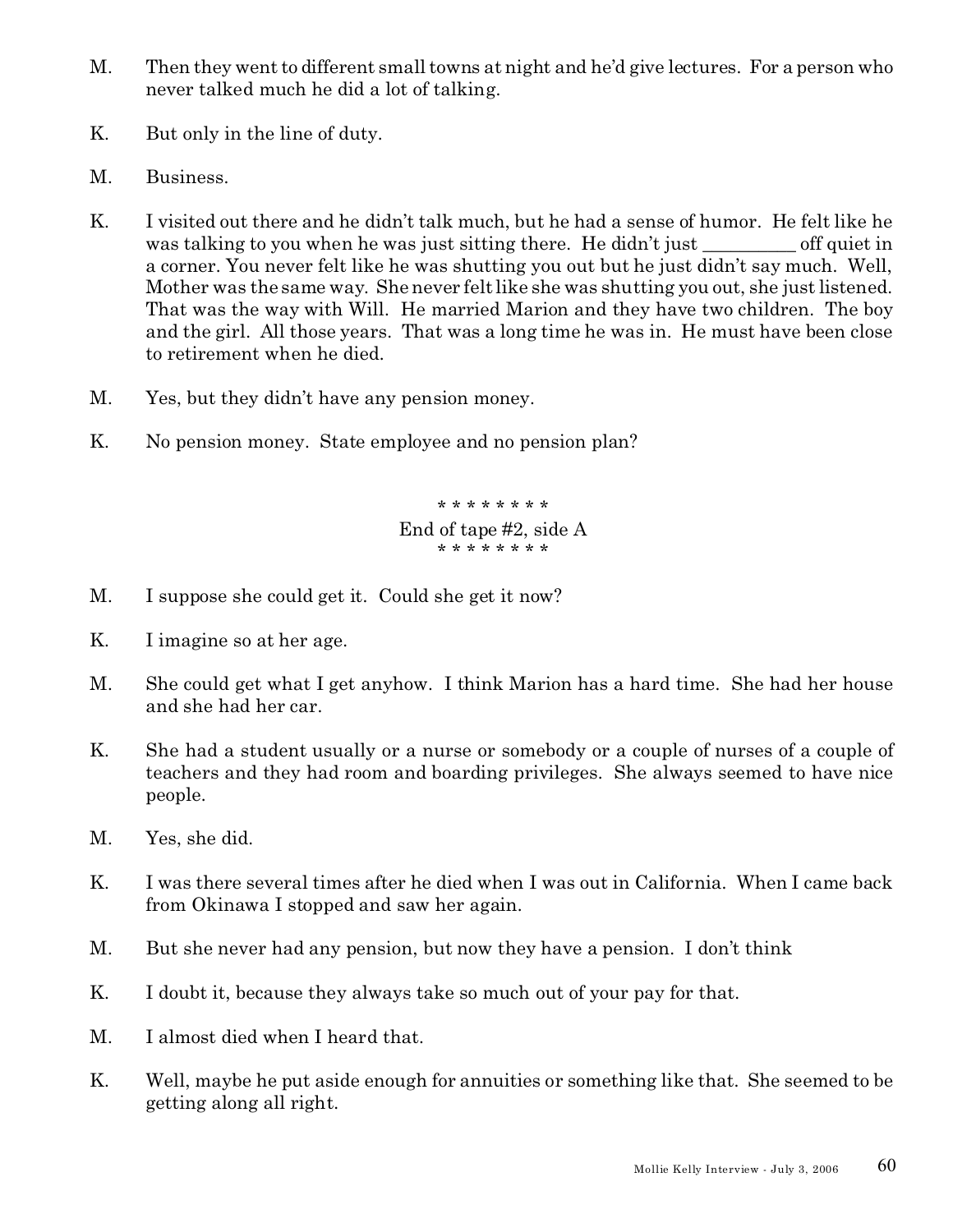- M. I don't think he ever made an awful big salary.
- K. No, he probably wouldn't. Well, Bill, their son Bill, trained as an engineer, wasn't it?
- M. Engineer of highway. They built bridges and did the work
- K He married ...
- M. I can't think of her name.
- K. And they have two children.
- M. Lenore is her first name but I don't know what her last name is.
- K. Lenore. We have a Lenore in our family. They had the two children and Billy was their boy. He is a spastic, a birth injury.
- M. There were three children that had the same infection.
- K. Oh, it was an infection, not a birth injury.
- M. No.
- K. He was all right when he was born.
- M. He was fine until he was two years old.
- K. Oh, at two years old.
- M. Then during the war, three children in Fresno got this disease. One died, one came out of it without anything, but Billy.
- K. It was a nerve damage. I wonder if it was
- M. I think it was because Kay had a friend that went out there in the service and they had a little boy and he had it. They called it \_\_\_\_\_\_\_\_\_\_\_\_\_\_\_\_\_. But he got better but there was always some brain damage.
- K. That's even more of a tragedy if they have a boy damaged that way.
- M. Will, you know, invented something to keep the bricks from falling on the ground.
- K. Some kind of support.
- M. He was like Father. They were kind of like inventors. He could have took a patent on that and made, I don't know how much money. Because they use it now on the brick. But he didn't. So he gave it to humanity.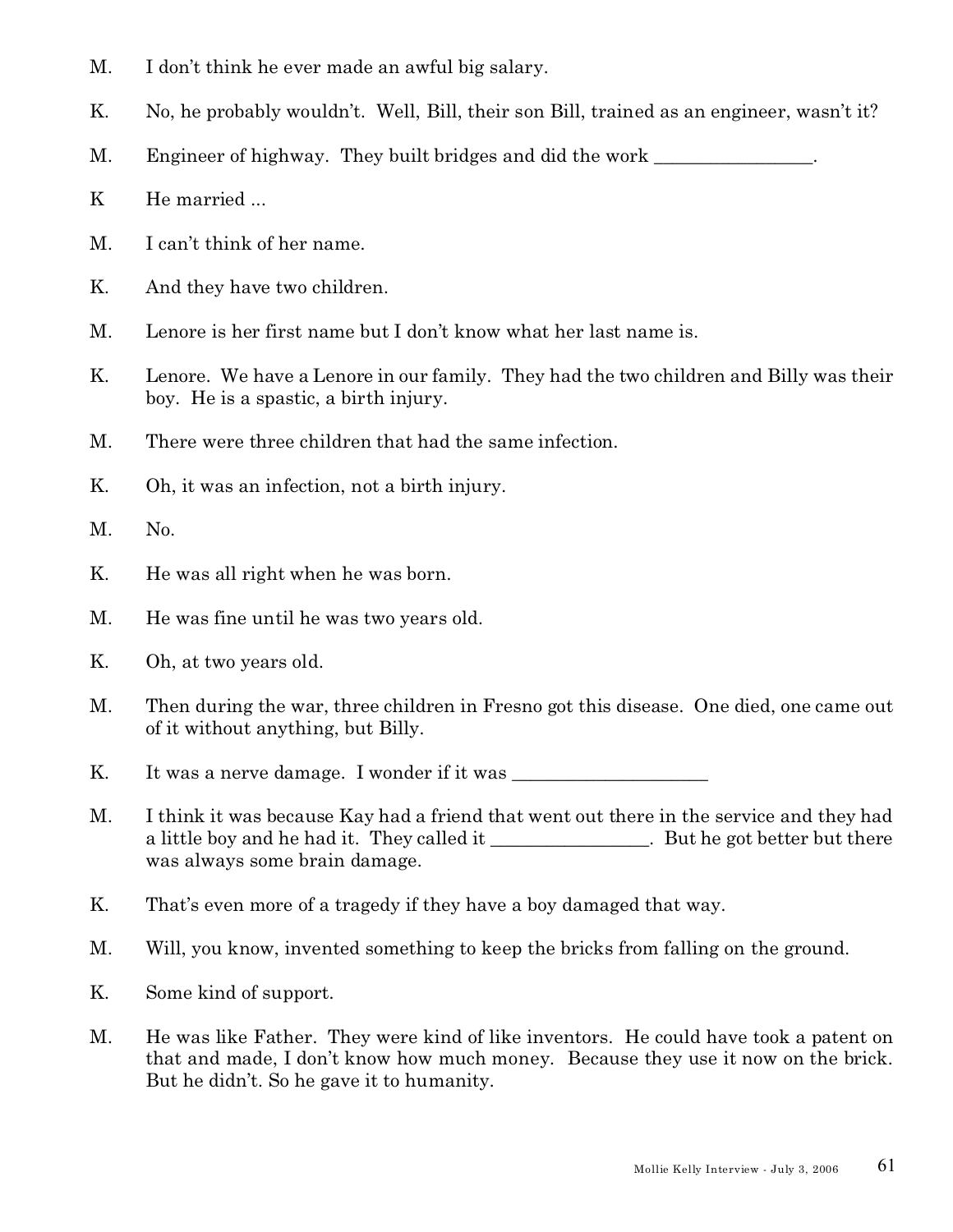- K. He was interested in helping the agricultural field. As long as he had enough money to take care of his family, he was all right.
- M. Of course, they went to college. That junior college there. It was a bad experience.
- K. I can't remember their daughter's name, right at the moment. I can see her face, but I can't remember her name. The daughter of William or Billy, I mean Bill. Will was your brother, Bill was his son, and Billy is Bill's son. Well, Bill's daughter you say, was younger than Billy, and she married and you heard she had twin sons.
- M. Last time I heard she had two sons, whether she has any more children, I don't know.
- K. I met her when I was out in California and she was a very nice young lady.
- M. I think he was a teacher someplace.
- K. See, Mother and I were there in '67. It was the last that Mother was out there. We saw Billy and his sister. I don't think she had married yet. But she was engaged, I think or just married. The girl that I can't remember her name.
- M. I can't remember her name.
- K. Then, Will had Bill and he also had a daughter. You think it's Susan, but we're not sure. She married a Fred Canton, who's Mormon.
- M. She's more of a Mormon than he is.
- K. Well, that's what you get when you convert. We're both converts, you might say. Anyway, I visited them with Mother back in '65. They had quite a few children and he's an airline pilot. They lived in this house that they just more or less got. They were planting trees and all this.
- M. They had acreage.
- K. Yeah. When Mother and I were there in '67, I don't think we got to see them.
- M. Had they gone to Salt Lake City, when?
- K. I think they had already gone to Salt Lake City.
- M. Up in Utah.
- K. Someplace. They had left. But we saw them in '65. I'm sure we didn't see them in '67. No, it wasn't '65, it was after the war that we saw them. I did take a trip down there because Mother came out and visited me. That was back in '58. Mother was 65 so it was '55 that Mother was out there. I think I drove her then to see them but I know we saw . . . Oh, it's hard to remember exactly when you did things. But Mother and I one time visited in their home. The Carlton home because I know I had a time trying to find it.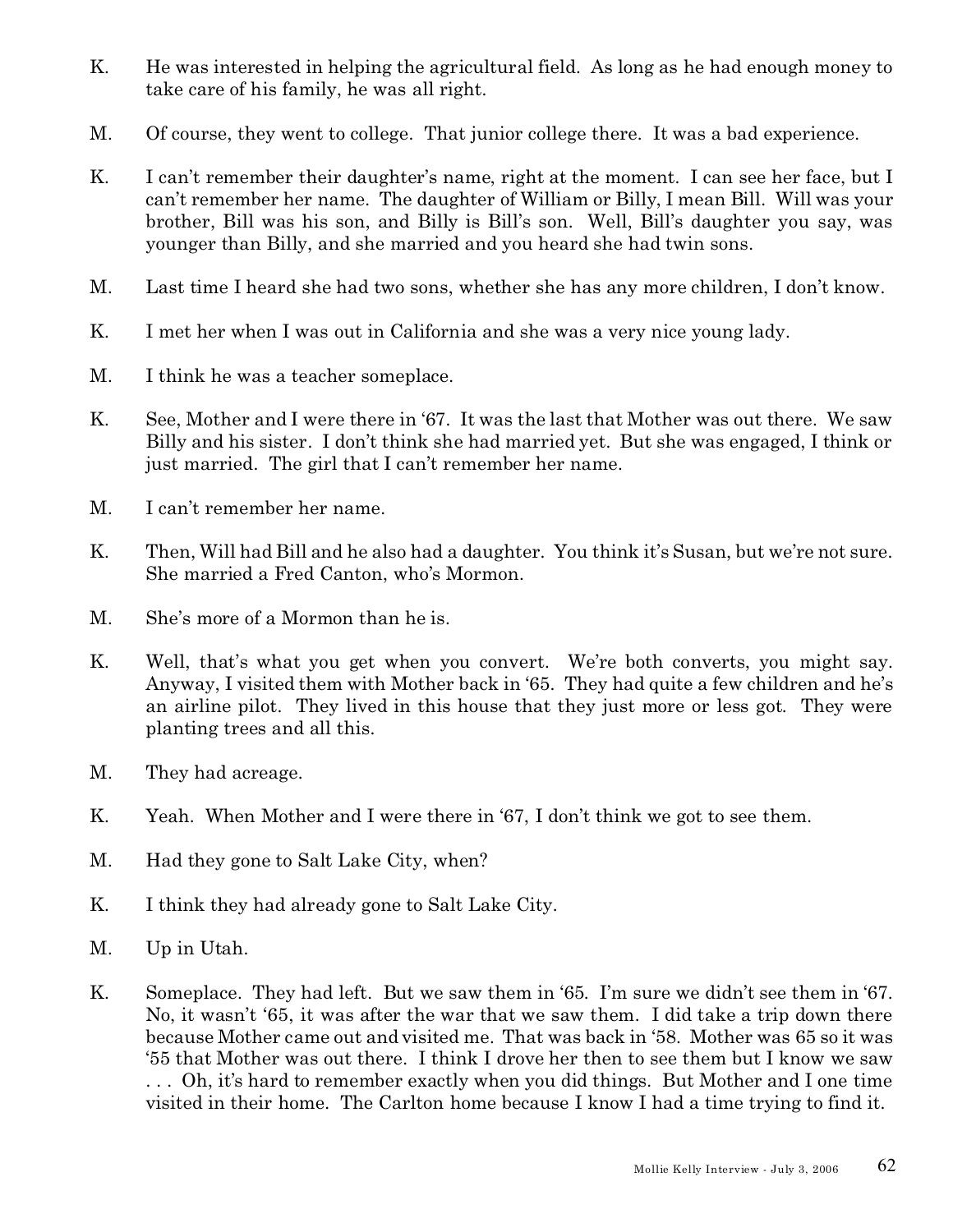- M. They didn't live too far. They say isn't wasn't too far from Fresno.
- K. Yeah, but the Carlton's lived down around Los Angeles.
- M. Oh, yeah, that's right.
- K. And that's a dilly trying to find things. They were way out because they had a little acreage, too. I know we visited Donald and his wife. They had their new home when Mother and I visited. But when I had visited earlier, now wait a minute . . . . I had visited Donald one time when they were out and had quite a bit of acreage. They had lime trees, papaya trees and magnolia and sort of a house on a slope, acreage. When Mother and I visited, I think it was when I was stationed out there. But when Mother and I visited in '67, they had their modern home.
- M. In Pasadena. Now they're down in Newport.
- K. Can't keep up with people these days. That's Donald, Kitty's son.
- M. Well, now let's see.
- K. That's about all. Bill's daughter is in Salt Lake City area or he's in Utah. Is he still flying, do you know?
- M. I bet he's retired by now.
- K. Well, I would think so. Well, they still fly, you know, he was a pilot.
- M. I don't know, but he had studied for the real estate. He passed the board, that real estate test.
- K. I'm trying to think, if I'm 60 this year, she must be 50, because I wasn't 10 years older. Fred would be older.
- M. He was as old as Kay, I think. Kay's 55 like Harriette.
- K. Well, I bet he is retired and living in Utah.
- M. She turned 50
- K. And he's older than she is. So I imagine if she's close to 60, he be retired. Well, that's about all we know, except Will died with an \_\_\_\_\_\_\_\_\_\_\_\_\_\_\_\_\_\_\_ on duty. Marion is living out there in the same house in  $\cdot$ .
- M. Yes, she was. That's where I visited her.
- K. And Bill died with cancer.
- M. Cancer of the lung. He was \_\_\_\_\_\_\_\_\_\_\_\_\_\_\_\_\_\_\_\_\_\_\_\_\_\_\_\_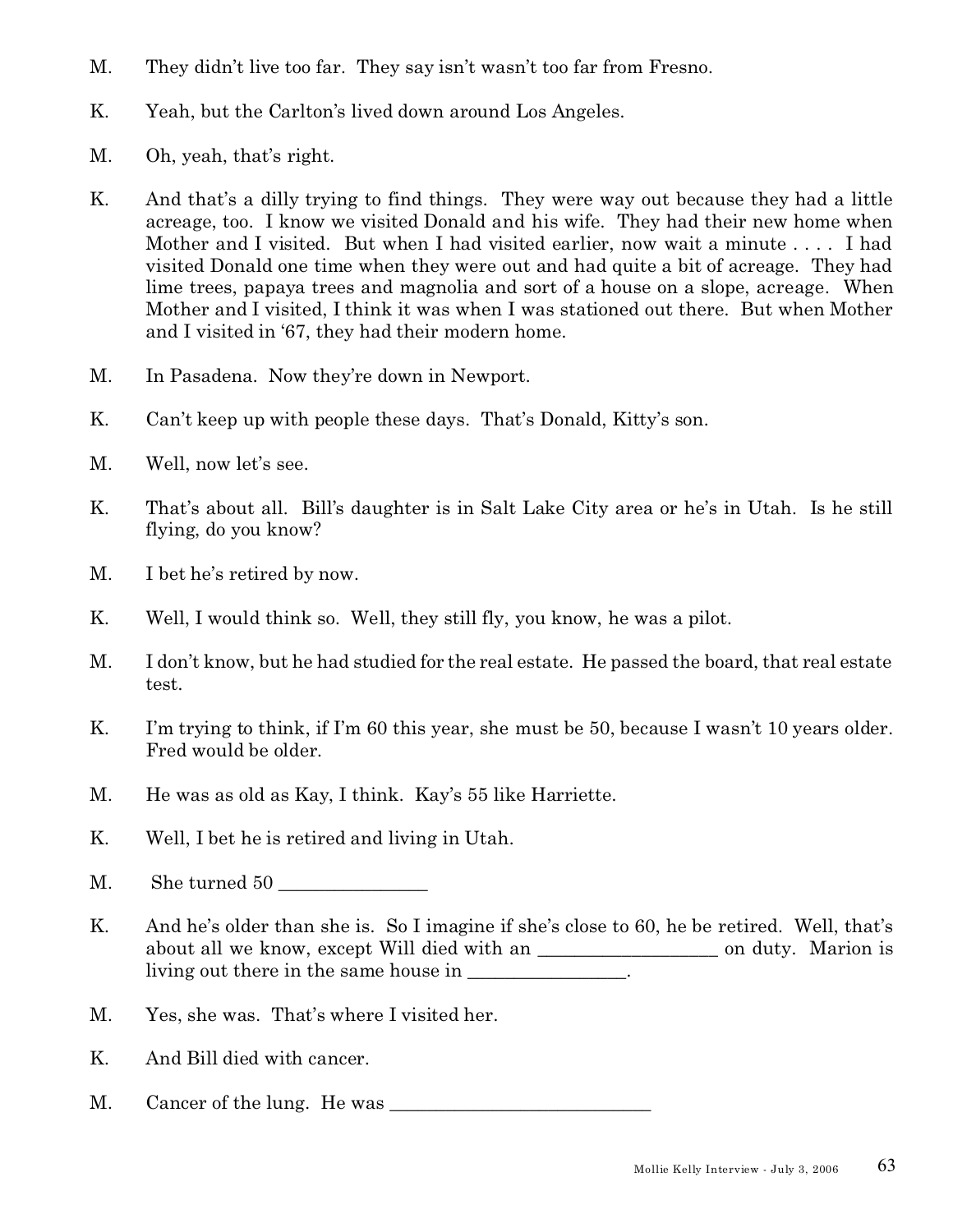## \* \* \* \* \* \* \* \* -there is a blank space in tape here- \* \* \* \* \* \* \* \*

- M. I was born on that farm North of Chilicothe, 83 years ago in December. I went to a country school until I was in the third grade. Then we moved to town and I went to the town school in Chilicothe until I was in a Junior in high school. Then we moved back to the farm. Then when I was Senior we moved back to town. Then I lived in town until we moved to California. Then we lived in Berkley for two years. We had a house in Berkley.
- K. You went to school.
- M. I went to the university and Will was with us. Then when Will went to Davis when he had to go for a year, we moved into a little apartment.
- K. In Berkley.
- M. Mother and I because we didn't have much money so we didn't need all that space so we moved into this apartment. Then after Will graduated from the University of California we moved to San Jose and lived in a little house. I went to San Jose State College. It was a three year course, I think, because I had credits from the University of California, it only took me two years to finish. I graduated from there then I taught school in California in the mountains, up on Mt. Shasta. Will was near there. I stayed where they use to have the stagecoach stop and leave us. It was a German
- K. You still had stagecoaches?!
- M. They didn't but then that's where they stayed and they fed them. This was a German family. She was a marvelous cook. Of course, I was suppose to be a very sloppy person.

She would say to me, "I never had anybody keep their room as straight as you do." I thought, if my folks would ever hear that, they would die. So I learned then to take care of things. Because I always had someone to pick up after me.

- K. And to take care of your clothes
- M. I knew they wouldn't last if I didn't. So then I taught one year in the mountains. I had one student in every grade.
- K. How many grades?
- M. Eight grades.
- K. So you had eight students?
- M. That's all I had.
- K. You should have done a good job of teaching.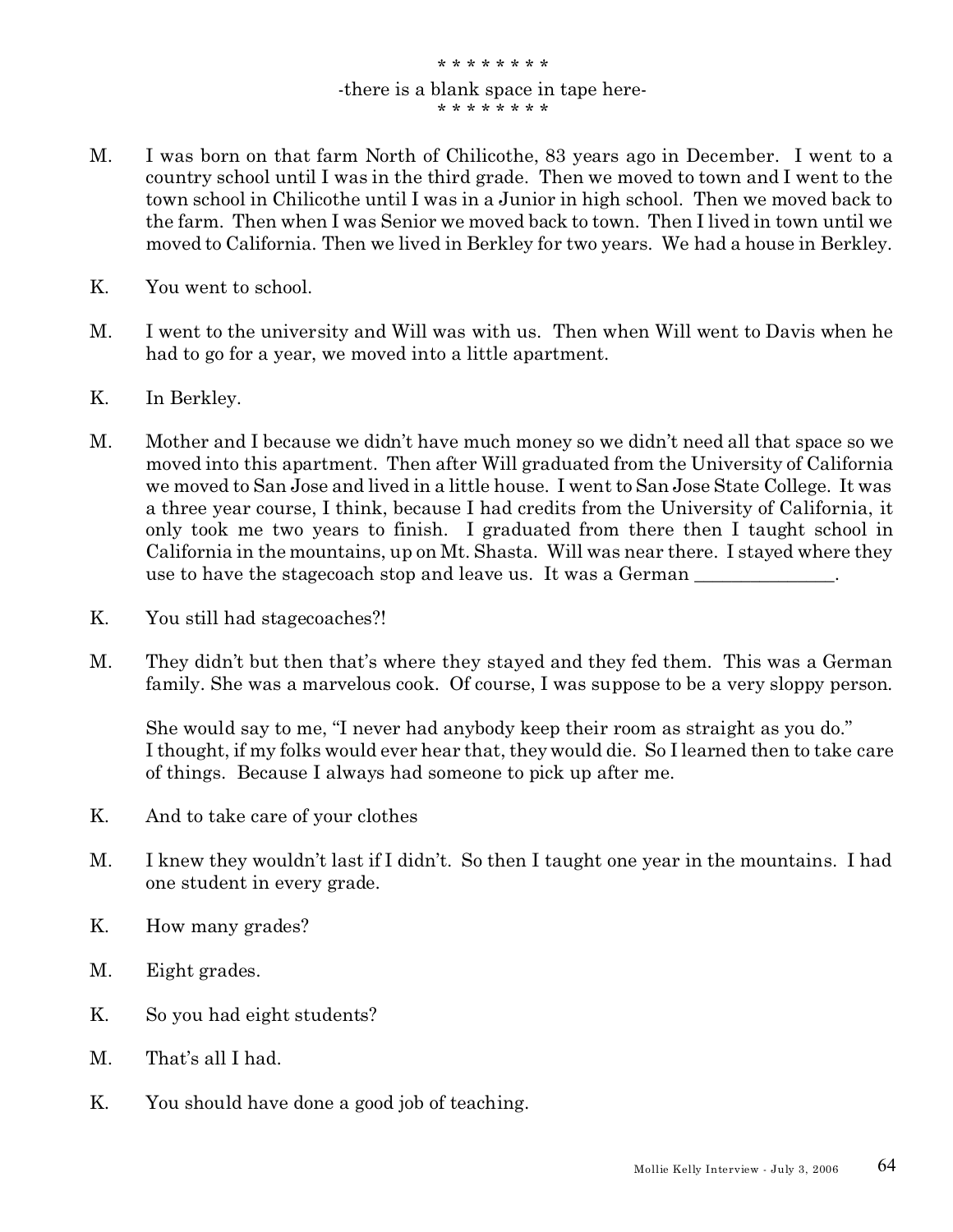- M. Oh, I tell you it was terrible. They had no competition, you know. Just one to a grade. Then I came back and taught school in Chilicothe two years, first grade.
- K. Well, Will had gone to war and your father had come back.
- M. Yep, my father had come back.
- K. So, your family moved right back to Chilicothe.
- M. The whole family moved back to the old homestead in Chilicothe.
- K. That was when the banker saw to it that your school in \_\_\_\_\_\_\_\_\_\_\_\_\_\_. Second grade was it?
- M. First grade. I taught two years. Then Mr. \_\_\_\_\_\_\_\_\_\_\_\_\_\_\_\_\_\_\_\_ president of the school board had a boy that was going into first grade. He called me out and wanted to see me and said, "Won't you teach here another year?" I said, "No, Doctors got his degree now and he's going to start practicing in Peoria medicines. He's rented an office." So we were married June 3rd.
- K. So when did you have your thyroid operation?
- M. I had that between the two years I taught in Chilicothe.
- K. One summer?
- M. Yes.
- K. Oh, I see. So you taught a year after you had the thyroid then you were married the following year.
- M. 1920. Mother died six months after.
- K. Oh, that's too bad. I was about three years old.
- M. I remember you were just a little thing.
- K. Did Mother bring me out to the funeral?
- M. Yes.
- K. It was Rose's funeral that she left us at home, I think.
- M. So November isn't a very good month for me because I lost Everett in November then I lost Mother. I always thought they were my two best friends. Mother got pneumonia.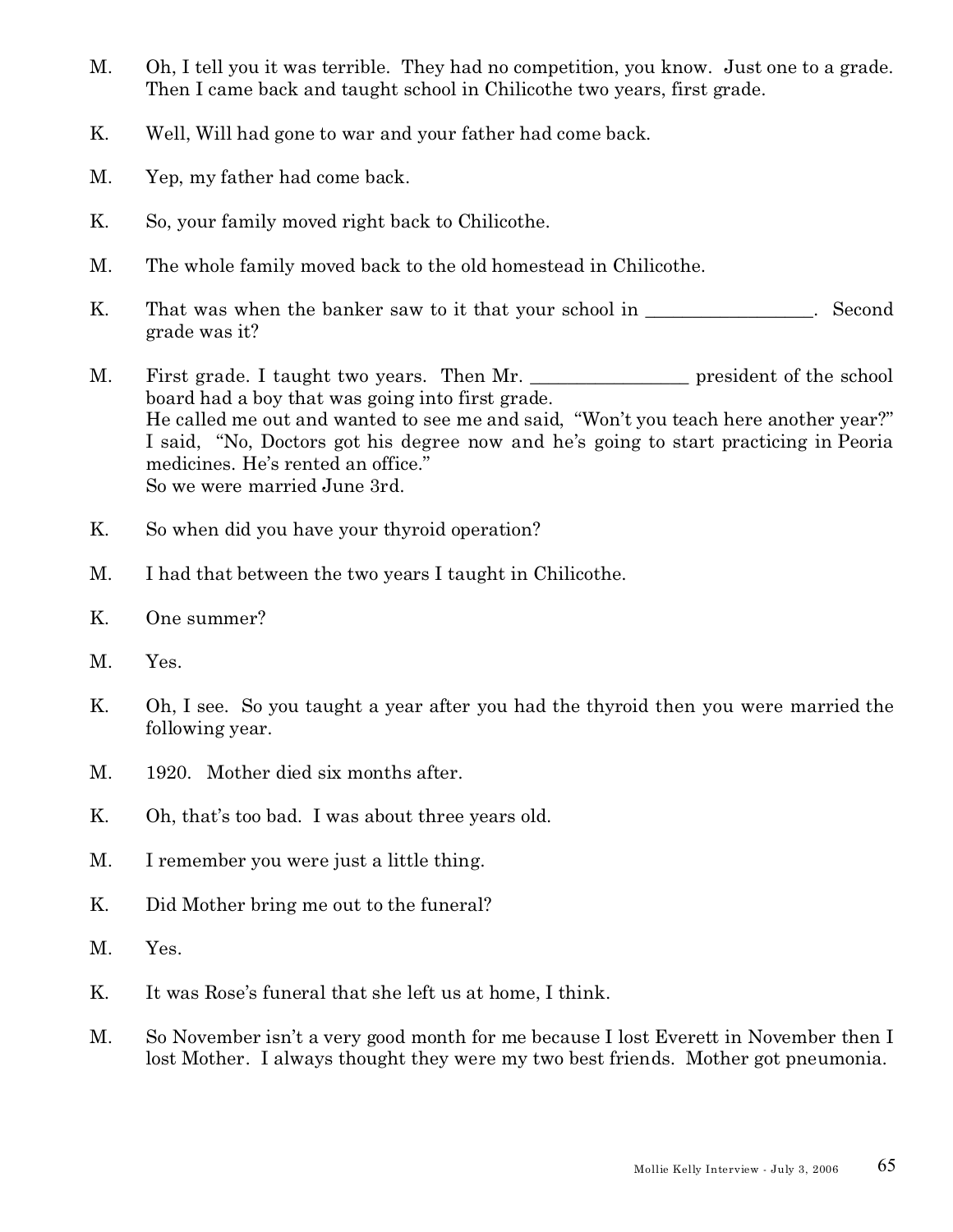- K. I don't know, I think it's worst to lose them in the spring when everything's blooming and coming forth. Well, of course, I lost my mother in the spring. Well, I lost Daddy all winter.
- M. He lasted quite awhile for being as bad as he was.
- K. Well, I don't think he gave up. I mean, you know, let loose until after Mother's birthday. You haven't told any stories about when you were growing up. Didn't you do anything that you remember?
- M. Oh, I watched the comet.
- K. Haley's comet?
- M. Uh huh. One night Everett, I and some of the kids. The next day I had chicken pox.
- K. Did you blame it on the comet?
- M. I don't know. But I remember I came down the stairs and Mother said, "You're all broken out!" I had chicken pox.
- K. Did Everett's family live near you?
- M. He lived down the street about four blocks.
- K. Oh, in Chilicothe.
- M. He was in my class. He was an ornery kid in school.
- K. You said previously that you and Will were ornery kids.
- M. We sure were.
- K. Did you do anything to earn a reputation?
- M. Yes, Louie could tell you, if she were alive.
- K. Well, you're going to have to do it.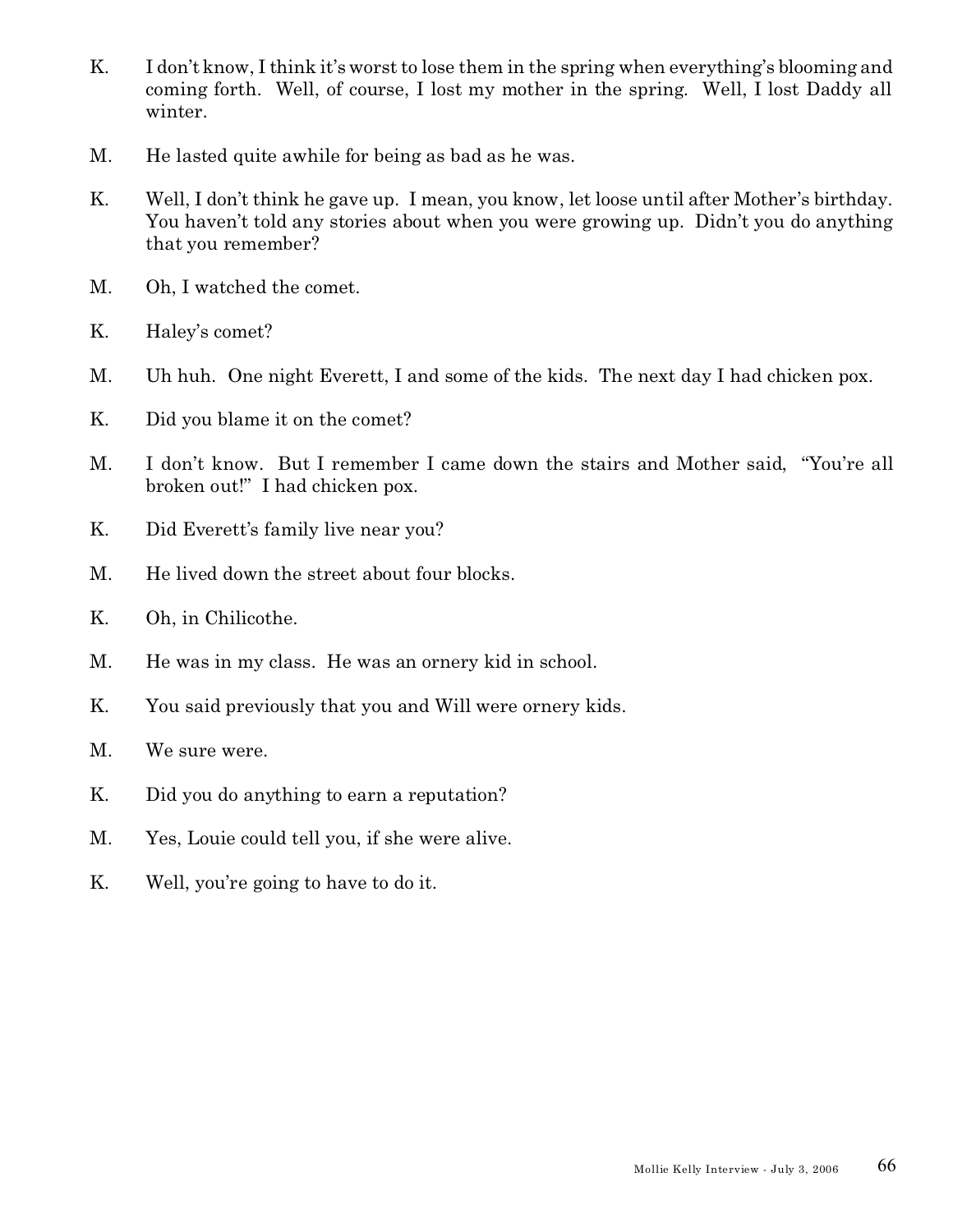M. Louie and John stayed with Fosses when Mother and Father \_\_\_\_\_ out to Nebraska to funerals. So, we went to wade in the tanks for the horses to drink, but they wouldn't drink water in it, you know you waded in it. We'd wade in it. We were so dumb because then the horses wouldn't drink .

would say, "Now you kids have been wading in there." We'd say, "Oh, no, we wouldn't wade in there." He said, "You did too, because the horses won't drink." They'd have to empty that tank and wash it out. Louie use to do the baking, of course, and the cooking. She'd say to us, "Now fill up the wood box." Will would say to me, "We're not going to fill up the wood box." fill up the wood box. She had a little piece of a big stick and she came after us. So, boy we filled the wood box. Oh, I think we were just aggravating.

Or we'd be sent out to wash our feet at the cistern at the back porch. We'd pump the

K. So they wouldn't get washed.

water but we'd keep our feet away from it.

- M. Mother would hear the water running and she'd naturally think, and she'd say, "Why do these sheets get so dirty?" That's how ornery we were.
- K. Had to go though all the work, but wouldn't bother getting washed. Did you ever steal eggs?

M. No, I use to have to hunt the eggs. One time I was hunting eggs and there was a bull in the pasture. It started after me and I ran up on a hay stack, rather a straw stack. Father came out and said, "Oh, he won't hurt you. Come on down." I said, "I'm not coming down until that bull goes away." He went hunting that straw stack, you know. So I just sat up there with my eggs. Father was so disgusted with me. Finally the bull walked off and went into another pasture. So I came down with the eggs. Of course, Father said, "He wouldn't hurt you." But I was scared of him.

- K. I think you were wise to be scared of him because too many people have been injured.
- M. I never got into as much trouble as Will because he use to work for Father, see, and he sometimes wouldn't do it. Then he'd get in trouble.
- K. Get thrashed, huh. Did you ever get a spanking?
- M. I think I did. I can't remember. They'd kind of push me aside and I'd crawl under the bed and I'd think, "I'll just stay here and they'll miss me and they'll wonder where I've gone." Well, I'd stay under it, you know, just about three minutes and I'd think it was an hour. I'd come out and nobody would pay any attention to me.
- K. They didn't even know you were gone.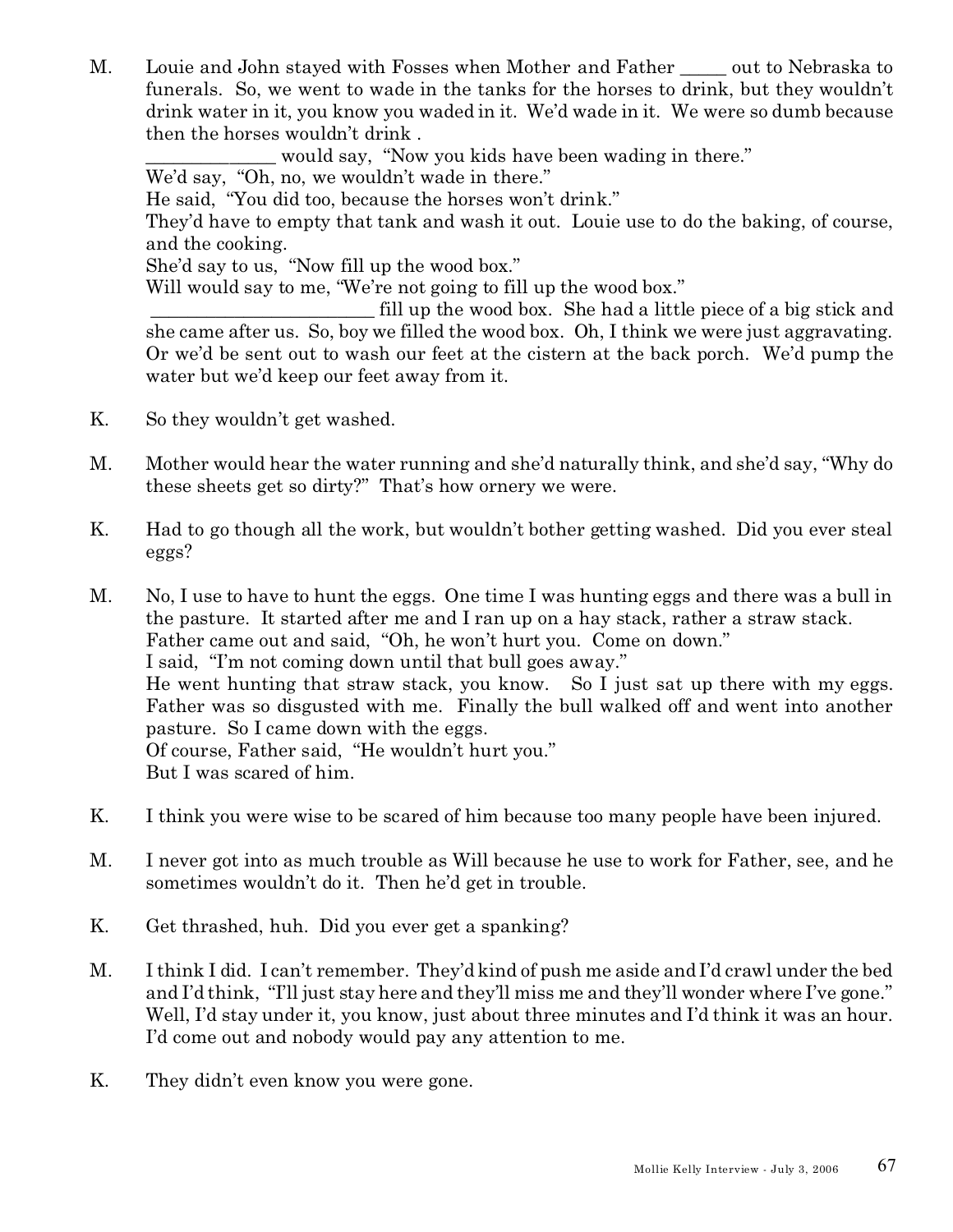- M. When Annie and Eleanor would come out in the summer. Aunt and would come out, she'd help Mother. They would can fruit and they'd butcher. They would take a lot of that back, because they were very poor. They'd run away from me because I was the youngest. I'd sit on that step out of the kitchen and cry because everybody ran away from me. They'd say, "I don't run away from her." help any.
- K. She couldn't stop and play with you. Who did you play with besides Will?
- M. That was about all. There wasn't any children. One time Aunt Kitty and Rose took me down to the creek. Mother said to them, "Now don't let her fall into the creek." I was only about three or four. I fell into the creek, of course. They didn't watch me and I went into the creek. So they took all my clothes off and hung them on trees in the sun and let them dry and let me run around naked. Of course, I don't remember. Rose told me about it. So, I was a nudist at one time.
- K. Did you ever slide on the hay in the barn?
- M. Oh, yes.
- K. From what I remember, that was bad for the hay.
- M. Yes, it was bad for the hay. I remember one time Eleanor McKinley was up there. I think she really broke her wrist. She was scared of her mother, to tell her that she hurt her wrist. So we pretended. It was her right. So she and I ate with our left hand. She had to and I did it because it was a game. Mother would say, "Would you quit doing that, girls, and eat with your right hand?" But she never found out. I guess that was just a fracture.
- K. Just a \_\_\_\_\_\_\_\_\_\_\_\_\_\_. They do heal often at times. What did you do in the winter time?
- M. Went to school. Walk a mile. It would snow, you know, it would freeze on top. It was so much fun to walk on top of it.
- K. As long as you don't go through it.
- M. Every now and then you'd go down. So, Mother said to them, "Now, watch Mollie that she doesn't get in the snow. And don't walk on top of the snow." Well, I'd walk on top of the snow and I'd go down. My mother would say, "We have to get her out." Will would say, "Just let her stay there." Of course, he'd come and they'd pull me out.
- K. Then you'd get to school and you'd be all wet.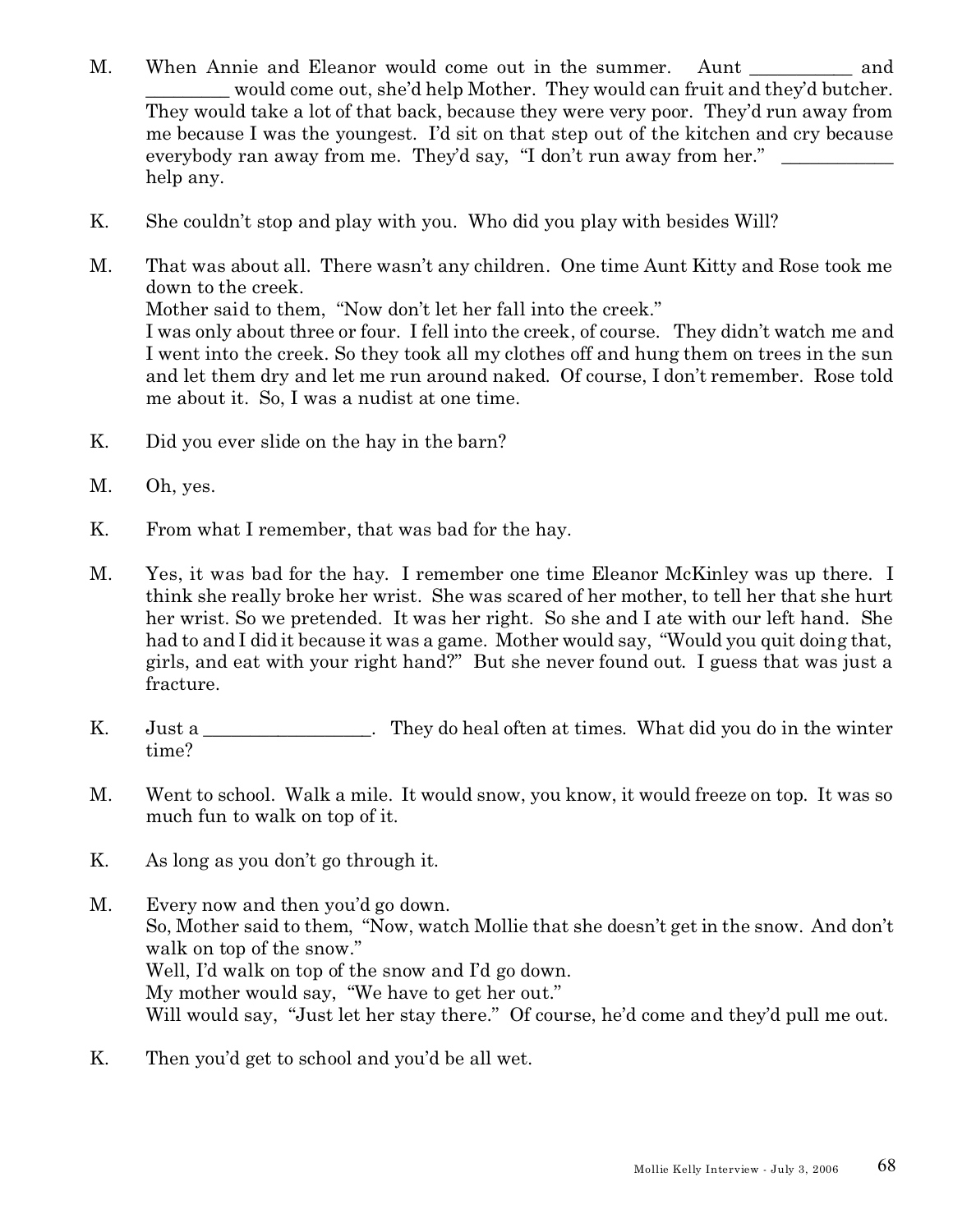- M. Another thing they had a coal mine up north of us. Sam use to haul the coal from there to Chilicothe.
- K. That was that family that was so poor.
- M. Yes. So, she'd say, "Now don't ride in the coal wagons because you'll get all dirty." It'd be so cold, you know. He'd come along and stop and say. "Come on, get in. You're freezing to death." So, we'd get in. Then we couldn't understand why Mother knew we got in the coal. I'll be darned. He'd always sing, "Mollie, I and the Baby." I couldn't stand that song. He'd always be singing it to me every time we'd get in the coal wagons. He was a nice man though. We did a lot of things. Of course, in the summer we could cut across. Go through the fields and get to school and it wasn't quite as far but when you had to go down that lane, go around the bend.
- K. All around big curves and back up. I remember seeing it. That was the same school you all taught in, wasn't it?
- M. They taught. Your Mother taught in it and Louie taught in it. I never taught in it. Will and I had our picture taken on it the last time he was home. He died shortly after that. He was bad then.
- K. You never ate green apples?
- M. I suppose we did. I never picked

\* \* \* \* \* \* \* \* Blank spot in tape \* \* \* \* \* \* \* \*

- H. We're going to talk about Bessie.<sup>17</sup>
- M. Well, Bessie was the even tempered girl.
- K. Quiet.
- M. Quiet. She was Mother's stand-by. You know, Mother could depend on her. She couldn't depend on \_\_\_\_\_\_\_\_\_\_\_\_\_\_\_\_\_ and Kitty was just too nicey nice. She was always kind of \_\_\_\_\_\_\_\_\_\_\_\_\_\_\_\_\_\_.
- K. She was a quite a bit older than Bessie, wasn't she?
- M. Yes, I think she was.
- K. Mother was born in 1890. How much older was Kitty? Two, three, four years older?

<sup>&</sup>lt;sup>17</sup> Mollie's Sister, mother of Harriette and Kathryne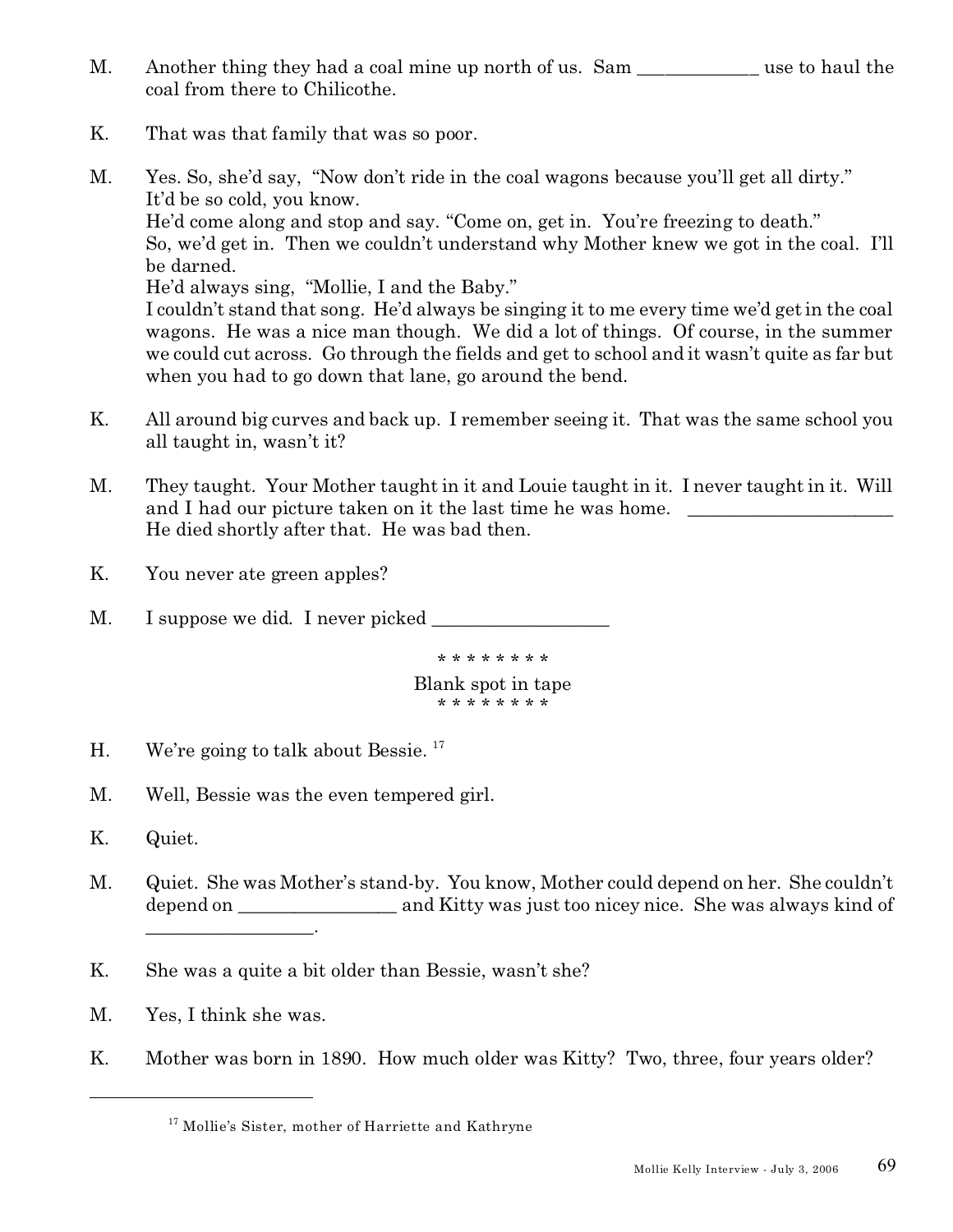- M. I think so.
- K. That would make quite a difference in age gap there.
- M. You see, Kitty changed. She was trying to reform us all. Bessie and Kit got along.
- K. Bessie got along with everybody.
- M. Yeah, but she wasn't too well. They thought she was going to have TB. She evidently didn't have it.
- K. Her chest was always clear in the x-rays.
- M. She was very quiet in high school.
- K. She started out quiet. She didn't talk until she was three.
- M. No, she was very quiet in high school. They use to say, "If Bessie Gilfillian smiled it was going to storm." Because she would never smile. She was always very serious. Of course, she was valedictorian of her class. But she wasn't a very good mixer. She never made many friends in school. She was inclined to be a little much like a loner, like Will was.
- K. Well, she had enough personalities at home to take care of her needs for affection.
- M. Will and I were so ornery. It's pathetic how ornery kids are sometimes. And she's the one Mother had take care of us on the steps at home. And every time poor Uncle Jim good ol' soul - would say Amen or something, the two of us would \_\_\_\_\_\_\_\_\_\_\_\_\_\_ . Of course, we didn't have any religious training. We just thought it was funny. That's why I mean every child should have some religious training. Then Bessie went to high school. She finished high school. Got her certificate to teach school. Then she taught, was it second or third grade or fourth grade?
- H. She taught out in the country.
- M. She taught out in the country for two years.
- H. Then she taught second grade. She had 16 year old boys in that second grade. She was a new teacher so they gave her the hardest group of children.
- M. But she was an excellent teacher.
- K. Was she able to keep discipline in the classroom?
- M. Yes, she did. I think she was so quiet.
- K. They didn't seem to get a rattle, so they gave up.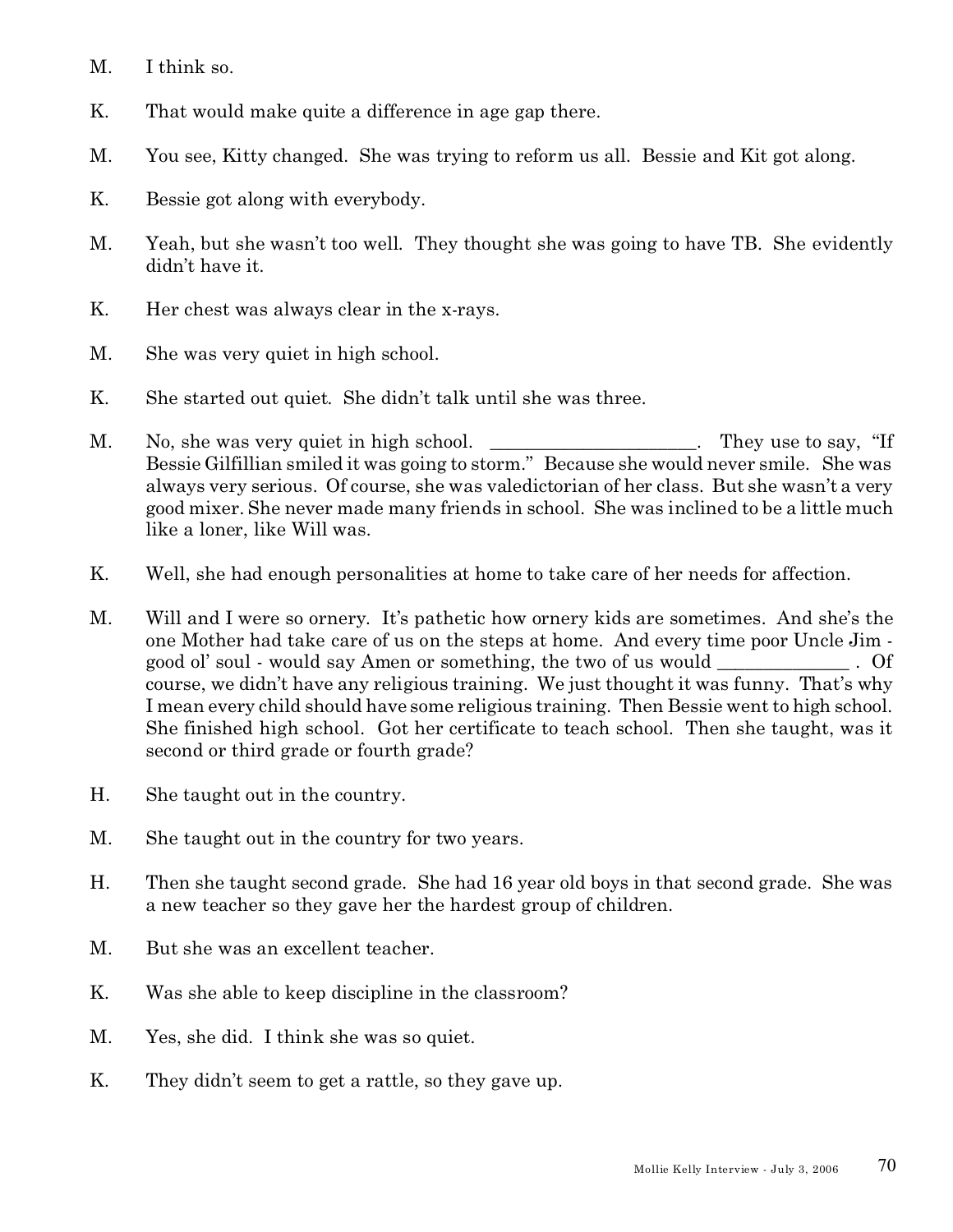- M. No. And she wouldn't get riled up about things. She wasn't going to be a missionary and try and save their souls. She was just going to teach them arithmetic and reading and writing. Now, see Kitty wanted them to learn poetry. And those fellows didn't want to learn poetry. Kitty was very much that type of person. Bess was more practical. She knew they were demons and she wasn't going to try to reform them.
- H. She said what she really had in that room was nice little second graders and then these big boys.
- M. Then George came to live and work for Charlie. He met Bess.<sup>18</sup>
- H. She was walking home from teaching country school, wasn't it?
- M. I think so.
- H. She speaks about when she left from home, your mother always saw that two people had nice lunches. Fried chicken and things like that. When she taught in the country school, some of these children, they were lucky to have lard on their bread. She talked about one family that lived in a cave and the father would get drunk and beat them up. But the two little kids were really smart.
- M. When I went to school, they use to come to school with nails in their hair for hairpins.
- K. Oh, the girls.
- M. These girls. Oh, it'd be just terrible for them. Then I got lice from them. I had this long hair. When I came home scratching my head, Mother said, "What are you doing?" I said, "Oh, my head just scratches." She looked at my head. So she washed it in kerosene.
- K. That burned.
- H. Then they had to comb it with a fine tooth comb.
- M. Uh huh. When I told my girls that, they almost died. "Mother!" But anyhow, then they were married and they went over to George worked for a bakery there. Then they came back to Peoria.
- K. Chilicothe, wasn't it?
- M. Chilicothe, I mean.
- K. He worked for his brother, wasn't it?
- M. With Jay, didn't he?

<sup>18</sup> George Snyder, Bessie's future husband.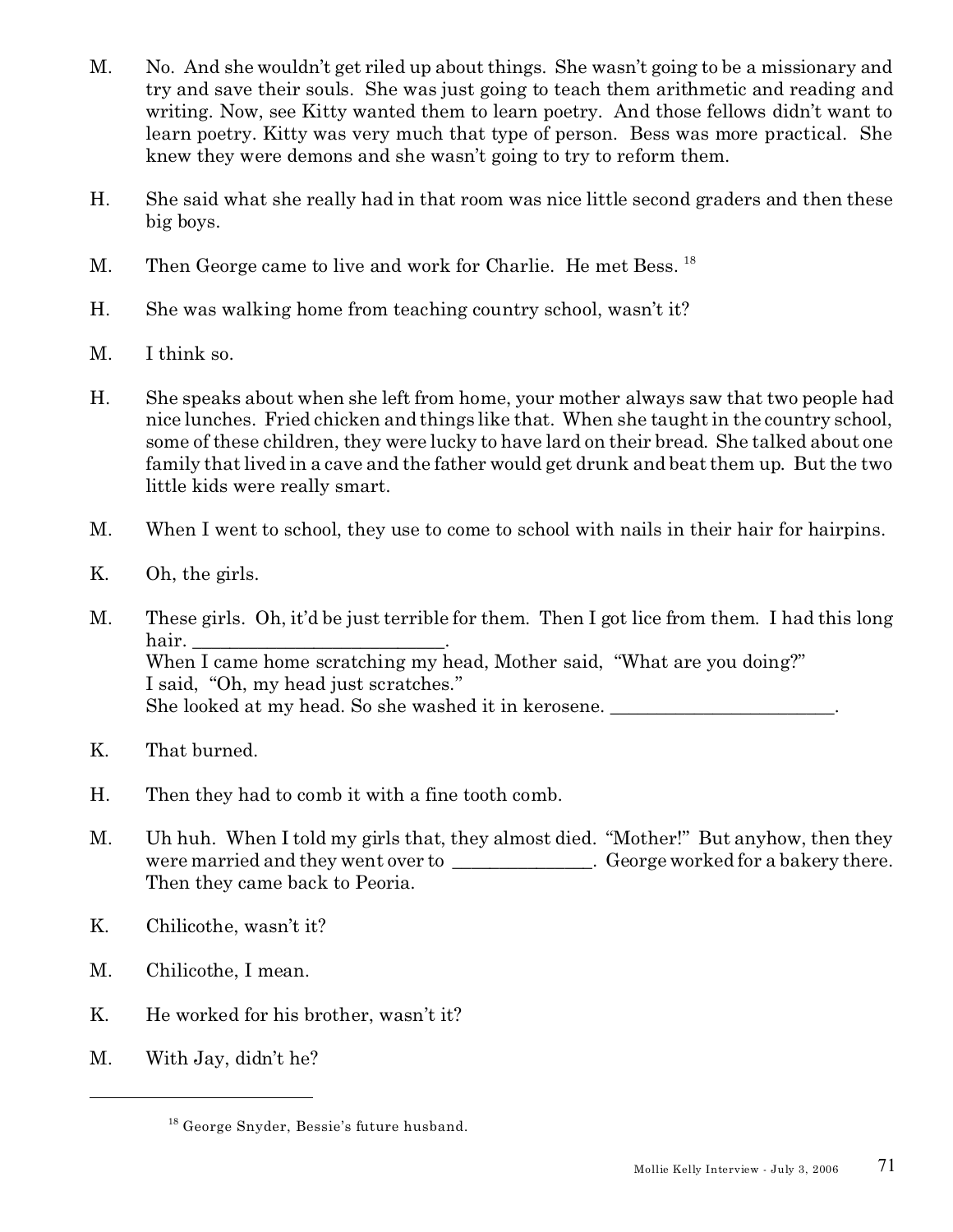- K. No, I think Charlie.
- M. Was it Charlie, I don't know.
- K. Well, anyway I think she kept house for Charlie.
- M. Yes, she did.
- K. Because Charlie had gotten a divorce from his wife.
- M. Charlie, you know, people were kind of down on Charlie. But Bess got along with Charlie just fine.
- K. Mother said Charlie was the best person ever to her.
- M. She said he just treated her like a queen.
- K. She always stuck up for Charlie.
- M. She always did.
- K. She said \_\_\_\_\_\_\_\_\_\_\_\_\_\_\_\_\_\_\_\_\_ two kids.
- M. Dick, Jimmy wasn't born.
- K. Dick was born over in Keakook, wasn't he?
- M. Yes. He was the cutest little boy. When they came back, I use to take him out for walks. He was the best little fellow. And he was the cutest little boy. Oh, I just loved him. I thought he was just the cutest thing I ever saw. They lived in a house. We lived on the corner. The two old lady \_\_\_\_\_\_\_\_\_\_\_\_\_\_\_\_ lived next door then Bess and George lived in a house on the other side. Up on fourth street. Finally, Dick got to know where his grandmother lived when he went out to play. So he'd come down. Then Mother would take him by the hand because she'd know Bess would be worrying about him. Take him by the hand and take him back. She'd say, "You can come and see me, but you have to let your mother know that you're with me." He went along with them.
- K. He always had a very even temperament.
- M. Bess never jumped to conclusions. She can always
- K. I think he took after Mother's disposition.
- M. Dick.
- K. Dick did. Very smart and intelligent. Thinks things through all the way before he does them.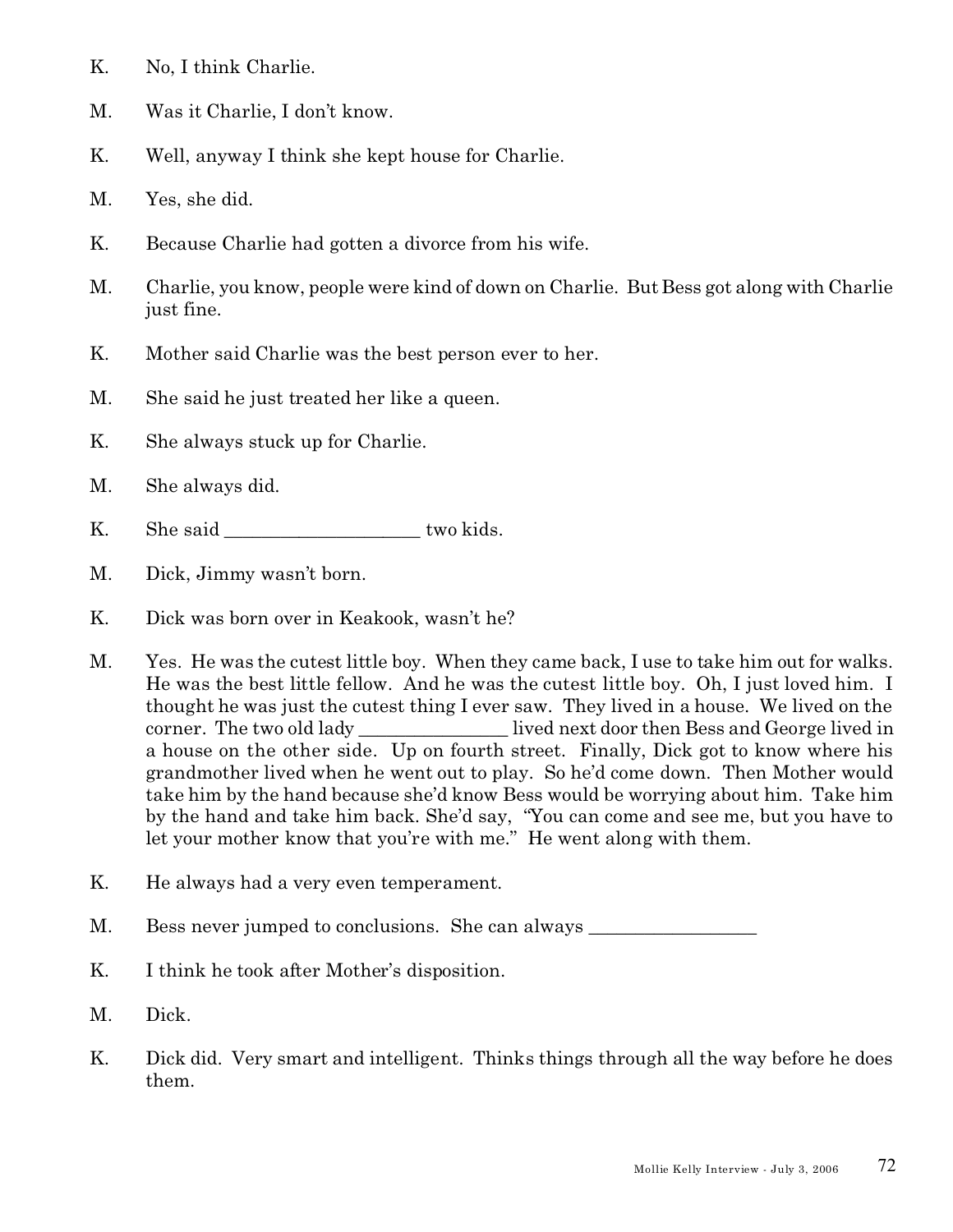- H. But when he went to kindergarten he didn't know how to play with other children. Because he had always been around adults.
- M. From there, where did they go?
- K. Well, I think they went to Coldwater.
- H. Wait a minute. Where was Jimmy born?
- K. Jimmy was born in Chilicothe.
- M. Keithsburg. I think maybe Jay gave up his business. Then they went to Keithsburg and Jimmy was born in Keithsburg.
- H. There was sometime when Dad went traveling around and worked in different bakeries so he could learn the baking trade better. I think that was early in their marriage. She speaks about the old German woman that was so kind to her.
- K. That was up in Keakook. They had a German baker there that Daddy worked for in Keakook. That was on the Mississippi. The German, of course, they never gave any secrets away. Their recipes and all were secrets. Daddy was bound and determined he was going to learn. So he'd see one thing one time and he'd see another thing another time and each time he got it he wrote it down, what he saw. He got quite a few of the recipes that he used in his own bake shop from that way. The man wouldn't teach him. He'd do the measuring and the mixing and Daddy worked as a helper.
- H. I don't remember how many bakers he worked for over a short period of time with the purpose in mind of doing that. Then his family . . . .
- K ..... went back to Coldwater.
- M. You were born in Coldwater.
- K. I was born in Coldwater in 1917, in December.
- H. They opened the bakery in 1916. Then they were affected by the flour and sugar rationing of the First World War. He hadn't been in business long enough to have very much of a quota. Then they also had the flu.
- K. That was after I was born.
- H. Aunt Leona can tell us about those years.
- M. Yes. Aunt Leona and your Mother were very good friends.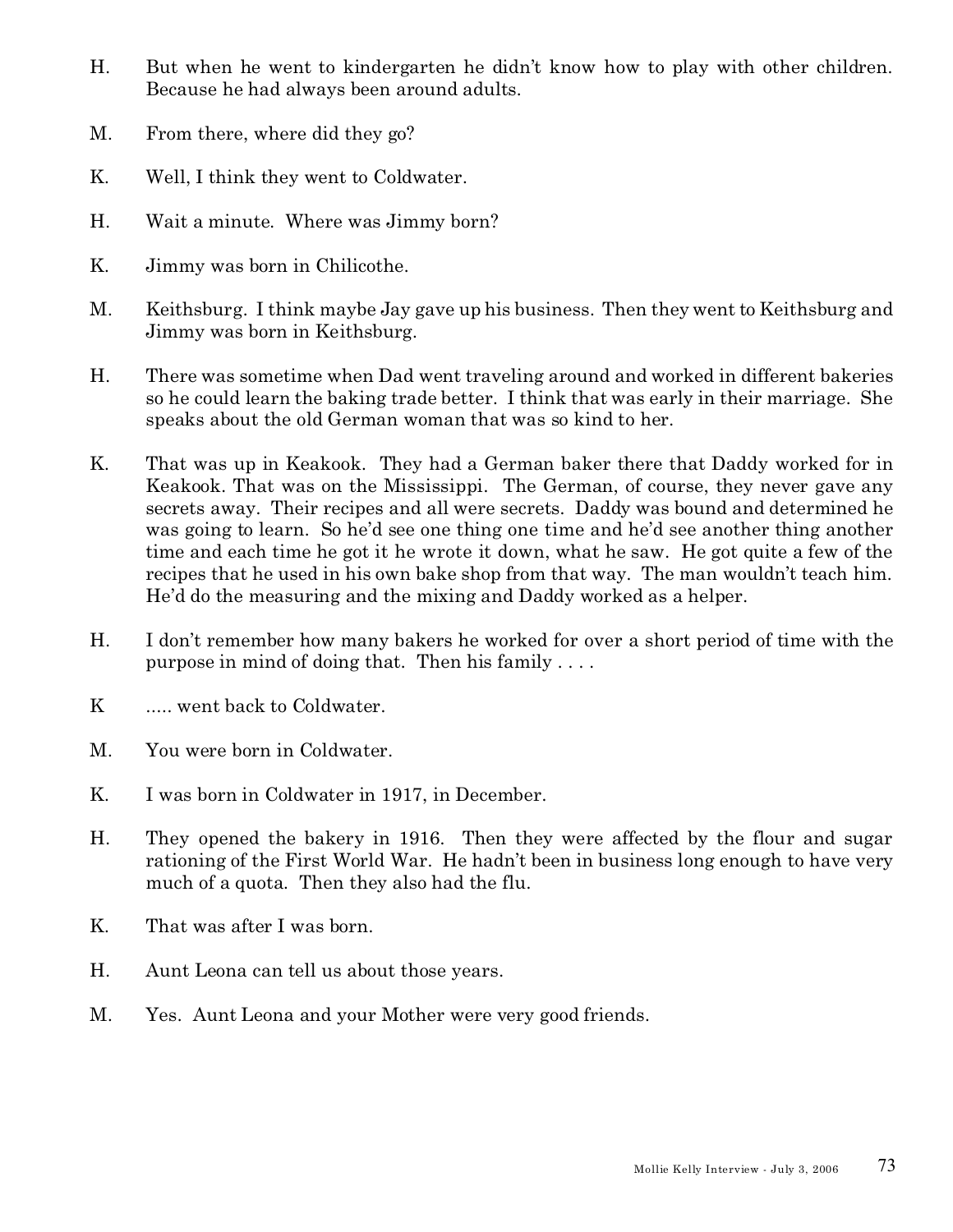- K. Mother always considered her a sister. I mean a real sister. Aunt Leona always did, too. In fact, I think Aunt Leona's relationship with Mother was a better relationship that what she had with her own sisters because they were  $\Box$ . She was closer to Mother. They were so close in age - six months. Both of them had taught school.
- H. They had the same philosophy.
- K. They had the same way of looking at people.
- M. She was very quiet and Leona was a very quiet person. Not pushy or anything like that. I always thought she was a very nice person.
- K. Excellent teacher.
- M. But I can remember when your father died, I came up to the funeral. I went in. I thought I'd get dressed up. People were going to come in all, you know. So I went in I . So I got dressed up. I put on a little rouge and lip stick. I came out and Ellen said, "You know, I just can't think much of people who wear lip stick and rouge  $\overline{\phantom{a}}$
- H. This is in January of 1935. People didn't wear it then.
- M. I thought I must look awful. My husband was so embarrassed.
- K. That was Frank.
- M. He knew I was embarrassed. So finally, I got up and I went out and I said to Bess, "I must look awful." She said, "No, you don't Mollie. You look all right." I said, "Ellen said ...." She said, "Oh, don't pay any attention to Ellen."
- K. Dolly was just married. I think Dolly had an awful lot of intelligence. Dolly and Charlie were both very smart. But it just drove them because they didn't have any education really. Or outlet. She got married when she was 16 the first time. Divorced she married an old minister or something, wasn't it? Then she got a divorce. Then she married again and he died. She had two boys there. Then she married Herb. She always seemed to be driven by her own personality. I would be inclined to think of her more in terms of Rose. She was good hearted. But she would just scold somebody with her tongue.
- H. This was Ella. Wasn't it Ella that told you that?
- K. Ella said that. But I don't think Ella was as intelligent, but she had, should I say, the Snyder's directness. She said something, she said it.
- H. Mother said the Snyder's were awfully good to her. She always hoped we wouldn't inherit some of the bluntness and unnecessary comments.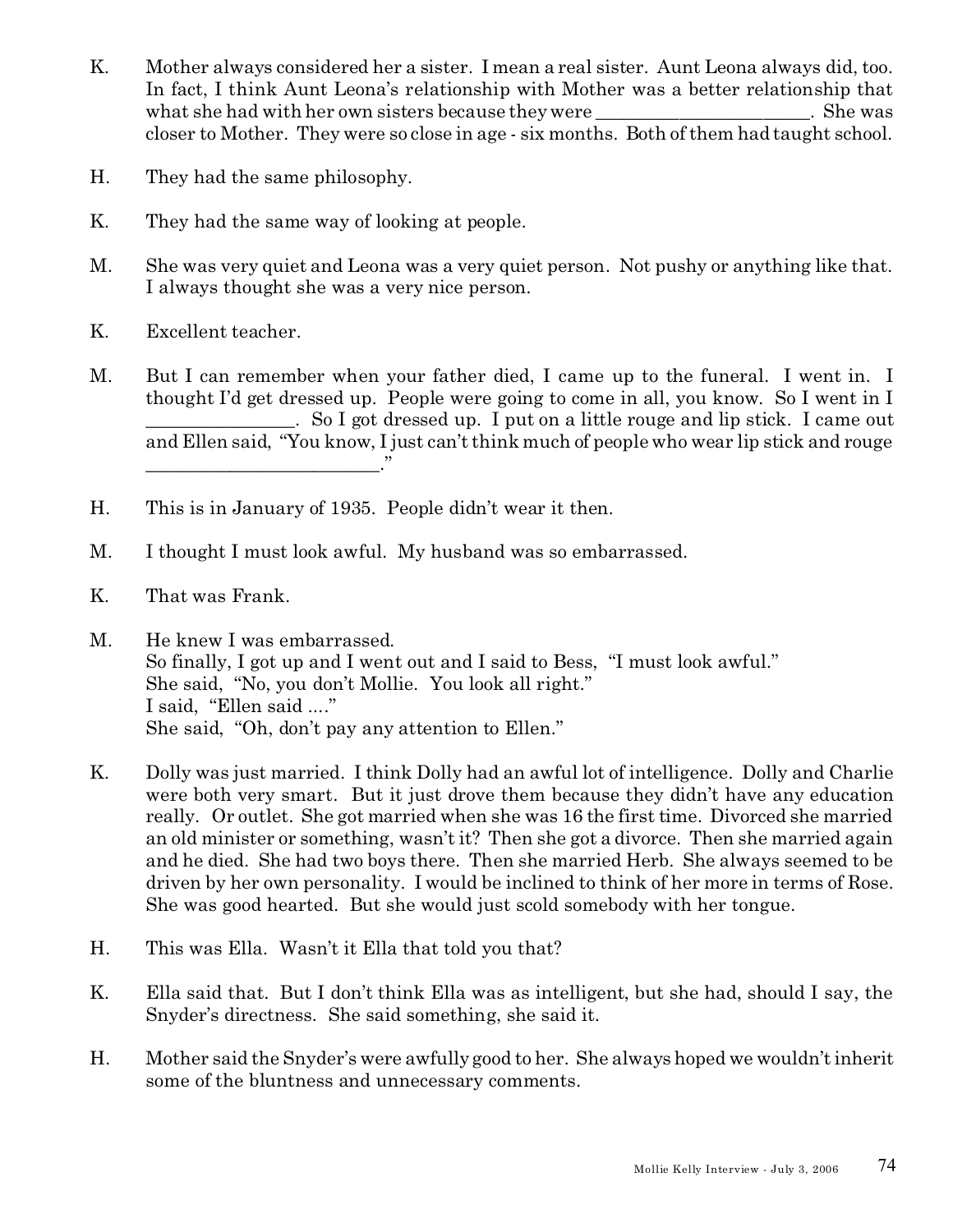- M.  $\blacksquare$  I thought, I sure feel sorry for her husband.
- H. I don't remember your coming to the funeral.  $^{19}$
- M. It was cold and snow.
- H. What was the date in January that he died?
- K. The last day in January.
- M. Boy, was it cold!
- K. He wasn't suppose to live until Christmas. He went through Christmas and Mother's birthday. Then he really took to the bed. All the month of January he was bed fast. If I remember right he died the last day of January.
- H. I think so, too.
- K. He would've been 43 in April.
- H. You came to Coldwater one other time, didn't you?
- M. Yes. They lived in that little house over by Traits.
- H. That was before my time. You never come since they bought the house in '22.
- K. Yes. She had Louie and Kitty and her two girls all came.
- H. I thought so. What year was that?
- M. That's the time \_\_\_\_\_\_\_\_\_\_\_\_\_\_\_\_\_\_\_\_. That we'd be sitting around the table and just laughing and having the best time.
- K. His sisters were always fun.
- M. He said to your mother after we left, "I never saw sisters who had such a good time."
- H. Yes, because his sisters would fight over when they were putting on a dinner together. Over this and that.
- K. Whether they needed more salt or more pepper.
- H. Everything was an argument.
- K. Which dish to put it in. It was just Ella and Dolly. Leona didn't fight about anything.

<sup>19</sup> George Snyder's funeral.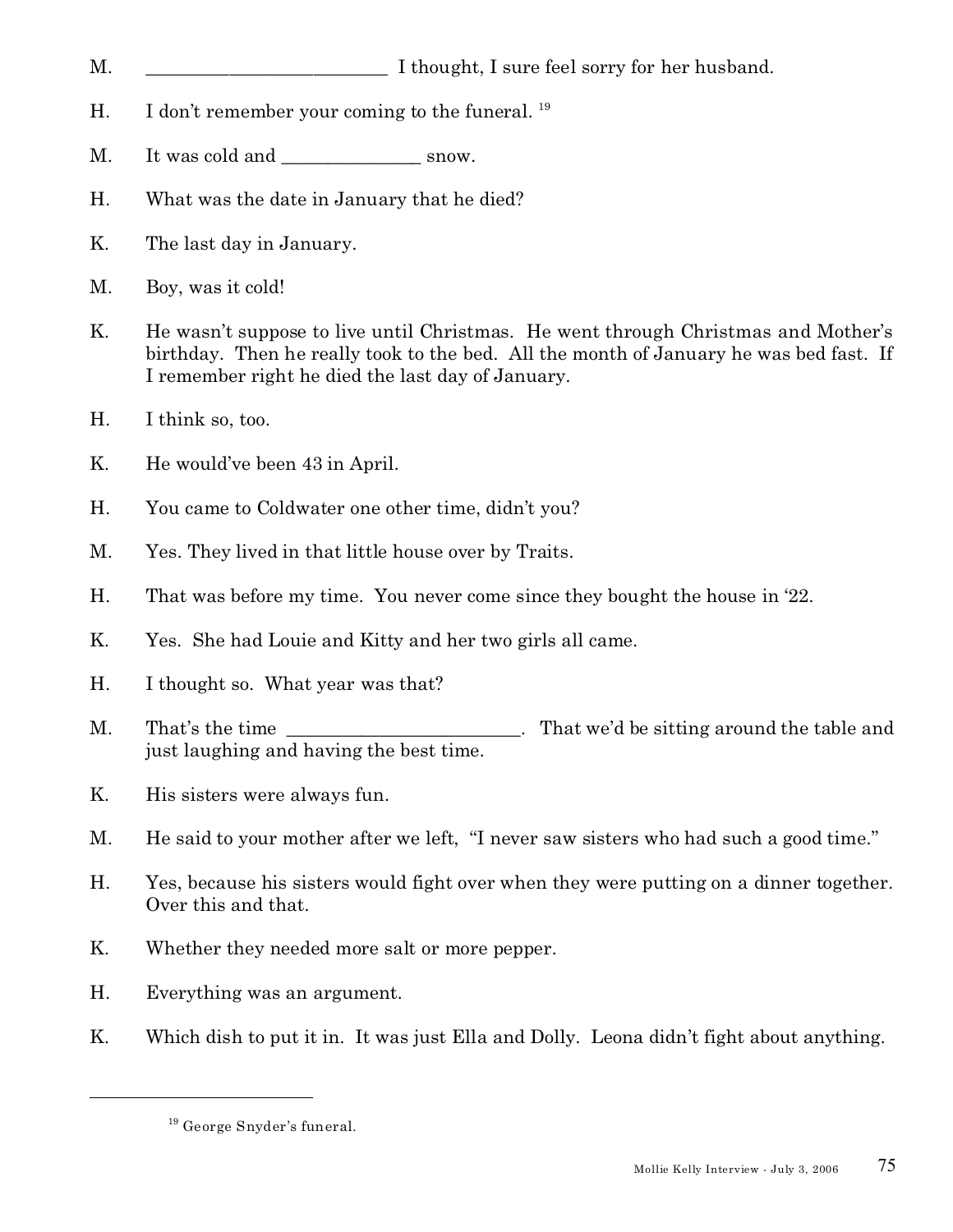- M. We came from all different types of lives. For instance when I got my first fur coat, I would never wear it if I was going to see Kit or \_\_\_\_\_\_\_\_\_\_\_\_\_\_. They didn't have one and I didn't want to put my fur coat on. I was always conscience that they didn't have as much as I do. I always felt sorry for them. I never felt I was any better then they were.
- H. It was unusual that with the father, the way he was, the mother had to really perform a lot of emotional security there.<sup>20</sup>
- K. To make it so that you children all got along.
- M. She must have been -- we always thought she was just absolutely the most marvelous person. You never asked one of her children. We all thought she
- H. Mother always thought that was the mother's job. Her job was to raise those children. She told about when she was teaching school, that she paid room and board. But when she got married her mother gave that money to her.
- M. Yes. She said to me, "You can either put so much money away in the bank or you can pay me board and room and I'll put it in the bank and when you marry I'll give it to you." It's a good thing I did because a young doctor didn't have anything but expenses.
- K. A young baker didn't either.
- M. Many times we'd say, "Well, we'd like to see that money, but we just don't have that money." I think it cost a quarter then. Now they pay three or four dollars to \_\_\_\_\_\_\_\_\_\_\_\_\_\_.
- H. It use to be office calls were two dollars in those days. Maybe when you first started out it was only a dollar.
- M. It was two dollars when we started out.
- K. Daddy died in 1935, and Mother died in '76. They had a hard time through the depression. He got his business into one bakery and then he went to see what was wrong. He thought he had a reoccurrence of his hernia. They opened him up and closed him. He had cancer too far in advance. They said he had three months at the most.
- M. I remember we came up to see him before he died. That was another time Kit, Louie, and I came up to see him before died.
- H. Did you know then, that he was going to die?
- K. Oh, yes. The whole family knew.
- H. But he didn't know until a notice came from the insurance and he opened the mail. Mrs. Seely brought the mail into him or something.

 $^{20}$  Harriette is talking about William Albert Gilfillan, Mollie's father.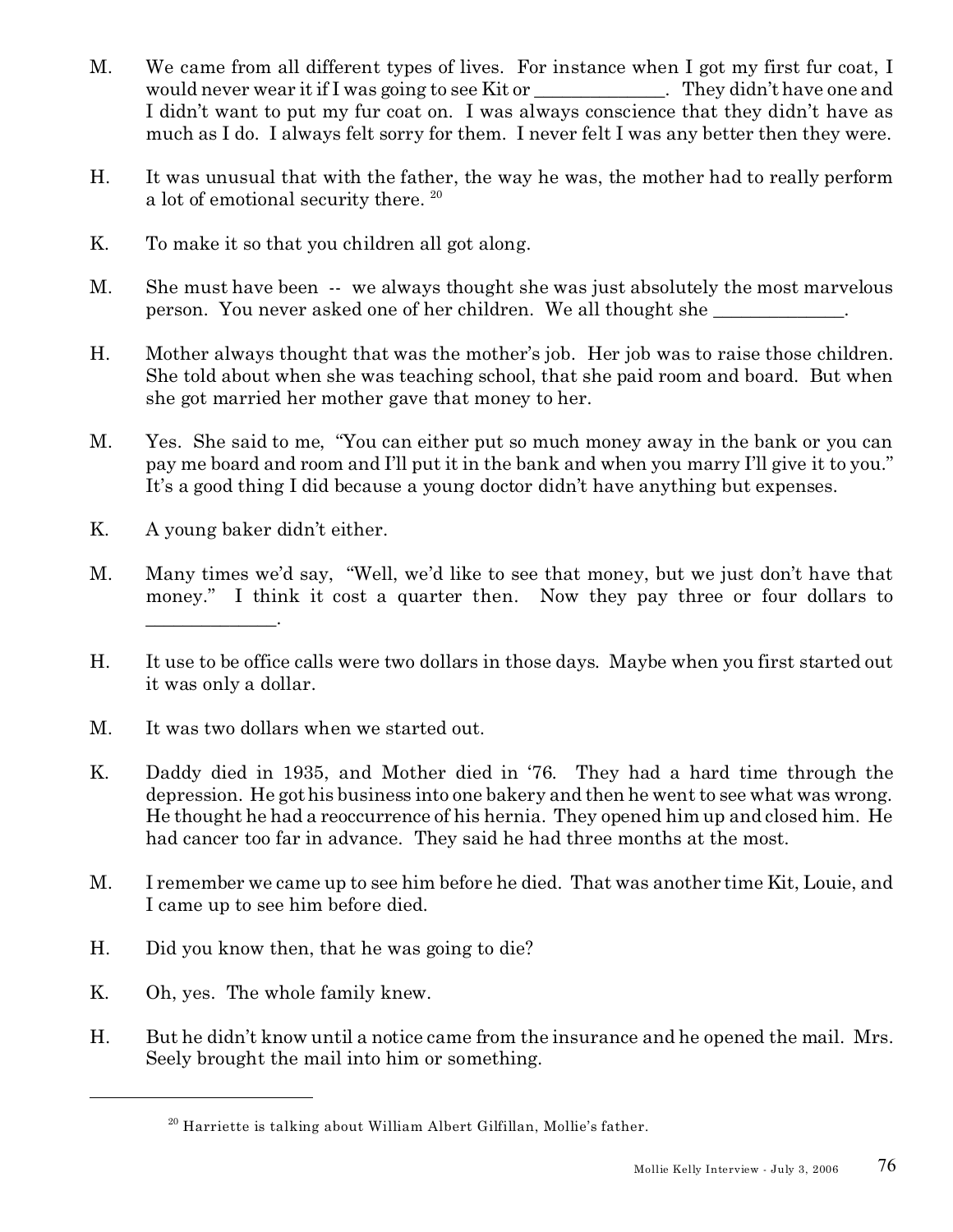- K. He knew by fall.
- H. Sometime in the fall. He broke the news to me.
- M. When I saw him, they sat me right up next to George. He was so thin and he couldn't eat. Do you think I could eat? I tried to eat, but I could hardly keep the food down. Because he so enjoyed food when he was well . . . . .



- M ..... Mother and I were going to the bank. I wanted Mother to put on a nice dress and hat. She said, "Oh, no, this house dress and sunbonnet is good enough. I can transact my business with Mr. Mead. It'll be all right."
- K. Now, this was after grandfather Gilfillian took off, or while they were still together.
- M. When I was about 14.

So I went down with her and Mr. Mead was very nice and said to Mother, "Go out in my private office."

We went in and, of course it was a beautiful office.

I thought, "Oh, Mother should be dressed up."

Finally, Mother said to Mr. Mead, "My daughter doesn't think I'm dressed exactly the way I should be to come down to talk to the President of the bank."

He put his hand on my shoulder and he said to me, "You know your mother is the finest lady in Chilicothe and she's perfectly well dressed. She's still a lady with a sunbonnet and a house dress."

If there had been something I could have crawled under, I would have crawled under it.

When I left, I remember he said to me, "Don't ever think that your mother isn't a lady."

He said, "I don't care who it is. She's the finest lady in Chilicothe." Oh! Did I feel like a nickel.

- K. With four cents left over.
- M. He was very fond of Mother. I think he realized Mother had a husband that was kind of hard to live with.  $I$  always said, if I was going to write a novel I think I would have had him secretly in love with our mother, thinking he was.
- H. When did you move to town? How old were you when you moved to town?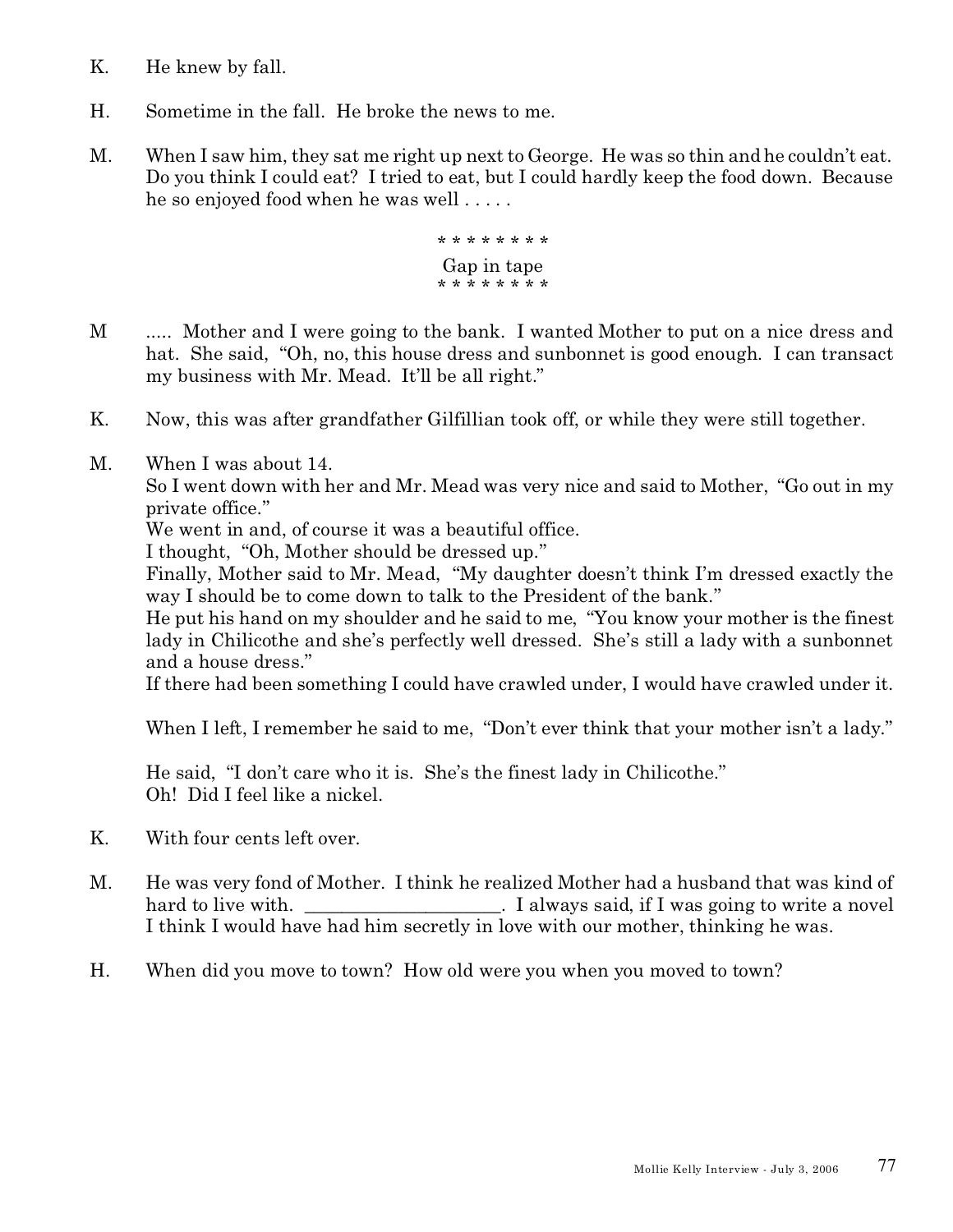- M. I went into second or third grade at first. Then we moved out again when I was a junior in high school. That's when Everett use to come out and see me. Father came in one night and said, "Who's here?" Mother said, "Dr. Kelly's son's out to see Mollie." He said, "Hell, he can't tie a horse up. He doesn't know how to tie a horse up properly." Oh, I was so mad.
- H. Then you moved back into town.
- M. Then we moved back into town when I was going to finish my senior year. That's when all the trouble started.  $21$
- H. Mother told about that Mrs. Donahue tried to get Uncle John Jr. interested. He wouldn't have anything to do. But her your father was 50 years old.
- K. A married man.
- M. Not a bad age, I suppose.
- H. Here he had still all this energy left.
- K. Retired.
- H. He didn't have any skills about leisure living. He couldn't read. So anyway, she definitely pursued him. I know it ended in the headlines in the Peoria paper. I've forgotten some of the details of it all.
- M. Bess was there and Will came home from college. They found them in the barn with John. Father put up a fight, of course, you naturally would. But the disposition he had. John, well I guess, kind of beat him up. They put him in jail because they couldn't \_\_\_\_\_\_\_\_\_\_\_\_\_\_ , see. They were afraid he'd hurt Mother. Who did they call at the jail? To have the doctor take care of him?
- K. Everett?
- M. Dr. P.H. Kelly.
- K. Oh! Everett's father.
- H. Everett wasn't a doctor yet.
- ?? Of course, the purpose of all this was, when they found him in the barn, but they had to find him doing something with her in order for the farm could be signed over

 $^{21}$  This starts the tale of William Albert Gilfillan being caught by his family with another woman.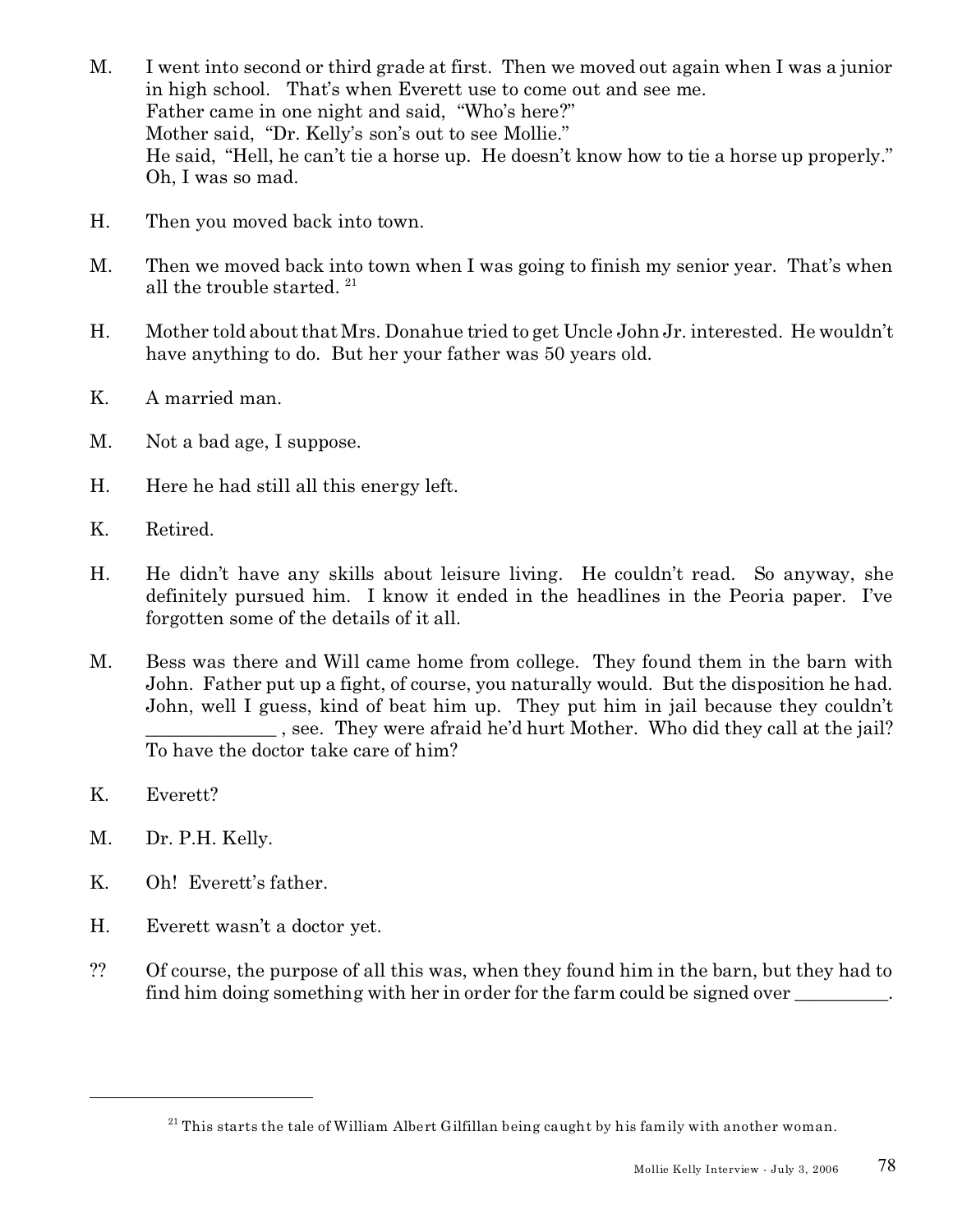- H. That's right. Because he had been giving money to her and so to protect your mother they had to catch him in the act and have proof.
- M. She scratched your mother. Your mother gave her some good swats.
- K. You mean Bessie was along?
- M. Your mother.
- K. Was along with John and Will?
- M. Yes.
- K. Found them in the barn?
- M. No, she waited outside.
- K. Oh.
- M. She got scratched by her. I was in the house. They wouldn't let me go.  $^{22}$  I didn't know. This was all secret with John, see. I didn't know anything about it. John followed her and that was the night they went to the barn. They found out they were followed other places. So they were a little more careful this time. They didn't know they were being followed. I think Mother, maybe went out and \_\_\_\_\_\_\_\_\_\_\_\_\_\_\_\_ and help Bess see. You know, hold her. I wasn't going to go to school the next day. But I went. Mother said, "You have to go. You just dare not to. You have to face it. The sooner you face it the better off you are." So I went. From that time I had the most inferiority complex I've ever had. I've always had it.
- K. You were a little afraid people would talk about you.
- M. Yeah, you know, a little town.
- K. Yeah, they were talking.

M. They were talking. They did a lot of talking. So I said to Everett the next time he came out to see me, I said, "You don't want to go out with me." I said, "Honey, I'm not any good." He said, "What do you mean, you're not any good?" He said, "You had nothing to do with it. It was your father's mistake, not yours." He said, "I'm going with you. Do you want to go with me or not?"

H. How did your girl friends treat you?

 $22$  Mollie was the youngest and would have been protected by the rest of the family as much as possible.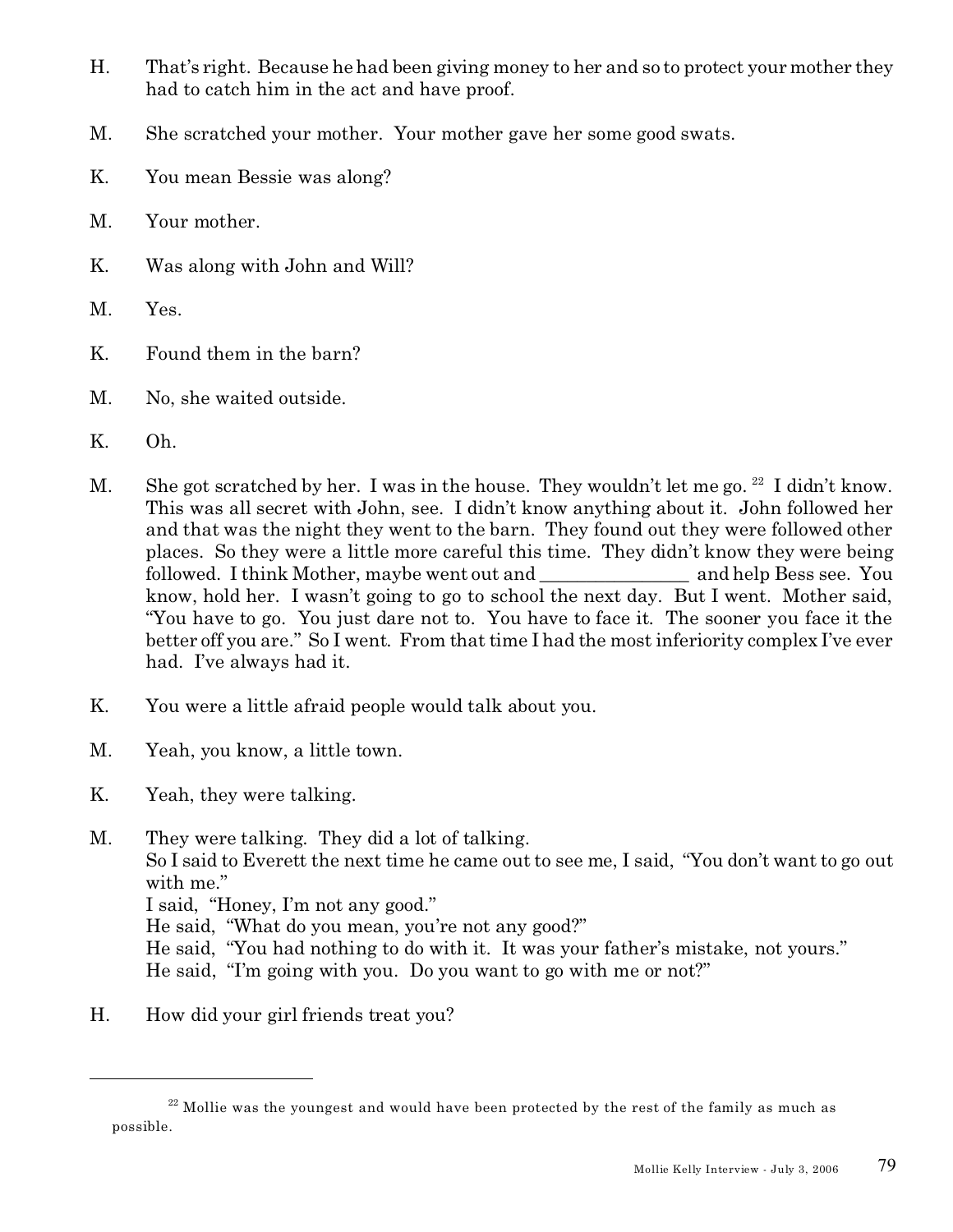M. Pretty bad. They had a luncheon and they wouldn't ask me to the luncheon. They had a progressive luncheon. Mary called me up and said, "I'm going to give something at the luncheon." I forgot what it was but it was what she said. She said, "I want you to come." I couldn't come because the Whittaker twins they wouldn't let me come. wouldn't let me come. \_\_\_\_\_\_\_\_\_\_\_\_ wouldn't let me come. So then they were going to have a dinner, but they asked Will to come. Will said, "No. Not they way you treated my sister. He's my father, too." So, I went to college. Went out to California and came back. We went to a alumni banquet. The Whittaker twins were there. They had been married. They came back for the alumni banquet. Everett went over to talk to them. I was talking to somebody else.

He came over and said, "The Whittaker twins want to see you." I said, "They can walk over

> \* \* \* \* \* \* \* \* End of tape 2 side B \* \* \* \* \* \* \* \* Beginning of tape 3 \* \* \* \* \* \* \* \*

K. \_\_\_\_\_\_\_\_\_\_\_\_\_\_\_\_\_\_\_\_\_\_\_\_\_ discussed at home and Mother said, "We can't have anybody that bad in here."

- M. \_\_\_\_\_\_\_\_\_\_\_\_\_\_\_\_\_\_\_\_\_\_\_
- H. Well, there were many fathers that had similar things happen to them. But if they were discrete it was all right and if they weren't it was too bad. It would have stayed a discrete thing except for the financial - to protect the finances of the family they had to do this. They must have had some of the family must have had some kind of a lawyer that told them.
- M. Barns of Lincoln. The same fellow who had the case of Rose.<sup>23</sup>
- H. Who was the lawyer for Rose. That was statutory rape. They ended up with two farms in the family.
- M . She got a farm and Daddy got a farm. He was a brother to Mrs.
- ?? He was quite a bit older than her.
- M. She was 16
- ?? And how old was he?
- M. 24 or 25.

 $^{23}$  Rose was Mollie's oldest sister. This talks about when she was raped.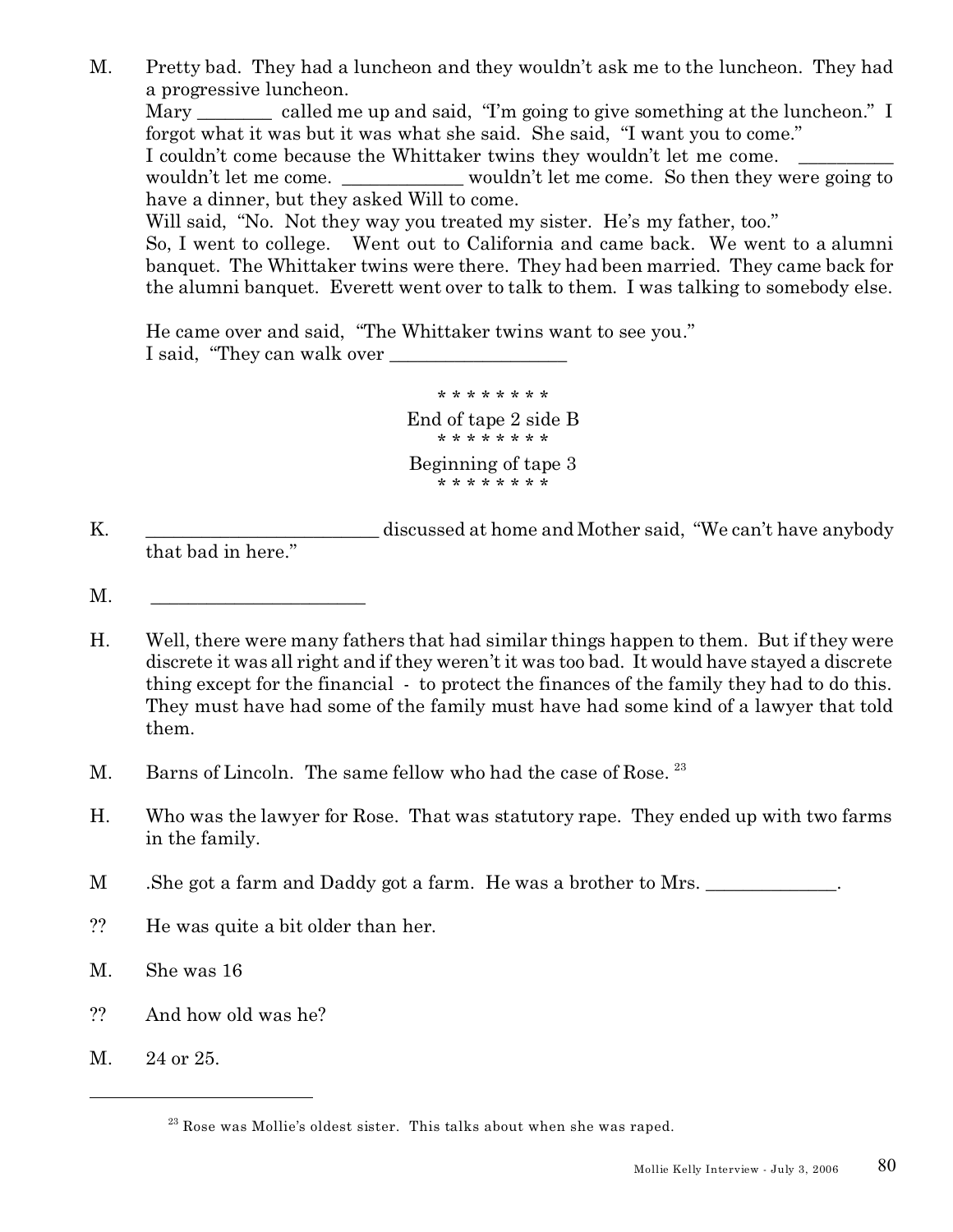- H. He was wealthy.
- M. They were wealthy farmers up by Lincoln.
- H. Why didn't he marry Rose?
- M. He didn't want to marry her.
- H. He just seduced her.
- M. He just wanted to use her. Mother knew that and fought it. That, you know, you don't indict teenagers.
- H. You weren't even born then?
- M. No. All I heard was what I use to listen in the key hole. I wasn't suppose to know it, see.
- H. Then you and Mother discussed it as the years went by when you were adults.
- M. We discussed Louie getting married on Christmas and we had such a terrible Christmas. Father stormed all day. Kicked the chairs. We went upstairs and stayed in our bedrooms. I've never forgive Mother for doing that either.
- H. Will was the best friend of the son of Mrs. Donahue.
- M. John. John Donahue was a good friend of Will's. That was a son of hers. She had a very fine husband. Very nice man. But she just wasn't any good. She had been doing this for a long time.
- K. Did he divorce her?
- H. How much money did she get from your father. Did they ever figure that out?
- M. I don't think she ever got more than at the most a thousand dollars.
- ?? That was a lot of money \_\_\_\_\_\_\_\_\_\_\_\_\_\_\_\_
- M. It was a terrible time for me.
- ?? I say, she was really the worst \_\_\_\_\_\_\_\_\_\_\_\_\_\_\_\_ of the family.
- H. When she told me about it last summer, I just couldn't conceive of being able to survive such a thing in that day and age because it must have been right around 1912.
- M. I graduated in 1913.
- K. So it was the year before you graduated? Then your mother went out to....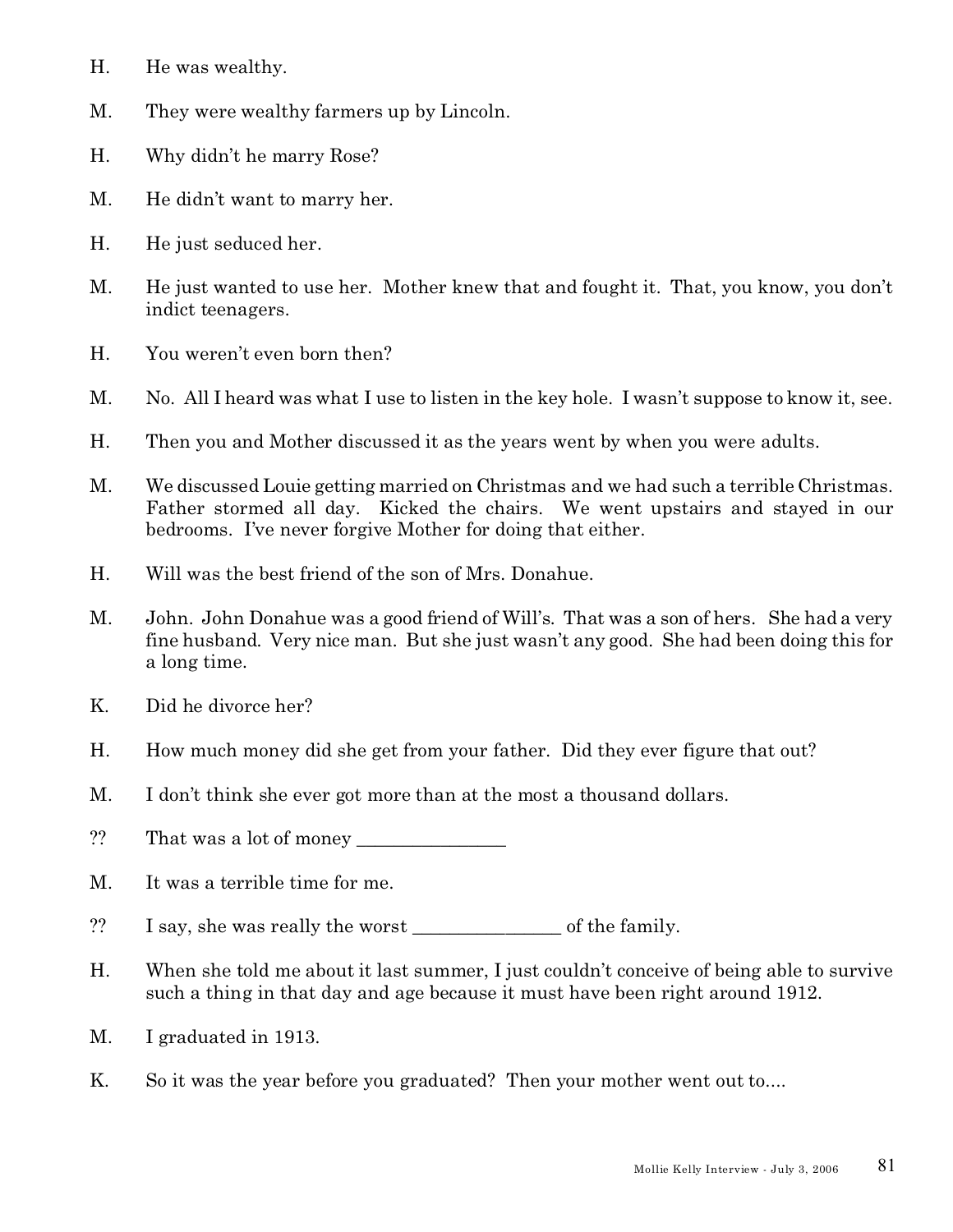- M. Then we went to California.
- H. But, in the meantime, you had arranged that everything was made over into her name. So he didn't have anything. Did he bum around the country or something?

M. He went over to this streeter, this Salvation Army. Then this Mr. minister from Peoria, use to go over and talk to these men in the streeter some way, I don't know. He took up talking to Father. He said, "You better go home to your wife." He said, "She won't have me." He had heard of mother, see, in Chilicothe and he said, "Oh, I think \_\_\_\_\_\_\_\_\_\_\_." So I think he talked to John. John said, "Oh, I think there could be a reconciliation." Anyhow he went back. When I was going to graduate from normal, from San Jose Normal, about two weeks before I was to graduate, he came home \_\_\_\_\_\_\_\_\_\_\_\_\_\_\_\_\_\_\_\_\_\_\_\_\_\_

- ?? To California.
- M. San Jose.
- H. How did he get the money, I wonder, to go all the way out there?
- M. I don't know. Maybe he worked someplace and got some money. But, anyhow, he came.
- ?? Wasn't that the second time he was in California?
- M. He never went out the first time.
- ?? No, I know you went out by yourself. But was that the only time he came to California?
- M. Then we had some neighbors little lady with two daughters who taught school. I went to school with one of them. At Normal she taught. She thought she would have to have us for dinner. Mother and I didn't feel like going to dinner. When Father came home  $\blacksquare$ . Mother had said he was running his farm and he raised cattle. She never told the neighbors they had separated. So we had to go over to dinner. Boy, I tell you Father was dressed up and good for them. But, the trouble was he couldn't talk very well without slipping. So he had to be pretty careful when he talked. Oh, Mrs. thought he was something. I was just in misery – just absolute misery because I wasn't old enough to know to be able to put my best foot forward because I was hurting inside, see. But we got through the evening.
- H. You said he didn't bring much money out.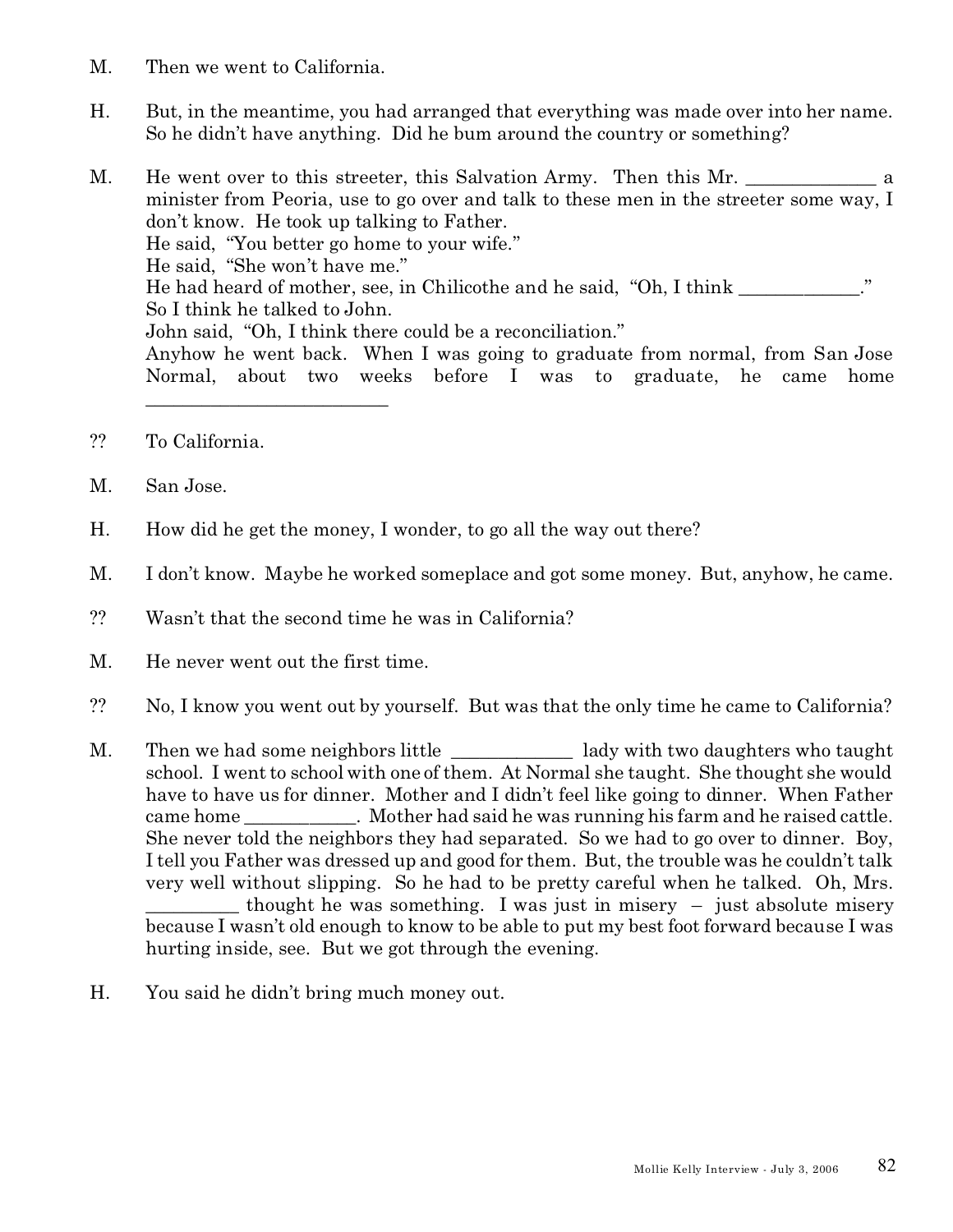- M. Oh, no. Then Rose wrote to us when we were in Berkley and said they didn't have anything to eat but sorghum molasses and bread. Wondered if Mother could send them some money. Well, we didn't have very much money. So Will and I talked it over. We sent her \$100.00 which was quite a bit for us to send. The next letter we got she bought a big Buick car. We looked at each other and said, "Saps." That's the stunt she'd pull, you know. Here we were struggling. Will was washing dishes for the Professors Club. To pay school.
- H. You had a severe goiter problem. Probably your doctor said you wouldn't live long if you didn't have an operation.
- M. So when I went to Dr. Moffet in San Francisco, he examined me, that time my pulse was 150. My eyes never closed when I went to sleep. If you came into my room when I was asleep my eyes would be open because the lids couldn't come down. They popped up, see.
- ?? If you go back now and you think she had this goiter condition and thyroid condition then all this emotional upheaval at this age, you can understand how it was so doubly traumatic to her.
- H. You taught after you graduated?
- M. I went back and taught in
- H. You didn't teach out there in California?
- M. I taught one year in California when Will was on a farm. He went and joined the Air Corps and leave me out in California. The only one I had was Aunt Louisa. So then when I got through teaching I went down to San Francisco and stayed with Aunt Louisa and she was just wonderful to me.

Then I said to her, "Mother wrote and said she'd like to have me come home and teach because Will was in the service."

That was pretty upsetting to Mother because she thought maybe she'd never see him again, see.

So Aunt Louisa said, "I think you better go home to Kate."

So I came home and I applied for the first grade. I was a first grade teacher. I had a specialty – first grade teacher and first grade certificate. Because California had the highest rating on teachers. So I went and I applied. But Mr. Bumgardner, who was superintendent, had a girlfriend in Chicago he wanted a job for. So he didn't think much of me. Mother went down to her friend, Mr. Mead.

And said to Mr. Mead, "I've never asked you for a favor."

He said, "No, you never have, Mrs. Gilfillian."

She said, "I'm going to ask you for a favor."

He said, "What is it?"

She said, "Will has gone into the Air Corps, First World War, and I'd like to have Mollie stay home and teach in the Chilicothe school. She'd teach them."

He was president of the school board. Mr. Bumgardner was never very fond of me. I got the job. I taught two years. It was between my first year and second year that I was operated on \_\_\_\_\_\_\_\_\_\_\_\_\_\_\_\_\_\_\_\_\_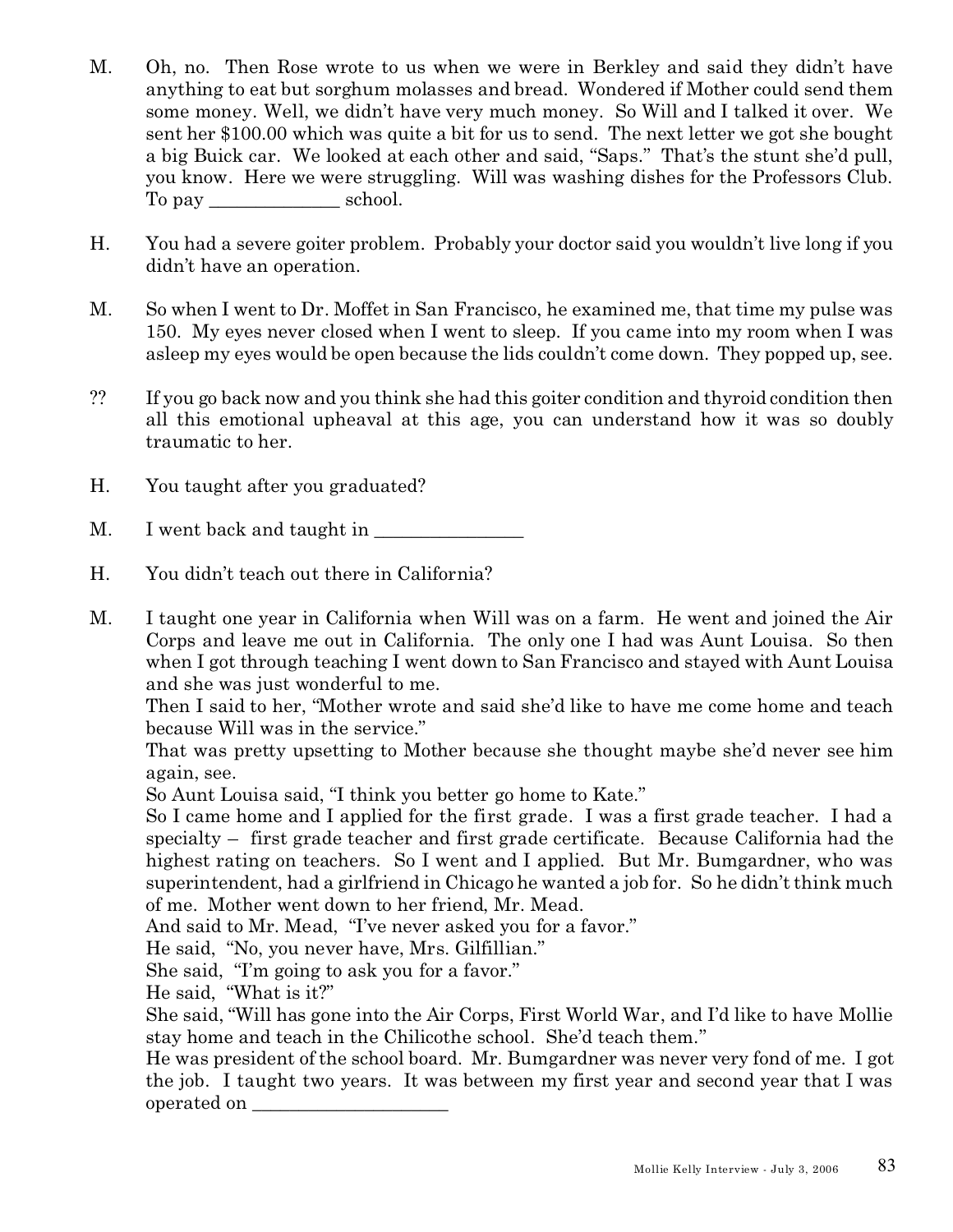- K. How about having a goiter operation in the summer and going back to school?
- M. My gracious! I didn't think I was going to have any voice for awhile. It was terrible. The longer I talked, you know, the longer then it came. But, it never did came back. Will came back to see us. He had married. I was out with Aunt Kitty in the kitchen. He said, "Who's talking out there?" Mother or somebody said, "That's Mollie." He said, "That's not Mollie. That's not her voice." So he came into the kitchen. He said, "Say something." So I talked and he said, "It is your voice. What happened?" I never knew until I went to \_\_\_\_\_\_\_\_\_\_\_\_\_\_\_\_\_\_ up here. He said to me, "You got a cold!" I said, "No, I don't have a cold." He said, "Your hoarse." He looked down my throat and said, "You only have one vocal chord. The other one has been damaged." I said, "That happened when I had thyroid." He said, "How bad was it?" "Oh, down into the sternum bone and it was on both sides." I said, "My pulse was 150 \_\_\_\_\_\_\_\_\_\_\_\_\_\_\_\_\_\_\_\_\_\_\_\_\_\_\_\_\_\_\_\_\_\_\_\_\_\_\_\_\_\_\_\_ \_\_\_\_\_\_\_\_\_\_\_
- ?? My father was an intern.
- H. He arranged for all the procedures to have that done. Then your doctor wouldn't charge you anything.
- M. I had my dander up. There was a nurse that was sweet on Everett. She was sick with an infection on her face. The nurse on my floor came in and told me that she \_\_\_\_\_\_\_\_\_ I wrote to Anna, I said, "Send me a dozen roses and put on the card 'From someone who would like to be more than a friend." The roses came and Everett walked in and said, "Who in the hell sent you those roses?" I said, "I don't know. Here's the card."

He never went to the other gal's room because he thought the guy would come. So, after we were married I told him.

- K. Entrapment.
- M. He said, "Oh, I never had any interest in \_\_\_\_\_\_\_\_\_\_\_\_\_\_\_." I said, "I didn't know that. I thought you were quite interested in her." So, instead of one bouquet, they came in four vases. I had two or three of them. How ever could I pay for them on a teachers salary. \_\_\_\_\_\_\_\_\_\_\_\_\_\_\_\_\_\_\_\_. So, Anna worked for Mr. \_\_\_\_\_\_\_\_\_\_\_\_\_\_\_\_\_\_\_\_\_\_\_\_\_ in Peoria and she told him what happened. He said, "Any girl who has that much spunk to her, " he said, "I have a wholesale friend in the florist business in Chicago and I'm going to have her sent several baskets." I never had to pay for those. So I was lucky.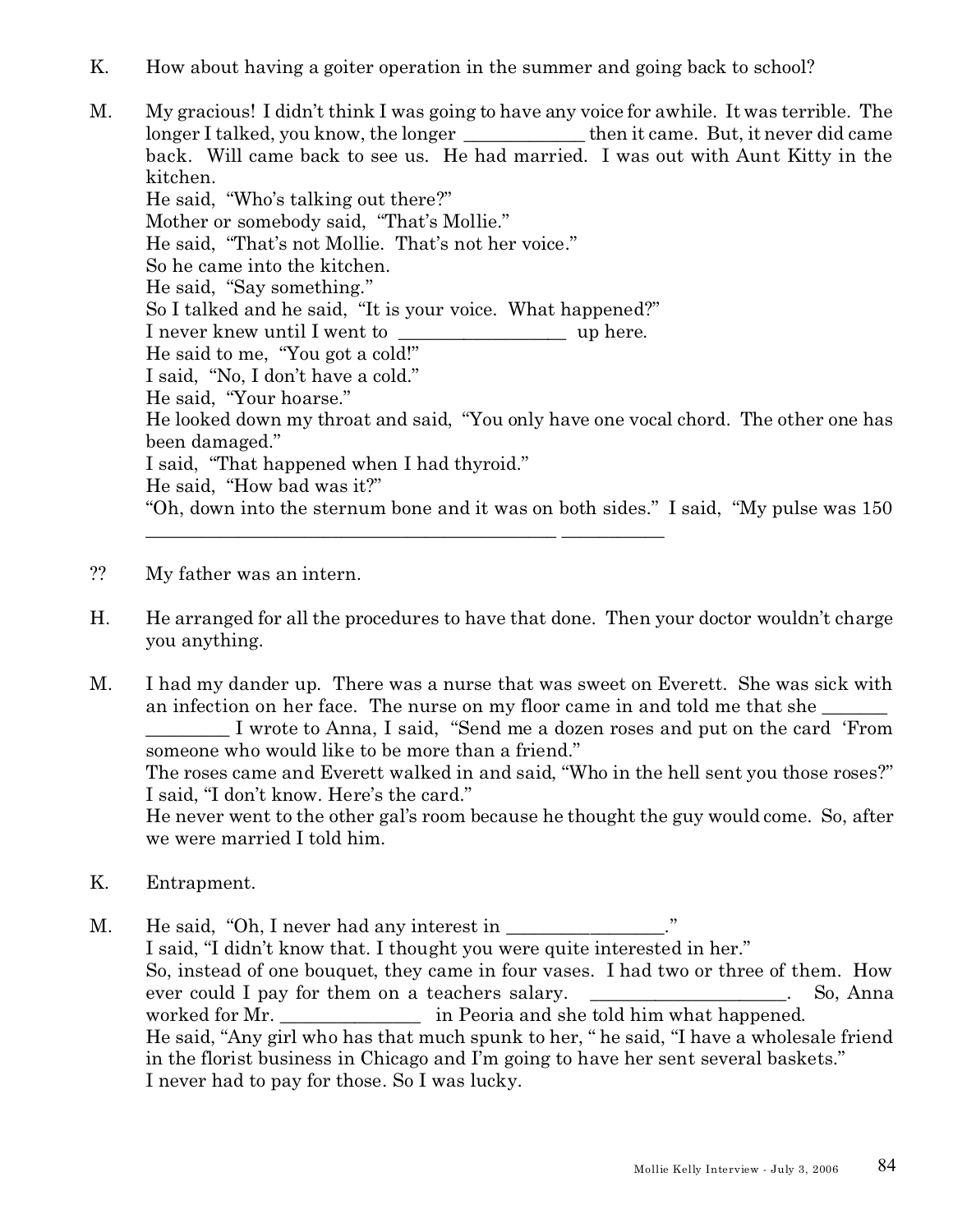- H. Then your doctor, when you came to settle your bill
- M. I said, "I want to know how much I owe." He said, "I trust your good will." He said, "You will soon be a doctor's wife." Then he said, "I wouldn't charge you \_\_\_\_\_\_\_ is a nice person." Of course, I had to pay my hospital bill. So I borrowed money from Father because I wanted to be sure that I had enough money. I had enough money for my hospital bill but I wasn't sure about So when I came home I said, "Here's your money." He said, "That's the quickest I've ever been paid back for a loan."
- H. How much money was that? Can you remember?
- M. I think then it was maybe \$250.00.
- K. For a goiter operation.
- M. Now it would cost a \$1,000.00.
- K. How long were you in the hospital?
- M. Not too long. I think I was operated on one day and I was able to go home early the next week.
- K. I can tell you right now that your hospital bill for room alone would be well over \$1,000.00. Then you would have the operating room, the anesthesia, the intern, all the lab work, the medications. You'd be lucky to get a goiter operation for under \$5,000.00.
- M. The only other person who had ever been operated on for thyroid and goiter was Mrs. a young woman who had been married into the \_\_\_\_\_\_\_\_\_\_. She died on the table. Mother could never bring herself to say to me, 'have an operation' because she thought, if she dies.
- K. It was very dangerous. They didn't know too much about the thyroid at the time. You must have had an excellent surgeon.
- M. Father thought I was lazy. Because I'd go to school and I'd come home and I'd be completely exhausted and I'd have to go to bed. He'd say, "She's awful lazy." Mother said, "She isn't lazy, she sick with that goiter." Everett and I talked it over and we said to them, "I'm going to be operated on." Because I was just getting worse and worse.
- K. The doctor in San Francisco told you, you couldn't live too long.
- M. He said to Mother, "She won't live too long."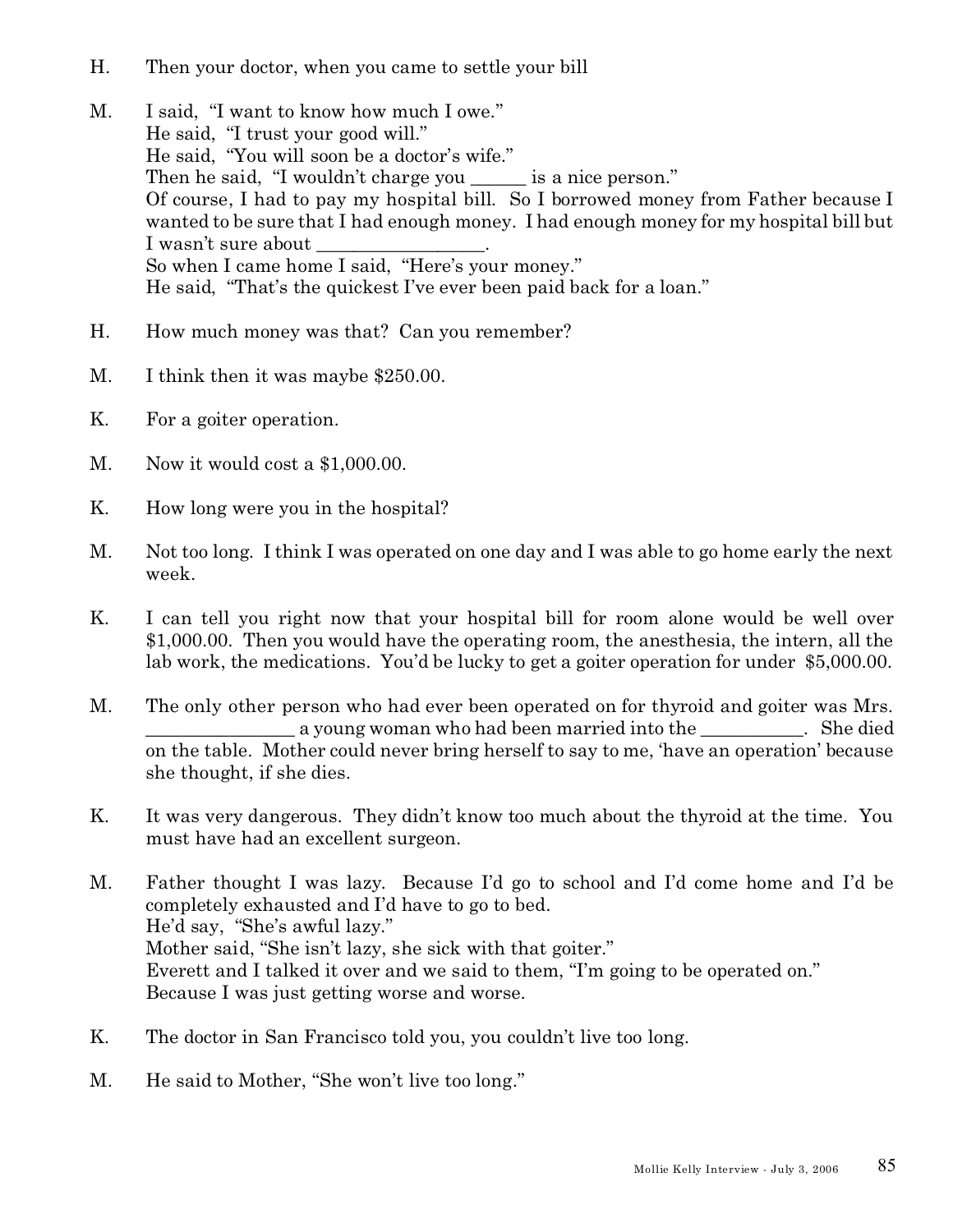- K. It puts too much strain on the heart.
- H. Now you're 83.
- M. Almost 83.

K. Mother, you know, when she had her first episode of falling she wouldn't let her do anything. She came out to Texas to see me.

I said, "What's this I hear about you falling?"

She said, "Well, I woke up on the floor. I can't understand why."

I said, "Is there anytime you feel bad?"

Her pulse seemed to be steady and everything.

She said, "Every once in awhile I get this fluttery feeling inside and I just feel so weak." I said, "The next time that happens, let me know."

So, we were fixing dinner and so forth and we got it on the table and we sat down.

I said, "Aren't you hungry, Mother?"

She said, "Ah"

I said, "Do you have that fluttery feeling?"

She said, "Yes."

I said, "Well, let me help you. If you fall on the floor, I can't pick you up. So let me help you."

I got her into bed and I went to the phone.

She said, "What are you doing?"

I said, "I'm calling the \_\_\_\_\_\_\_\_\_\_\_\_\_\_\_\_\_ to find out who's the best \_\_\_\_\_\_\_\_\_\_\_\_\_\_\_\_ in San Antonio."

She said "Uh ......"

I said, "That's what I'm doing, Mother."

I could over run her. She said I was a nurse so I must know. She wouldn't go to a doctor if Harriette, who lived with her, said she had to. No, Katy had to say that she needed to go. Well, the doctor examined her. And he was good. He did a scan of the thyroid because we told him that you had a goiter and you had thyroid problems and that came from Illinois and Michigan. So it turned out that she had narrowing of the vein to the brain on the right and narrowing to the heart on the right. He told her that whenever she felt this fluttery sensation she was to lay down immediately. Because all it meant was that the brain was not getting enough blood or the heart. If she could lay flat that would get her resurgence of blood to carrying oxygen and she was just getting oxygen starvation. But also when he scanned her he found that her thyroid she had thyroid tissue just like you described all over. He had it reviewed by specialists in thyroid.

He said, "I can't tell for sure whether it's cancerous or not."

But her thyroid output was normal. And he said, at her age and with this narrowing and so forth, he would just let it go. All we had to do was check to be sure ever so often that her thyroid was performing. She never had a bit of difficulty. She never had to take medication for it.

- M. I still take thyroid. I have a nodule here but its calcified. So they x-rayed me and I had a little thyroid. And I had to take thyroid.
- K. You didn't after your surgery, though.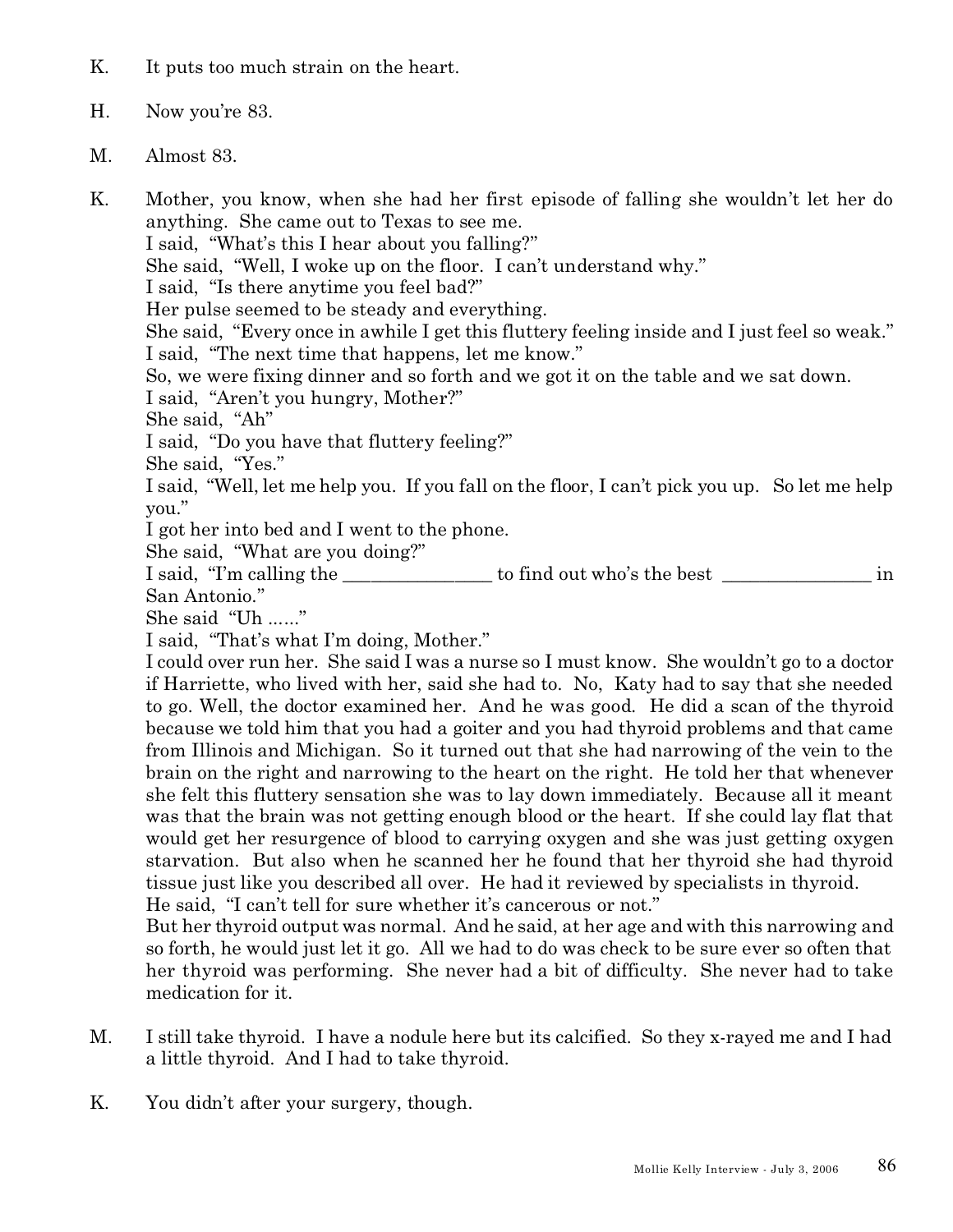- M. No.
- K. I don't think they had the thyroid medications for you to take for a long time.
- M. This doctor I go to has a chart on thyroid. I said, "You can't take me off of thyroid. I have no thyroid."
- K. Now, we are going to talk about Will. What was he like as a boy?  $24$
- M. He was a reader. He read a lot. He tried to play football but he was too light a person to play high school football. He did some running. When he was a little boy he had a teacher that had him try to paint. He did pretty good on it. But he didn't keep it up.
- K. He had at least, his hands could draw lines. He had the eye-hand skill.
- M. He was an active child. But, I remember on 4th of July he would say to Mother, "Mother, I'm not going. I'll just fix the dinner and you folks can take it in." Because I don't \_\_\_\_\_\_\_\_\_\_\_\_\_\_\_\_\_\_\_\_\_\_\_." He said, "If you're going to stay home, just take out some chicken. I'll stay home with you." He didn't care for crowds. He liked to hunt. He liked to swim. He liked to go into the woods.
- K. He was more of a loner. I understand from previous . . . what you said that he stood up to his father.
- M. Oh, yes. He wasn't like John. Father told John to do something, he did it. Regardless of how dangerous it was or how scared he was. But Will wouldn't do it. He wouldn't run down that long lane and open the gate for Father. He said, "Father is made of iron." And he didn't get punished. You see, when they meet one of their own kind, they know it I guess. He was kind of a ornery little fellow. When he got into that high school.
- K. Was he going to school when you moved into town?

 $24$  Will was next to the youngest in the family. Mollie was the youngest.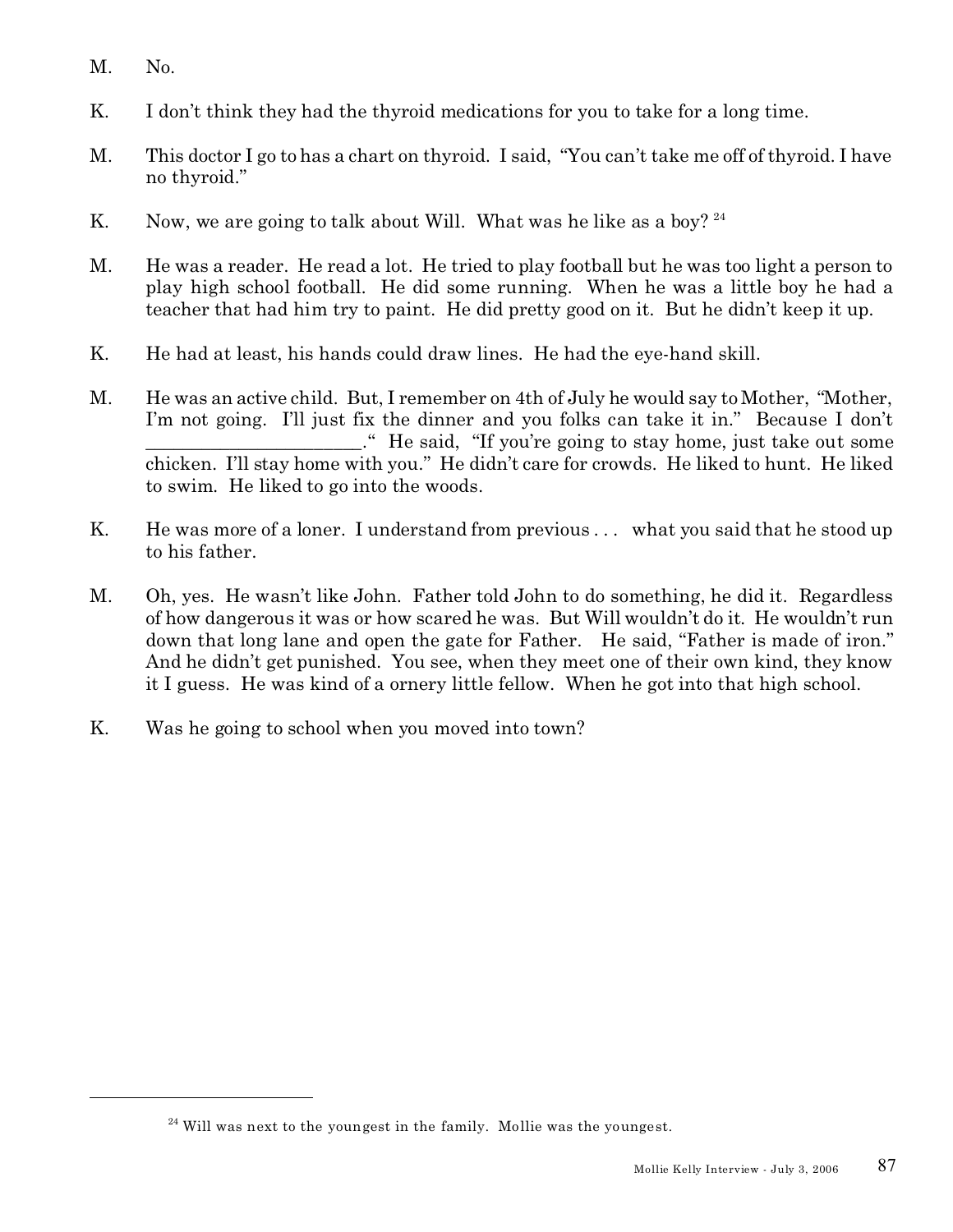M. He went to the country school until 7th grade then we moved to town. Mother was going to put us all back a grade because she thought we didn't know as much as the city kids.

He said, "I'm not going back. I'm just as smart as those kids."

So he went on to 7th grade. Then 8th grade, then went to high school. He had very good grades. But the principal of the high school was kind of sweet on some aunt of a girl who was raised by this aunt. So they concocted if she'd take more credits, you know, but didn't get as high grades. That they'd make that the basis of giving valedictory. Mrs. Cary. an English teacher was very much opposed to it.

So she called Will in and she said, "Why don't you take a couple of long subjects?" He said, "I don't care if \_\_\_\_\_\_\_\_\_\_\_ gets to be valedictorian. I'm not going to take two more subjects just to try and beat her. If they want to be crooked, let them be crooked." So he was \_\_\_\_\_\_\_ \_\_\_\_\_\_\_\_\_\_\_ He had far higher grades than she had. But she had more credits. So then he went to \_\_\_\_\_\_\_\_\_\_\_\_\_\_\_\_\_, a small college in Wisconsin. Our neighbor had a son and he went to \_\_\_\_\_\_\_\_\_\_\_\_\_\_\_\_\_\_\_. So that's where Will went. Then he was there two years. He belonged to some club. They didn't have fraternities. They had clubs. \_\_\_\_\_\_\_\_\_\_\_\_\_\_\_\_\_\_\_\_\_\_\_ pictures. They could get the trophies from different departments. This one club that Gaylord belonged to said Will was quiet. I mean he didn't talk so they didn't vote him in. The other club did. That was the first time in fifteen years that the one Gaylord \_\_\_\_\_\_\_\_\_\_\_\_\_\_\_ was in lost the chemistry trophy. Will would take the chemistry and was very good at it. He got the trophy.

I said to Gaylord \_\_\_\_\_\_\_\_\_\_\_\_\_\_\_\_\_, "Why didn't you tell us he was smart? He never talked much."

Gaylord said, "Well, you don't talk maybe sometimes when you're smart."

He was a good student, but he had trouble at home. So he decided he was going to study medicine. Then he decided he would go to California University and study.

K. Aunt Louisa was out there.

M. Study Agriculture. So he graduated from \_\_\_\_\_\_\_\_\_\_\_\_\_\_\_\_\_\_\_\_ in Agriculture.

- K. Which one?
- M. At Berkley.

K. Is that the University of California? I never know which California University.

- M. They got so many.
- K. But it was Berkley. Did he stay with Aunt Louisa while he was out there?
- M. No, that's when we were there.
- K. You moved out. Is San Jose near there?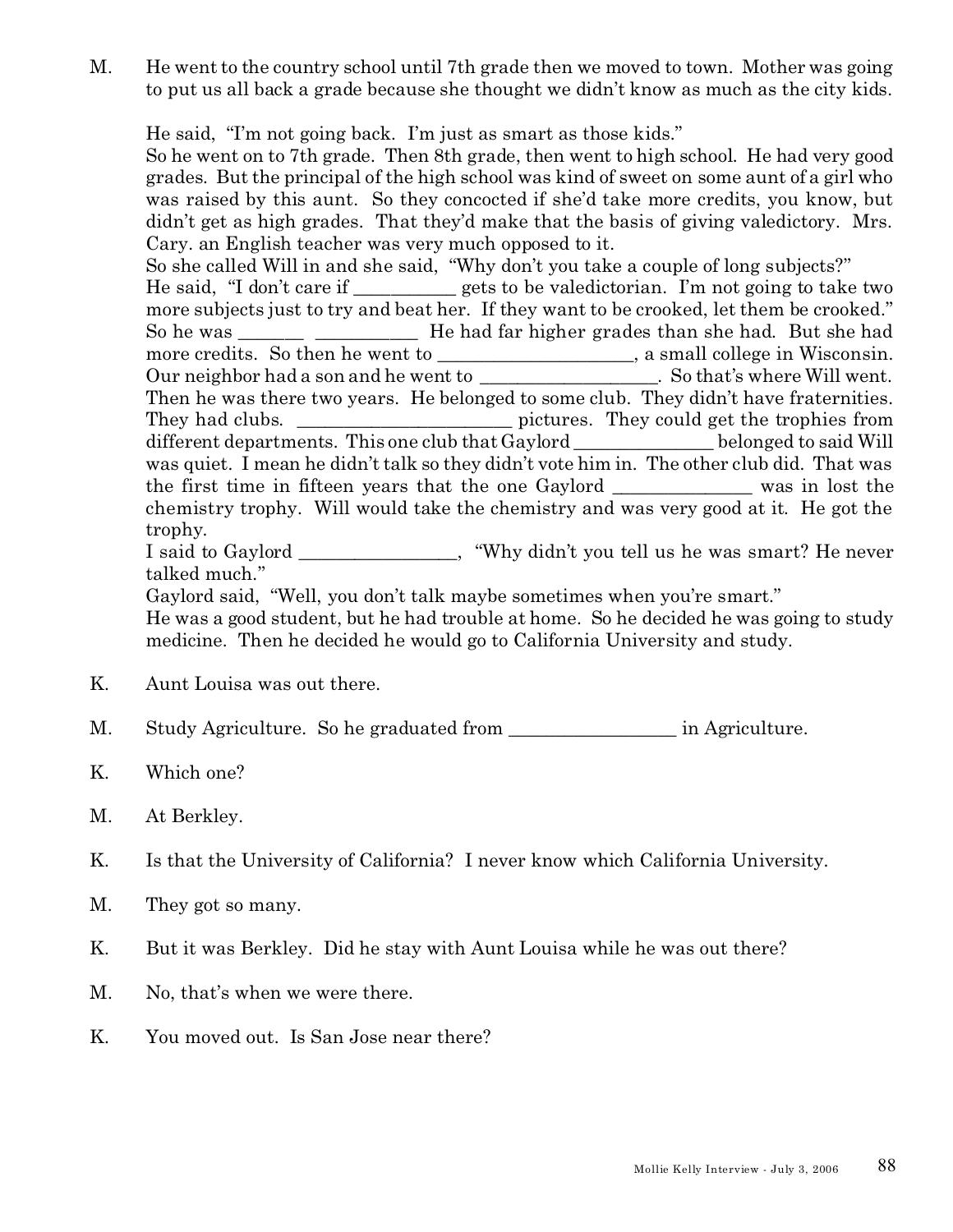- M. No, we went to Berkley. See, I went to the University too. I had that thyroid. They wouldn't let me take over six units or something. I would have been there ten years trying to get my So after he graduated then we went to San Jose. I finished at the San Jose State Teachers College.
- K. Then he got through the university.
- M. He graduated from the University of California.
- K. Did he go to San Jose with you?
- M. No, he had a job up at Davis.
- K. That's in Northern California.
- M. That's where the Agriculture College is.
- K. Oh, in the research department.
- M. After he was up there for awhile, he got this managing of 640 acre ranch for some wealthy San Francisco people. He came down there. Then I think they were married.
- K. He went to war first.
- M. Yes. Then I taught school, see.
- K. Now he managed the ranch then went to war.
- M. He didn't have to go because he was managing the ranch. But everybody was calling him slacky. He joined the Air Corp. He never flew a plane as long as he went across.
- K. Where did he train?
- M. He was in Texas.
- K. In San Antonio? Probably at Randolph. Then he probably went to ....
- M. Overseas to France ...

```
* * * * * * * *
Pause in tape
* * * * * * * *
```
- K. I just got through saying that Will arrived just in time for the end of the war.
- M. They were built funny.